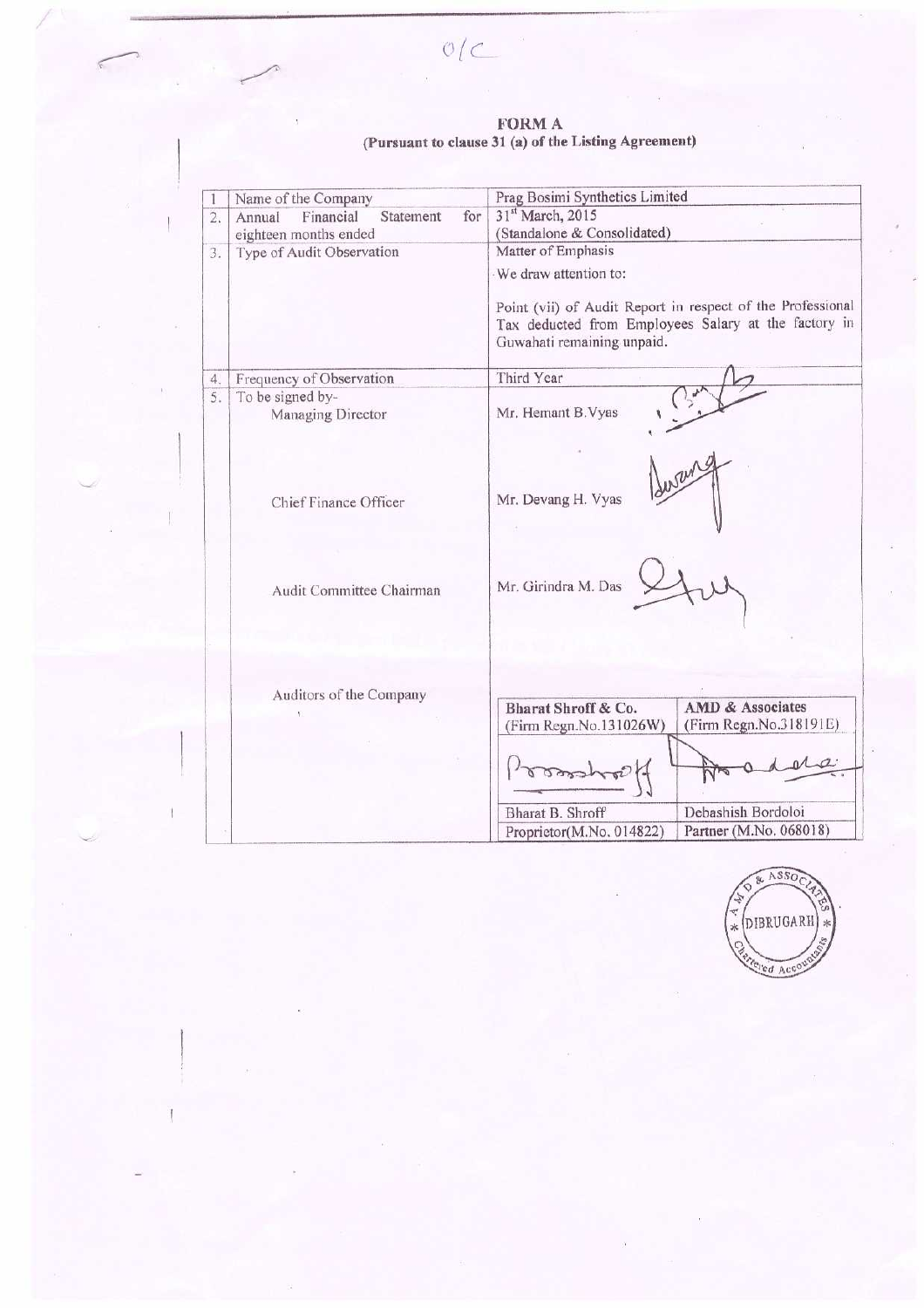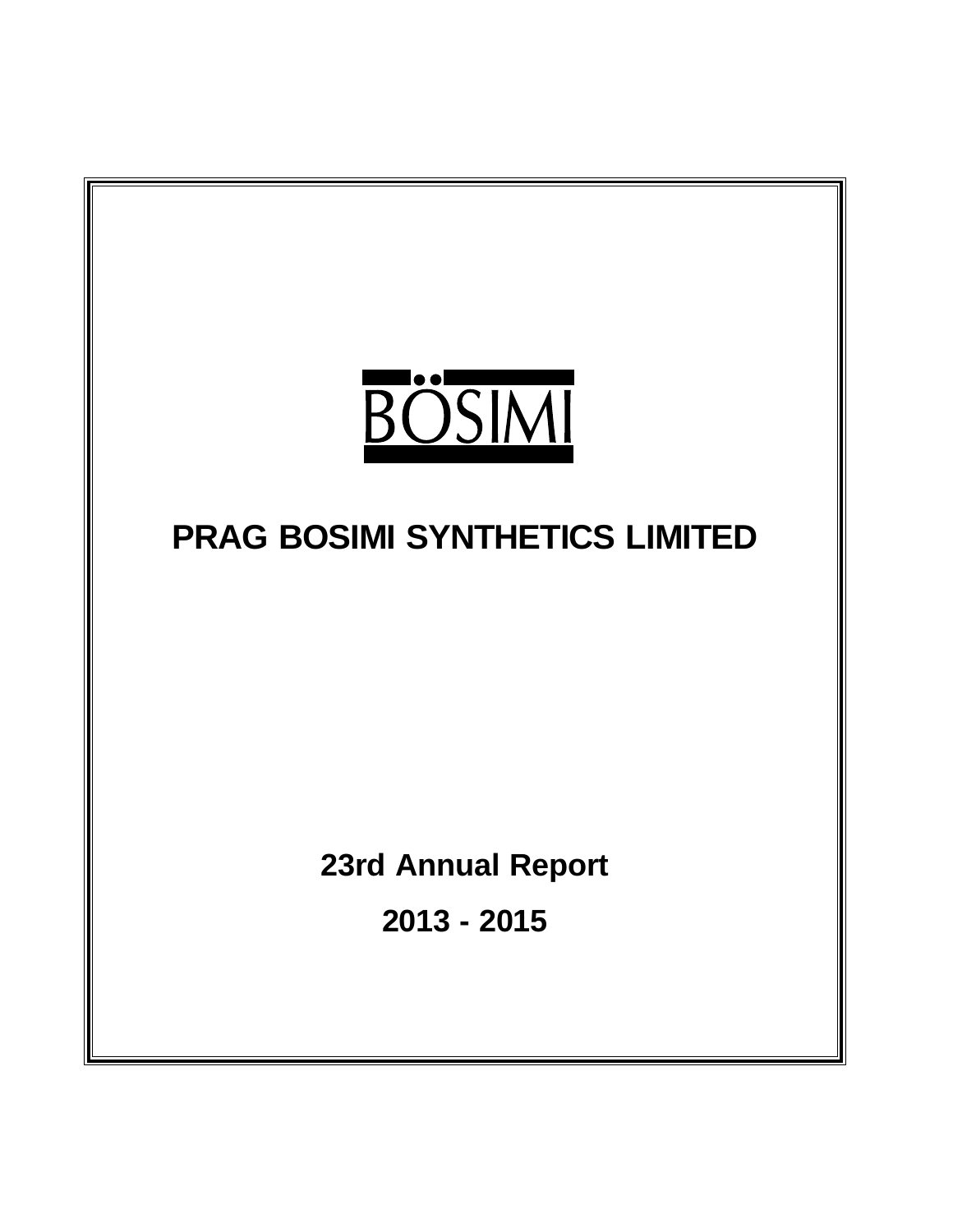# **BOARD OF DIRECTORS**

**Shri. H. K. Sharma, IAS** Chairman

**Shri. Hemant B. Vyas** Managing Director

**Shri. Devang H. Vyas**

**Shri. M. K. Das**

**Shri. Girindra Mohan Das**

**Shri. Rohit P. Doshi**

**Shri. N. G. Vedak** (upto 30.03.2015)

**Shri. Samir Kumar Saha** (upto 03.03.2014)

**Smt. Deepali Pathak** (w.e.f. 31.03.2015)

# **COMPANY SECRETARY**

**Shri. Rajesh Shetty** (w.e.f. 01.09.2014)

**Mrs Melvita Almeida** (upto 25.07.2014)

# **AUDITORS**

M/s Bharat Shroff & Co. Chartered Accountants Mumbai

M/s AMD & Associates Chartered Accountants Guwahati

# **BANKERS**

Dena Bank IndusInd Bank IDBI Bank

# **REGISTERED OFFICE**

House No.4, Nilgiri Path, R.G.Barua Road, Near Doordarshan, Guwahati- 781 024 Assam.

# **PLANT**

Bijulibari Village, P.O. Khandajan, Via Sipajhar, Dist. Darrang 784 145 Assam

# **CORPORATE OFFICE**

R-79/83, Laxmi Insurance Building, 5th Floor, Sir P.M. Road, Mumbai- 400001

# **REGISTRAR & SHARE TRANSFER AGENT**

Sharex Dynamic (India) Private Limited Unit- 1, Luthra Ind Premises, Andheri Kurla Road, Safed Pool, Andheri (East), Mumbai 400072.

# **SUBSIDIARIES**

**Prag Bosimi Texurising Private Limited** R.G.Barua Road, House No.4, Nilgiri Path, Near Doordarshan, Guwahati- 781 024 Assam.

# **Prag Bosimi Packaging Private Limited**

R.G.Barua Road, House No.4, Nilgiri Path, Near Doordarshan, Guwahati- 781 024 Assam.

**Prag Jyoti Textile Park Private Limited** R.G.Barua Road, House No.4, Nilgiri Path, Near Doordarshan, Guwahati- 781 024 Assam.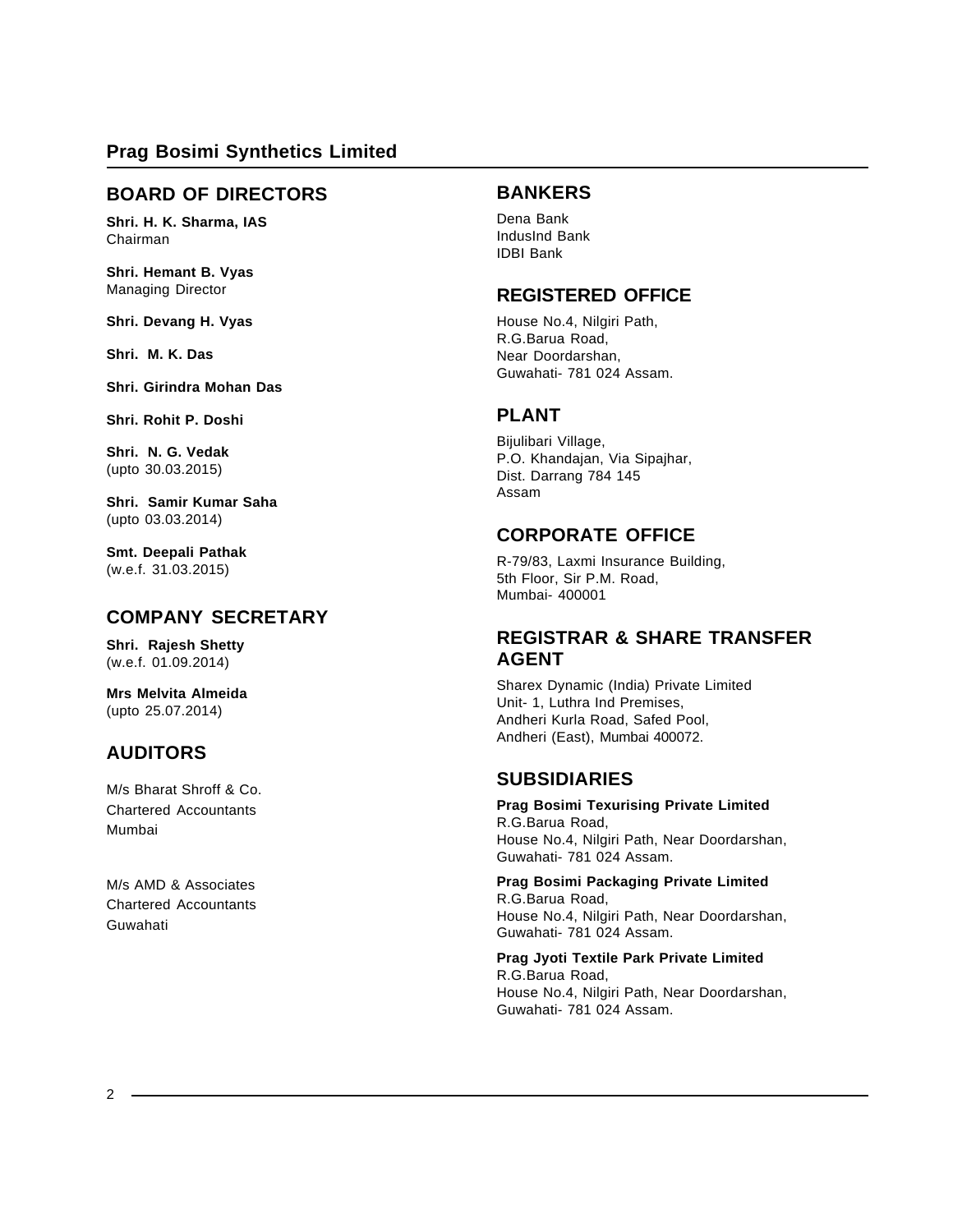# **NOTICE**

Notice is hereby given that the 23<sup>nd</sup> Annual General Meeting of Prag Bosimi Synthetics Limited will be held at 11.30 a.m. on Wednesday, 08<sup>th</sup> July, 2015 at House No.4, Nilgiri Path, R.G.Barua Road, Near Doordarshan, Guwahati-781024 to transact the following business:

#### **ORDINARY BUSINESS:**

- 1. To receive, consider and adopt the Audited Profit and Loss Account for the period ended  $31<sup>st</sup>$  March, 2015 and Balance Sheet as at that date together with the Reports of the Board of Directors and the Auditors thereon.
- 2. To appoint a Director in place of Shri Devang H Vyas (DIN 00076459), who retires by rotation and being eligible, offers himself for re-appointment.
- 3. To appoint a Director in place of Shri M K Das (DIN 00179722), who retires by rotation and being eligible, offers himself for re-appointment.
- 4. To appoint Auditors and fix their remuneration and in this regard, to consider and if thought fit, pass the following resolution as an **Ordinary Resolution:**

**"RESOLVED THAT** M/s. Bharat Shroff & Company, Chartered Accountants (Registration No. 131026W) and M/s. A M D & Associates, Chartered Accountants (Registration No. 318191E) be re- appointed as the Auditors of the Company and they together to hold office from the conclusion of this Annual General Meeting until the conclusion of the next Annual General Meeting of the Company at such remuneration as shall be fixed by the Board of Directors of the Company.

#### **Special Business:**

5. To re-appoint Shri Hemant B Vyas (DIN: 00076289) as the Managing Director of the Company and in this regard to consider and if though fit, to pass the following Resolution as a **Special Resolution:**

"RESOLVED THAT pursuant to the provisions of Sections 196, 197 and 203 read with Schedule V and all other applicable provisions of the Companies Act, 2013 ("the Act") and the Companies (Appointment and Remuneration of Managerial Personnel) Rules, 2014 (including any statutory modification(s) or reenactment thereof for the time being in force) approval of the Company be and is hereby accorded to the reappointment of Shri Hemant B Vyas (DIN: 00076289) who has attained the age of seventy years as the Managing Director of the Company with effect from 28-05-2015 for a period of five years, with remuneration as mentioned below, and shall not be subject to retirement by rotation, so long as Shri Hemant B Vyas (DIN: 00076289) functions as the Managing Director of the Company.

Terms & Conditions of Appointment of Managing Director:

- a) Period of Employment : 28.05.2015 to 27.05.2020
- b) Basic Salary : Rs.31,250/- p.m.

In addition to salary, the Managing Director will be to following perquisites and allowances

- c) Provision of Housing Accommodation or House Rent Allowance in lieu thereof : 18,750 p.m.
- d) Reimbursement of electricity charges, gas bills : 35% of Basic Salary
- e) Reimbursement of Medical Expenses/ Medical Insurance for Managing Director & his family : Rs.4165/- p.m.
- f) Leave Travel Allowance for Managing Director and his family : Upto 1 month Basic salary p.a.
- g) Accident Insurance Premium : Premium upto Rs.5,000/-
- h) Club Fees: Annual Subscription for upto two clubs. Life Membership fees excluded.
- i) Entertainment Expenses : For Company's Guests

For the purpose of calculating the above ceiling, perquisites and allowances shall be evaluated as per Income Tax Rules, wherever applicable. In absence of any such rules, perquisites and allowances shall be evaluated at actual costs to the Company.

Provision of Company's car with Driver for official duties and telephone at residence shall not be included in computation of perquisites and allowances for the purpose of calculating the above ceiling.

- j) Gratuity : 15days salary for every completed year of service after completion of five years' continuous service.
- k) Earned Leave: 30 days for every 11 months' service unavailed leave to be encashed.

Where in any financial year, during the currency of the tenure of the Managing Director, the Company has no profits or its profits are inadequate, the Company will pay the above remuneration as minimum remuneration. The above remuneration is in accordance with the ceiling provided under Schedule V of the Companies Act, 2013.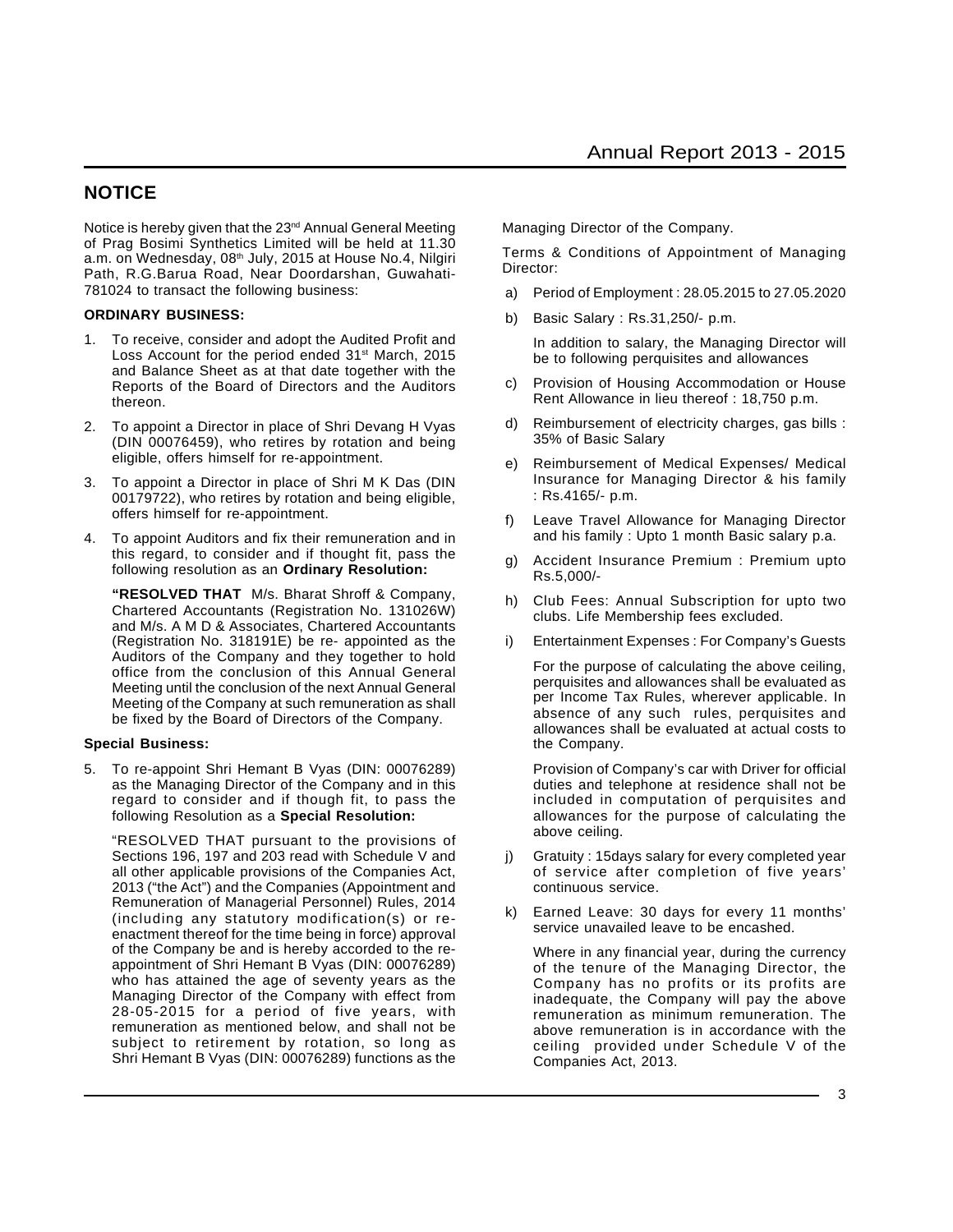The terms & conditions of the said appointment and/or Agreement may be altered and varied from time to time by the board as it may, in its discretion, deem fit within the maximum amount payable to Shri. Hemant B. Vyas in accordance with Schedule V of the Act or any amendments made hereafter in this regard.

None of the directors other than Mr. Devang Vyas is interested.

6. To appoint Smt. Deepali Pathak (DIN 05217417) as an Independent Director and in this regard to consider and if thought fit, to pass the following Resolution as an **Ordinary Resolution:**

**"RESOLVED THAT** pursuant to the provisions of Sections 149 and 152, read with Schedule IV and other applicable provisions, if any, of the Companies Act, 2013 (the Act) and the Companies (Appointment and Qualification of Directors) Rules, 2014 (including any statutory modification(s) or re-enactment thereof for the time being in force), Smt. Deepali Pathak (DIN 05217417), a Non-Executive Director of the Company, who has submitted a declaration that she meets the criteria for independence as provided in section 149(6) of the Act and who is eligible for appointment, be and is hereby appointed as an Independent Director of the Company to hold office for a term of 1 year from the date of this Annual General Meeting till next Annual General Meeting.

7. To appoint Shri Rohit Doshi (DIN 00424996) as an Independent Director and in this regard to consider and if thought fit, to pass the following Resolution as an **Ordinary Resolution:**

**"RESOLVED THAT** pursuant to the provisions of Sections 149 and 152, read with Schedule IV and other applicable provisions, if any, of the Companies Act, 2013 (the Act) and the Companies (Appointment and Qualification of Directors) Rules, 2014 (including any statutory modification(s) or re-enactment thereof for the time being in force), Shri. Rohit Doshi (DIN 00424996 ), a Non-Executive Director of the Company, who has submitted a declaration that he meets the criteria for independence as provided in section 149(6) of the Act and who is eligible for appointment, be and is hereby appointed as an Independent Director of the Company to hold office for a term of 5 years from the date of this Annual General Meeting."

8. To appoint Shri G. M. Das (DIN 00144978) as an Independent Director and in this regard to consider and if thought fit, to pass the following Resolution as an **Ordinary Resolution:**

**"RESOLVED THAT** pursuant to the provisions of Sections 149 and 152, read with Schedule IV and other applicable provisions, if any, of the Companies Act, 2013 (the Act) and the Companies (Appointment and Qualification of Directors) Rules, 2014 (including any statutory modification(s) or re-enactment thereof for the time being in force), Shri. G. M. Das (DIN 00144978 ), a Non-Executive Director of the Company, who has submitted a declaration that he meets the criteria for independence as provided in section 149(6) of the Act and who is eligible for appointment, be and is hereby appointed as an Independent Director of the Company to hold office for a term of 5 years from the date of this Annual General Meeting."

#### **By order of the Board of Directors**

**Managing Director** 

Date: 30<sup>th</sup> May, 2015 **hemant B. Vyas Devang Vyas Devang Vyas Place: Guwahati**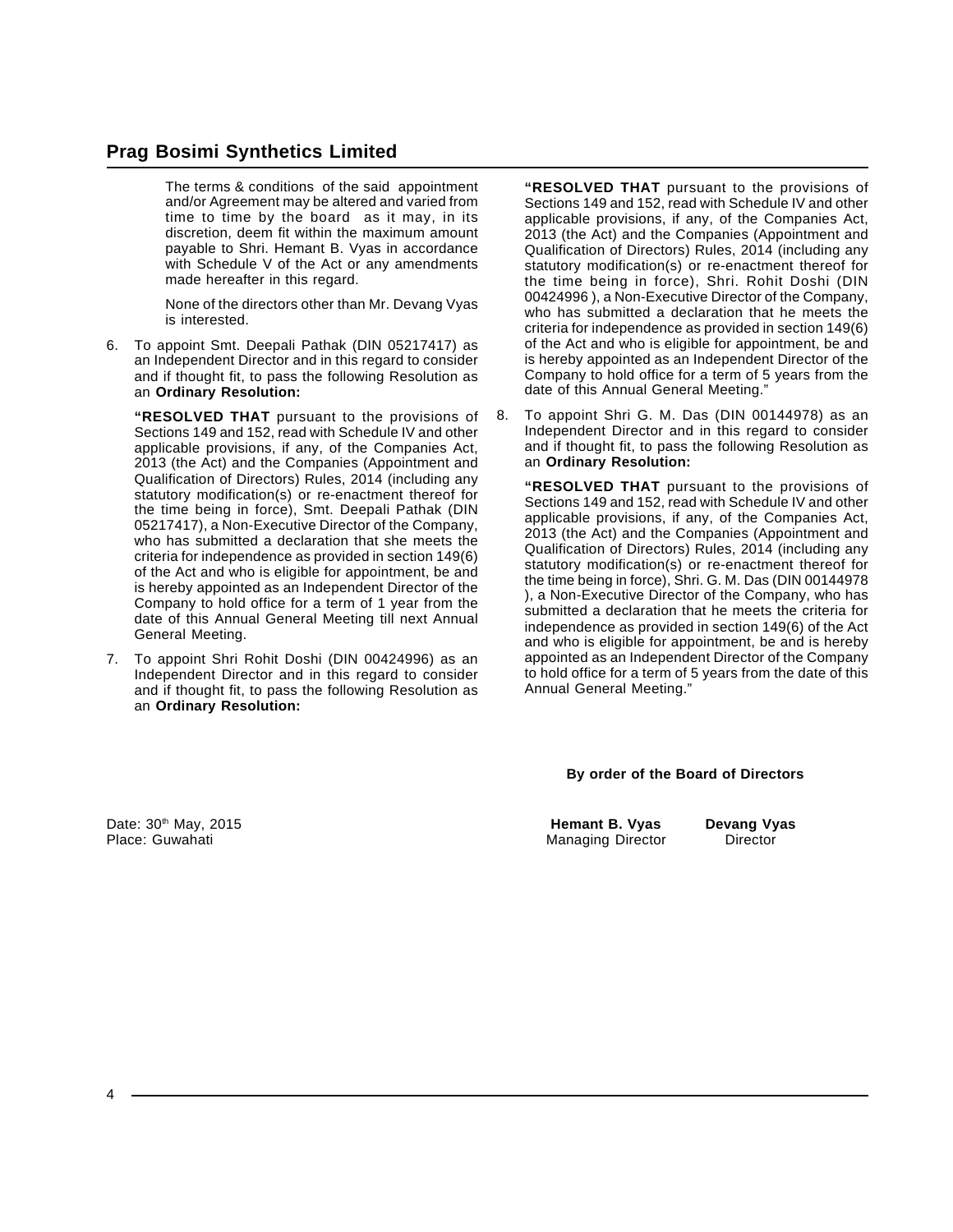#### **NOTES:**

- 1. **A MEMBER ENTITLED TO ATTEND AND VOTE IS ENTITLED TO APPOINT A PROXY TO ATTEND AND VOTE INSTEAD OF HIMSELF/HERSELF AND THE PROXY NEED NOT BE A MEMBER OF THE COMPANY.**
- 2. **THE INSTRUMENT APPOINTING PROXY DULY COMPLETED AND STAMPED, MUST REACH THE REGISTERED OFFICE OF THE COMPANY NOT LESS THAN 48 HOURS BEFORE THE TIME FOR HOLDING THE AFORESAID MEETING.**
- 3. The Register of Members and the Share Transfer Books of the Company will be closed from 29<sup>th</sup> June,  $2015$  to  $08<sup>th</sup>$  July, 2015 (both days inclusive).
- 4. Members who hold shares in dematerialized form are requested to write their Client ID and DP ID numbers and those who hold shares in physical form are requested to write their folio number in the attendance slip for attending the meeting.
- 5. In case of joint holders attending the meeting, only such joint holder who is higher in the order of names will be entitled to vote.
- 6. In any correspondences with the Company, members are requested to quote their account/ folio numbers and in case their shares are held in the dematerialized form, they must quote their Client ID Number and their DP ID Number.
- 7. Members who hold shares in physical form can nominate a person in respect of all the shares held by them singly or jointly. Members who hold shares in single name are advised, in their own interest to avail of the nomination facility by filing Form 2B. Members holding shares in the dematerialized form may contact their Depository Participant for recording nomination in respect of their shares.
- 8. Members/ Proxies attending the meeting are requested to bring their Attendance Slip, sent herewith, duly filled in.
- 9. Shareholders are requested to register their e-mail addresses, in respect of electronic holding with the Depository Participants or alternatively they may register by sending an e-mail at bosimigogreen@sharexindia.com. Members who hold shares in physical form are requested to register their e-mail addresses by sending an e- mail at bosimigogreen@sharexindia.com.
- 10. **The instructions for shareholders voting electronically are as under:**
	- (i) The voting period begins on  $05<sup>th</sup>$  July, 2015 at 09:00 a.m. and ends on 07<sup>th</sup> July, 2015 at

05:00 p.m. During this period shareholders' of the Company, holding shares either in physical form or in dematerialized form, as on the cutoff date i.e. 29<sup>th</sup> June, 2015, may cast their vote electronically. The e-voting module shall be disabled by CDSL for voting thereafter.

- (ii) The shareholders should log on to the e-voting website www.evotingindia.com.
- (iii) Click on Shareholders.
	- a. For CDSL: 16 digits beneficiary ID,
	- b. For NSDL: 8 Character DP ID followed by 8 Digits Client ID,
	- c. Members holding shares in Physical Form should enter Folio Number registered with the Company
- (iv) Now Enter your User ID
- (v) Next enter the Image Verification as displayed and Click on Login.
- (vi) If you are holding shares in demat form and had logged on to www.evotingindia.com and voted on an earlier voting of any company, then your existing password is to be used.
- (vii) If you are a first time user follow the steps given below:

For Members holding shares in Demat Form and Physical Form

PAN Enter your 10 digit alpha-numeric \*PAN issued by Income Tax Department (Applicable for both demat shareholders as well as physical shareholders)

- Members who have not updated their PAN with the Company/Depository Participant are requested to use the first two letters of their name and the 8 digits of the sequence number in the PAN field.
- In case the sequence number is less than 8 digits enter the applicable number of 0's before the number after the first two characters of the name in CAPITAL letters. Eg. If your name is Ramesh Kumar with sequence number 1 then enter RA00000001 in the PAN field.

DOB Enter the Date of Birth as recorded in your demat account or in the company records for the said demat account or folio in dd/mm/ yyyy format.

Dividend Bank Details Enter the Dividend Bank Details as recorded in your demat account or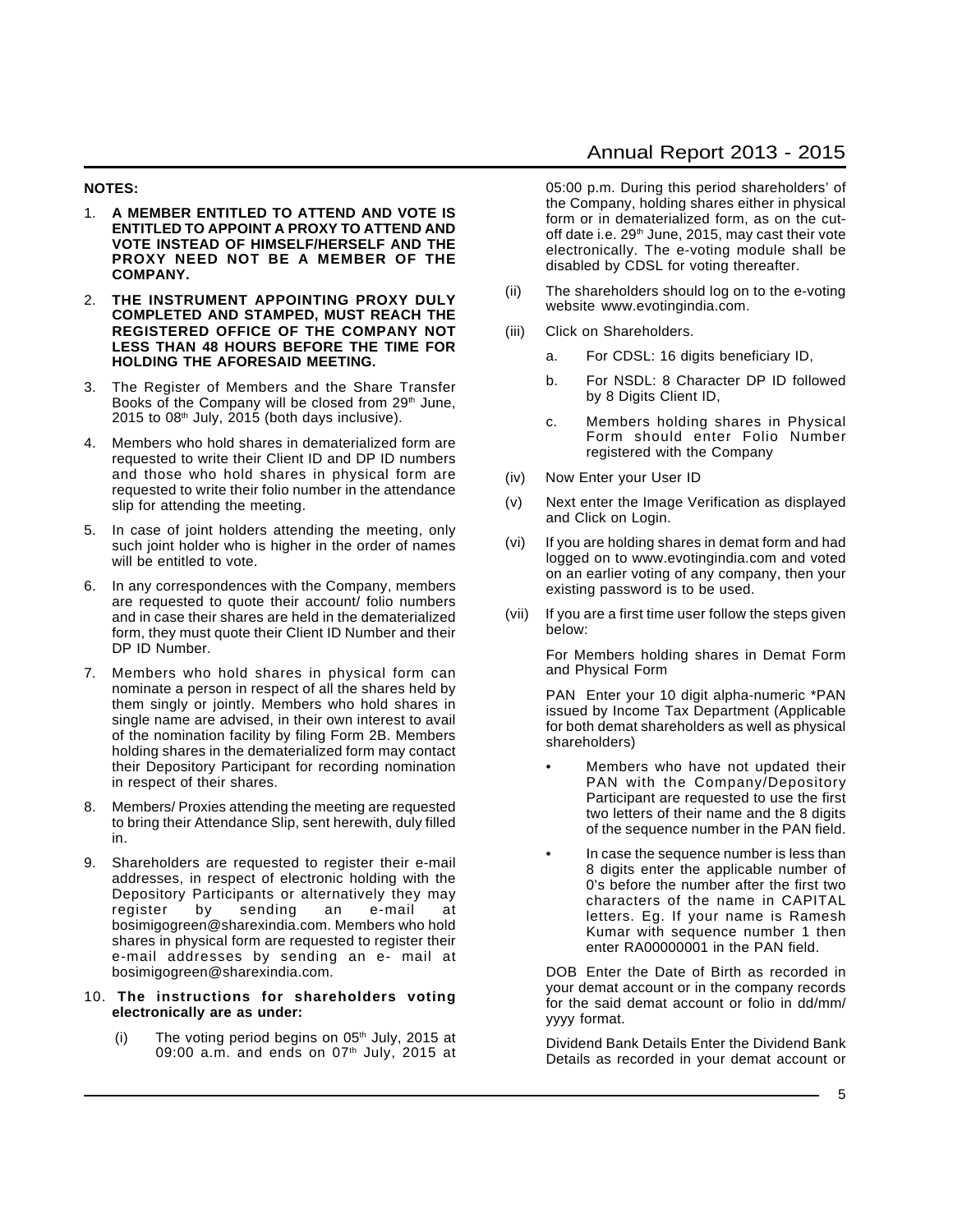in the company records for the said demat account or folio.

Please enter the DOB or Dividend Bank Details in order to login. If the details are not recorded with the depository or company please enter the member id / folio number in the Dividend Bank details field as mentioned in instruction (iv)

- (viii) After entering these details appropriately, click on "SUBMIT" tab.
- (ix) Members holding shares in physical form will then directly reach the Company selection screen. However, members holding shares in demat form will now reach 'Password Creation' menu wherein they are required to mandatorily enter their login password in the new password field. Kindly note that this password is to be also used by the demat holders for voting for resolutions of any other company on which they are eligible to vote, provided that company opts for e-voting through CDSL platform. It is strongly recommended not to share your password with any other person and take utmost care to keep your password confidential.
- (x) For Members holding shares in physical form, the details can be used only for e-voting on the resolutions contained in this Notice.
- (xi) Click on the Electronic Voting Serial Number (EVSN) for PRAG BOSIMI SYNTHETICS LTD on which you choose to vote.
- (xii) On the voting page, you will see "RESOLUTION DESCRIPTION" and against the same the option "YES/NO" for voting. Select the option YES or NO as desired. The option YES implies that you assent to the Resolution and option NO implies that you dissent to the Resolution.
- (xiii) Click on the "RESOLUTIONS FILE LINK" if you wish to view the entire Resolution details.
- (xiv) After selecting the resolution you have decided to vote on, click on "SUBMIT". A confirmation box will be displayed. If you wish to confirm your vote, click on "OK", else to change your vote, click on "CANCEL" and accordingly modify your vote.
- (xv) Once you "CONFIRM" your vote on the resolution, you will not be allowed to modify your vote.
- (xvi) You can also take out print of the voting done by you by clicking on "Click here to print" option on the Voting page.
- (xvii) If Demat account holder has forgotten the same password then Enter the User ID and the image verification code and click on Forgot Password & enter the details as prompted by the system.
- (xviii) Note for Non Individual Shareholders and **Custodians** 
	- Non-Individual shareholders (i.e. other than Individuals, HUF, NRI etc.) and Custodian are required to log on to www.evotingindia.com and register themselves as Corporates.
	- A scanned copy of the Registration Form bearing the stamp and sign of the entity should be emailed to helpdesk.evoting@cdslindia.com.
	- After receiving the login details a compliance user should be created using the admin login and password. The Compliance user would be able to link the account(s) for which they wish to vote on.
	- The list of accounts should be mailed to helpdesk.evoting@cdslindia.com and on approval of the accounts they would be able to cast their vote.

A scanned copy of the Board Resolution and Power of Attorney (POA) which they have issued in favour of the Custodian, if any, should be uploaded in PDF format in the system for the scrutinizer to verify the same.

(xix) In case you have any queries or issues regarding e-voting, you may refer the Frequently Asked Questions ("FAQs") and e-voting manual available at www.evotingindia.com, under help section or write an email to helpdesk.evoting@cdslindia.com.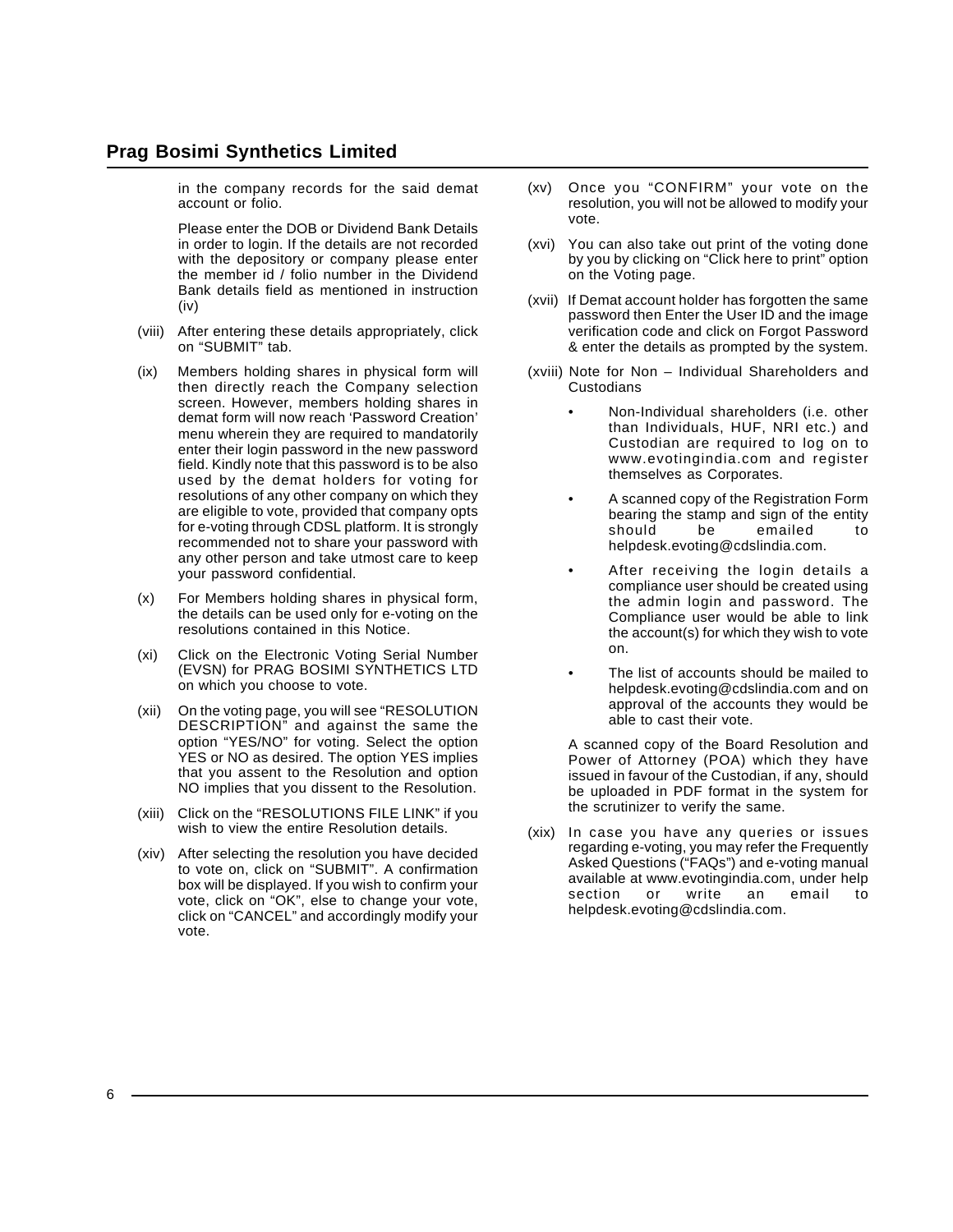Details of Directors seeking appointment or reappointment in the Annual General Meeting fixed on **Wednesday, 8th July, 2015 (In pursuance to Clause 49 to the Listing Agreement)**

| Name of the Director                                                                        | Shri Hemant B. Vyas             | Shri. G. M. Das     | Smt. Deepali Pathak          | Shri. Rohit Doshi                   | Shri Devang H. Vyas                          | Shri M. K. Das                   |
|---------------------------------------------------------------------------------------------|---------------------------------|---------------------|------------------------------|-------------------------------------|----------------------------------------------|----------------------------------|
| Date of Birth                                                                               | 11 <sup>th</sup> November, 1941 | 1st January, 1947   | 02 <sup>nd</sup> April, 1976 | 08 <sup>th</sup> April, 1955        | 12 <sup>th</sup> May, 1969                   | 10 <sup>th</sup> September, 1946 |
| Date of appointment                                                                         | 28 <sup>th</sup> May, 2015      | 20th November, 2004 | 31 <sup>st</sup> March, 2015 | 15 <sup>th</sup> May, 2014          | 15th May, 2014                               | 3rd July, 2000                   |
| Qualification                                                                               | B.Com                           | B. E. Electrical    | LLB                          | Studied<br>Chartered<br>Accountancy | Chemical<br>Engineer<br>M.B.A. Finance       | B. Tech<br>M.B.A                 |
| Expertise in specific<br>functional area                                                    | Commerce                        | Engineering         | Law                          | Finance                             | Management,<br>Administration<br>and Finance | Management                       |
| List of Outside<br>Directorships held                                                       | 2                               | 0                   | 0                            | $\overline{2}$                      | 3                                            | 0                                |
| Chairman or members of<br>the Committee of the<br>Board of Directors of<br>other Companies* | <b>NIL</b>                      | Nil                 | Nil                          | Nil                                 | Nil                                          | Nil                              |

**\*Note:** Excludes Chairmanship/Directorship in Private Limited Companies, Foreign Companies, Companies under Section 8 of the Companies Act, 2013 and excludes Committees formed by such Companies.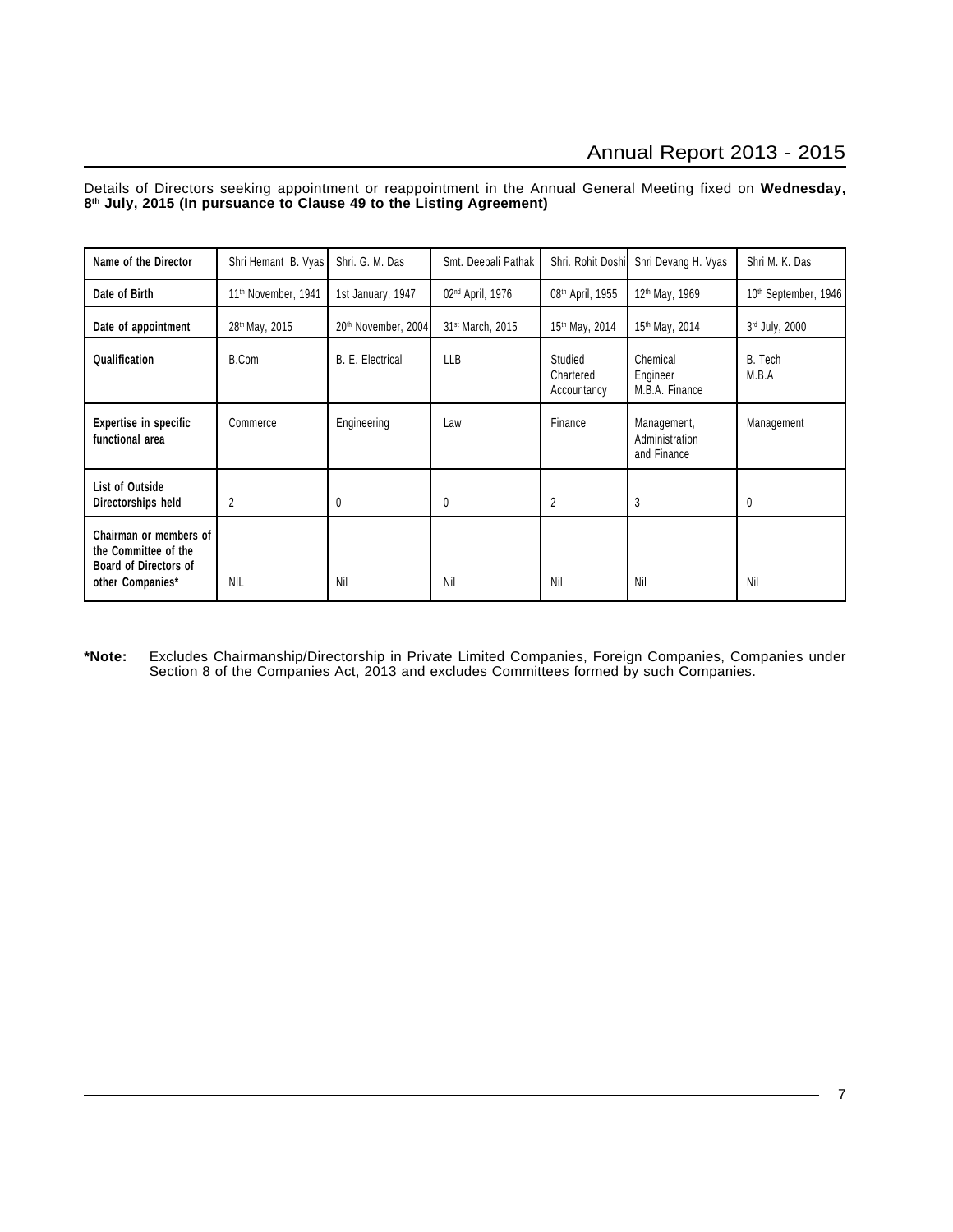# **Explanatory Statement Pursuant to Section 102(1) of the Companies Act, 2013**

The following Statement sets out all material facts relating to the Special Business mentioned in the accompanying Notice:

#### **Item No. 5**

Shri Hemant B. Vyas was re-appointed as a Managing Director w. e. f 28th May 2015 for a period of 5 years, His term of employment expired on 27th May 2015. Since the Board is of the view that it is in the interest of the Company to renew the contract with Shri Hemant B.Vyas the Board constituted a committee to recommend remuneration for Shri Hemant B. Vyas The Remuneration Committee comprised of the following directors. Shri G. M. Das, Shri M.K. Das, and Shri Rohit Doshi. The Committee recommended that Shri Hemant B.Vyas, Managing Director be paid as per the present terms for the time being as set out in the body of the resolution, which the Board has agreed to offer, vide Board Resolution Dated 15th April 2015. Keeping the present situation in view, Shri Hemant B.Vyas, Managing Director of the Company, has kindly agreed to continue as Managing Director of the Company with the present salary for the time-being without any increase. The proposed remuneration is very much lower than the maximum permissible to a managerial person under Schedule V for a Company with effective capital of upto Rs. 100 crores. The said remuneration is also much less than what is paid in the industry to the persons shouldering similar responsibilities.

Section 196(3) of the Act, inter alia, provides that no company shall continue the employment of a person who has attained the age of seventy years, as managing director, whole-time director or manager unless it is approved by the members by passing a special resolution. Part I of Schedule V to the Act contains a similar relaxation. Shri Hemant B. Vyas who was appointed as managing director by members has attained age of seventy years and hence continuation of his employment as Managing director requires the approval of members by a special resolution.

Shri Hemant B. Vyas is a B.Com of Mumbai University. He possesses over 50 years of experience in textile industry. Shri Hemant B. Vyas is a promoter of the Company. Shri Hemant B. Vyas has rendered invaluable services for completing the project of the company.

In view of above, your Directors recommend the Resolution for your approval.

None of the Directors other than Shri Hemant B. Vyas and Shri Devang H. Vyas, Director (Son of Shri Hemant B. Vyas) is in any way concerned or interested in the resolution.

#### **Item No. 6**

In accordance with the provisions of Section 149 read with Schedule IV to the Act, appointment of an Independent Director requires approval of members.

Based on the recommendation of Nomination and Remuneration Committee, the Board of Directors have proposed that Smt. Deepali Pathak be appointed as an Independent Director of the Company.

The appointment of Smt. Deepali Pathak shall be effective upon approval by the members in the Meeting.

The Company has received a notice in writing from a member along with the deposit of requisite amount under Section 160 of the Act proposing the candidature of Smt. Deepali Pathak for the office of Director of the Company.

Smt. Deepali Pathak is not disqualified from being appointed as a Director in terms of Section 164 of the Act and has given her consent to act as a Director. The Company has received a declaration from Smt. Deepali Pathak that she meets the criteria of independence as prescribed both under sub-section (6) of Section 149 of the Act and under Clause 49 of the Listing Agreement. In the opinion of the Board, Smt. Deepali Pathak fulfills the conditions for her appointment as an Independent Director as specified in the Act and the Listing Agreement. Smt. Deepali Pathak is independent of the management and possesses appropriate skills, experience and knowledge.

#### **Item No. 7**

In accordance with the provisions of Section 149 read with Schedule IV to the Act, appointment of an Independent Director requires approval of members.

Based on the recommendation of Nomination and Remuneration Committee, the Board of Directors have proposed that Shri Rohit Doshi be appointed as an Independent Director of the Company.

The appointment of Shri Rohit Doshi shall be effective upon approval by the members in the Meeting.

The Company has received a notice in writing from a member along with the deposit of requisite amount under Section 160 of the Act proposing the candidature of Shri Rohit Doshi for the office of Director of the Company.

Shri Rohit Doshi is not disqualified from being appointed as a Director in terms of Section 164 of the Act and has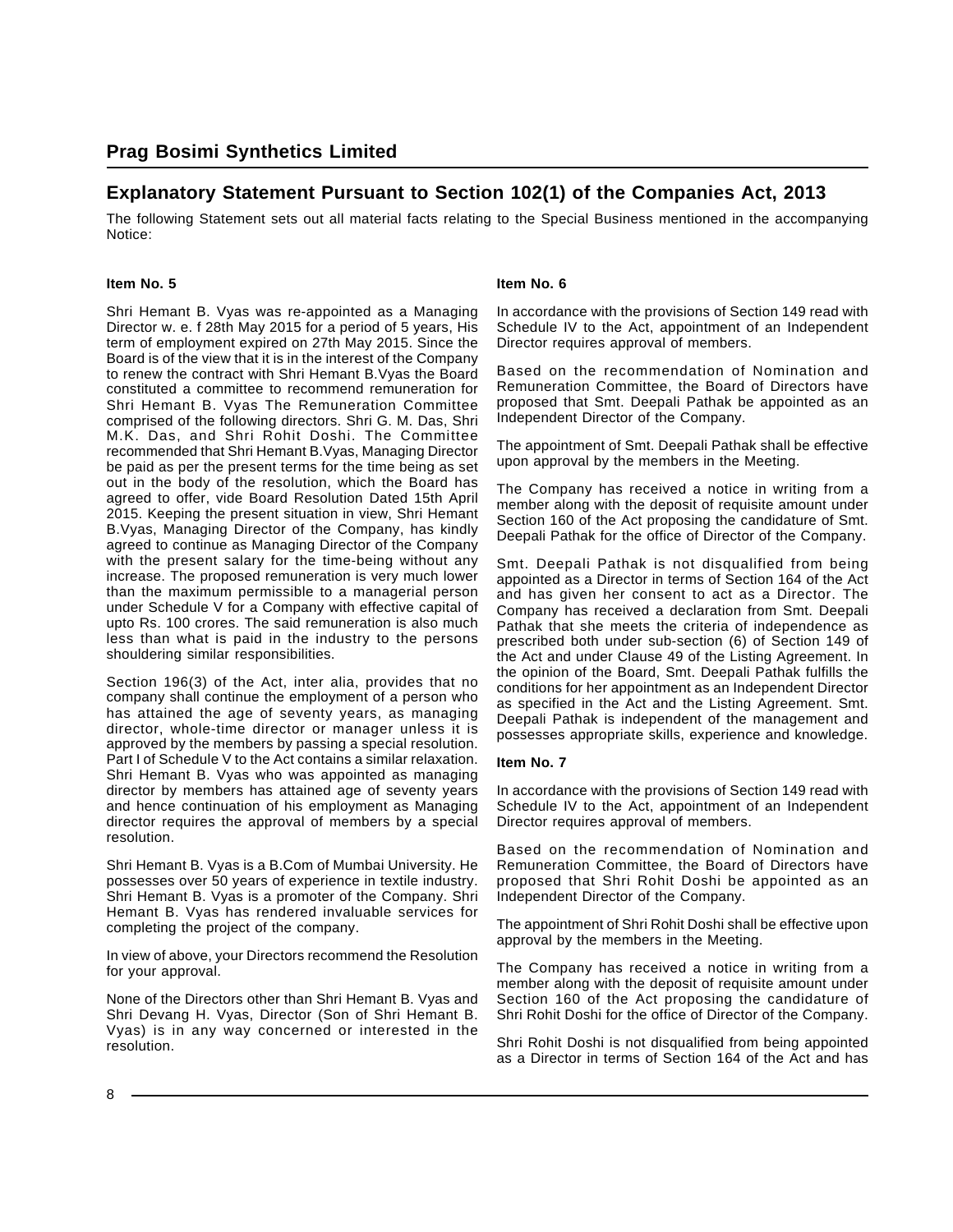given his consent to act as a Director. The Company has received a declaration from Shri Rohit Doshi that he meets the criteria of independence as prescribed both under subsection (6) of Section 149 of the Act and under Clause 49 of the Listing Agreement. In the opinion of the Board, Shri Rohit Doshi fulfills the conditions for his appointment as an Independent Director as specified in the Act and the Listing Agreement. Shri Rohit Doshi is independent of the management and possesses appropriate skills, experience and knowledge.

#### **Item No. 8**

In accordance with the provisions of Section 149 read with Schedule IV to the Act, appointment of an Independent Director requires approval of members.

Based on the recommendation of Nomination and Remuneration Committee, the Board of Directors have proposed that Shri G. M. Das be appointed as an Independent Director of the Company.

The appointment of Shri G. M. Das shall be effective upon approval by the members in the Meeting.

The Company has received a notice in writing from a member along with the deposit of requisite amount under Section 160 of the Act proposing the candidature of Shri G. M. Das for the office of Director of the Company. Shri G. M. Das is not disqualified from being appointed as a Director in terms of Section 164 of the Act and has given his consent to act as a Director. The Company has received a declaration from Shri G. M. Das that he meets the criteria of independence as prescribed both under sub-section (6) of Section 149 of the Act and under Clause 49 of the Listing Agreement. In the opinion of the Board, Shri G. M. Das fulfills the conditions for his appointment as an Independent Director as specified in the Act and the Listing Agreement. Shri G. M. Das is independent of the management and possesses appropriate skills, experience and knowledge.

#### **By order of the Board of Directors**

Managing Director Director

Date: 30<sup>th</sup> May, 2015 **hemant B. Vyas Devang Vyas Devang Vyas Place: Guwahati**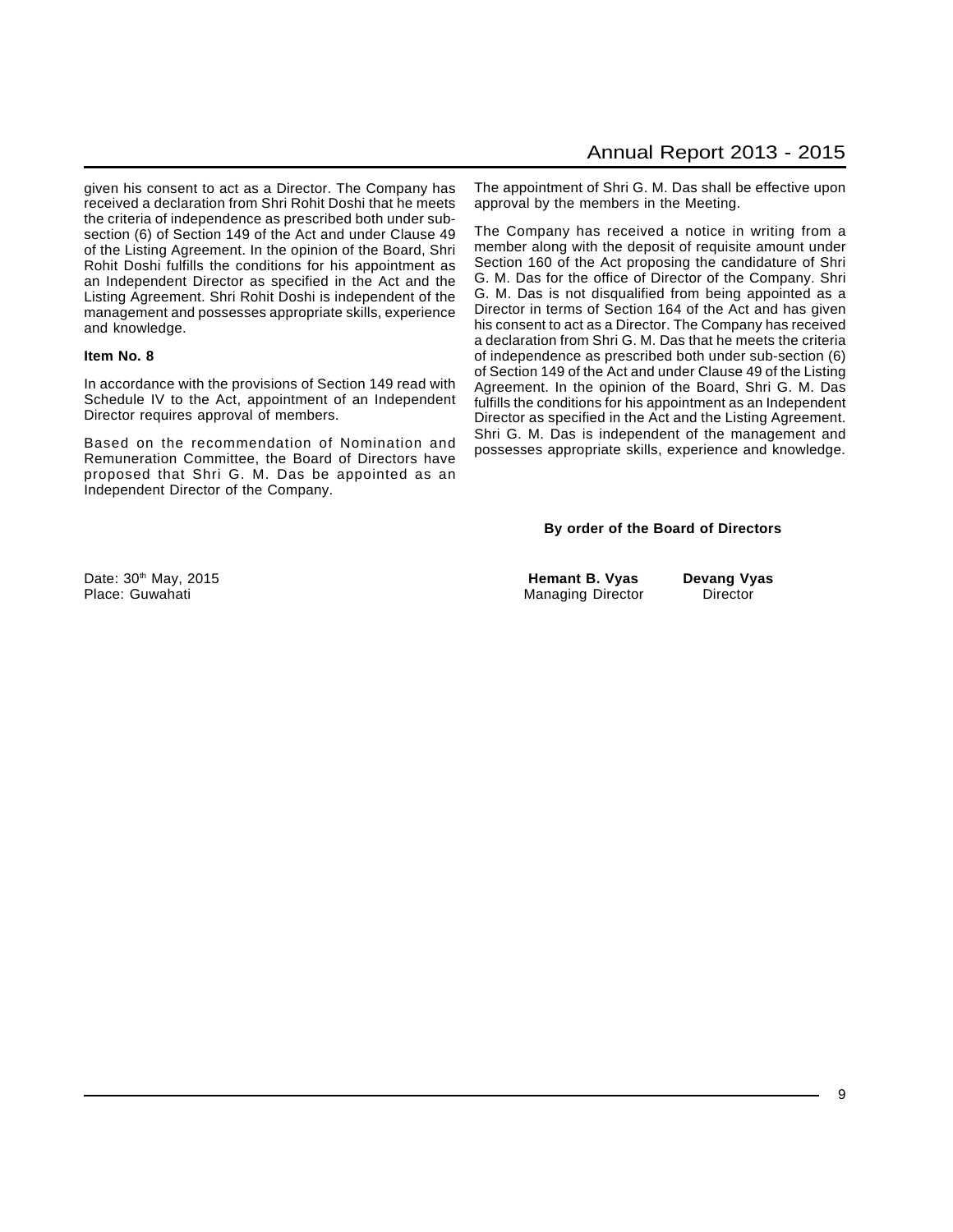# **DIRECTORS' REPORT**

To,

The Members,

#### **Prag Bosimi Synthetics Limited (PBSL).**

Your Directors have pleasure in presenting the 23rd Annual Report together with audited accounts of the Company for the 18 months period ended on 31<sup>st</sup> March, 2015.

#### **SUMMARISED FINANCIAL RESULTS:**

The financial results of your Company for the period under review are summarized below:

|                                      |                  | (Rupees in Crores)   |
|--------------------------------------|------------------|----------------------|
| <b>Particulars</b>                   | 18 months ended  | 18 months ended      |
|                                      | 31st March, 2015 | 30th September, 2013 |
| Gross Turnover                       | 1.52             | 99.75                |
| Turnover net of Excise duty          | 1.52             | 99.75                |
| Profit / (Loss) before Depreciation, |                  |                      |
| Interest and Taxation                | (5.71)           | (0.02)               |
| (Add)/Less: Interest                 | (19.31)          | (18.76)              |
| (Add)/Less: Depreciation             | (11.96)          | (7.94)               |
| Profit (Loss) for the period         | (36.98)          | (26.72)              |
| Add/ (Less) Loss Brought forward     |                  |                      |
| from the Previous period/year        | (136.29)         | (109.57)             |
| Total Loss carried forward           |                  |                      |
| to next period/year                  | (173.27)         | (136.29)             |

#### **COURSE OF BUSINESS:**

Your directors regret to inform you that during the period under review, your Company could not restart its operations, due to acute financial crisis, non-restoration of power supply and settlement with labour.

However, your Company has made representation to Assam Industrial Development Corporation (AIDC) our joint sector partner for rehabilitation scheme which is under active consideration. We are regularly following up with AIDC and Government of Assam.

Your Company has made settlement with Standard Chartered Bank who was holding OCCDs amounting to ₹ 11.34 crores plus interest amounting  $\bar{\tau}$  3.41 crores totalling to  $\bar{\tau}$  14.75 crores, at an amount of 20% of principal amount i.e. at  $\bar{\tau}$  2.26 crores. Interest was fully waived.

#### **DIVIDEND:**

Due to inadequate profits your directors have not recommended any dividend for the current period.

#### **DIRECTORS AND KEY MANAGERIAL PERSONS:**

As per the provisions of the Companies Act, 2013 and the Articles of Association of the Company Shri. Devang Vyas, Director (DIN: 00076459) and Shri M.K. Das (DIN: 00179722), Director of the Company would be retiring by rotation and being eligible, offers themselves for reappointment at the ensuing Annual General Meeting (AGM). Pursuant to Clause 49 of the Listing Agreement, the detailed profile of the Directors retiring by rotation is provided in the Notice convening the Annual General Meeting.

Mr. Devang H Vyas (DIN: 00076459), Mr. Rohit P Doshi (DIN: 00424996) and Mrs. Deepali Rajneesh Pathak were appointed as additional Directors of the Company on 15/ 05/2014, 15/05/2014 and 31/03/2015 respectively to hold office upto the date of ensuing Annual General Meeting.

Mr. Rajesh Shetty was appointed as Company Secretary of the Company on 01-09-2014 in place of Mrs. Melvita Almeida, who resigned with effect from 25/07/2014.

#### **DECLARATIONS BY INDEPENDENT DIRECTORS:**

The Company has received declarations form all the Independent Directors under Section 149(6) of the Companies Act, 2013 confirming their independence visà-vis the Company.

#### **TRANSFER TO RESERVES**

In view of loss incurred during the period under review, the Board of Directors has not recommended transfer of any amount to reserves.

#### **PUBLIC DEPOSITS:**

The Company has not accepted any Public Deposits during the period under review.

#### **DEPRECIATION ON PLANT & MACHINERY**

Depreciation is systematically allocated over the useful life of an asset as specified in part C of schedule II of Companies Act, 2013.

#### **MATERIAL CHANGES AND COMMITMENTS**

Except as disclosed elsewhere in this report, no material changes and commitments which could affect the Company's financial position, have occurred between the end of the financial period of the Company and date of this report.

#### **DIRECTORS' RESPONSIBILTY STATEMENT**:

Pursuant to Section 134(5) of the Companies Act, 2013, the Directors of your Company confirm that:

 $10 -$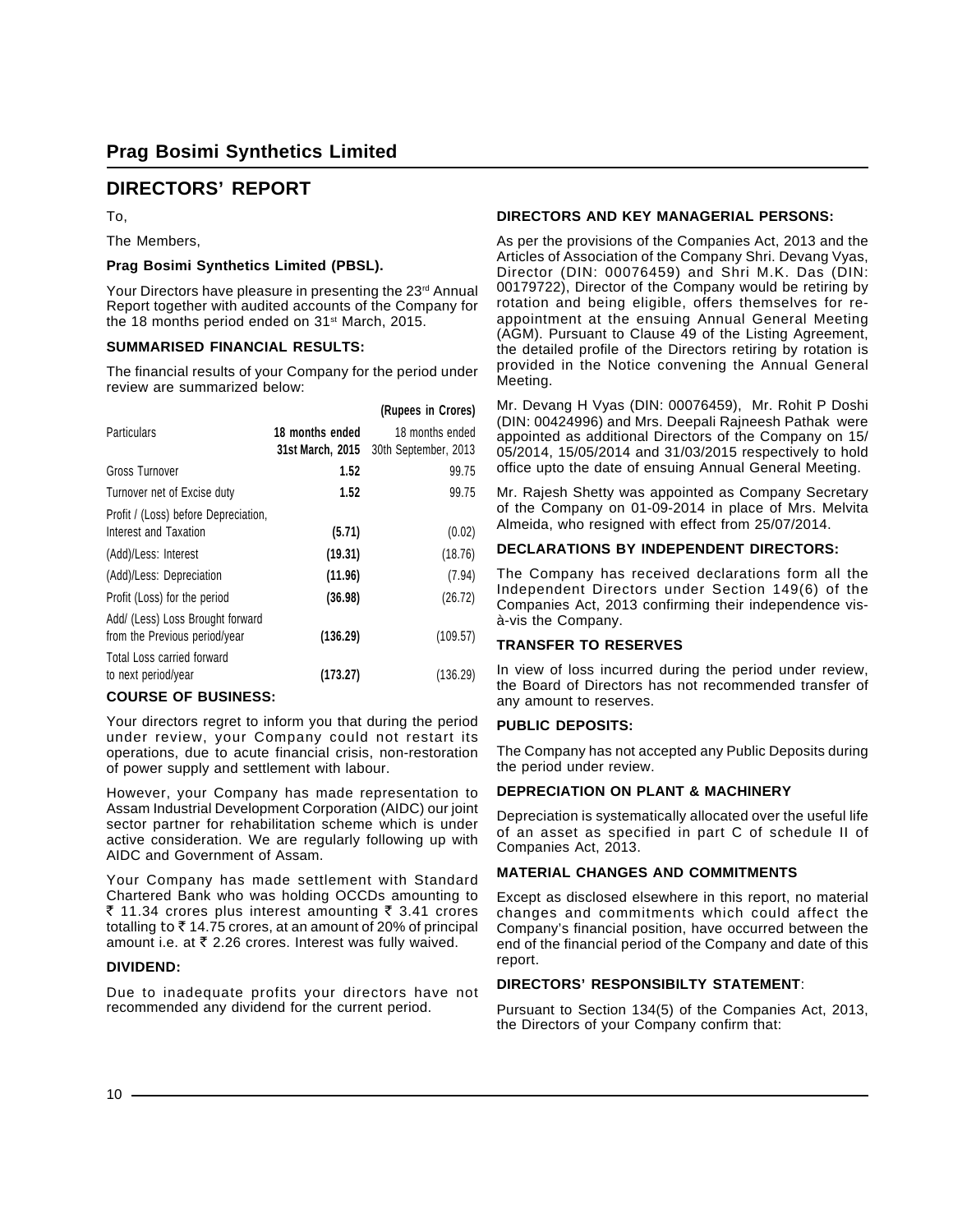- a. in the preparation of the accounts, the applicable accounting standards had been followed along with proper explanation relating to material departures;
- b. such accounting policies have been selected and applied consistently and the Directors made judgments and estimates that are reasonable and prudent so as to give a true and fair view of the state of affairs of the Company as at 31st March, 2015 and of the loss of the Company for that period;
- c. proper and sufficient care was taken for the maintenance of adequate accounting records in accordance with the provisions of this Act for safeguarding the assets of the Company and for preventing and detecting fraud and other irregularities;
- d. the accounts of the Company have been prepared on a going concern basis;
- e. internal financial controls have been laid down to be followed by the Company and that such internal financial controls are adequate and were operating effectively;
- f. proper systems have been devised to ensure compliance with the provisions of all applicable laws and that such systems were adequate and operating effectively;

#### **BOARD MEETINGS:**

The Board of Directors met 12 times during the period ended 31<sup>st</sup> March, 2015 in accordance with the provisions of the Companies Act, 2013 and rules made there under.

#### **NOMINATION AND REMUNERATION COMMITTEE:**

The Nomination and Remuneration Committee of Directors as constituted by the Board of Directors of the Company in accordance with the requirements of Section 178 of the Act.

The composition of the committee is as under:

- 1. Mr.G. M. Das, Chairman, Independent Director
- 2. Mr. M.K. Das Director and
- 3. Mr. Rohit Doshi Independent Director.

The Board has in accordance with the provisions of subsection (3) of Section 178 of the Companies Act, 2013, formulated the policy setting out the criteria for determining qualifications, positive attributes, independence of a Director and policy relating to remuneration for Directors, Key Managerial Personnel and other employees.

Major criteria defined in the policy framed for appointment of and payment of remuneration to the Directors of the Company, are as under:

Minimum Qualification

Positive Attributes Independence Experience

#### **RISK MANAGEMENT POLICY:**

The Board of Directors of the Company has designed Risk Management Policy and Guidelines to avoid events, situations or circumstances which may lead to negative consequences on the Company's businesses, and define a structured approach to manage uncertainty and to make use of these in their decision making pertaining to all business divisions and corporate functions. Key business risks and their mitigation are considered in the annual/ strategic business plans and in periodic management reviews.

#### **VIGIL MECHANISM POLICY FOR THE DIRECTORS AND EMPLOYEES:**

The Board of Directors of the Company has, pursuant to the provisions of Section 178(9) of the Companies Act, 2013 read with Rule 7 of the Companies (Meetings of Board and its Powers) Rules, 2014, framed "Vigil Mechanism Policy" for Directors and employees of the Company to provide a mechanism which ensures adequate safeguards to employees and Directors from any victimization on raising of concerns of any violations of legal or regulatory requirements, incorrect or misrepresentation of any, financial statements and reports, etc.

The employees of the Company have the right/option to report their concern/grievance to the Chairman of the Audit Committee.

The Company is committed to adhere to the highest standards of ethical, moral and legal conduct of business operations.

#### **DISCLOSURE OF ORDERS PASSED BY REGULATORS OR COURTS OR TRIBUNAL:**

No orders have been passed by any Regulator or Court or Tribunal which can have impact on the going concern status and the Company's operations in future.

#### **CORPORATE GOVERNANCE:**

Your Company affirms its commitment to Corporate Governance and is fully compliant with the conditions of Corporate Governance stipulated in Clause 49 of the Listing Agreement with Stock Exchanges. A separate section on compliance of Corporate Governance and a Certificate from the Auditor's firm and practising Company Secretary dated 30<sup>th</sup> May, 2015 in this regard are annexed hereto and forms a part of the Report.

#### **MANAGEMENT DISCUSSION AND ANALYSIS:**

The Management's Discussion and Analysis Report, as required under Corporate Governance, is forming a part of this report and gives a reflection of the current state of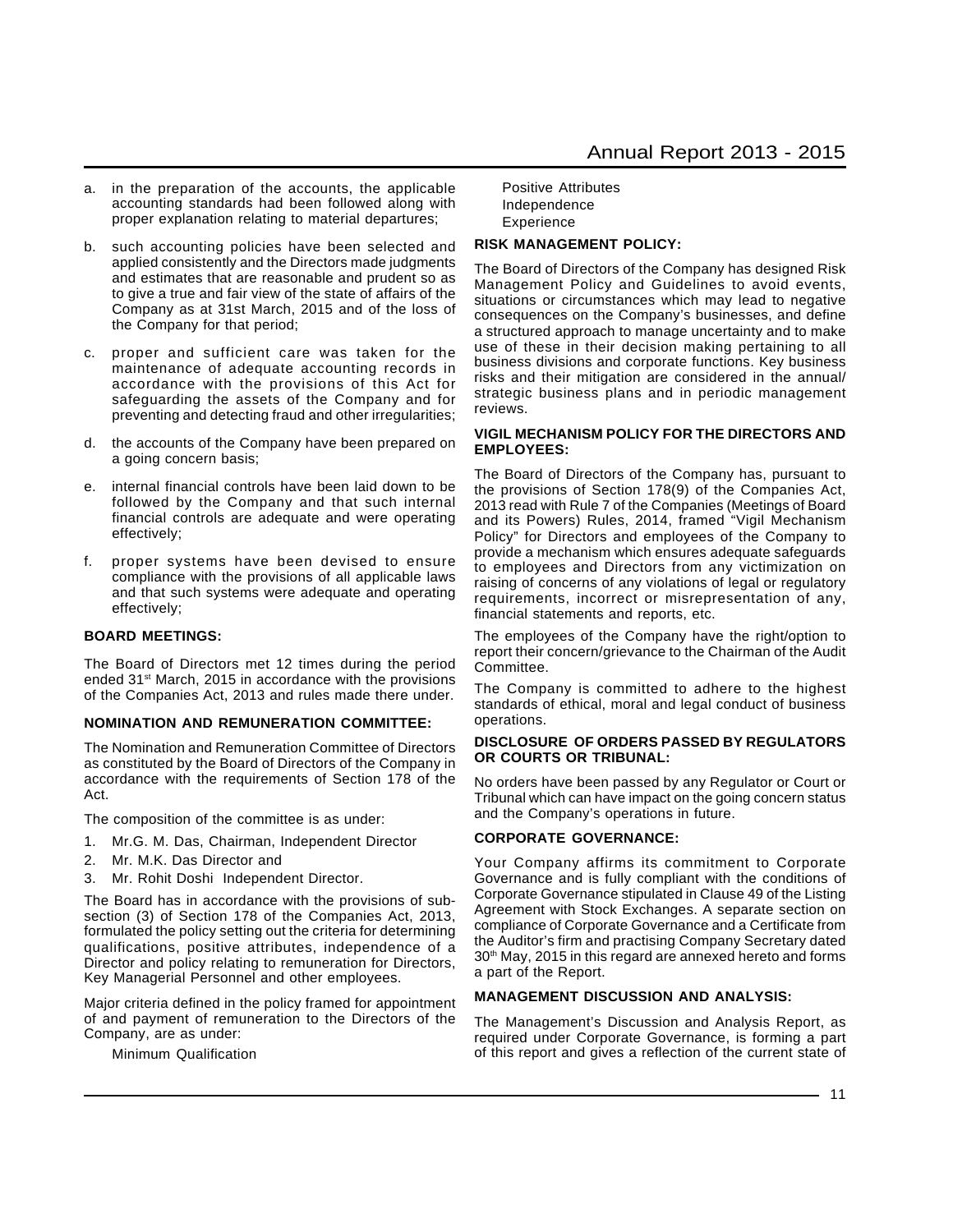business. It also deals with opportunities, challenges and the outlook of the Company.

#### **CONTRACTS OR ARRANGEMENT WITH RELATED PARTIES**

There are no transactions/contracts/arrangements entered by the Company with related party(ies) as defined under the provisions of Section 2(76) of the Companies Act, 2013, during the financial year under review.

#### **DISCLOSURE OF INTERNAL FINANCIAL CONTROLS**

The Internal Financial Controls with reference to financial statements as designed and implemented by the Company are adequate. During the period under review, no material or serious observation has been received from the Internal Auditors of the Company for inefficiency or inadequacy of such controls.

#### **LOANS, GUARANTEES, INVESTMENTS AND SECURITIES:**

During the period Company has given Corporate Guarantee in respect of its subsidiary namely Prag Jyoti Textile Park Pvt. Ltd. for raising funds to the tune of  $\overline{\tau}$  22 crores.

#### **SUBSIDIARIES:**

The Company has 3 subsidiary companies; the consolidated accounts of these Subsidiary Companies are annexed to this report along with the statement pursuant to the Companies Act, 2013.

Prag Jyoti Textile Park Private Limited has recently received approval from Central Government for setting up the Textile Park and we have taken necessary steps for implementation of the Textile Park.

Since our subsidiary Prag Jyoti Textile Park Private Limited has now got approval for setting up the Textile Park, now our other subsidiaries namely Prag Bosimi Texurising Private Limited and Prag Bosimi Packaging Private Limited can commence commercial operations shortly.

#### **CONSERVATION OF ENERGY, TECHNOLOGY ABSORPTION, FOREIGN EXCHANGE EARNING AND OUTGO:**

The particulars as required under the provisions of Section 134(3) (m) of the Companies Act, 2013 read with Rule 8 of the Companies (Accounts) Rules, 2014 in respect of conservation of energy, technology absorption, foreign exchange earnings and outgo etc. are furnished in Annexure I which forms part of this Report..

#### **EXTRACT OF ANNUAL RETURN:**

Pursuant to the provisions of Section 134(3)(a) of the Companies Act, 2013, Extract of the Annual Return for the financial period ended 31st March 2015 made under the provisions of Section 92(3) of the Act is attached as

Annexure II which forms part of this Report.

#### **ANNUAL EVALUATION OF DIRECTORS, COMMITTEE AND BOARD:**

Attendance at the meetings, Participation and contribution, Responsibility towards stakeholders, Contribution in Strategic Planning, Compliance and Governance, Participation, Performance Evaluation and Updation of Knowledge are the criteria's for Performance Evaluation of Directors, Committee and Board.

#### **DISCLOSURE UNDER SECTION 197(12) OF THE COMPANIES ACT, 2013 AND OTHER DISCLOSURES AS PER RULE 5 OF COMPANIES (APPOINTMENT & REMUNERATION) RULES, 2014:**

The ratio of the remuneration of each Director to the median remuneration of the employees of the Company for the financial period under review has been marked as Annexure III.

#### **OBSERVATIONS OF STATUTORY AUDITORS ON ACCOUNTS FOR THE PERIOD ENDED 31ST MARCH 2015:**

The observations made by the Statutory Auditors in their report for the financial period ended 31st March 2015 read with the explanatory notes therein are self-explanatory and therefore, do not call for any further explanation or comments from the Board under Section 134(3) of the Companies Act, 2013.

#### **SECRETARIAL AUDIT REPORT FOR THE PERIOD ENDED 31ST MARCH 2015:**

Provisions of Section 204 read with Section 134(3) of the Companies Act, 2013, mandates to obtain Secretarial Audit Report from Practicing Company Secretary. CS Rakesh Kapur, Practicing Company Secretary had been appointed to issue Secretarial Audit Report for the period 13-15.

Secretarial Audit Report issued by Rakesh Kapur, Company Secretary in Form MR-3 for the financial year 2014-15 forms part to this report. The said report does not contain any observation or qualification requiring explanation or comments from the Board under Section 134(3) of the Companies Act, 2013.

#### **INTERNAL CONTROL SYSTEMS:**

Adequate internal control systems commensurate with the nature of the Company's business and size and complexity of its operations are in place has been operating satisfactorily. Internal control systems comprising of policies and procedures are designed to ensure reliability of financial reporting, timely feedback on achievement of operational and strategic goals, compliance with policies, procedure, applicable laws and regulations and that all assets and resources are acquired economically, used efficiently and adequately protected.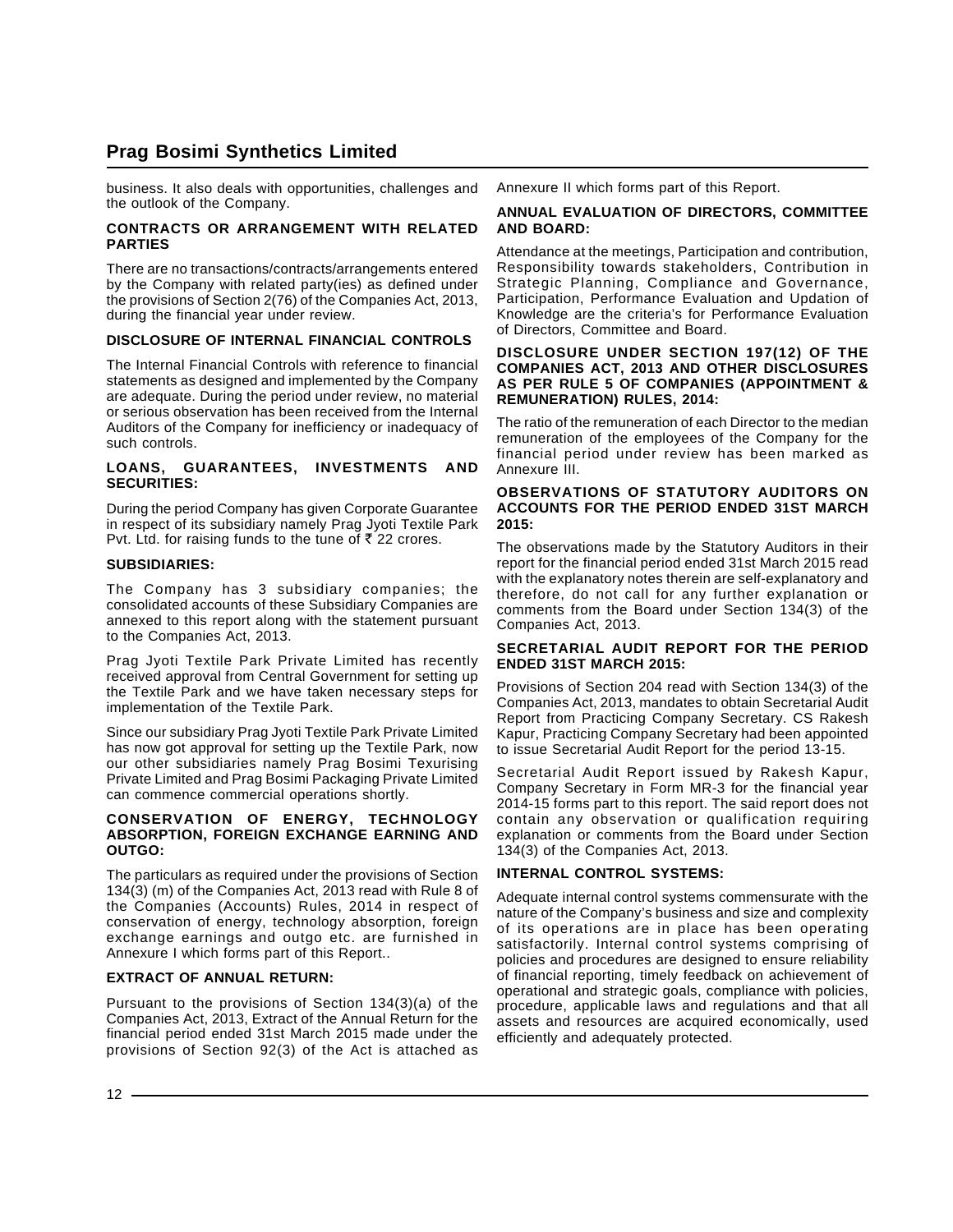#### **AUDITORS:**

M/s Bharat Shroff & Company, Chartered Accountants, Mumbai; and M/s. A M D & Associates, Chartered Accountants, Guwahati Auditors of the Company will retire at the forthcoming Annual General Meeting, and being eligible, offer themselves for re-appointment seek appointment as the Auditors of the Company.

#### **SECRETARIAL AUDITOR:**

Rakesh Kapur, Company Secretary, Mumbai, is appointed as Secretarial Auditor of the Company.

#### **INTERNAL AUDITOR:**

M/s. Dhawan Pandey & Associates, Chartered Accountants, are appointed as Internal Auditors of the Company.

#### **INDUSTRIAL RELATIONS/ HUMAN RESOURCES:**

Your Company maintained healthy, cordial and harmonious

# Annual Report 2013 - 2015

industrial relations at all levels during the period under review. Your Company firmly believes that a dedicated workforce constitute the primary source of sustainable competitive advantage. Accordingly, human resource development continues to receive focused attention. Your Directors wish to place on record their appreciation for the dedicated and commendable services rendered by the staff and workforce of your Company.

#### **APPRECIATION:**

Your Directors take this opportunity to offer their sincere thanks to the Government of India, State Government of Assam, AIDC, Dena Bank, IDBI, Standard Chartered Bank, IFCI Ltd, LIC, UTI, GIC & its subsidiaries, SBI, NEDFI, Allahabad Bank, Bank of Baroda, Central Bank of India, UCO Bank, Indusind Bank, North East Frontier Railways, Srei Infrastructure Finance Limited and our valued investors who through their continued support and co-operation, have helped in your Company's progress.

#### **By order of the Board of Directors**

Place: Guwahati **Managing Director** Director Director Director

Date: 30th May, 2015 **Hemant B. Vyas Devang Vyas**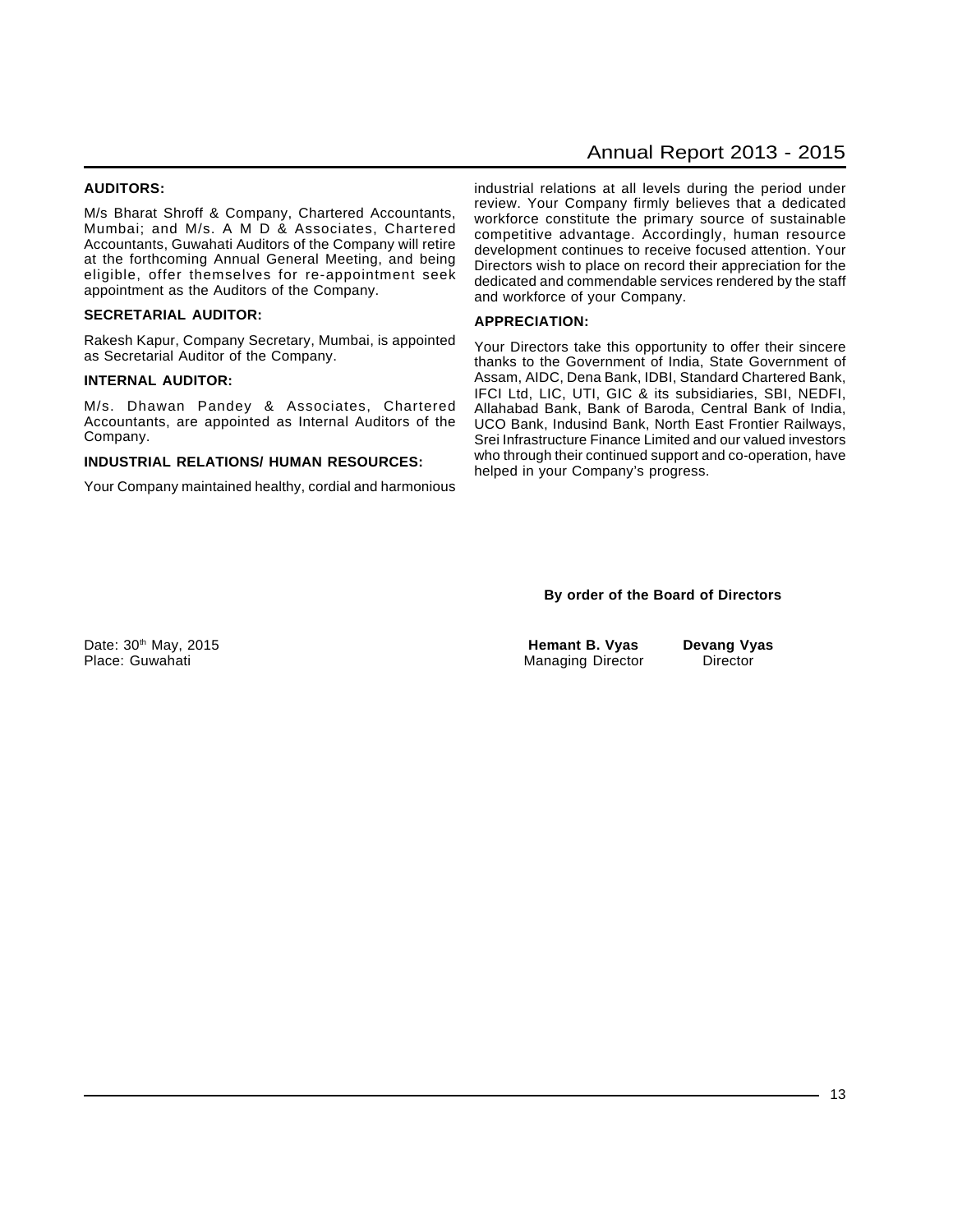# **Management Discussion and Analysis**

#### **DISCLAIMER STATEMENT**

Certain statements in this report on Management Discussion and Analysis may be forward looking statements and have been issued in terms of the applicable laws and regulations. These statements are based on certain assumptions and expectations of future events. Actual results could however differ materially from those expressed in the statements or implied due to the influence of external and internal factors, which are beyond the control of the Company. The Company assumes no responsibility in respect of forward-looking statements, which may be amended or modified in future on the basis of subsequent developments, information or events.

#### **INDUSTRY OUTLOOK**

Company's products, i.e, polyester POY, DTY ( also in the process of installing additional capacities ) falls under the category of Man-made Fibre. Globally, Man Made Fibre (MMF) is the most dominantly consumed textile fibre with a share of about 65 per cent and is expected to grow steadily in future.The per capita MMF consumption in India is estimated at 1.7 kg per annum against the global average of 10 kg per annum at present which is going to touch around 12 kg per capita by 2025 with the increase in population, per capita income, spending power and growth in GDP.

Low per capita MMF consumption in India reflects high growth potential for the domestic MMF industry in the medium to long term.

A recent industry research report says that factors like rise in disposable income, growing consumer class, rising urbanization, increased retail penetration and limited supply of cotton is set to increase the share of MMFs like polyester and viscose in the market till 2020, the salient points of which are attributed as under focusing polyester in particular :-

- Polyester to cater to 75% of the incremental fibre demand in the next five years.
- Polyester is making in roads in almost all applications.
- In India, Polyester Filament Yarn (PFY) capacity has

grown substantially in last decade and is likely to sustain similar growth rates at least for next five years. Present polyester capacity in India is around 46 lakh MT.

Ministry of Textiles, Govt. of India is taking initiatives to implement 'Textile Park' to initiate the cluster development and integrated downstream integrated textile operations, e.g., weaving, processing etc.. to create value chain.

#### **THREATS**

The key raw materials used in the Polyester industry, i.e., Purified Terephthalic Acid ( PTA), Mono Ethylene Glycol (MEG) account for about 80% to 85% of the total manufacturing cost. The prices of these products are affected by the crude oil prices and move in tandem with the global prices. In the last five years scenario, crude oil prices have reached its crest to the range of 123-128 USD per barrel during March-April 2011 and February-March 2012 whereas the prices had hit its bottom range of 46-48 USD per barrel during January - March 2015.

In the short term, volatility of crude oil prices may impact the growth / viability of the industry.

#### **OPPORTUNITIES**

- i. Rapid urbanization, rising young working population, an increase in disposable incomes and increasing affordability vehicles are driving demand in downstream industry.
- ii. Emerging non-apparel application of fibre.
- iii. Price competiveness of PFY vis-à-vis cotton yarns.
- iv. Fast changes in fashion design, growing exports of textiles.
- v. Substitution of other products, e.g., cotton, acrylic, wool etc. with polyester can be explored and established.
- vi. India's rapid progress of business relationship, land transport etc.. with Company's ( ASSAM ) adjoining countries, e.g., Bangladesh, Bhutan, Vietnam as well as China, shall usher for the Company's business growth in coming years.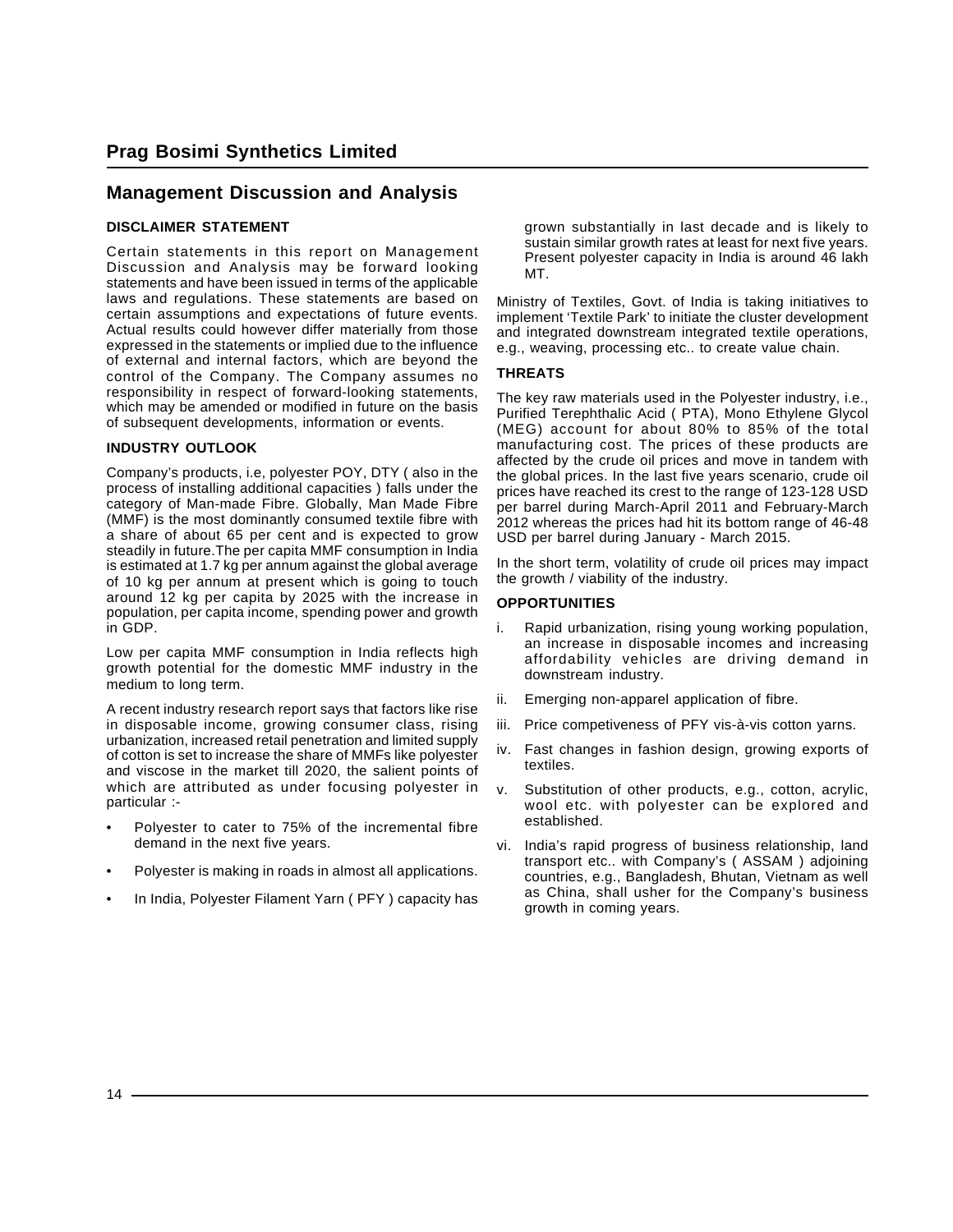# **REPORT ON CORPORATE GOVERNANCE:**

The detailed report on Corporate Governance as per Clause 49 of the Listing Agreement is set out as below:

#### **Company's Philosophy on Corporate Governance:**

Corporate Governance is an integral part of PBSL's value system, management ethics and business practices. PBSL is committed to creating long term value for all its shareholders, employees, customers, associates and the wider community. The Company is committed to and continues to practice good Corporate Governance. The Corporate Governance Code incorporates several practices aimed at a level of business ethics, effective supervision and enhancement of value for all stakeholders. PBSL conforms to all regulatory and legal requirements. The basic philosophy behind and endeavor towards better corporate governance is to enrich the value of stake holders by achieving business excellence.

The company has complied with all the requirements of Corporate Governance as prescribed in clause 49 of the Listing agreement.

#### **Board of Directors:**

#### **(a) Composition of the Board**

As on 31<sup>st</sup> March, 2015 the Company's Board comprises of 7 directors. The Board has One Executive Director, the Managing Director is the Promoter Director. In addition, the Board has six Non-Executive Directors, consisting of three Independent Directors. The details of the Directors during the period ended March 31<sup>st</sup>, 2015 are given below:

| Sr.<br>No.     | Name of Director       | Category                                             | <b>Board meetings</b><br>attended during<br>the period | Whether<br>attended<br>last AGM | <b>Directorships</b><br>field in other<br><b>Public companies</b><br>incorporated<br>in India.* |
|----------------|------------------------|------------------------------------------------------|--------------------------------------------------------|---------------------------------|-------------------------------------------------------------------------------------------------|
|                | Shri, H.K. Sharma      | Chairman, Nominee of AIDC,<br>Non Executive Director |                                                        | <b>No</b>                       | 3                                                                                               |
| $\overline{c}$ | Shri. Hemant B. Vyas   | Managing Director, Promoter Director                 | 10                                                     | <b>No</b>                       |                                                                                                 |
| 3              | Shri. Devang H. Vyas** | Non Executive Director                               | 9                                                      | No                              |                                                                                                 |
| 4              | Shri, M. K. Das        | Nominee of AIDC, Non Executive Director              |                                                        | Yes                             |                                                                                                 |
| 5              | Shri. G.M. Das         | Non Executive and Independent Director               |                                                        | Yes                             |                                                                                                 |
| 6              | Shri, Rohit P. Doshi   | Non-Executive and Independent Director               | 9                                                      | No                              | 2                                                                                               |
|                | Shmt. Deepali Pathak   | Non-Executive and Independent Director               | 0                                                      | No                              | $\Omega$                                                                                        |
|                |                        |                                                      |                                                        |                                 |                                                                                                 |

\*The number of directorship excludes directorship of private companies, foreign companies, companies incorporated under Section 8 of the Companies Act, 2013 and alternate directorship.

#### **Note:**

\*\*Shri. Hemant B. Vyas and Shri. Devang H. Vyas are related to each other, no other Director is related to each other.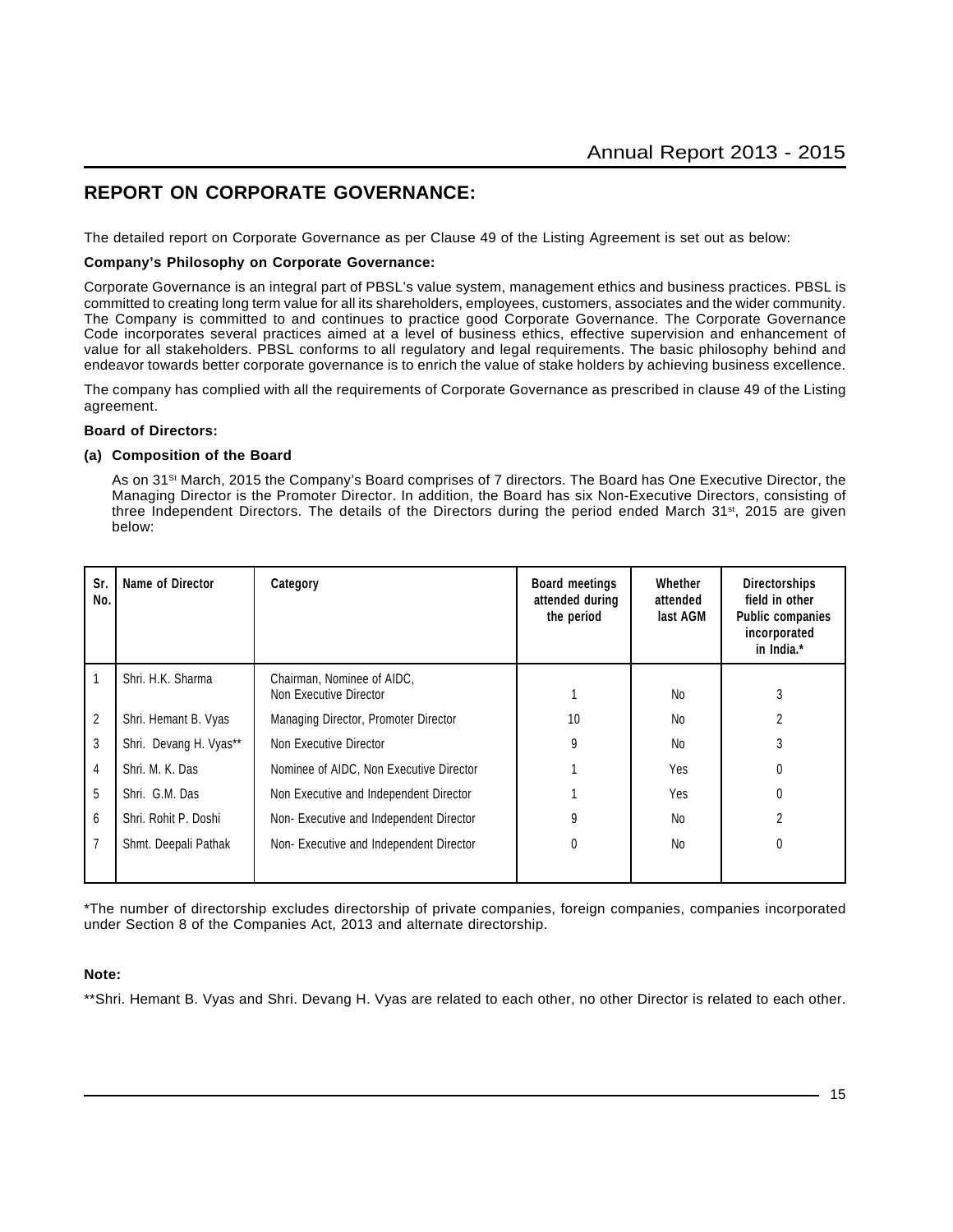#### **(b) Number of Board Meetings**

Corporate Governance policy requires the Board to meet at least 4 times in a year with a maximum gap of 120 days between any two meetings. The Board of Directors met 12 times during the period under review. The details of Board Meetings held during the period are as under:

| Sr<br>No.      | Date of Board Meeting           | <b>Board</b><br>Strength | No. of Directors<br>present |
|----------------|---------------------------------|--------------------------|-----------------------------|
| 1              | 5th October, 2013               | 8                        | 5                           |
| 2              | 15th November, 2013             | 8                        | 5                           |
| 3              | 9 <sup>th</sup> December, 2013  | 8                        | 5                           |
| 4              | 14 <sup>th</sup> February, 2014 | 8                        | 5                           |
| 5              | 03rd March, 2014                | 8                        | 5                           |
| 6              | 15th May, 2014                  | $\overline{7}$           | 4                           |
| $\overline{7}$ | 25 <sup>th</sup> July, 2014     | 7                        | 4                           |
| 8              | 30th July, 2014                 | 7                        | 4                           |
| $\overline{7}$ | 14th August, 2014               | 7                        | 3                           |
| 8              | 5th November, 2014              | 7                        | 3                           |
| 9              | 14th November, 2014             | $\overline{7}$           | 3                           |
| 10             | 14th August, 2013               | 7                        | 5                           |
| 11             | 13th February, 2015             | $\overline{7}$           | 4                           |
| 12             | 31 <sup>st</sup> March, 2015    | 6                        | 3                           |

#### **Board's Process**

It has always been the Company's policy and practice that apart from matters requiring the Board's approval by statute, all major decisions including quarterly results of the Company as a whole and debt restructuring, capital expenditure, collaborations, material investment proposals, sale and acquisition of assets of material nature, mortgages, guarantees and donations are placed before the Board. This is in addition to information with regard to actual operations, major litigation feedback reports and minutes of Committee Meetings.

The Board of PBSL is regularly presented with all information under the above heads, whenever/ wherever applicable. These are submitted either as part of the agenda papers in advance of the Board meetings or are tabled in the course of the Board meetings.

#### **(c) Code of conduct**

The Company has adopted Code of Conduct for all the Directors and Senior Management of the Company. All the Directors and the Senior Management have affirmed compliance with respective code of conduct. The Code of conduct for Directors and Senior management personnel are posted on the Company's website.

#### **Committees of the Board:**

The Board of Directors has constituted three permanent committees of the Board - the Audit Committee, the Stakeholders Relationship Committee and the Nomination and Remuneration Committee. The functions of various committees their mode of operation and membership details is given below.

#### **(A) Audit Committee**

The Board of Directors has constituted an Audit Committee of Directors to exercise powers and discharge functions as stipulated in section 177 of the Companies Act, 2013, Clause 49 of the Listing Agreements with Stock Exchanges and other relevant statutory / regulatory provisions. The Committee, in addition to other business reviews the quarterly (unaudited) financial results, annual accounts and cost audit reports before submitting to the Board of Directors. The existing Audit Committee consists of the following Directors:

- 1. Shri. Girindra. M. Das
- 2. Shri. M. K. Das
- 3. Shri. Rohit P. Doshi
- 4. Smt. Deepali Pathak (w.e.f. 31-03-2015)
- 5. Shri N. G. Vedak (upto 30-03-2015)

The Audit Committee of the Company, inter alia, provides reassurance to the Board on the existence of an effective internal control environment that ensures: -

- a) Efficiency and effectiveness of operations.
- b) Safeguarding of assets and adequacy of provisions for all liabilities,
- c) Reliability of all financial and other management information and adequacy of disclosures
- d) Compliance with all relevant statutes.
	- The Committee has powers similar to those stated in the listing agreements and exercises most of the functions in line with the requirements of the

 $16 -$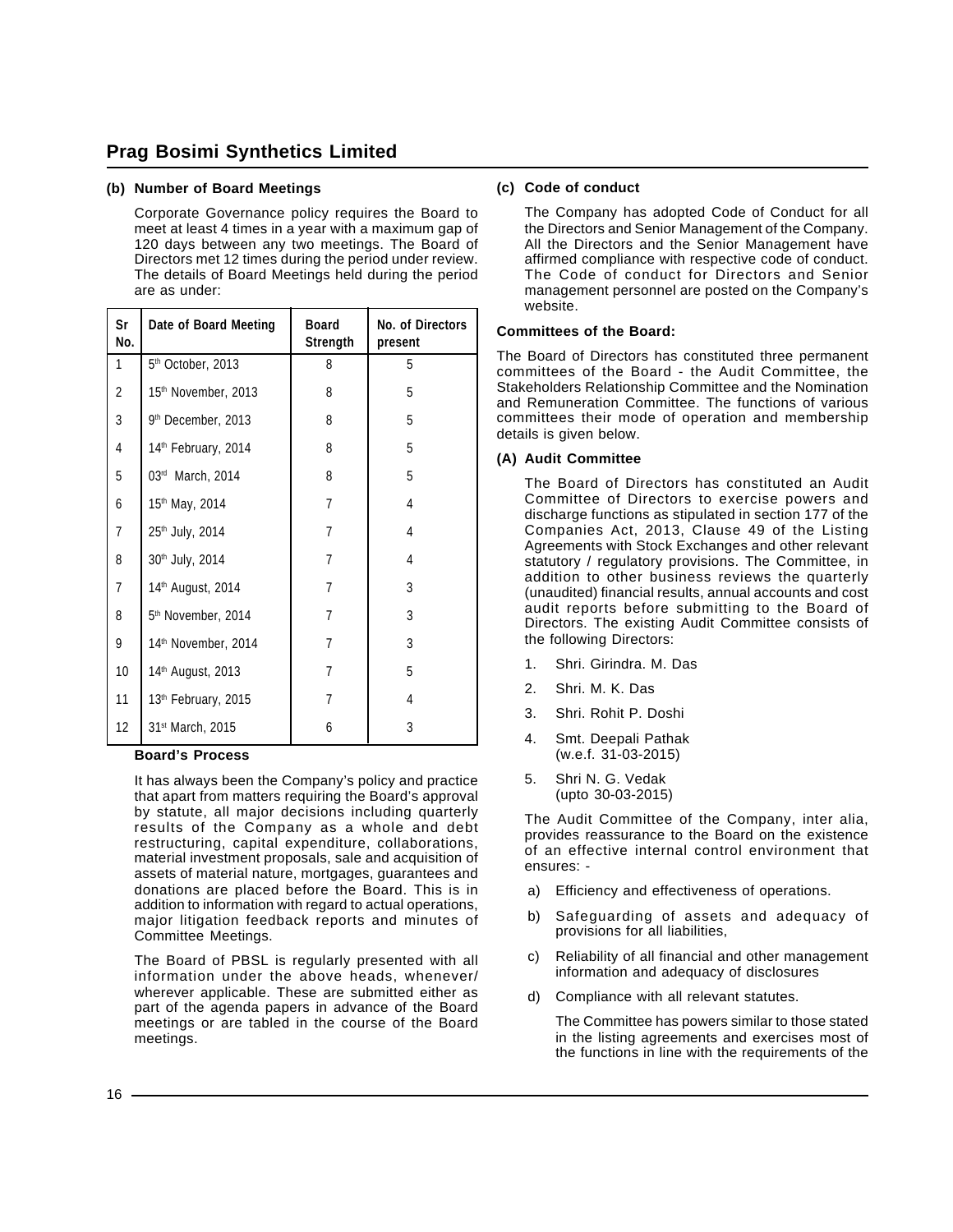code of Corporate Governance. The details of the Audit Committee meeting held during the period ended on 31<sup>st</sup> March, 2015 are as under:

#### **Audit Committee Meetings**

| ∣Sr.<br>No     | Date of Audit<br><b>Committee Meeting</b> | <b>Committee</b><br>Strength | No. of Members<br><b>Present</b> |
|----------------|-------------------------------------------|------------------------------|----------------------------------|
|                | 15 <sup>th</sup> November, 2013           |                              |                                  |
| l 2            | 14 <sup>th</sup> February, 2014           |                              |                                  |
| ვ              | 15th May, 2014                            |                              | 2                                |
| $\overline{4}$ | 14th August, 2014                         | 4                            | 2                                |
| l 5            | 14 <sup>th</sup> November, 2014           | 4                            | 2                                |
| l 6            | 13th February, 2015                       |                              |                                  |

#### **Audit Committee Attendance.**

| l Sr.<br>  No  | <b>Directors</b>       | No. of Meetings<br>attended |
|----------------|------------------------|-----------------------------|
|                | Shri. M. K. Das        |                             |
| $\overline{2}$ | Shri, Girindra, M. Das |                             |
| l 3            | Shri. N. G. Vedak      |                             |
|                | Shri, Rohit P. Doshi   |                             |

#### **B. Stakeholders Relationship Committee:**

A Stakeholders Relationship Committee has been constituted by the Board of Directors to monitor the redressal of the shareholders / investors grievances. The Committee, comprises of the following Directors/ Secretary:-

- 1) Shri. H. B. Vyas
- 2) Shri. Devang Vyas
- 3) Shri. Rohit P. Doshi
- 4) Mrs Melvita Almeida (Company Secretary) (Upto 25-07-2014)
- 5) Mr. Rajesh Shetty (Company Secretary) (w.e.f. 01-0-2014)

Company Secretary also acts as a Secretary to the Committee.

#### **C. Nomination and Remuneration Committee**

The Company has a Nomination and Remuneration Committee to review and recommend payment of annual salaries, commission, service agreements and other employment conditions of the Executives.

The Committee comprises of Shri G.M. Das, Chairman, Shri M.K. Das and Shri Rohit Doshi. The Committee met twice during the period and all the members were present. The Committee periodically reviews and recommends suitable revision in the remuneration package of Executive Directors to the Board.

| Sr. | Name of the Director     | <b>Salary</b> | <b>Perquisites</b> | <b>Performance</b>      | <b>Sitting</b> | <b>Total</b> |
|-----|--------------------------|---------------|--------------------|-------------------------|----------------|--------------|
| No. |                          |               | & other benefits*  | <b>Bonus/Commission</b> | Fee            | ₹            |
| 1.  | Shri. H.K. Sharma, IAS   |               |                    |                         |                |              |
| 2.  | Shri. Hemant B. Vyas     | 9,74,970      | 2,62,500           |                         |                | 12,37,470    |
| 3.  | Shri. Devang H. Vyas     |               |                    |                         |                |              |
| 4.  | Shri, Samir Kumar Saha   | 6,75,000      | 1000               |                         |                | 6,76,000     |
| 5.  | Shri. M. K. Das          |               |                    |                         |                |              |
| 6.  | Shri, Girindra Mohan Das |               |                    |                         |                |              |
| 7.  | Shri, N. G. Vedak        |               |                    |                         |                |              |
| 8.  | Shri. Rohit P. Doshi     |               |                    |                         |                |              |
| 9.  | Smt. Deepali Pathak      |               |                    |                         |                |              |

#### **Details of Remuneration paid/ accrued/credited to the Directors during the period ended March 31, 2015**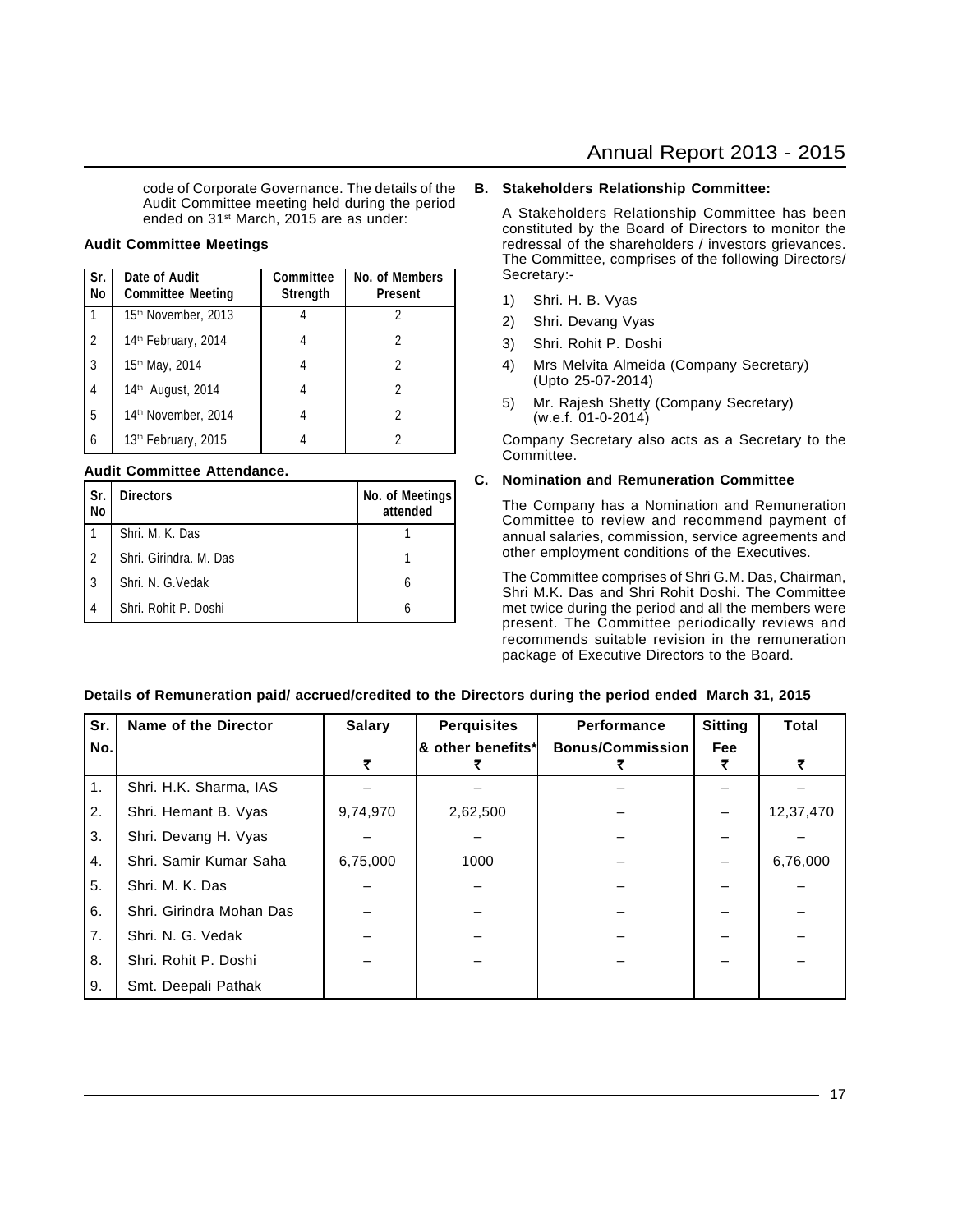#### **General Body Meetings**

The last three General body meetings of the Members of the Company were held as per the following details: -

| Year      | Location                                                                      | <b>Date</b>                      | Time      |
|-----------|-------------------------------------------------------------------------------|----------------------------------|-----------|
| 2012-2013 | House No.4, Nilgiri Path, R.G.Barua Road, Near Doordarshan, Guwahati- 781 024 | 09 <sup>th</sup> , January, 2014 | 4:30 p.m  |
| 2010-2012 | House No.4, Nilgiri Path, R.G.Barua Road, Near Doordarshan, Guwahati- 781 024 | 26 <sup>th</sup> September, 2012 | 4.30 p.m. |
| 2009-2010 | Hotel Landmark, Dr. R. B. Barooah Road, Ulubari, Guwahati 781 007             | 28 <sup>th</sup> June, 2011      | 4:30 p.m  |

#### **Disclosures**

- There has been no non-compliance penalties/strictures imposed on the Company by stock exchange (s) or SEBI, on any matter related to capital markets, during the last three years,
- There are no materially significant related party transactions, which may have potential conflict with interests of the Company at large.
- There are no pecuniary relationships or transactions with the non executive independent directors.
- The Company has complied with all the mandatory requirements of Clause 49 of the Listing Agreement and the Company has not adopted any non- mandatory requirements of Clause 49 of the Listing Agreement.

#### **Means of communication**

The financial results and the Annual Reports are displayed on the Company's website (i.e www.pragbosimi.in)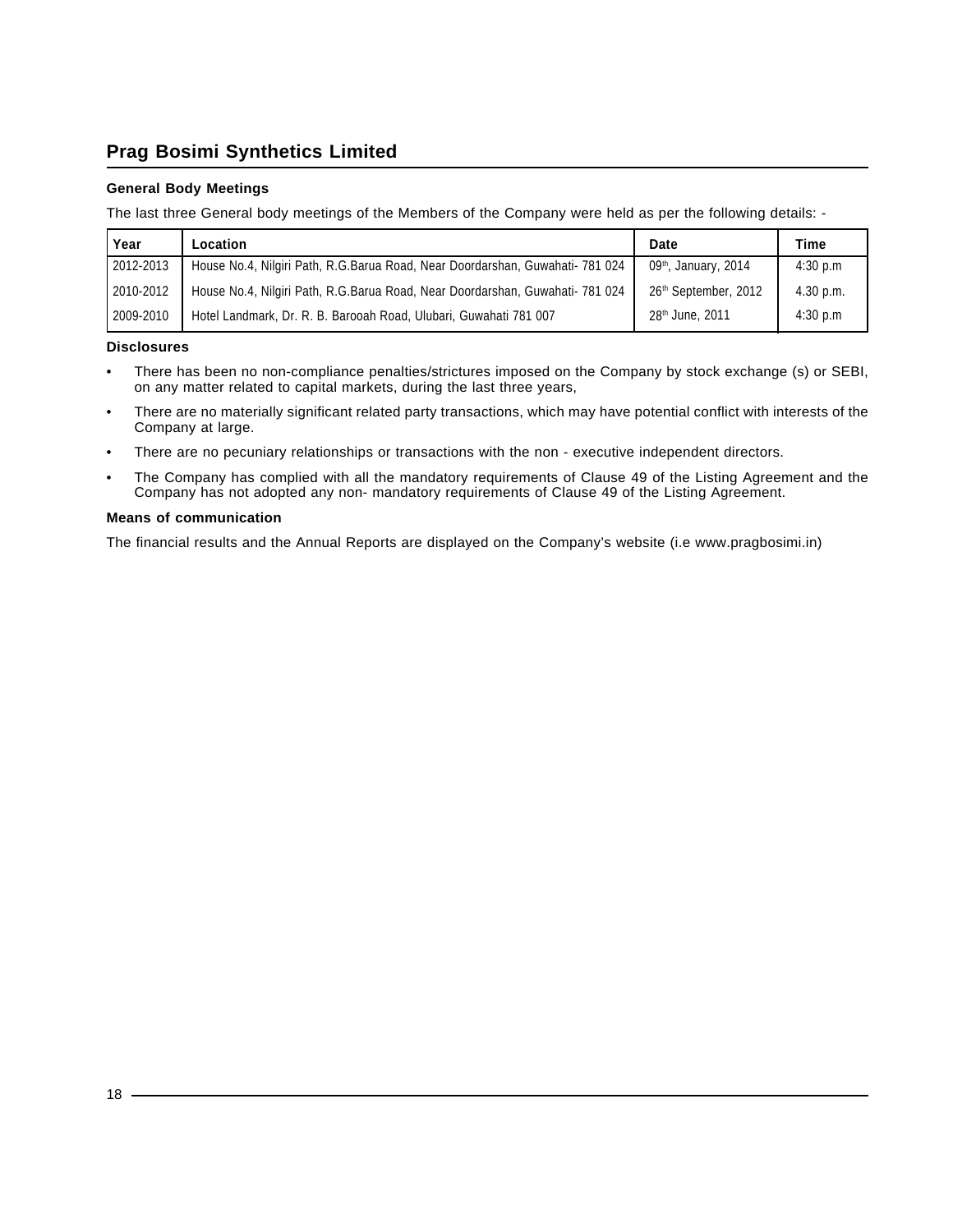# Annual Report 2013 - 2015

### **Shareholders Information**

#### **1. Annual General Meeting:-**

Date:  $08<sup>th</sup>$  July, 2015 Time: 11:30 a.m. Venue: House No.4, Nilgiri Path, R.G.Barua Road, Near Doordarshan, Guwahati- 781 024

#### **2. Book Closure Date:**

From  $29<sup>th</sup>$  June, 2015 to  $8<sup>th</sup>$  July, 2015 (both days inclusive)

#### **3. Share Transfer Agent**:

SHAREX DYNAMIC (INDIA) PRIVATE LIMITED UNIT- 1, LUTHRA IND PREMISES, ANDHERI KURLA ROAD, SAFED POOL, ANDHERI (EAST), MUMBAI 400072.

#### **4. Investors Correspondence**

All queries of investors regarding the Company's shares in Physical/ Demat form may be sent to Registrar and Share Transfer Agent of the Company or at Company's corporate office at the following address or at the Registered Office of the Company.

#### **Registrar and Share Transfer Agents:**

#### **Sharex Dynamic (India) Private Limited**

Unit- 1, Luthra Ind Premises, Andheri Kurla Road, Safed Pool, Andheri (East), Mumbai 400072.

#### **Corporate Office:**

The Company Secretary Prag Bosimi Synthetics Ltd, R-79/83, Lakshmi Insurance Bldg Fifth Floor, Sir P.M. Road, Mumbai 400001.

#### **Registered Office:**

Prag Bosimi Synthetics Ltd. House No.4, Niligiri Path, R. G. Barua Road, Near Doordarshan, Guwahati 781024, Assam.

#### **5. Listing on Stock Exchanges: -**

The Company's Equity shares are listed at the following Stock Exchanges**:**

# **Stock Exchange Code**

| The Bombay Stock Exchange                       | 500192           |
|-------------------------------------------------|------------------|
| The Guwahati Stock Exchange                     | L/725            |
| The Calcutta Stock Exchange Association Limited | 10026150         |
| The Delhi Stock Exchange Association Limited    | 16025            |
| The Stock Exchange Ahmedabad                    | <b>PRAG BOSM</b> |
| ISIN No.                                        | INE962801Q11     |

| Shareholding pattern of the Company<br>6.                                                                                                                                      |                       |                 |  |  |  |
|--------------------------------------------------------------------------------------------------------------------------------------------------------------------------------|-----------------------|-----------------|--|--|--|
| Category                                                                                                                                                                       | No. of<br>Shares held | $%$ of<br>Share |  |  |  |
| A) PROMOTER'S HOLDING:                                                                                                                                                         |                       |                 |  |  |  |
| Indian promoters, relatives and associates                                                                                                                                     | 34895004              | 46.91           |  |  |  |
| B) NON- PROMOTERS HOLDING                                                                                                                                                      |                       |                 |  |  |  |
| <b>Mutual Funds</b><br>a)                                                                                                                                                      | 98900                 | 0.13            |  |  |  |
| b)<br>Banks, Financial Institutions,<br>insurance Companies, Central/ State Govt.<br>Institutions/ Non - government Institutions<br>(including Foreign Financial Institutions) | 1000                  | 0.00            |  |  |  |
| C) FIIS                                                                                                                                                                        | Nil                   | Nil             |  |  |  |
| D) Others:-                                                                                                                                                                    |                       |                 |  |  |  |
| Corporates bodies                                                                                                                                                              | 9475285               | 12.73           |  |  |  |
| Indian Public                                                                                                                                                                  | 27791344              | 37.36           |  |  |  |
| <b>NRI</b>                                                                                                                                                                     | 2116823               | 2.84            |  |  |  |
| <b>Clearing Members</b>                                                                                                                                                        | 4604                  | 0.00            |  |  |  |
| <b>TOTAL</b>                                                                                                                                                                   | 74382960              | 100             |  |  |  |

#### **7. Distribution of Shareholding as on 31st March, 2015**

| Range            |               | <b>Shareholders</b> | <b>Shares</b> |               |
|------------------|---------------|---------------------|---------------|---------------|
| l No. of Shares  | <b>Number</b> | $%$ to              | <b>Number</b> | $%$ to        |
|                  |               | total holders       |               | total Capital |
| l upto<br>TO 100 | 74737         | 80.69               | 7451654       | 10.02         |
| TO 200<br>101    | 6653          | 7.18                | 1326801       | 1.78          |
| 1201<br>TO 500   | 6896          | 7.45                | 2859802       | 3.84          |
| TO 1000<br>501   | 2346          | 2.53                | 2004519       | 2.69          |
| TO 5000<br>1001  | 1518          | 1.64                | 3469229       | 4.66          |
| 5001 TO 10000    | 179           | 0.19                | 1358489       | 1.83          |
| 10001 TO 100000  | 232           | 0.25                | 7340009       | 9.87          |
| 100001 TO ABOVE  | 60            | 0.06                | 48572457      | 65.30         |
| <b>TOTAL</b>     | 92621         | 100.00              | 74382960      | 100.00        |

#### **8. Share Transfer System**

Share transfer in physical form are registered by the Share Transfer Agent and returned to the respective transferee within a period ranging from fifteen days provided the documents lodged with the Share Transfer Agent/ Company are clear in all respects.

#### **9. Dematerialisation of shares**

As per notification issued by the Securities and Exchange Board of India (SEBl), the trading in Company's shares is permitted only in dematerialized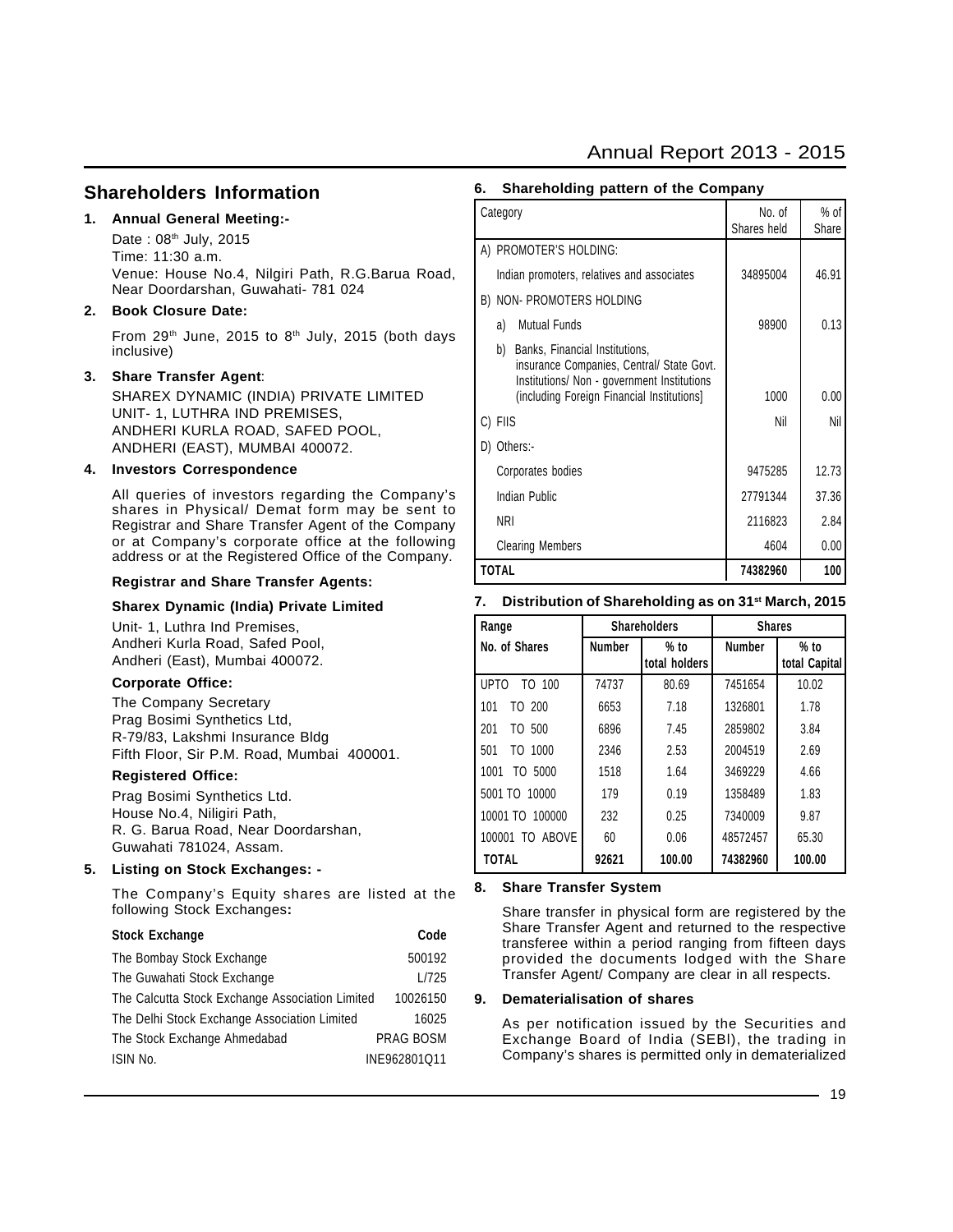form w.e.f September, 2000. In order to enable the shareholders to hold their shares in electronic form and to facilitate scripless trading, the company has enlisted its shares with National Securities Depository Limited (NSDL) and Central Depository Services Limited (CDSL).

| No. of shares Dematerialised   47921929   | 64.43% |
|-------------------------------------------|--------|
| No. of shares in Physical form   26461031 | 35.57% |

#### **10. Market Price Data**

| <b>Month</b>  | <b>Bombay Stock Exchange</b> | <b>Volume on BSE</b> |          |
|---------------|------------------------------|----------------------|----------|
|               | High                         | Low                  |          |
| $Oct-13$      | 4.25                         | 2.6                  | 51,454   |
| <b>Nov-13</b> | 4.41                         | 2.71                 | 39,091   |
| Dec-13        | 3.42                         | 2.56                 | 46,933   |
| Jan-14        | 3.62                         | 2.25                 | 78,548   |
| Feb-14        | 3.46                         | 2.36                 | 46,054   |
| Mar-14        | 3.13                         | 2.21                 | 2,39,089 |
| Apr-14        | 2.93                         | 2.29                 | 3,07,210 |
| May-14        | 3.48                         | 2.18                 | 1,87,976 |
| Jun-14        | 4.9                          | 3.65                 | 2,37,753 |
| Jul-14        | 4.44                         | 3.25                 | 58,846   |
| Aug-14        | 3.86                         | 2.71                 | 1,20,205 |
| Sep-14        | 8.29                         | 3.7                  | 3,21,180 |
| Oct-14        | 8.16                         | 6.33                 | 90,298   |
| <b>Nov-14</b> | 6.99                         | 4.23                 | 2,07,162 |
| Dec-14        | 7.13                         | 4.44                 | 1,99,218 |
| $Jan-15$      | 5.3                          | 4.18                 | 2,09,113 |
| Feb-15        | 5.69                         | 4.4                  | 1,46,271 |
| Mar-15        | 5.35                         | 4.31                 | 93,867   |

#### **11. Plant Location of the Company:**

Bijulibari Village,

P.O.Khandajan, Via Sipajhar,

Dist. Darrang 784 145

#### **12. Bank Details of the Shareholders:**

Shareholders holding shares in physical form are requested to notify/send the following to the Company to facilitate better service:-

- a. any change in their address/bank details, and
- b. particulars of their bank account, in case the same have not been sent earlier.

#### **13. Depository Services**

For guidance on depository services, Shareholders may write to the Company or to the respective Depositories: -

#### a) **National Securities Depository Ltd.**

Trade World, A Wing,  $4<sup>th</sup>$  &  $5<sup>th</sup>$  Floor, Kamla Mills Compound, Lower Parel, Mumbai 400013 Telephone: (022) 24994200 Fax: (022) 24976351 E-mail: info@nsdl.co.in Website: www.nsdl.co.in b) **Central Depository Services (India) Ltd.** 17<sup>th</sup> floor, P J Towers,

Dalai Street, Fort, Mumbai 400001

Telephone: (022) 2723333

Fax: (022) 22723199

E-mail : investors@cdslindia.com

Website: www.cdslindia.com

#### **14. Nomination Facility**

Members who hold shares in physical form can nominate a person in respect of all the shares held by them singly or jointly. Members who hold shares in single name are advised, in their own interest to avail of the nomination facility by filing Form 2B. Members holding shares in the dematerialized form may contact their Depository Participant for recording nomination in respect of their shares.

#### **By order of the Board of Directors**

Date: 30<sup>th</sup> May, 2015 **hemant B. Vyas Devang Vyas Devang Vyas Place: Guwahati Hemant B. Vyas Devang Vyas Place: Guwahati Hemant B. Vyas Devang Vyas Place: Guwahati Hemant B. Wanaging Director Managing Director**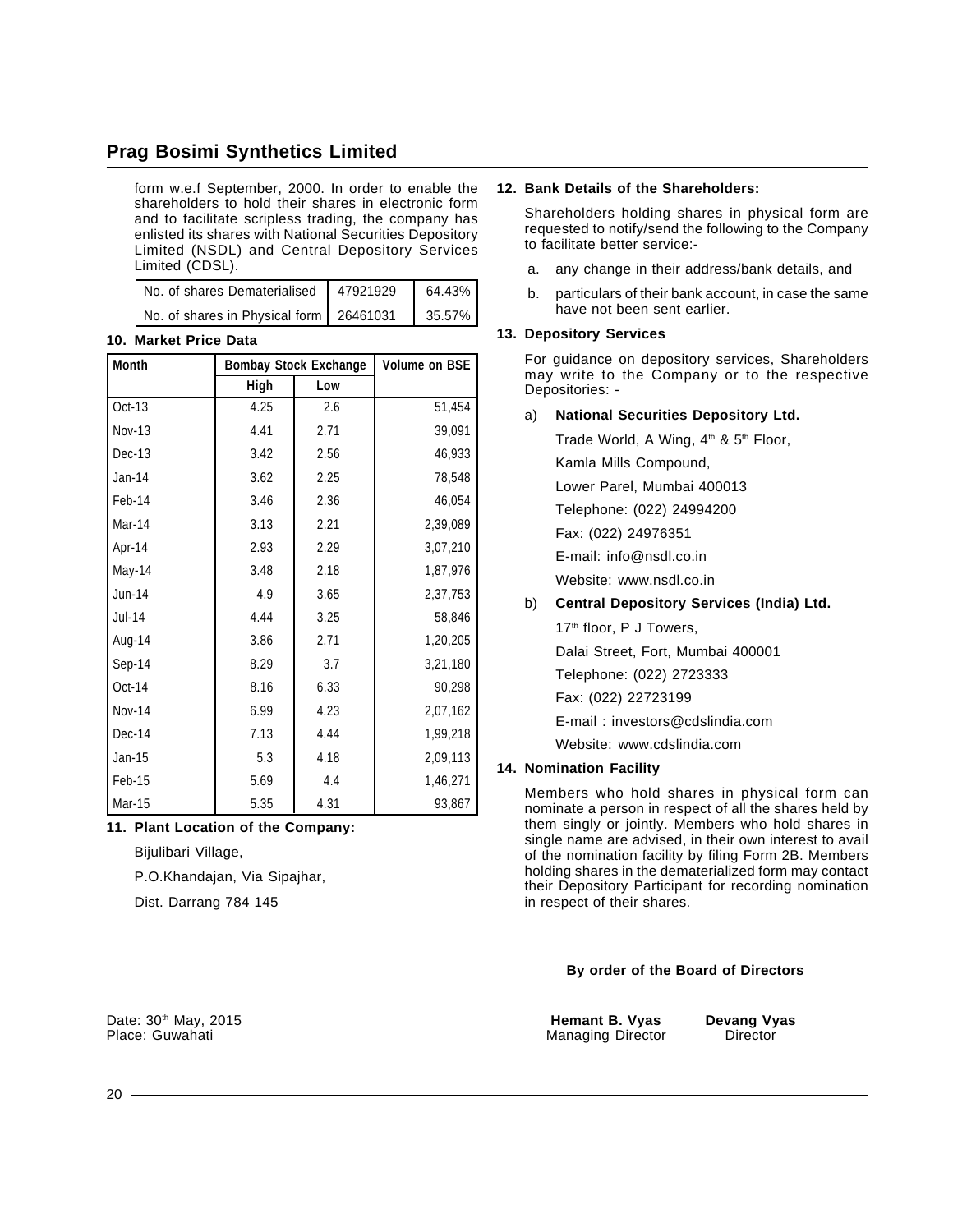# **ANNEXURE TO THE DIRECTORS' REPORT**

### **CONSERVATION OF ENERGY, TECHNOLOGY ABSORPTION, FOREIGN EXCHANGE EARNINGS/ OUT GO:**

**Annexure I**

|    | (A) POWER AND FUEL CONSUMPTION              |                       |                        |
|----|---------------------------------------------|-----------------------|------------------------|
|    | <b>Particulars</b>                          | <b>CURRENT PERIOD</b> | <b>PREVIOUS PERIOD</b> |
|    | 1.<br>Electricity:                          |                       |                        |
|    | Purchased:                                  |                       |                        |
|    | (a) No of Units                             | <b>Nil</b>            | 3334973                |
|    | (b) Total Amount (Rs.)                      | <b>Nil</b>            | 19342843               |
|    | (c) Rate/Unit (Rs.)                         | <b>Nil</b>            | 5.8                    |
|    | Own Generation:                             | <b>Nil</b>            |                        |
|    | Through Diesel generators                   | <b>Nil</b>            |                        |
|    | (a) No. Of Units:                           | <b>Nil</b>            | 53928                  |
|    | (b) Unit per litre of Diesel                | <b>Nil</b>            | 2.52                   |
|    | (c) Cost/Unit (Rs.)                         | Nil                   | 20.51                  |
|    | Through steam turbine generation            | Nil                   |                        |
|    | No. of Units:                               | N.A                   | N.A.                   |
|    | Unit per litre of Fuel oil/Gas              | N.A                   | N.A.                   |
|    | Cost/Unit                                   | N.A                   | N.A.                   |
|    | 2.<br>Coal (specify quality and where used) | N.A                   | N.A.                   |
|    | Quantity:                                   | N.A                   | N.A.                   |
|    | <b>Total cost</b>                           | N.A                   | N.A.                   |
|    | Average Rate                                | N.A                   | N.A.                   |
|    | 3.<br>Furnace Oil:                          | N.A                   |                        |
|    | Quantity (KL)                               | N.A                   | N.A.                   |
|    | Total Amount (Rs.)                          | N.A                   | N.A.                   |
|    | Average Rate (Rs)                           | N.A                   | N.A.                   |
|    | 4.<br>Steam:                                | N.A                   |                        |
|    | Quantity in Tons:                           | N.A                   | N.A.                   |
|    | Total Cost: (Rs.)                           | N.A                   | N.A.                   |
|    | Rate per Ton (Rs)                           | N.A                   | N.A.                   |
|    | Consumption per unit of production          | N.A                   |                        |
|    | Electricity per K.G. Yarn in No of Units    | N.A                   | 2.5                    |
|    | Furnace Oil (Liter)                         | N.A                   | N.A.                   |
|    | Coal                                        | N.A                   | N.A.                   |
|    | Steam in K.G. per K.G of Yarn               | N.A                   | N.A.                   |
| В. | <b>FOREIGN EXCHANGE EARNINGS/OUTGO:</b>     |                       |                        |
|    | Foreign Exchange Earnings                   | <b>Nil</b>            | Nil                    |
|    | Foreign Exchange Outgo                      | Nil                   | Nil                    |
|    | Capital Goods                               | Nil                   | Nil                    |
|    | Stores, spares and consumable               | <b>Nil</b>            | Nil                    |
|    | Others                                      | <b>Nil</b>            | Nil                    |

#### **By order of the Board of Directors**

| Date: 30 <sup>th</sup> May, 2015 | Hemant B. Vyas           | Devang Vyas |
|----------------------------------|--------------------------|-------------|
| Place: Guwahati                  | <b>Managing Director</b> | Director    |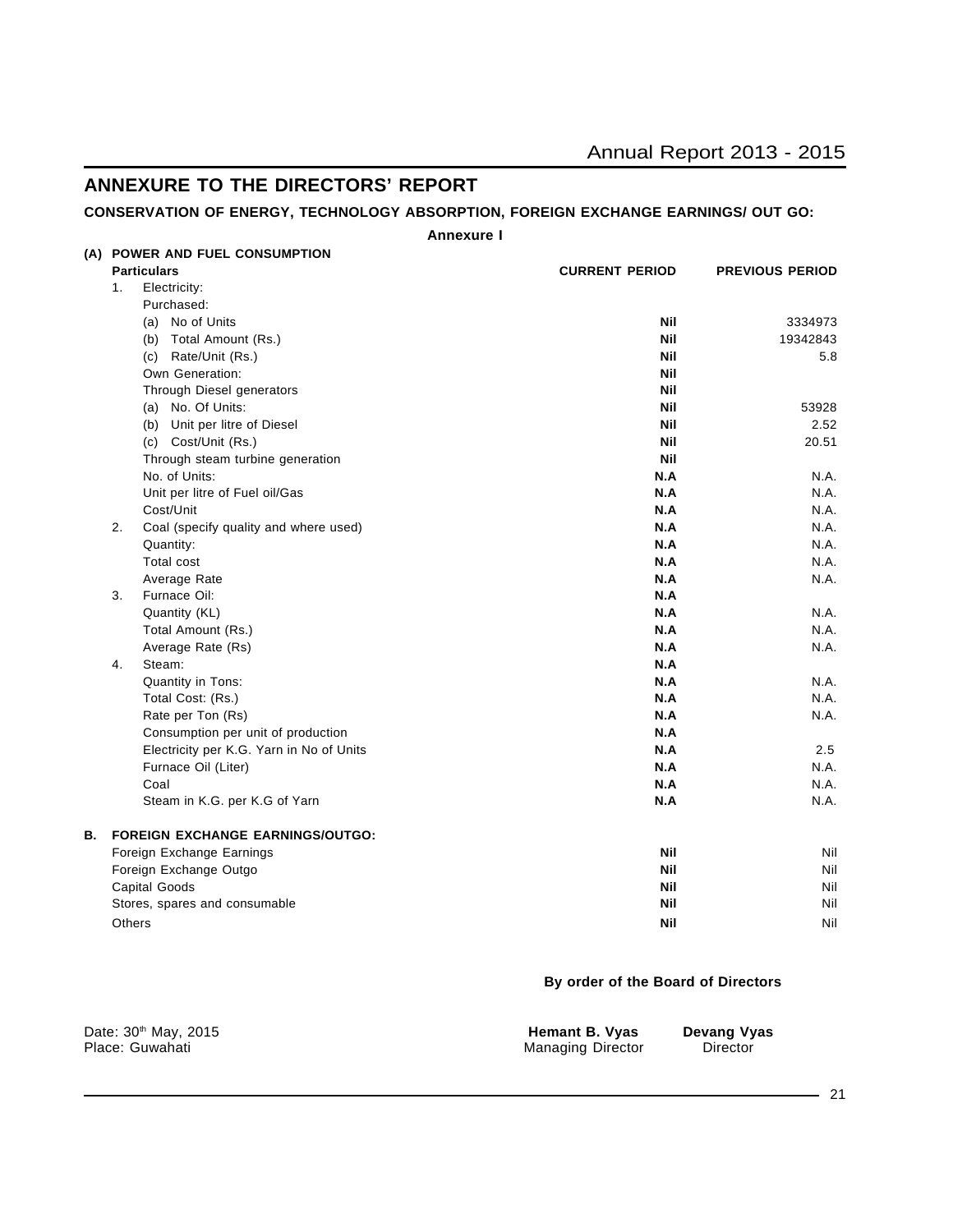#### **ANNEXURE II**

#### **EXTRACT OF ANNUAL RETURN**

#### As on financial period ended on 31<sup>st</sup> March 2015

#### **[Pursuant to section 92(3) of the Companies Act, 2013 and rule 12(1) of the Companies (Management and Administration) Rules, 2014]**

### **I. REGISTRATION AND OTHER DETAILS:**

| <b>CIN</b>                                                                    | L17124AS1987PLC002758                                                                                                                     |
|-------------------------------------------------------------------------------|-------------------------------------------------------------------------------------------------------------------------------------------|
| <b>Registration Date</b>                                                      | 31st July, 1987                                                                                                                           |
| Name of the Company                                                           | <b>PRAG BOSIMI SYNTHETICS LTD</b>                                                                                                         |
| Category / Sub-Category of the Company                                        | INDIAN NON GOVERNEMNT COMPANY                                                                                                             |
| Address of the Registered office and contact details                          | HOUSE NO 4, NILGIRI PATH, R.G.BARUA ROAD,<br>NEAR DOORDARSHAN, GUWAHATI, ASSAM-781024                                                     |
| Whether listed company                                                        | Yes                                                                                                                                       |
| Name, Address and Contact details of Registrar<br>and Transfer Agent, if any: | Sharex Dynamic (India) Private Limited Unit- 1,<br>Luthra Ind Premises, Andheri Kurla Road,<br>Safed Pool, Andheri (East), Mumbai 400072. |

#### **II. PRINCIPAL BUSINESS ACTIVITIES OF THE COMPANY**

All the business activities contributing 10 % or more of the total turnover of the company shall be stated:-

| SI. No. Name and Description<br>of main products/services | NIC Code of the<br><b>Product/service</b> | % to total turnover<br>of thecompany |
|-----------------------------------------------------------|-------------------------------------------|--------------------------------------|
| Polyester Filament Yarn (PFY)                             | 5402.42                                   | Nil                                  |
|                                                           |                                           |                                      |
|                                                           |                                           |                                      |

## **III. PARTICULARS OF HOLDING, SUBSIDIARY AND ASSOCIATE COMPANIES**

| Sr.No. | Name and address<br>of theCompany       | CIN / GLN             | Holding /<br>subsidiary /<br>associate | % of<br>shares<br>held | Applicable<br>section |
|--------|-----------------------------------------|-----------------------|----------------------------------------|------------------------|-----------------------|
|        | PRAG JYOTI TEXTILE PARK PRIVATE LIMITED | U17290AS2010PTC010321 | Subsidiary                             | 100%                   | 2(87)(ii)             |
|        | PRAG BOSIMI PACKAGING PRIVATE LIMITED   | U21022AS2011PTC010357 | Subsidiary                             | 100%                   | 2(87)(ii)             |
| -3     | PRAG BOSIMI TEXURISING PRIVATE LIMITED  | U17290AS2010PTC010340 | Subsidiary                             | 100%                   | 2(87)(ii)             |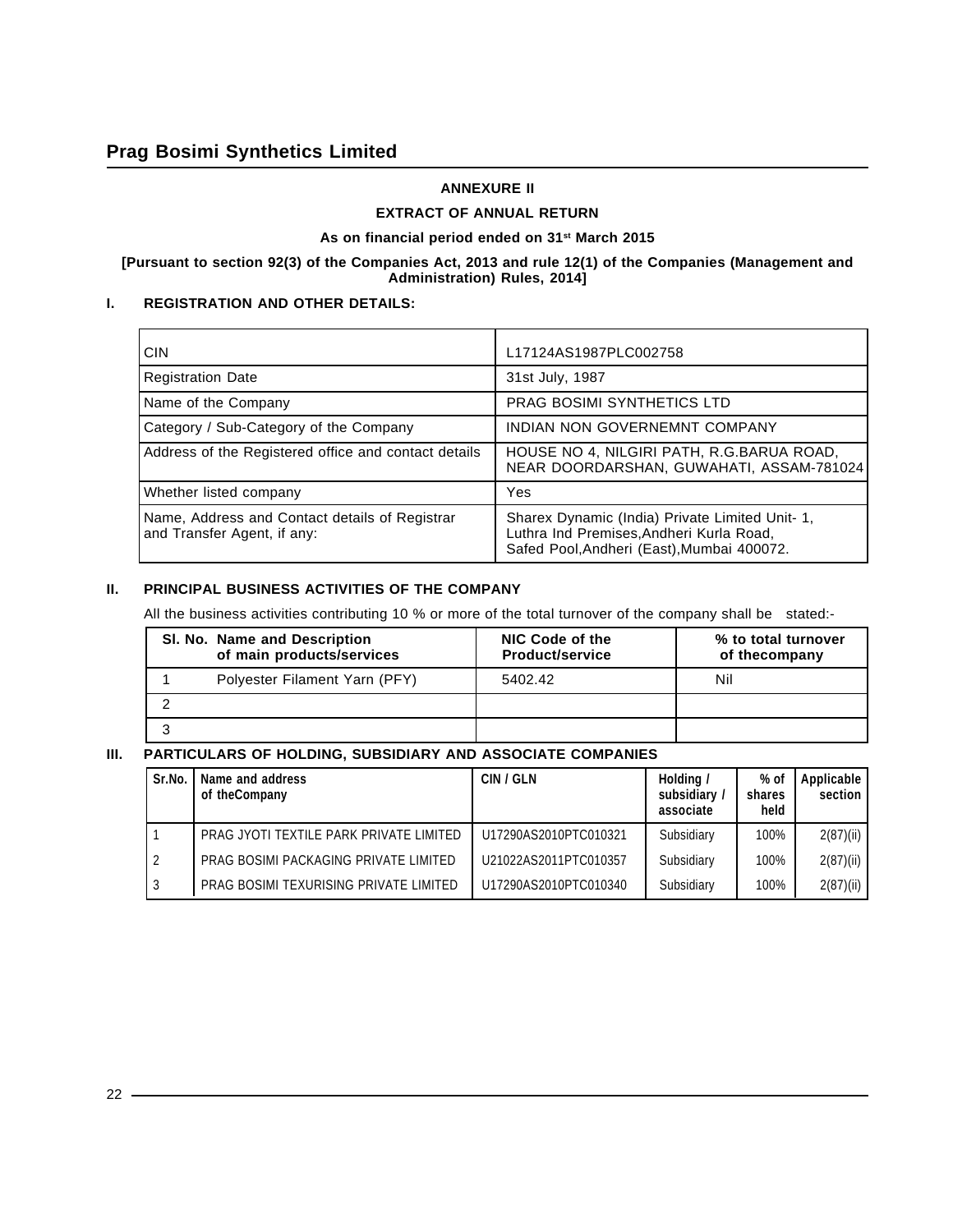# Annual Report 2013 - 2015

# **IV SHARE HOLDING PATTERN (Equity Share Capital Breakup as percentage of Total Equity) :**

#### **(i) CATEGORY WISE SHAREHOLDING**

| <b>Category of Shareholders</b>                               |                        | of the period 01/10/2013 | No. of Shares held at thebeginning |                                | No. of Shares held at the end<br>of the period 31/03/2015 |                              |                     | % Change<br>during<br>the period |                         |
|---------------------------------------------------------------|------------------------|--------------------------|------------------------------------|--------------------------------|-----------------------------------------------------------|------------------------------|---------------------|----------------------------------|-------------------------|
|                                                               | Demat                  | Physical                 | Total                              | % of<br>Total<br><b>Shares</b> | Demat                                                     | Physical                     | <b>Total</b>        | % of<br>Total<br><b>Shares</b>   |                         |
| <b>PROMOTER'S</b><br>А.                                       |                        |                          |                                    |                                |                                                           |                              |                     |                                  |                         |
| <b>INDIAN</b><br>(1)<br>Individual<br>(a)                     | 1610505                | 275060                   | 1885565                            | 2.535                          | 1613505                                                   | 275060                       | 1888565             | 2.539                            | 0.004                   |
| (b)<br>Central Govt.                                          |                        |                          |                                    |                                |                                                           |                              |                     |                                  |                         |
| State Govt(s).<br>(c)<br>(d)<br>Bodies Corpp.                 | 18377980               | $\pmb{0}$<br>0           | $\mathbf{0}$<br>18377980           | $\mathbf{0}$<br>24.707         | 18377980                                                  | $\mathbf{0}$<br>0            | 0<br>18377980       | 0<br>24.707                      | $\pmb{0}$<br>$\pmb{0}$  |
| FIINS / BANKS.<br>(e)<br>(f)<br>Any Other                     | 6428109                | 7295400<br>$\mathbf{0}$  | 13723509                           | 18.45                          | 6428109                                                   | 7295400<br>$\mathbf{0}$      | 13723509            | 18.45                            | 0<br>$\pmb{0}$          |
| Sub-total (A) (1):-                                           |                        |                          |                                    | 45.692                         |                                                           |                              |                     | 45.696                           | 0.004                   |
| (2)<br><b>FOREIGN</b>                                         |                        |                          |                                    |                                |                                                           |                              |                     |                                  |                         |
| Individual NRI / For Ind<br>(a)                               | 0                      | 904950                   | 904950                             | 1.217                          | 0                                                         | 904950                       | 904950              | 1.217                            | 0                       |
| (b)<br>Other Individual<br><b>Bodies Corporates</b><br>(c)    | 0                      | 0                        | 0                                  |                                | 0                                                         | 0                            | 0                   |                                  | $\pmb{0}$               |
| (d)<br>Banks / FII                                            | 0<br>0                 | 0                        | 0<br>$\mathbf{0}$                  |                                | 0<br>0                                                    | $\mathbf{0}$<br>$\mathbf{0}$ | 0<br>0              |                                  | $\pmb{0}$               |
| (e)<br>Qualified Foreign Investor<br>(f)<br>Any Other Specify | $\mathbf{0}$           | 0<br>0                   | 0                                  |                                | 0                                                         | $\mathbf{0}$                 | 0                   |                                  | 0<br>0                  |
|                                                               | 0                      | 904950                   | 904950                             | 1.217                          | 0                                                         | 904950                       | 904950              | 1.217                            | 0                       |
| Sub-total (A) (2):-                                           | 0                      | 904950                   | 904950                             | 1.217                          | 0                                                         | 904950                       | 904950              | 1.217                            | $\overline{\mathbf{0}}$ |
| <b>Total shareholdingof Promoter</b><br>$(A) = (A)(1)+(A)(2)$ |                        |                          |                                    | 46.909                         |                                                           |                              |                     | 46.913                           | 0.00                    |
| <b>PUBLIC SHAREHOLDING</b><br>B<br>(1)                        |                        |                          |                                    |                                |                                                           |                              |                     |                                  |                         |
| <b>INSTITUTIONS</b><br>(i)<br>(a) Mutual Funds                | $\mathbf{0}$           | 98900                    | 98900                              | 0.133                          | 0                                                         | 98900                        | 98900               | 0.133                            | 0                       |
| (b) Banks / FI                                                | 1000                   | 0                        | 1000                               | 0.001                          | 1000                                                      | 0                            | 1000                | 0.001                            | 0                       |
| Central Govt.<br>(c)<br>State Govt.<br>(d)                    | 0                      | 0                        | 0                                  |                                | 0                                                         | 0                            | 0                   |                                  | 0                       |
| Venture Capital Funds<br>(e)                                  | 0<br>0                 | 0<br>0                   | 0<br>0                             |                                | 0<br>0                                                    | $\mathbf{0}$<br>$\mathbf{0}$ | 0<br>$\mathbf{0}$   |                                  | 0<br>$\pmb{0}$          |
| Insurance Companies<br>(f)<br>Flls<br>(g)                     | $\mathbf{0}$           | 0                        | 0                                  |                                | 0                                                         | $\mathbf{0}$                 | $\mathbf{0}$        |                                  | 0                       |
| (h) Foreign Venture Capital Funds<br>(i) Others (specify)     | 0<br>0                 | 0<br>0                   | 0<br>0                             |                                | 0<br>0                                                    | $\mathbf{0}$<br>$\mathbf{0}$ | 0<br>0              |                                  | 0<br>0                  |
| Sub-total $(B)(1)$ :-                                         | 1000                   | 98900                    | 99900                              | 0.134                          | 1000                                                      | 98900                        | 99900               | 0.134                            | $\pmb{0}$               |
| (2)<br><b>Non-Institutions</b>                                |                        |                          |                                    |                                |                                                           |                              |                     |                                  |                         |
| <b>BODIES CORPORATE</b><br>(a)<br>(i) Indian                  | 3918285                | 5690520                  | 9608805                            | 12.918                         | 3784765                                                   | 5690520                      | 9475285             | 12.739                           | $-0.179$                |
| (ii) Overseas                                                 |                        |                          |                                    |                                |                                                           |                              |                     |                                  |                         |
| Individuals<br>(b)<br>(i) Individual shareholders holding     |                        |                          |                                    |                                |                                                           |                              |                     |                                  |                         |
| nominal share capital                                         |                        |                          |                                    |                                |                                                           |                              |                     |                                  |                         |
| upto Rs.1 lakh<br>(ii) Individual shareholders holding        | 6465373                | 10624841                 | 17090214                           | 22.976                         | 6247777                                                   | 10587041                     | 16834818            | 22.633                           | $-0.343$                |
| nominal share capital in excess                               |                        |                          |                                    |                                |                                                           |                              |                     |                                  |                         |
| of Rs.1 lakh<br>Other (specify)<br>(c)                        | 10397883               | 87400                    | 10485283                           | 14.096                         | 10869126                                                  | 87400                        | 10956526            | 14.73                            | 0.634                   |
| Non Resident Indians<br>Overseas Corporate Bodies             | 658564<br>$\mathbf{0}$ | 1522760                  | 2181324<br>$\mathbf{0}$            | 2.933                          | 595063<br>$\Omega$                                        | 1521760                      | 2116823<br>$\Omega$ | 2.846                            | $-0.087$                |
| Foreign Nationals                                             |                        | 0<br>0                   |                                    |                                |                                                           | 0<br>0                       |                     |                                  | $\bf{0}$<br>$\mathbf 0$ |
| <b>Clearing Members</b><br>Trusts                             | 25430                  | 0<br>0                   | 25430                              | 0.034                          | 4604                                                      | 0<br>0                       | 4604                | 0.006                            | $-0.028$<br>0           |
| Foreign Boodies - D R                                         |                        | 0                        |                                    |                                |                                                           | 0                            |                     |                                  | $\mathbf 0$             |
| Sub-total (B)(2)                                              |                        |                          |                                    | 52.957                         |                                                           |                              |                     | 52.954                           | $-0.003$                |
| Total Public Shareholding (B)=(B)(1)+ (B)(2)                  |                        |                          |                                    | 53.091                         |                                                           |                              |                     | 53.088                           | 0.00                    |
| C.<br>Shares held by Custodian for GDRs & ADRs                |                        |                          |                                    |                                |                                                           |                              |                     |                                  | 0.00                    |
| Grand Total (A+B+C)                                           |                        |                          |                                    | 100.00                         |                                                           |                              |                     | 100.00                           | 0.00                    |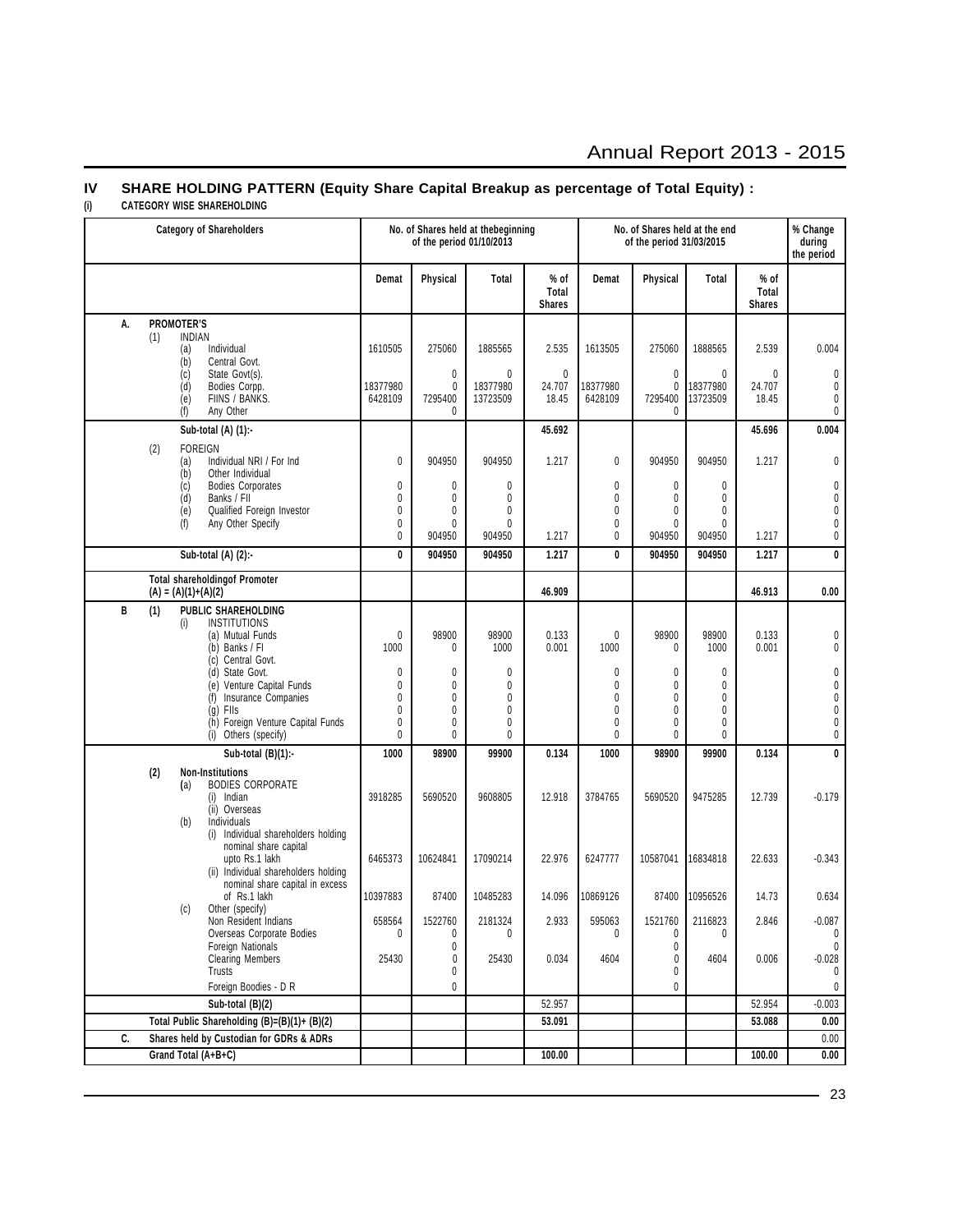#### **ii) SHARE HOLDING OF PROMOTERS**

| ш<br>SI No.         | JAME AVLUING UF FRUINDIERS<br>Shareholder's Name          | Shareholding at the beginning of the period |                                            | Share holding at the end of the period |                        |                                            |                               |                 |
|---------------------|-----------------------------------------------------------|---------------------------------------------|--------------------------------------------|----------------------------------------|------------------------|--------------------------------------------|-------------------------------|-----------------|
|                     |                                                           | No. of Shares                               | % of total                                 | % of Shares                            | Increasing /           | No. of Shares                              | % of Shares                   | % change        |
|                     |                                                           |                                             | Shares of                                  | Pledged/                               | Decreasing in          |                                            | Pledged/                      | in shareholding |
|                     |                                                           |                                             | the company                                | encumbered to<br>total shares          | shareholding           |                                            | encumbered to<br>total shares | during the      |
|                     |                                                           |                                             |                                            |                                        |                        |                                            |                               | year            |
| 1<br>$\overline{2}$ | <b>HEMANT B VYAS</b><br>HARILAXMI BHANUSHANKER VYAS       | 10<br>100                                   | $\overline{\phantom{a}}$<br>$\overline{a}$ | Nil<br>Nil                             | 10<br>100              | $\overline{a}$<br>$\overline{a}$           | Nil<br>Nil                    | 0.00%<br>0.00%  |
| 3                   | NOMITA VYAS                                               | 1,000                                       | 0.0010                                     | Nil                                    | 1,000                  | 0.0010                                     | Nil                           | 0.00%           |
| 4                   | LOKESH ASHOK KUMAR VYAS                                   | 1,000                                       | 0.0010                                     | Nil                                    | 1,000                  | 0.0010                                     | Nil                           | 0.00%           |
| 5<br>6              | SMEETA VYAS<br>ARJUN VYAS                                 | 1,250<br>1,250                              | 0.0020<br>0.0020                           | Nil<br>Nil                             | 1,250<br>1,250         | 0.0020<br>0.0020                           | Nil<br>Nil                    | 0.00%<br>0.00%  |
| $\overline{7}$      | <b>USHMA VYAS</b>                                         | 1,250                                       | 0.0020                                     | Nil                                    | 1,250                  | 0.0020                                     | Nil                           | 0.00%           |
| 8                   | ASHOK BHANUSHANKER VYAS                                   | 1,500                                       | 0.0020                                     | Nil                                    | 1,500                  | 0.0020                                     | Nil                           | 0.00%           |
| 9<br>10             | DEEPIKA ASHOK KUMAR VYAS<br>RAJEN SHAH                    | 1,500<br>800                                | 0.0020<br>0.0010                           | Nil<br>Nil                             | 1,500<br>800           | 0.0020<br>0.0010                           | Nil<br>Nil                    | 0.00%<br>0.00%  |
| 11                  | <b>MANI SETHI</b>                                         | 1,950                                       | 0.0030                                     | Nil                                    | 1,950                  | 0.0030                                     | Nil                           | 0.00%           |
| 12                  | RAMYA MARKETING P LTD                                     | 470,000                                     | 0.6320                                     | Nil                                    | 470,000                | 0.6320                                     | Nil                           | 0.00%           |
| 13                  | KAUSHALYA MARKETING P LTD                                 | 485,400                                     | 0.6530                                     | Nil                                    | 485,400                | 0.6530                                     | Nil                           | 0.00%           |
| 14<br>15            | RAMYA MARKETING P LTD<br>KAUSHALYA MARKETING P LTD        | 1,000,000<br>1,000,000                      | 1.3440<br>1.3440                           | Nil<br>Nil                             | 1,000,000<br>1,000,000 | 1.3440<br>1.3440                           | Nil<br>Nil                    | 0.00%<br>0.00%  |
| 16                  | DEVSAI INVSTS AND FINANCES P LTD                          | 4,250,000                                   | 5.7140                                     | Nil                                    | 4,250,000              | 5.7140                                     | Nil                           | 0.00%           |
| 17                  | HASIT PANDYA                                              | 100                                         | L.                                         | Nil                                    | 100                    |                                            | Nil                           | 0.00%           |
| 18<br>19            | DEVILA H VYAS<br>DEVANG VYAS                              | 100<br>100                                  | L,<br>$\overline{a}$                       | Nil<br>Nil                             | 100<br>100             | $\overline{\phantom{a}}$<br>$\overline{a}$ | Nil<br>Nil                    | 0.00%<br>0.00%  |
| 20                  | VAISHALI VYAS                                             | 100                                         | $\overline{a}$                             | Nil                                    | 100                    | $\overline{a}$                             | Nil                           | 0.00%           |
| 21                  | VAISHALI VYAS                                             | 100                                         | $\overline{\phantom{m}}$                   | Nil                                    | 100                    | $\overline{a}$                             | Nil                           | 0.00%           |
| 22                  | <b>HASIT PANDYA</b>                                       | 100                                         | L,                                         | Nil                                    | 100                    |                                            | Nil                           | 0.00%           |
| 23<br>24            | DEVENDRA PANNALAL BACHKANIWALA<br>VASUMATI B BACHKANIWALA | 260,800<br>144,000                          | 0.3510<br>0.1940                           | Nil<br>Nil                             | 260,800<br>144,000     | 0.3510<br>0.1940                           | Nil<br>Nil                    | 0.00%<br>0.00%  |
| 25                  | RAJESH A DOSHI                                            | 100                                         | $\overline{\phantom{0}}$                   | Nil                                    | 100                    |                                            | Nil                           | 0.00%           |
| 26                  | <b>HEMANT B VYAS</b>                                      | 100                                         | L,                                         | Nil                                    | 100                    | $\overline{a}$                             | Nil                           | 0.00%           |
| 27                  | DEVANG H VYAS                                             | 300                                         | $\overline{a}$                             | Nil                                    | 300                    |                                            | Nil                           | 0.00%           |
| 28<br>29            | DHRUV R BACHKANIWALA<br>AHMED ESMAIL ADAM                 | 1,700<br>35,000                             | 0.0020<br>0.0470                           | Nil<br>Nil                             | 1,700<br>35,000        | 0.0020<br>0.0470                           | Nil<br>Nil                    | 0.00%<br>0.00%  |
| 30                  | PRANAV B PANDYA                                           | 1,200                                       | 0.0020                                     | Nil                                    | 1,200                  | 0.0020                                     | Nil                           | 0.00%           |
| 31                  | DEVENDRA PANNALAL BACHKANIWALA                            | 300                                         | $\overline{a}$                             | Nil                                    | 300                    |                                            | Nil                           | 0.00%           |
| 32<br>33            | DEVENDRA PANNALAL BACHKANIWALA<br>KRISHNA P BACHKANIWALA  | 200<br>1,000                                | 0.0010                                     | Nil<br>Nil                             | 200<br>1,000           | 0.0010                                     | Nil<br>Nil                    | 0.00%<br>0.00%  |
| 34                  | DHRUV R BACHKANIWALA                                      | 3,000                                       | 0.0040                                     | Nil                                    | 3,000                  | 0.0040                                     | Nil                           | 0.00%           |
| 35                  | KAMLESH B BACHKANIWALA                                    | 79,500                                      | 0.1070                                     | Nil                                    | 79,500                 | 0.1070                                     | Nil                           | 0.00%           |
| 36<br>37            | SWAYAMBHU LEASING & FINANCE LTD<br>UNNATI D BACHKANIWALA  | 90,000<br>3,000                             | 0.1210<br>0.0040                           | Nil<br>Nil                             | 90,000<br>3,000        | 0.1210<br>0.0040                           | Nil<br>Nil                    | 0.00%<br>0.00%  |
| 38                  | VASUMATI B BACHKANIWALA                                   | 10,000                                      | 0.0130                                     | Nil                                    | 10,000                 | 0.0130                                     | Nil                           | 0.00%           |
| 39                  | IMTIAZ AHMED ADAM                                         | 75,000                                      | 0.1010                                     | Nil                                    | 75,000                 | 0.1010                                     | Nil                           | 0.00%           |
| 40                  | SAJJAD AHMED ADAM                                         | 75,000                                      | 0.1010                                     | Nil                                    | 75,000                 | 0.1010                                     | Nil                           | 0.00%           |
| 41<br>42            | AHMED ESMAIL ADAM<br>AHMED ESMAIL ADAM                    | 442,000<br>248,500                          | 0.5940<br>0.3340                           | Nil<br>Nil                             | 442,000<br>248,500     | 0.5940<br>0.3340                           | Nil<br>Nil                    | 0.00%<br>0.00%  |
| 43                  | DEVILA HEMANT VYAS                                        | 100                                         | $\overline{a}$                             | Nil                                    | 100                    |                                            | Nil                           | 0.00%           |
| 44                  | DOSHI RAJESH AMRATLAL                                     | 100                                         |                                            | Nil                                    | 100                    |                                            | Nil                           | 0.00%           |
| 45<br>46            | LEENA KAMLESH BACHKANIWALA<br>PRANAV B PANDYA             | 160,000<br>300                              | 0.2150<br>$\overline{a}$                   | Nil<br>Nil                             | 160,000<br>300         | 0.2150                                     | Nil<br>Nil                    | 0.00%<br>0.00%  |
| 47                  | PRANAV B PANDYA                                           | 100                                         |                                            | Nil                                    | 100                    |                                            | Nil                           | 0.00%           |
| 48                  | DHRUMAN JAGDISHCHANDRA VYAS                               | 2,500                                       | 0.0030                                     | Nil                                    | 2,500                  | 0.0030                                     | Nil                           | 0.00%           |
| 49                  | HASIT B PANDYA                                            | 100                                         | $\overline{\phantom{a}}$                   | Nil                                    | 100                    | $\overline{\phantom{a}}$                   | Nil                           | 0.00%           |
| 50                  | PRANAV B PANDYA                                           | 200                                         | $\overline{a}$                             | Nil                                    | 200                    |                                            | Nil                           | 0.00%           |
| 51                  | DEVILA HEMANT VYAS                                        | 1,000                                       | 0.0010                                     | Nil                                    | 1,000                  | 0.0010                                     | Nil                           | $0.00\%$        |
| 52                  | <b>GURMUKH SING SETHI</b>                                 | 12,500                                      | 0.0170                                     | Nil                                    | 12,500                 | 0.0170                                     | Nil                           | 0.00%           |
| 53                  | <b>MANI SETHI</b>                                         | 15,000                                      | 0.0200                                     | Nil                                    | 15,000                 | 0.0200                                     | Nil                           | 0.00%           |
| 54                  | RAJESH A DOSHI                                            | 198,176                                     | 0.2660                                     | Nil                                    | 194,517                | 0.2620                                     | Nil                           | $-0.40%$        |
| 55                  | HEMANT B VYAS                                             | 328,365                                     | 0.4410                                     | Nil                                    | 328,365                | 0.4410                                     | Nil                           | 0.00%           |
| 56                  | DEVILA H VYAS                                             | 653,823                                     | 0.8790                                     | Nil                                    | 653,823                | 0.8790                                     | Nil                           | 0.00%           |
| 57                  | ASSAM INDUSTRIAL DEVELOPMENT CORPOR                       | 18,377,980                                  | 24.7070                                    | Nil                                    | 18,377,980             | 24.7070                                    | Nil                           | 0.00%           |
| 58<br>59            | DEVANG H VYAS (HUF)<br>AKHILESH MERCANTILE PVT LTD        | 32,000<br>6,423,909                         | 0.0430<br>8.6360                           | Nil<br>Nil                             | 32,000<br>6,428,109    | 0.0430<br>8.6420                           | Nil<br>Nil                    | 0.00%<br>0.60%  |
|                     | Total                                                     | 34,894,463                                  |                                            |                                        | 34,895,004             |                                            |                               |                 |
|                     |                                                           |                                             |                                            |                                        |                        |                                            |                               |                 |

24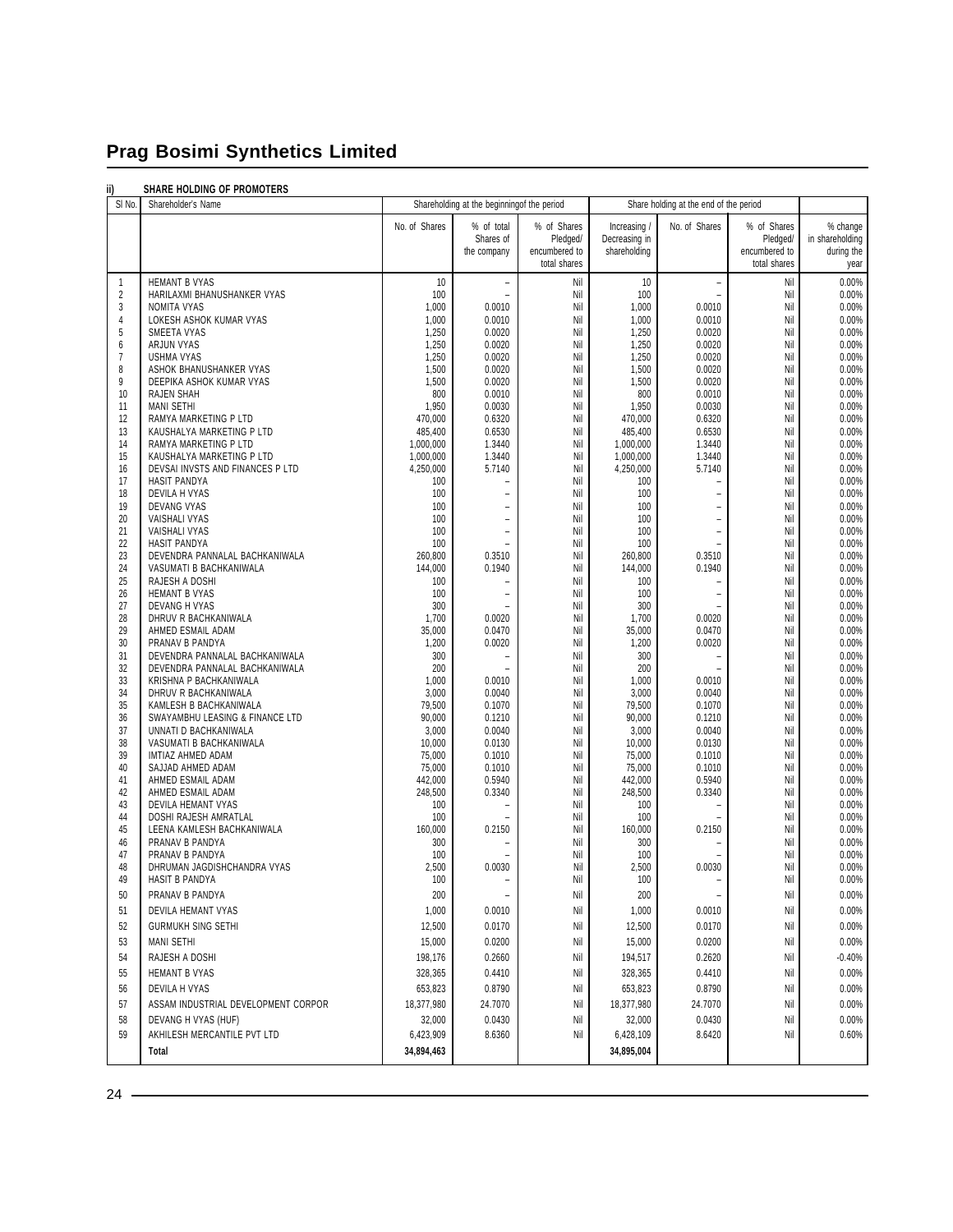# Annual Report 2013 - 2015

#### **Shareholders Name Shareholding at the Cumulative Shareholding beginning of the period** during the period No. of Shares **1 %** of total **Date** Increasing *I* Reason No. of % of total Note in the beginning Shares of **Decreasing in** Reason Shares Shares of at the beginning Shares of Decreasing in Shares Shares of Shares of Shares of Shares of  $(01.10.2013)$  the company  $\begin{vmatrix} 1 & 1 \\ 1 & 1 \end{vmatrix}$  shareholding  $\begin{vmatrix} 1 & 1 \\ 1 & 1 \end{vmatrix}$  the company end of the period (31.03.2015) RAJESH AMRATLAL DOSHI 198176 | 0.266 01/10/2013 0 0 28/02/2014 -20000 Transfer 178176 0.146 RAJESH A DOSHI 0 0 07/03/2014 -7300 Transfer 170876 0.23 RAJESH AMRATLAL DOSHI 0 0 31/03/2014 4341 Transfer 175217 0.236 RAJESH A DOSHI 0 0 09/05/2014 10000 Transfer 185217 0.249 RAJESH AMRATLAL DOSHI 0 0 30/05/2014 2000 Transfer 187217 0.252 0 0 30/06/2014 2000 Transfer 189217 0.254 0 0 25/07/2014 2000 Transfer 191217 0.257 0 0 12/09/2014 300 Transfer 191517 0.257 RAJESH A DOSHI 0 0 21/11/2014 3000 Transfer 194517 0.262 RAJESH AMRATLAL DOSHI -All Date: 01-10-2013 to 31-03-2015 194517 0.262 31/03/2015 194517 0.262 AKHILESH MERCANTILE PVT LTD 6423909 6423909 8.636 01/10/2013 25/10/2013 -25000 Transfer 6398909 5.236 31/03/2014 29200 Transfer 6428109 8.642 -All Date: 01-10-2013 to 31-03-2015 **8.642 12-2015** 31/03/2015 **31/03/2015 6428109 6428109 8.642**

#### **iii) CHANGE IN PROMOTERS' SHAREHOLDING ( PLEASE SPECIFY, IF THERE IS NO CHANGE):**

#### **iv) SHAREHOLDING PATTERN OF TOP TEN SHAREHOLDERS (OTHER THAN DIRECTORS, PROMOTERS AND HOLDERS OF GDRS AND ADRS):**

| SI.<br>No. | For each of the<br><b>Top 10 Shareholders</b> | Shareholding at the<br>beginning of the period |                                     | Shareholding at the<br>end the period |                                     |  |
|------------|-----------------------------------------------|------------------------------------------------|-------------------------------------|---------------------------------------|-------------------------------------|--|
|            |                                               | No. of shares                                  | % of total shares<br>of the Company | No. of shares                         | % of total shares<br>of the Company |  |
|            | SUHASINI MARKETING P LTD                      | 1470950                                        | 1.977                               | 1470950                               | 1.977                               |  |
| 2          | SHRICHAKRA MARKETING P LTD                    | 1505000                                        | 2.023                               | 1505000                               | 2.023                               |  |
| 3          | <b>BOMBAY SILK MILLS LTD</b>                  | 2571870                                        | 2.105                               | 2571870                               | 3.458                               |  |
| 4          | HIMSON TEXTILE                                |                                                |                                     |                                       |                                     |  |
|            | ENGINEERING INDUSTRIES                        | 903376                                         | 0.739                               | 903376                                | 1.214                               |  |
| 5          | ASSAM INDUSTRIAL                              |                                                |                                     |                                       |                                     |  |
|            | DEVELOPMENT CORPORATION                       | 18377980                                       | 15.039                              | 18377980                              | 24.707                              |  |
| 6          | SPOUT SYNTHETICS PVT LTD                      | 954295                                         | 0.781                               | 1213286                               | 1.631                               |  |
|            | SUBHASH BHAVANISHANKAR RAJGURU 311355         |                                                | 0.255                               | 957612                                | 1.287                               |  |
| 8          | JINMATI M SHAH                                | 643807                                         | 0.527                               | 643807                                | 0.866                               |  |
| 9          | ANKIT PRADIP CHOPRA                           | 228500                                         | 0.187                               | 352739                                | 0.474                               |  |
| 10         | NISHANT MEHRA                                 | 281105                                         | 0.23                                | 333847                                | 0.449                               |  |

#### **v) SHAREHOLDING OF DIRECTORS AND KEY MANAGERIAL PERSONNEL**

| SI.<br>No. | For each of the<br>Top 10 Shareholders | Shareholding at the<br>beginning of the period |                                     | Shareholding at the<br>end the period |                                     |  |
|------------|----------------------------------------|------------------------------------------------|-------------------------------------|---------------------------------------|-------------------------------------|--|
|            |                                        | No. of shares                                  | % of total shares<br>of the Company | No. of shares                         | % of total shares<br>of the Company |  |
|            | Hemant B. Vyas (Managing Director)     | 328475                                         | 0.269                               | 328475                                | 0.441                               |  |
|            | Devang Vyas (CFO)                      | 400                                            | $\qquad \qquad$                     | 400                                   |                                     |  |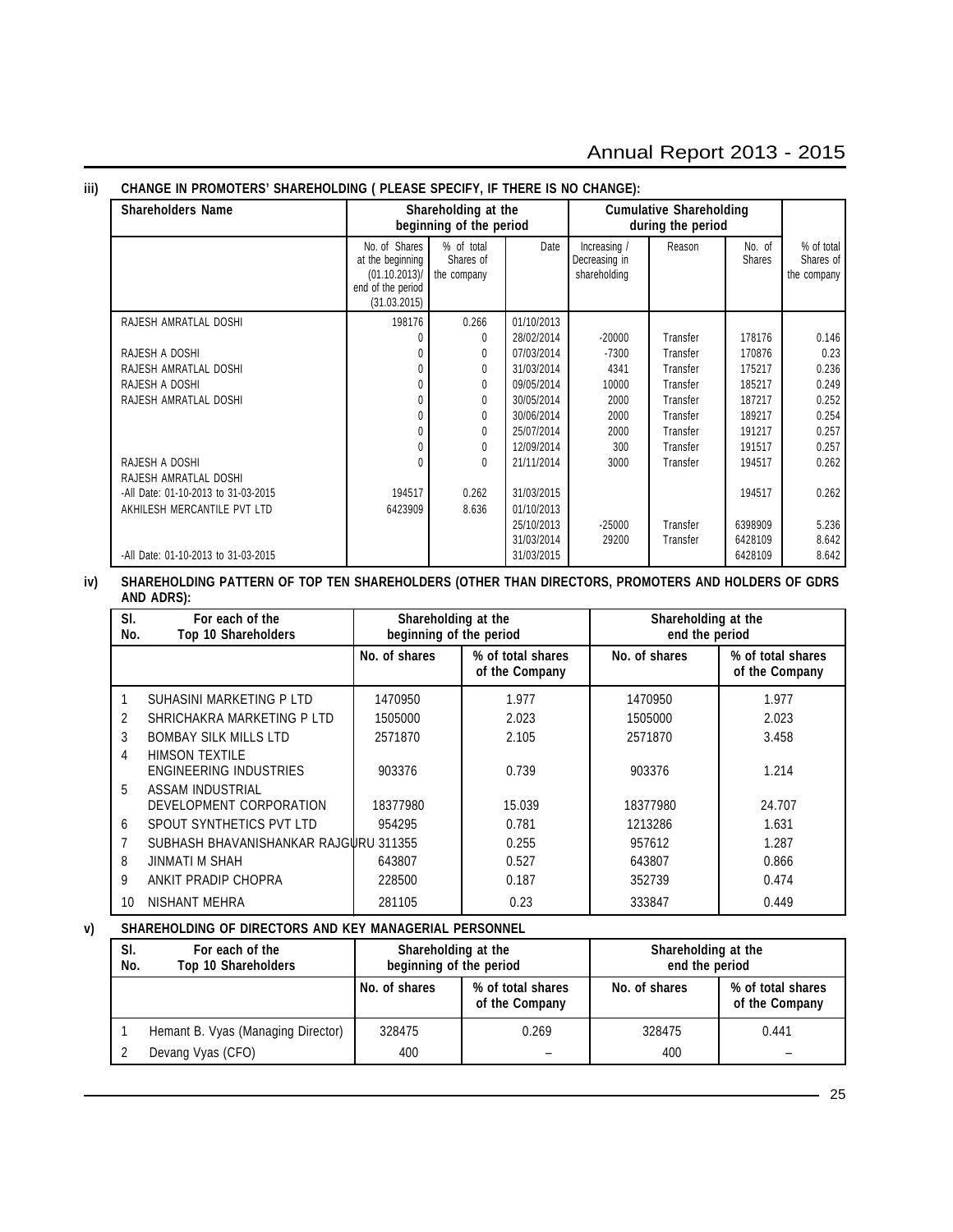# **V) INDEBTEDNESS:**

Indebtedness of the Company including interest outstanding/accrued but not due for payment.

|                                                          | <b>Secured Loans</b><br>excluding<br>deposits | <b>Unsecured Loans</b> | <b>Deposits</b> | Total<br><b>Indebtedness</b> |
|----------------------------------------------------------|-----------------------------------------------|------------------------|-----------------|------------------------------|
| Indebtedness at the beginning of<br>the financial period |                                               |                        |                 |                              |
| <b>Principal Amount</b><br>i)                            | 955084895                                     | 462125843              |                 | 1417210739                   |
| Interest due but not paid<br>ii)                         | 124154967                                     |                        |                 | 124154967                    |
| Interest accrued but not due<br>iii)                     | 1909932                                       |                        |                 | 1909932                      |
| Total (i+ii+iii)                                         | 1081149795                                    | 462125843              |                 | 1543275638                   |
| Change in Indebtedness during<br>the financial period    |                                               |                        |                 |                              |
| Addition                                                 | 251842301                                     | 142002102              |                 | 393844403                    |
| <b>Reduction</b><br>٠                                    | 326030543                                     | 20900000               |                 | 346930543                    |
| Net Change                                               | (74188242)                                    | 121102102              |                 | 46913860                     |
| Indebtedness at the end<br>of the financial period       |                                               |                        |                 |                              |
| <b>Principal Amount</b><br>i)                            | 844488495                                     | 583227945              |                 | 1427716440                   |
| Interest due but not paid<br>ii)                         | 160790428                                     |                        |                 | 160790428                    |
| Interest accrued but not due<br>iii)                     | 1682630                                       |                        |                 | 1682630                      |
| Total (i+ii+iii)                                         | 1006961553                                    | 583227945              |                 | 1590189498                   |

#### **VI) REMUNERATION OF DIRECTORS AND KEY MANAGERIAL PERSONNEL:**

#### **A. Remuneration to Managing Director, Whole-time Directors and/or Manager:**

| SI. | <b>Particulars of Remuneration</b>                                                        | Name of MD/ WTD/ Manager |                     | <b>Total Amount</b> |
|-----|-------------------------------------------------------------------------------------------|--------------------------|---------------------|---------------------|
| No. |                                                                                           | <b>Hemant</b><br>B. Vyas | Samir Kumar<br>Saha |                     |
|     | Gross salary                                                                              |                          |                     |                     |
|     | Salary as per provisions contained<br>(a)<br>in section 17(1) of the Income-tax Act, 1961 | 974970                   | 675000              | 1649970             |
|     | Value of perquisites u/s 17(2) Income-tax Act, 1961<br>(b)                                | 262500                   | 1000                | 263500              |
|     | Profits in lieu of salary under<br>(c)<br>section 17(3) Income-tax Act, 1961              |                          |                     |                     |
| 2   | <b>Stock Option</b>                                                                       |                          |                     |                     |
| 3   | <b>Sweat Equity</b>                                                                       |                          |                     |                     |
| 4   | Commission                                                                                |                          |                     |                     |
|     | as % of profit                                                                            |                          |                     |                     |
|     | others, specify                                                                           |                          |                     |                     |
| 5   | Others, please specify                                                                    |                          |                     |                     |
|     | Total (A)                                                                                 | 1237470                  | 676000              | 1913470             |
|     | Ceiling as per the Act                                                                    |                          |                     |                     |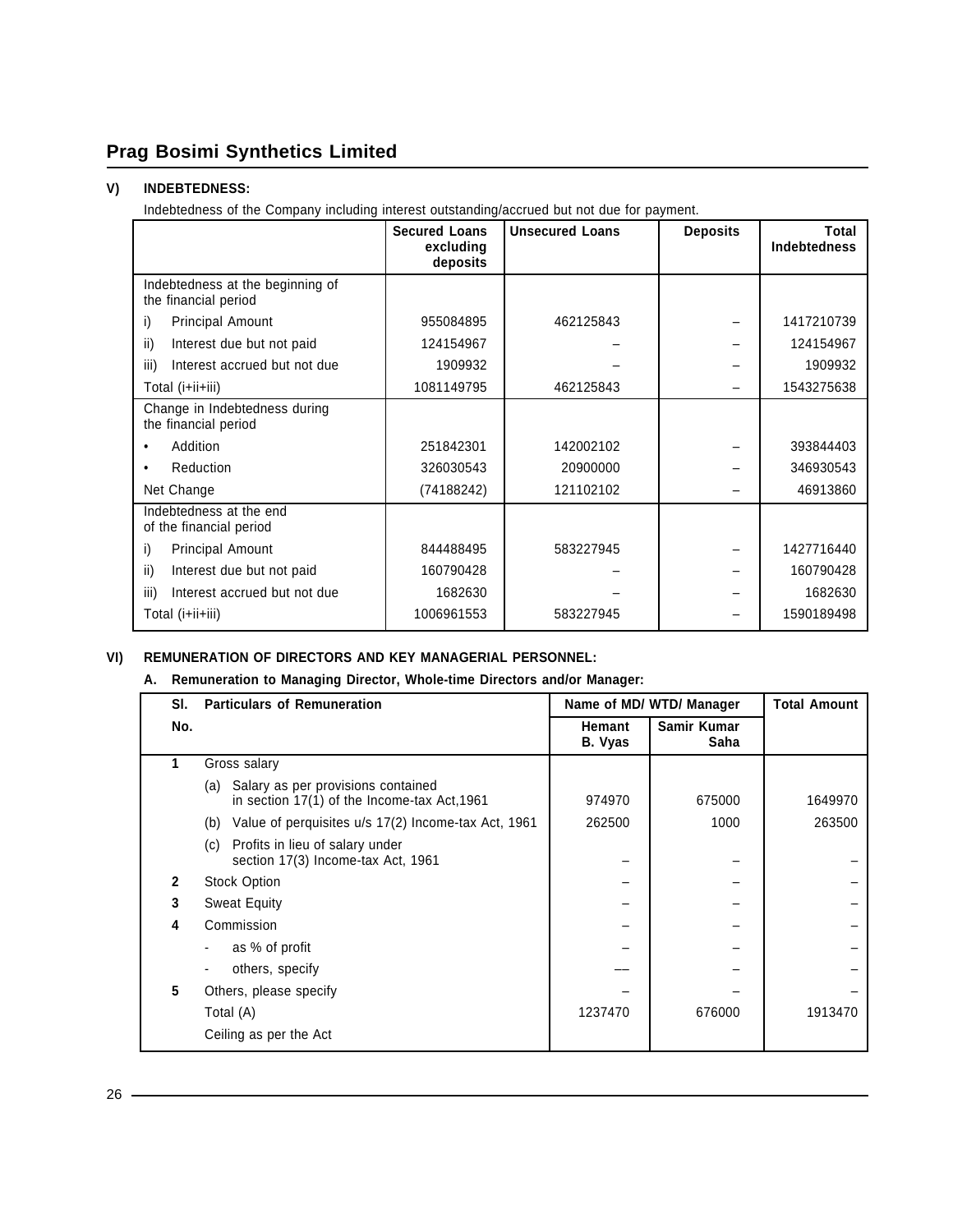# Annual Report 2013 - 2015

| REMONERATION TO OTHER DIRECTORS. |                                              |  |                          |  |                 |  |
|----------------------------------|----------------------------------------------|--|--------------------------|--|-----------------|--|
| SI.<br>No.                       | <b>Particulars of Remuneration</b>           |  | <b>Name of Directors</b> |  | Total<br>Amount |  |
| 1.                               | Independent Directors                        |  |                          |  |                 |  |
|                                  | Fee for attending board / committee meetings |  |                          |  |                 |  |
|                                  | Commission                                   |  |                          |  |                 |  |
|                                  | Others, please specify                       |  |                          |  |                 |  |
|                                  | Total (1)                                    |  |                          |  |                 |  |
| 2.                               | <b>Other Non-Executive Directors</b>         |  |                          |  |                 |  |
|                                  | Fee for attending board / committee meetings |  |                          |  |                 |  |
|                                  | Commission                                   |  |                          |  |                 |  |
|                                  | Others, please specify                       |  |                          |  |                 |  |
|                                  | Total (2)                                    |  |                          |  |                 |  |
|                                  | Total $(B)=(1+2)$                            |  |                          |  |                 |  |
|                                  | <b>Total Managerial Remuneration</b>         |  |                          |  |                 |  |
|                                  | Overall Ceiling as per the Act               |  |                          |  |                 |  |

#### **B. REMUNERATION TO OTHER DIRECTORS:**

#### **C. REMUNERATION TO KEY MANAGERIAL PERSONNEL OTHER THAN MD/MANAGER/WTD**

| SI. | <b>Particulars of Remuneration</b>                       | <b>Key Managerial Personnel</b> |                             |            |        |
|-----|----------------------------------------------------------|---------------------------------|-----------------------------|------------|--------|
| No. |                                                          | <b>CEO</b>                      | Company<br><b>Secretary</b> | <b>CFO</b> | Total  |
|     | Gross salary                                             |                                 |                             |            |        |
|     | Salary as per provisions contained in<br>(a)             |                                 |                             |            |        |
|     | section 17(1) of the Income-tax Act, 1961                |                                 | 589555                      |            | 589555 |
|     | Value of perquisites u/s17(2) Income-tax Act, 1961<br>(b |                                 |                             |            |        |
|     | Profits in lieu of salary under<br>(c)                   |                                 |                             |            |        |
|     | section 17(3) Income tax Act, 1961                       |                                 |                             |            |        |
| 2   | <b>Stock Option</b>                                      |                                 |                             |            |        |
| 3   | <b>Sweat Equity</b>                                      |                                 |                             |            |        |
| 4   | Commission                                               |                                 |                             |            |        |
|     | - as % of profit                                         |                                 |                             |            |        |
|     | - others, specify                                        |                                 |                             |            |        |
| 5   | Others, pleasespecify                                    |                                 |                             |            |        |
|     | Total                                                    |                                 | 589555                      |            | 589555 |

#### **VII) PENALTIES / PUNISHMENT/ COMPOUNDING OF OFFENCES:**

| Type |                              | Section of<br>the<br>Companies<br>Act | <b>Brief</b><br><b>Description</b> | Details of<br>Penalty /<br>Punishment/<br>Compounding fees<br>imposed if any | Authority<br>[RD /NCLT/<br>COURT] | Appeal made,<br>(give Details) |
|------|------------------------------|---------------------------------------|------------------------------------|------------------------------------------------------------------------------|-----------------------------------|--------------------------------|
| А.   | <b>COMPANY</b>               |                                       |                                    |                                                                              |                                   |                                |
|      | Penalty                      |                                       |                                    |                                                                              |                                   |                                |
|      | Punishment                   |                                       |                                    |                                                                              |                                   |                                |
|      | Compounding                  |                                       |                                    |                                                                              |                                   |                                |
| В.   | <b>DIRECTORS</b>             |                                       |                                    |                                                                              |                                   |                                |
|      | Penalty                      |                                       |                                    |                                                                              |                                   |                                |
|      | Punishment                   |                                       |                                    |                                                                              |                                   |                                |
|      | Compounding                  |                                       |                                    |                                                                              |                                   |                                |
|      | C. OTHER OFFICERS IN DEFAULT |                                       |                                    |                                                                              |                                   |                                |
|      | Penalty                      |                                       |                                    |                                                                              |                                   |                                |
|      | Punishment                   |                                       |                                    |                                                                              |                                   |                                |
|      | Compounding                  |                                       |                                    |                                                                              |                                   |                                |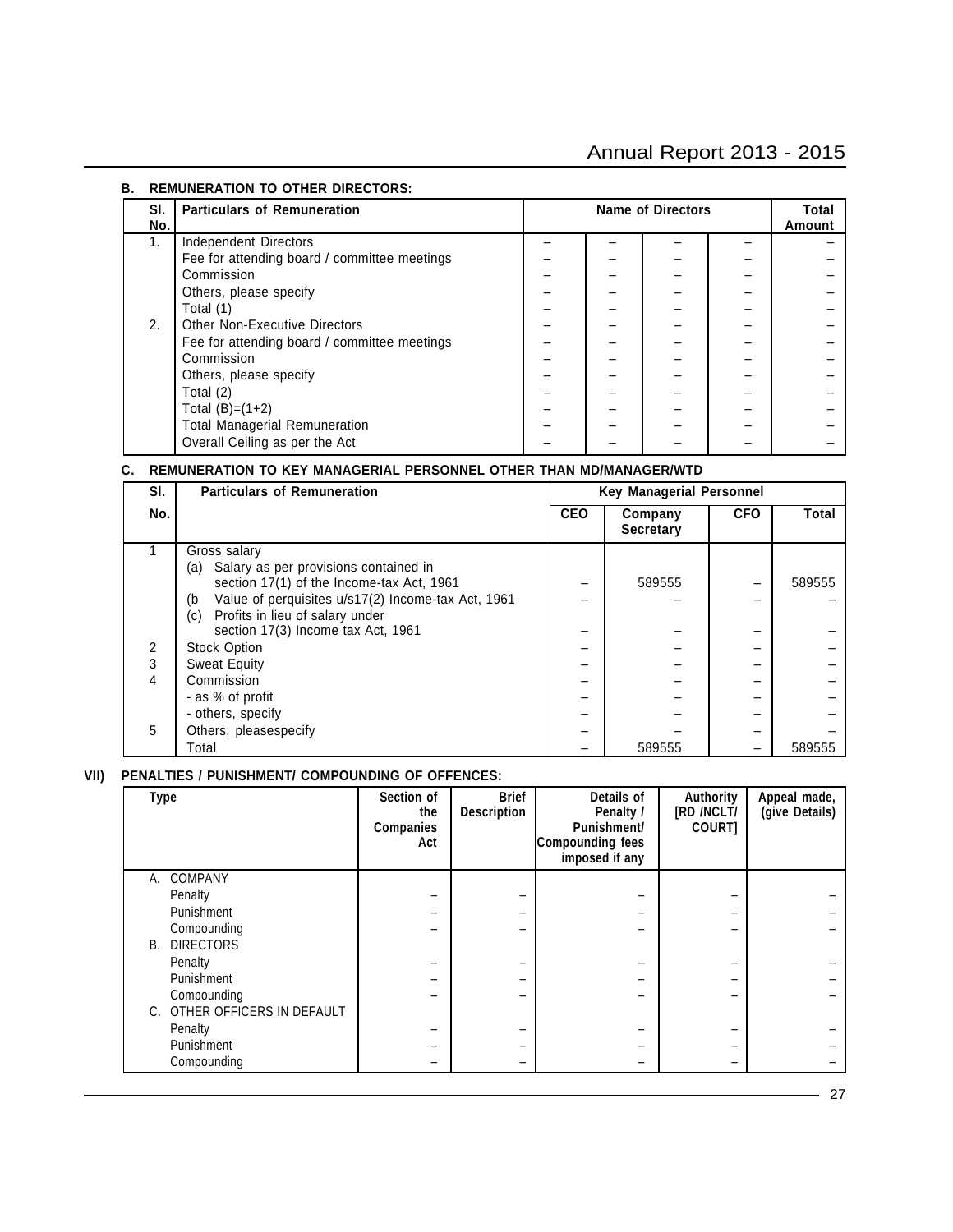#### **ANNEXURE III**

i. Disclosure for Ratio of Remuneration of Each Director to the Median Employee's Remuneration And Other Details As Per Rule 5 Of The Companies (Appointment & Remuneration) Rules, 2014:

| . | Median Remuneration    | Rs.1,08,613  |                     |
|---|------------------------|--------------|---------------------|
|   | a. Shri Hemant B. Vyas | Remuneration | : Rs. $12,37,470$   |
|   |                        | Ratio        | $\therefore$ 11.3:1 |

b. Shri Samir Kumar Saha Details not given as he was director only for part of the period i.e upto 03.03.2014

- ii. The percentage increase in remuneration of each Director, Chief Financial Officer, Chief Executive Officer, Company Secretary or Manager, if any, in the financial period : None
- iii. The percentage increase in the median remuneration of employees in the financial period : Nil
- iv. The number of permanent employees on the rolls of the Company : 234
- v. Explanation on the relationship between average increase in remuneration and the Company's performance: Not Applicable
- vi. Comparison of the remuneration of the Key Managerial Personnel against the performance of the Company: Company Secretary's Remuneration – 3 times the median remuneration.
- vii. Variations in the market capitalization of the Company, price earning ratio as at the closing date of the current financial period and previous financial period and percentage increase over / decrease in the market quotations of the shares of the Company in comparison to the rate at which the Company came out with the last public offer in case of listed companies, and in case of unlisted companies, the variations in the net worth of the Company as at the close of the current financial period and previous financial period:

|                       | As on 31st March, 2015<br>(Current F.Y.) | As on 30 <sup>th</sup> September, 2013<br>(Previous F.Y.) |
|-----------------------|------------------------------------------|-----------------------------------------------------------|
| Market Capitalisation | 35,40,62,889.60                          | 20,23,21,651.20                                           |
| Price Earnings Ratio  | <b>NA</b>                                | <b>NA</b>                                                 |

The Company had come out with initial public offer (IPO) in 1992. An amount of  $\bar{\tau}$  1000 invested in the said IPO would be worth  $\bar{\tau}$  476 as on 31st March 2015.

- viii. Average percentile increase already made in the salaries of employees other than the managerial personnel in the last financial year and its comparison with the percentile increase in the managerial remuneration and justification thereof and point out if there are any exceptional circumstances for increase in the managerial remuneration: Not applicable
- ix. Comparison of the each remuneration of the Key Managerial Personnel against the performance of the Company: Company Secretary's Remuneration – 3times the median remuneration.
- x. The key parameters for variable component of remuneration availed by the directors are as follows: Annual Performance Review based on the
	- a) Key Result Areas (KRAs) / measurable Key Performance Indicators (KPIs).
	- b) Financial outcomes and profitability of the Company.
	- c) Risk factors which shall be symmetrical with risk outcomes as well as sensitive to the time horizon of risk.
	- d) Regulatory guidelines as applicable
- xi. The ratio of the remuneration of the highest paid director to that of the employees who are not directors but receive remuneration in excess of the highest paid director during the period :

|               | <b>Highest paid Director</b>           | Employees other than directors receiving remuneration<br>in excess of the highest paid Director | Ratio of<br>remuneration     |      |
|---------------|----------------------------------------|-------------------------------------------------------------------------------------------------|------------------------------|------|
|               | Name of Director Remuneration received | <b>Designation of Employee</b>                                                                  | <b>Remuneration received</b> |      |
| Hemant B Vyas | 1.237.470                              | President                                                                                       | 2,880,000                    | 2.33 |
|               |                                        | Advisor to M D                                                                                  | 2,430,000                    | 1.96 |
|               |                                        | G M                                                                                             | 1,530,000                    | 1.24 |
|               |                                        | V P (Marketing and Production Planning)                                                         | 2.225.988                    | 1.80 |

xii. It is hereby affirmed that the remuneration paid is as per the as per the Remuneration Policy for Directors, Key Managerial Personnel and other Employees.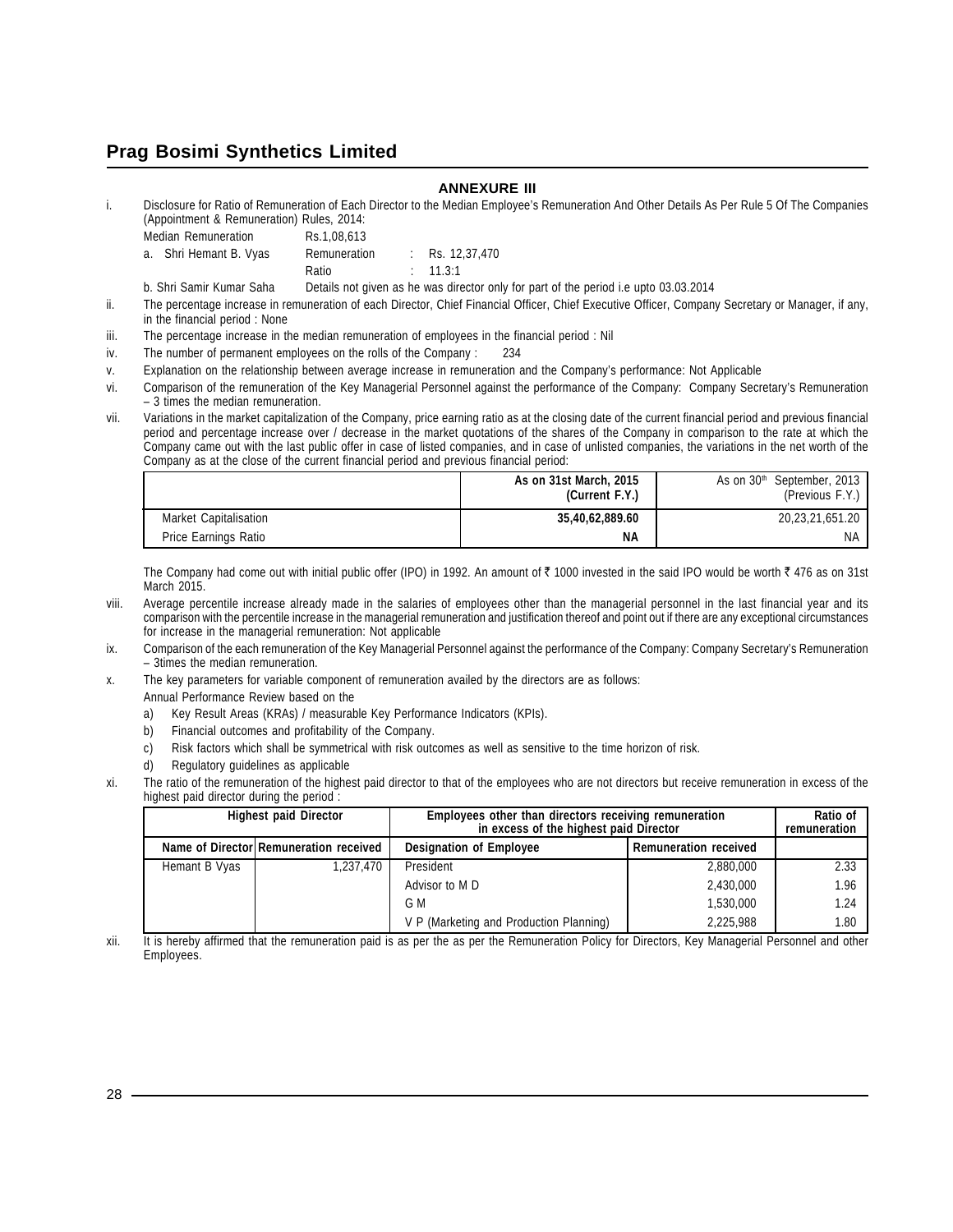# **PRACTISING COMPANY SECRETARY'S CERTIFICATE ON COMPLIANCE OF CONDITIONS OF CORPORATE GOVERNANCE**

To,

The Members of M/s. Prag Bosimi Synthetics Limited, House No.4, Nilgiri Path, R.G.Barua Road, Near Doordarshan, Guwahati, Assam - 781 024

We have examined the compliance of conditions of Corporate Governance by M/s Prag Bosimi Synthetics Ltd. for the period ended 31st March, 2015 as stipulated in clause 49 of the Listing Agreement of the said Company with the Stock Exchanges.

The compliance of conditions of Corporate Governance is the responsibility of the Company's management. Our examination was limited to procedures and implementation thereof, adopted by the Company for ensuring the compliance of the conditions of the Corporate Governance. It is neither an audit nor an expression of opinion on the financial statements of the Company.

In our opinion and to the best of our information and accordingly the explanations given to us, we certify that the Company has complied with the conditions of Corporate Governance as stipulated in the abovementioned Listing Agreement.

We further state that such compliance is neither an assurance as to future viability of the Company nor efficiency or effectiveness with which the management has conducted the affairs of the Company.

For CS Rakesh Kapur Company Secretary

Sole Proprietor FCS No. 3863 CP No. 12085 Place: Mumbai Date: 30-05-2015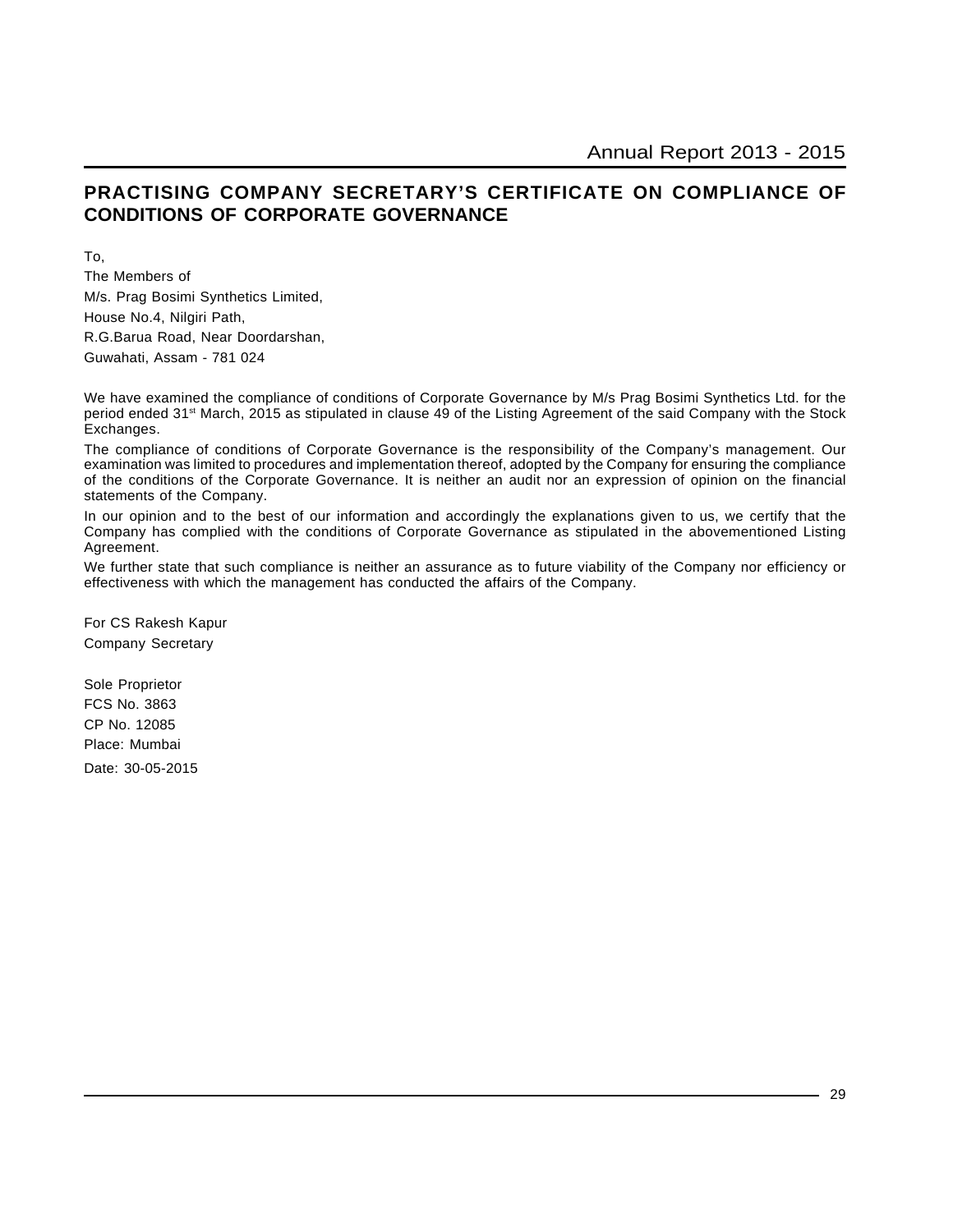# **FORM NO. MR.3**

# **SECRETARIAL AUDIT REPORT**

**For The Financial Year Ended 31st March, 2015**

**[Pursuant to section 204(1) of the Companies Act, 2013 and rule 9 of the Companies (Appointment and Remuneration of Managerial Personnel) Rules, 2014]**

**Authorised Capital: Rs. 2,500,000,000 CIN: L17124AS1987PLC002758**

#### **To,**

**The Members, M/s PRAG BOSIMI SYNTHETICS LTD. House No.4, Nilgiri Path,**

**R.G.Barua Road, Near Doordarshan,**

#### **Guwahati, Assam - 781 024**

We have conducted the Secretarial audit of the compliance of applicable statutory provisions and the adherence to good corporate practices by PRAG BOSIMI SYNTHETICS LTD. (hereinafter called the "Company"). Secretarial Audit was conducted in a manner that provided us a reasonable basis for evaluating the corporate conducts/ statutory compliances and expressing our opinion thereon.

Based on our verification of the Company's books, papers, minute books, forms and returns filed and other records maintained by the Company and also the information provided by the Company, its officers, agents and authorized representatives during the conduct of Secretarial Audit, We hereby report that in our opinion, the Company has, during the audit period covering the financial year ended on 31st March,2015 ('Audit Period') complied with the statutory provisions listed hereunder and also that the Company has proper Board-processes and compliance-mechanism in place to the extent, in the manner and subject to the reporting made hereinafter:

We have examined the books, papers, minute books, forms and returns filed and other records maintained by the Company for the financial year ended on 31st March, 2015 according to the provisions of:

- i. The Companies Act, 2013 (the Act) and the rules made there under;
- ii. The Securities Contracts (Regulation) Act, 1956 ('SCRA') and the rules made there under;
- iii. The Depositories Act, 1996 and the Regulations and Bye-laws framed there under;
- iv. Foreign Exchange Management Act, 1999 and the rules and regulations made there under to Foreign Direct Investment, Overseas direct Investment and External Commercial Borrowings.
	- Not applicable to the Company
- v. The following Regulations and Guidelines prescribed under the Securities and Exchange Board of India Act, 1992 ('SEBI Act'):
	- a. The Securities and Exchange Board of India (Substantial Acquisition of Shares and Takeovers) Regulations, 2011
	- b. The Securities and Exchange Board of India (Prohibition of Insider Trading) Regulations, 1992
	- c. The Securities and Exchange Board of India (Issue of Capital and Disclosure Requirements) Regulations, 2009 - Not Applicable during the audit period
	- d. The Securities and Exchange Board of India (Employee Stock Option Scheme and Employee Stock Purchase Scheme) Guidelines, 1999 and The Securities and Exchange Board of India (Share Based Employee Benefits) Regulations, 2014 notified on 28th October, 2014
		- Not Applicable during the audit period
- e. The Securities and Exchange Board of India (Issue and Listing of Debt Securities) Regulations, 2008
	- Not Applicable during the audit period
- f. The Securities and Exchange Board of India (Registrars to an Issue and Share Transfer Agents) Regulations, 1993 regarding the Companies Act and dealing with client.
- g. The Securities and Exchange Board of India (Delisting of Equity Shares) Regulations, 2009
	- Not Applicable during the audit period
	- and
- h. The Securities and Exchange Board of India (Buyback of Securities) Regulations, 1998
	- Not Applicable during the audit period;

We have also examined compliance with the applicable clauses of the following:

i. Secretarial Standards issued by The Institute of Company Secretaries of India

- Not notified during the audit period and hence not applicable to the Company.

ii. The Listing Agreements entered into by the Company with stock exchanges.

During the period under review the Company has complied with the provisions of the Act, Rules, Regulations, Guidelines, Standards, etc. mentioned above

#### **We further report that**

The Board of Directors of the Company is duly constituted with proper balance of Executive Directors, Non-Executive Directors and Independent Directors. The changes in the composition of the Board of Directors that took place during the period under review were carried out in compliance with the provisions of the Act.

Adequate notice is given to all directors to schedule the Board Meetings, agenda and detailed notes on agenda were sent in advance and a system exists for seeking and obtaining further information and clarifications on the agenda items before the meeting and for meaningful participation at the meeting.

All decisions at Board Meetings and Committee Meetings are carried out unanimously as recorded in the minutes of the meetings of the Board of Directors or Committee of the Board, as the case may be.

We further report that there are adequate systems and processes in the company commensurate with the size and operations of the company to monitor and ensure compliance with applicable laws, rules, regulations and guidelines.

**For CS Rakesh Kapur**

FCS No. 3863 **Sole Proprietor** CP No. 12085 Place: Mumbai Date:30.05.2015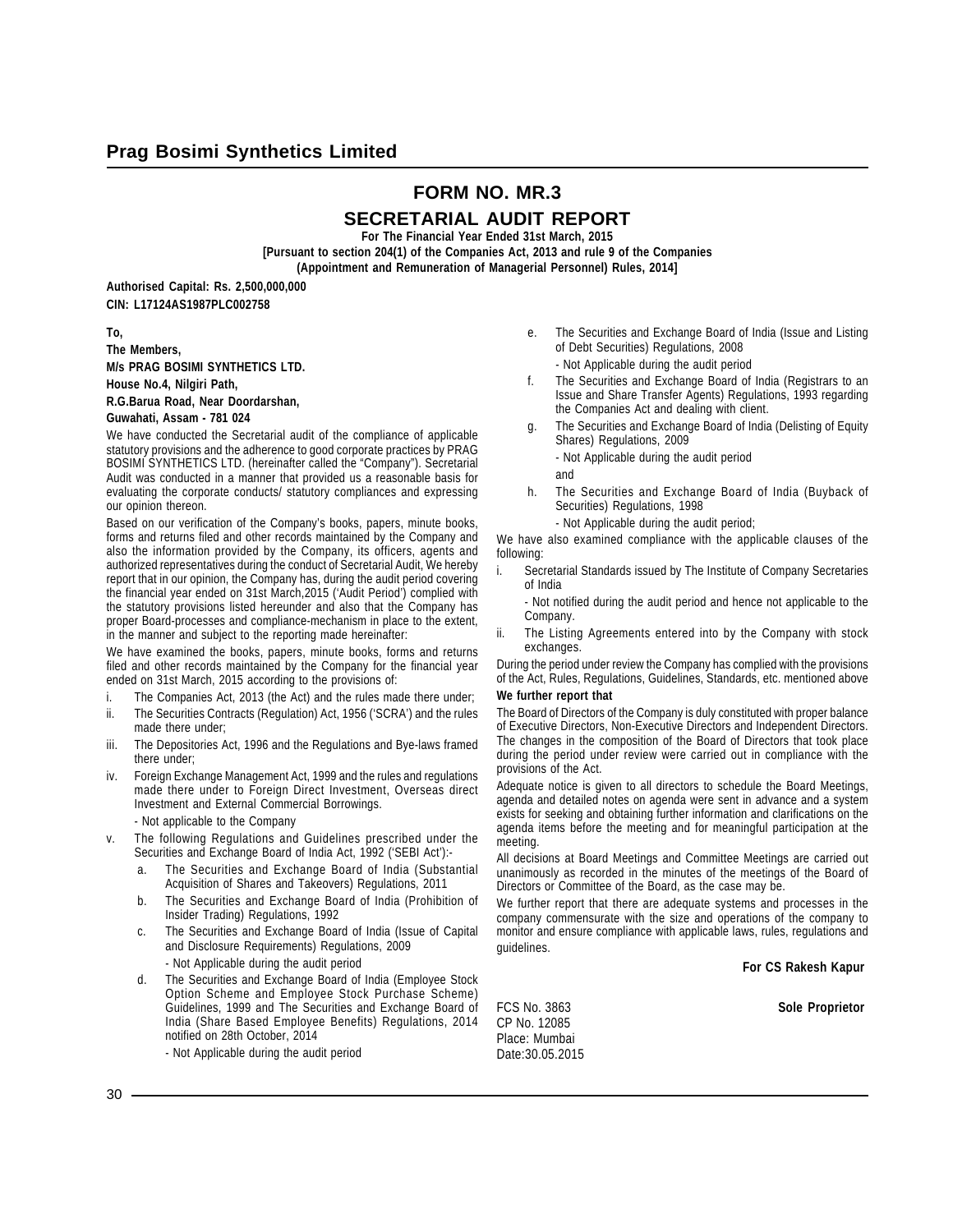# **Declaration on Compliance of the Company's Code of Conduct**

All the members of the Board and Senior Management Personnel of the Company have affirmed due observance of the Code of Conduct, framed pursuant to Clause 49 of the Listing Agreement with Stock Exchanges, in so far as it is applicable to them and there is no non-compliance thereof during the period ended 31st March, 2015.

#### **By order of the Board of Directors**

| Date: 30 <sup>th</sup> May, 2015 | Hemant B. Vyas    | Devang Vyas |
|----------------------------------|-------------------|-------------|
| Place: Guwahati                  | Managing Director | Director    |

# **AUDITORS' CERTIFICATE ON CORPORATE GOVERNANCE**

To,

The Members of Prag Bosimi Synthetics Limited.

We have examined the compliance of conditions of corporate governance by Prag Bosimi Synthetics Ltd. for the period from 01<sup>st</sup> October 2013 to 31<sup>st</sup> March, 2015 as stipulated in clause 49 of the Listing Agreement of the said Company with stock exchanges.

The compliance of conditions of corporate governance is the responsibility of the management. Our examination was limited to procedures and implementation thereof, adopted by the Company for ensuring the compliance of the conditions of the Corporate Governance. It is neither an audit nor an expression of opinion on the financial statements of the Company.

In our opinion and to the best of our information and accordingly the explanations given to us, we certify that the Company has complied with the conditions of Corporate Governance as stipulated in the abovementioned Listing Agreement.

We state that no investor grievance is pending for period exceeding one month against the Company as per the records maintained by the R & T Agents/ Company.

We further state that such compliance is neither an assurance as to future viability of the Company nor efficiency or effectiveness with which the management has conducted the affairs of the Company.

**For Bharat Shroff & Co. For AMD & Associates** Chartered Accountants Chartered Accountants

Place : Guwahati Date : 30th May, 2015

(Firm Reg. No.131026W) (Firm Regn.No.318191E)

**Bharat B. Shroff Debashish Bordoloi** Proprietor Partner Proprietor Partner Partner Partner Partner Partner Partner Partner Partner Partner Partner (Membership No. 014822) (Membership No. 068018)

> Prag Bosimi Packaging Private Limited Prag Jyoti Textile Park Private Limited

# **Form AOC-1**

**Pursuant to first proviso to sub- section (3) of section 129 read with rule 5 of Companies (Accounts) Rules, 2014** Statement containing salient features of the financial statement of subsidiaries/associate companies/joint ventures

#### **Part "A" : Subsidiaries**

1. Names of subsidiaries which are yet to commence operations Prag Bosimi Texurising Private Limited

2. Names of subsidiaries which have been liquidated or sold during the period Nil

#### **Part "B" : Associates and Joint Ventures**

Statement pursuant to section 129(3) of the Companies Act, 2013 related to Associate Companies and Joint Ventures

**Not Applicable**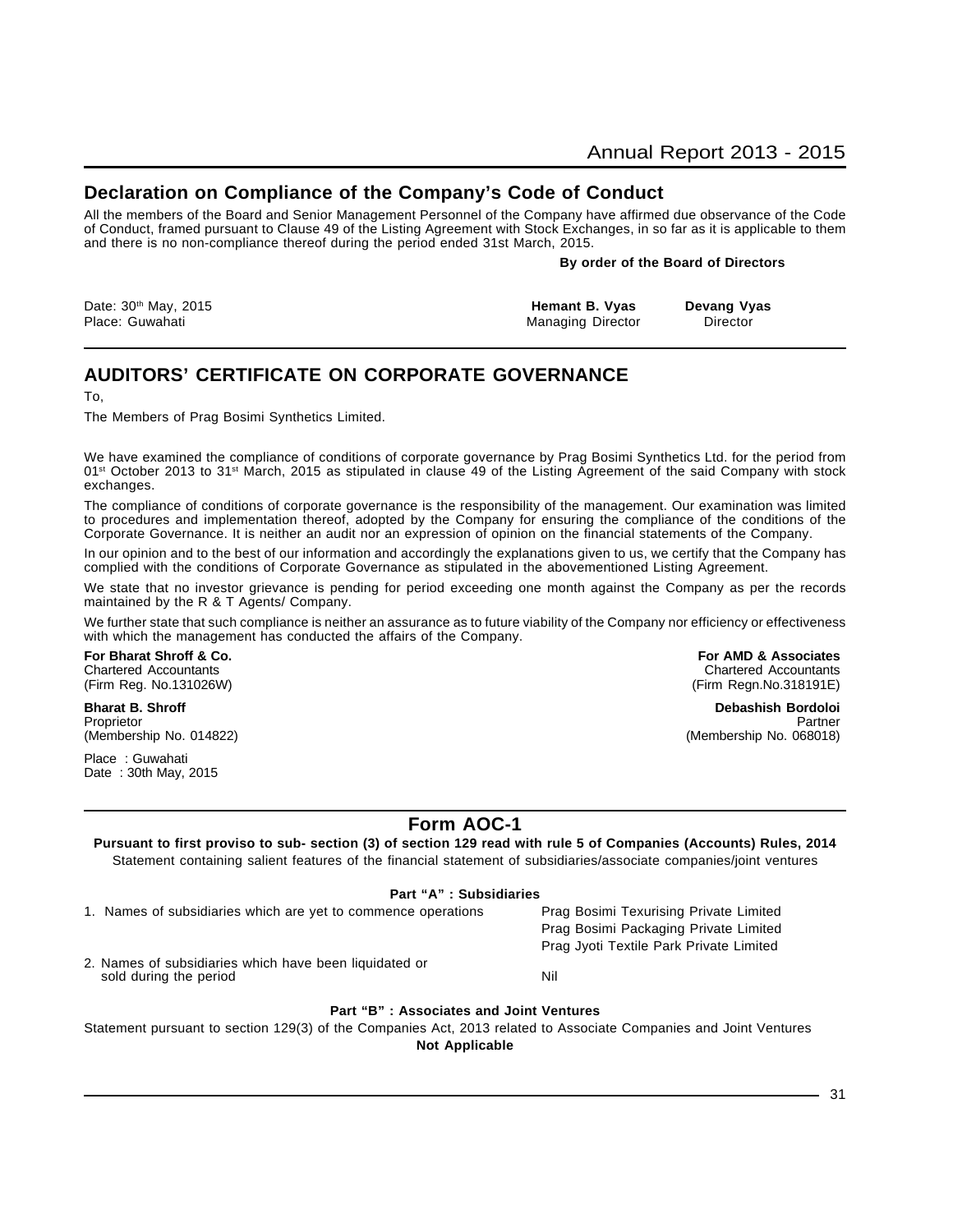# **INDEPENDENT AUDITORS' REPORT**

#### **TO,**

### **THE MEMBERS OF PRAG BOSIMI SYNTHETICS LIMITED**

#### **Report on the Financial Statement**

We have audited the accompanying standalone financial statements of **PRAG BOSIMI SYNTHETICS LIMITED,** which comprise the Balance Sheet as at 31<sup>st</sup> March, 2015 and the Statement of Profit and Loss and Cash Flow Statement for the period then ended, and a summary of the significant accounting policies and other explanatory information.

#### **Management's Responsibility for the Financial Statements**

The Company's Board of Directors is responsible for the matters stated in section 134(5) of the Companies Act, 2013 ("the Act") with respect to the preparation and presentation of these standalone financial statements that give a true and fair view of financial position, financial performance and cash flows of the Company in accordance with accounting principles generally accepted in India, including the Accounting Standards specified u/s 133 of the Act read with Rule 7 of the Companies (Accounts) Rules, 2014. Thus responsibility also includes maintenance of adequate accounting records in accordance with the provisions of the Act for safeguarding the assets of the Company and for preventing and detecting frauds and other irregularities; selection and application of appropriate accounting policies; making judgments and estimates that are reasonable and prudent; and design, implementation and maintenance of adequate internal financial controls, that were operating effectively for ensuring the accuracy and completeness of the accounting records, relevant to the preparation and presentation of the financial statements that give a true and fair view and are free from material misstatement, whether due to fraud or error.

#### **Auditors' Responsibility**

Our responsibility is to express an opinion on these standalone financial statements based on our audit.

We have taken into account the provisions of the Act and the Rules made there under, including the accounting and auditing standards and matters which are required to be included in the audit report under the provisions of the Act and the Rules made there under.

We conducted our audit in accordance with the Standard on Auditing specified u/s 143(10) of the Act and other authoritative pronouncement issued by the Institute of Chartered Accountants of Inada. Those Standards and pronouncements require that we comply with ethical requirements and plan and perform the audit to obtain reasonable assurance about whether the financial statements are free from material misstatement.

An audit involves performing procedures to obtain audit evidence about the amounts and disclosures in the financial statements. The procedures selected depend on the auditor's judgments, including the assessment of risks of material misstatement of the financial statements, whether due to fraud or error. In making those risks assessments, the auditor considers internal financial control relevant to the Company's preparation of the financial statements that give a true and fair view, in order to design audit procedures that are appropriate in the circumstances, but not for the purpose of expressing an opinion on whether the Company has in place adequate internal financial controls systems over financial reporting and operating effectiveness of such controls. An audit also includes evaluating the appropriateness of the accounting policies unused and reasonableness of the accounting estimates made by the Company's Directors, as well as evaluating overall presentation of the financial statements.

We believe that the audit evidence we have obtained is sufficient and appropriate to provide a basis for our audit opinion on the standalone financial statements.

#### **Opinion**

In our opinion and to the best of our information and according to the explanations given to us, the aforesaid standalone financial statements give the information required by the Act in the manner so required and give a true and fair view in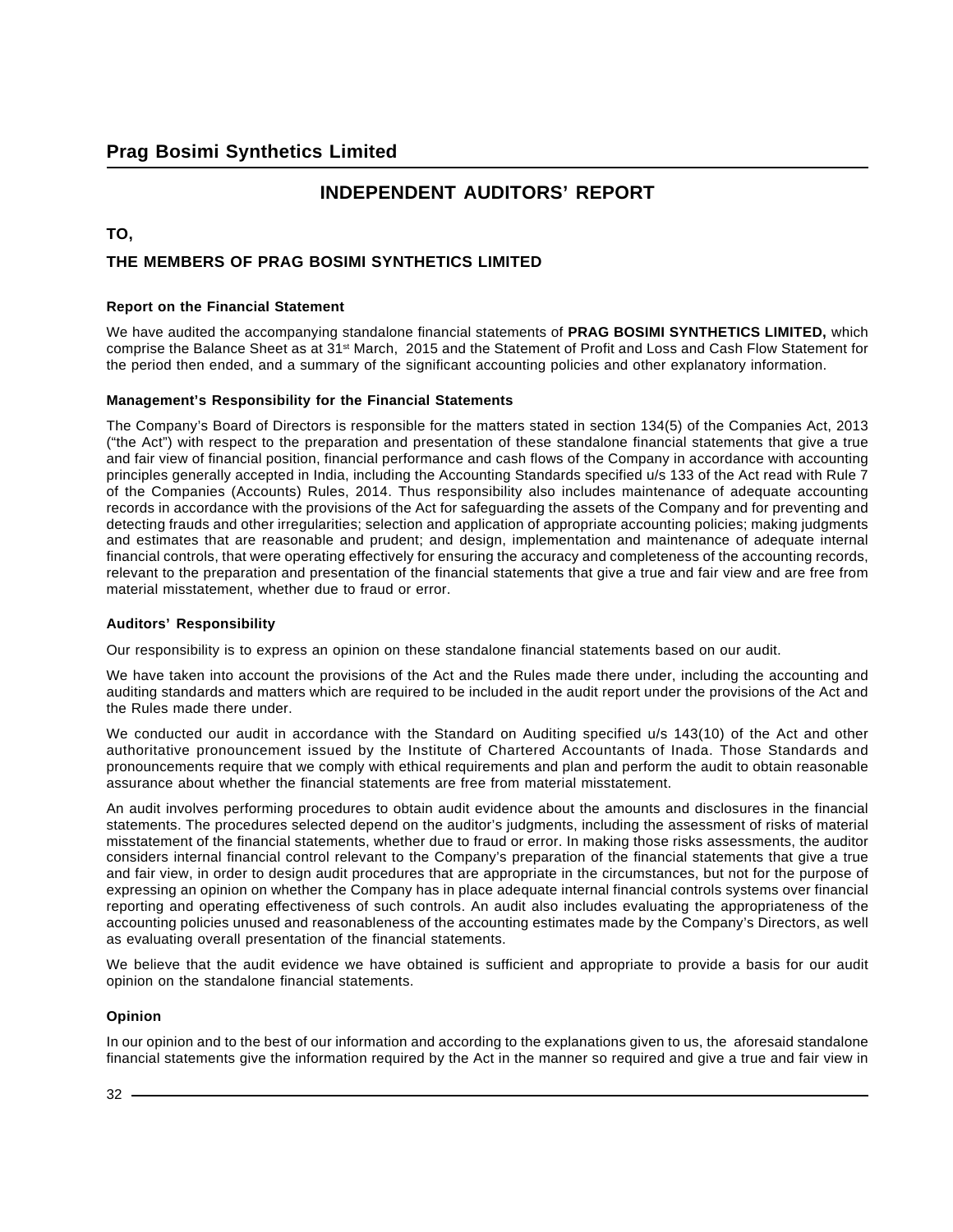conformity with the accounting principles generally accepted in India:

- (a) In the case of the Balance Sheet, of the state of affairs of the Company as at  $31<sup>st</sup>$  March, 2015.
- (b) In the case of the Statement of Profit and Loss, of the loss of the Company for the period ended on that date.
- (c) In the case of the Cash Flow Statement, of the cash flows for the period ended on that date.

#### **Report on Other Legal and Regulatory Requirements**

- 1. As required by the Companies (Auditor's Report) Order, 2015 ("The Order") issued by the Central Government in terms of sub-section (11) of section 143 of the Act (hereinafter referred to as the "Order") and on the basis of such checks of the books and records of the Company as we considered appropriate and according to the information and explanations given to us, we give in the Annexure statement on matters specified in the paragraph 3 and 4 of the Order.
- 2. As required by section 143(3) of the Act, we report that:
	- a) We have sought and obtained all the information and explanations which to the best of our knowledge and belief were necessary for the purposes of our audit.
	- b) In our opinion, proper books of account as required by law have been kept by the company so far as it appears from our examination of those books;
	- c) The Balance Sheet, the Statement of Profit and Loss and the cash flow statement dealt with by this Report are in agreement with the books of account;
	- d) In our opinion, the aforesaid standalone financial statements comply with the Accounting Standards specified u/s. 133 of the Act, read with Rule 7 of the Companies (Accounts) Rules, 2014.
	- e) On the basis on written representations received from the directors as on  $31<sup>st</sup>$  March 2015 taken on record by the Board of Directors, none of the directors is disqualified as on 31st March 2015 from being appointed as a director in terms of section 164 (2) of the Act.

# **For Bharat Shroff & Co. For AMD & Associates**

**Bharat B. Shroff Debashish Bordoloi**

Place : Guwahati Date : 30th May, 2015

Chartered Accountants Chartered Accountants (Firm Reg. No.131026W) (Firm Regn.No.318191E)

Proprietor Partner (Proprietor Partner Partner (Proprietor Partner Partner Partner Partner Partner Partner Par (Membership No. 014822) (Membership No. 068018)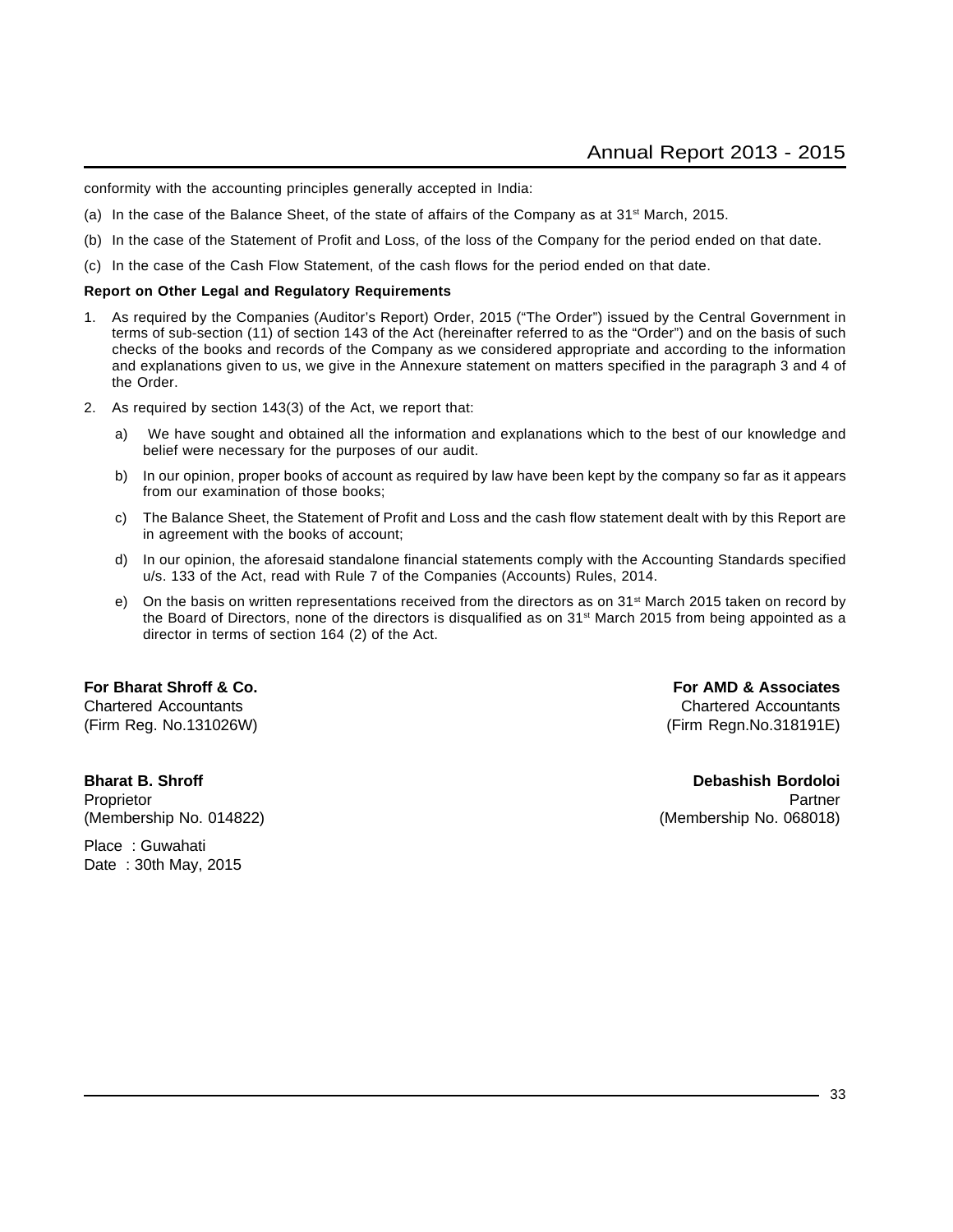# **ANNEXURE TO THE INDEPENDENT AUDITORS' REPORT FOR THE PERIOD ENDED 31ST MARCH, 2015 OF PRAG BOSIMI SYNTHETICS LIMITED.**

The Annexure referred to in our Independent Auditors Report to the members of the company on the standalone financial statements for the period ended  $31<sup>st</sup>$  March 2015, we report that:

- (i) In respect of its Fixed Assets:
	- (a) The Company has maintained proper records showing full particulars, including quantitative details and situation of fixed assets.
	- (b) The assets have been physically verified by the management in accordance with the phased programmed of verification adopted by the Company. In our opinion, the frequency of the verification is reasonable having regard to the size of the Company and nature of fixed assets. No material discrepancies have been noticed in respect of the assets physically verified during the period.
	- (c) No substantial part of the fixed assets has been disposed off during the period.
- (ii) In respect of its Inventories:
	- (a) As explained to us, the inventories were physically verified during the period by the Management at reasonable intervals. Inventory lying with the third parties and in transit have been verified by the management with reference to the confirmation received from them and/or subsequent receipt of goods.
	- (b) In our opinion and according to the information and explanations given to us, the procedures of physical verification of inventories followed by the Management were reasonable and adequate in relation to the size of the Company and the nature of its business.
	- (c) The Company has maintained proper records of its inventories. The discrepancies noticed on verification between physical stocks and book records were not material.
- (iii) (a) The Company has not granted any loans secured or unsecured to companies, firms or parties covered in the Register maintained under section 189 of the Act.
	- (b) The company has taken unsecured loans of  $\overline{3}$ , 54,85,27,581/- from Managing Director and other related parties during the period. The terms of the loan repayment are not prima facie prejudicial to the interest of the Company.
	- (c) The Company has not taken any loans, secured or unsecured, except as stated in iii (b) above from companies, firms or other parties covered in the register maintained under section 301 of the Act.
- (iv) In our opinion and according to the information and explanations given to us, having regard to the explanations that some of the items purchased are of special nature and suitable alternative sources do not exist for obtaining comparable quotation, there are adequate internal control systems commensurate with the size of the company and the nature of its business for the purchase of inventory and fixed assets and for the sale of goods and services. During the course of our audit, no major weakness has been noticed in the internal control system.
- (v) No deposits within the meaning of Section 73 to 76 or any other relevant provision of the Act and Rules framed there under have been accepted by the Company.
- (vi) We are informed that the cost records maintained by the Company pursuant to the Order of the Central Government under section 209(1)(d) of the Act have been checked and verified by the cost auditor and hence we are not required to comment on it.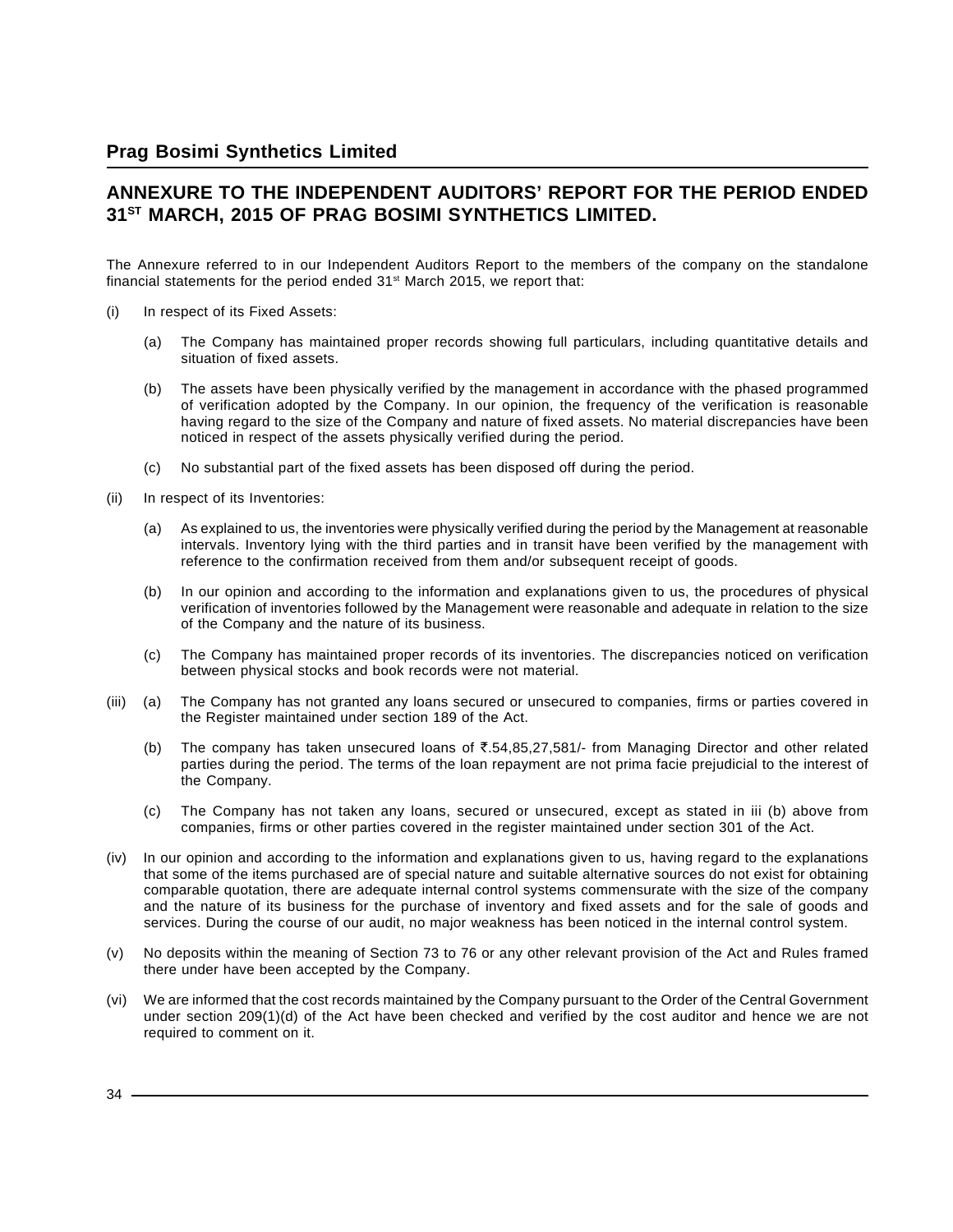(vii) The Company has following undisputed amounts outstanding towards statutory dues for more than 6 months as on 31st March, 2015:

| The Act applicable                                                            | Details of outstanding Amount | Amount ( $\bar{\tau}$ in Lacs) |
|-------------------------------------------------------------------------------|-------------------------------|--------------------------------|
| The Assam Professions, Trades, Callings<br>and Employments Taxation Act, 1947 | <b>Professional Tax</b>       | 12.23                          |

- (viii) The accumulated losses of the Company at the end of the financial period are not more than fifty per cent of its net worth. The Company has incurred cash losses during the financial period covered by our audit and in the immediately preceding financial period.
- (ix) In our opinion and according to the information and explanations given to us, the Company has not made regular payments towards dues to financial institutions, banks and debenture holders.
- (x) During the period, the Company has not granted loans and advances on the basis of security by way of pledge of shares, debentures or other securities.
- (xi) The Company is not a dealer or trader in shares, securities, debentures and other investments.
- (xii) In our opinion and according to information and explanations given to us, the Company has not given guarantee for loans taken by others from Banks or financial institutions except reported in the accounts.
- (xiii) According to the information and explanations given to us, in our opinion, funds raised on short term basis have not been used for long term basis or vice versa.
- (xiv) During the period, the Company has not made any preferential allotment of shares to the parties and companies covered and recorded in the Register maintained under section 189 of the Act.
- (xv) The Company has not raised any money by way of public issue during the period.
- (xvi) During the period, no fraud on or by the Company has been noticed or reported during the course of our audit.

#### **For Bharat Shroff & Co. For AMD & Associates**

Chartered Accountants Chartered Accountants (Firm Reg. No.131026W) (Firm Regn.No.318191E)

Proprietor Partner (Proprietor Partner Partner (Proprietor Partner Partner Partner Partner Partner Partner Par (Membership No. 014822) (Membership No. 068018)

**Bharat B. Shroff Community Bordoloi** Bordoloi Bordoloi Bordoloi Bordoloi Bordoloi Bordoloi Bordoloi Bordoloi Bordoloi

Place : Guwahati Date : 30th May, 2015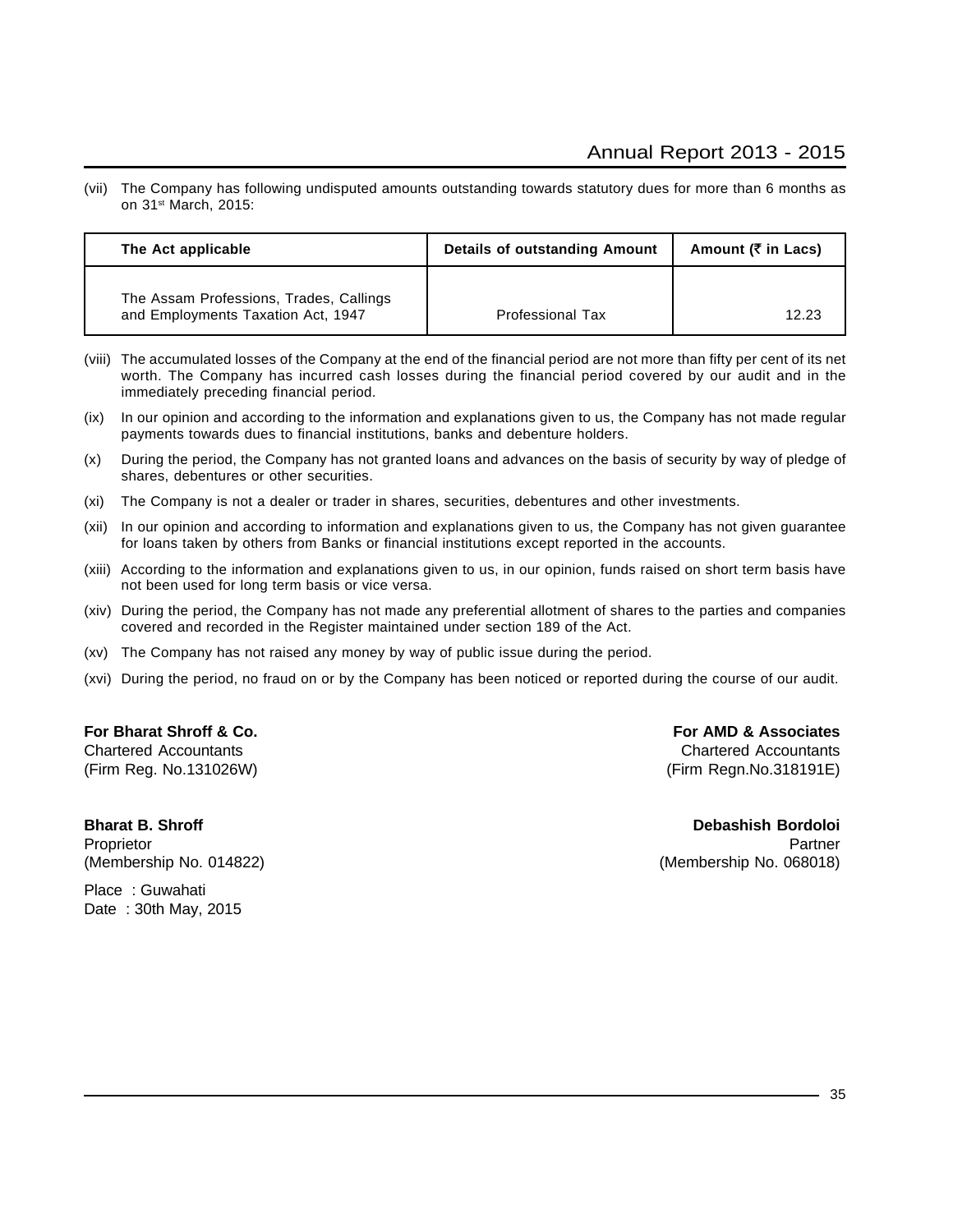### **Balance Sheet as at 31st March, 2015**

|   |                | <b>Particulars</b>                                                   | Note No.                | As at<br>31st March 2015<br>₹ | As at<br>30th September 2013<br>₹ |
|---|----------------|----------------------------------------------------------------------|-------------------------|-------------------------------|-----------------------------------|
| A |                | <b>EQUITY AND LIABILITIES</b>                                        |                         |                               |                                   |
|   | 1              | <b>Shareholders' Funds</b>                                           |                         |                               |                                   |
|   |                | <b>Share Capital</b><br>(a)                                          | 3                       | 743,829,600                   | 743,829,600                       |
|   |                | <b>Reserves and Surplus</b><br>(b)                                   | $\overline{\mathbf{4}}$ | (3,483,599)                   | 215,752,278                       |
|   |                |                                                                      |                         | 740,346,001                   | 959,581,878                       |
|   | $\overline{2}$ | <b>Non-current Liabilities</b>                                       |                         |                               |                                   |
|   |                | Long-term Borrowings<br>(a)                                          | 5                       | 1,080,007,945                 | 1,072,343,343                     |
|   |                | Other Long-term Liabilities<br>(b)                                   | 6                       | 202,311,417                   | 172,192,514                       |
|   |                | Long-term Provisions<br>(c)                                          | 7                       | 16,773,792                    | 16,140,569                        |
|   |                |                                                                      |                         | 1,299,093,154                 | 1,260,676,426                     |
|   | 3              | <b>Current Liabilities</b>                                           |                         |                               |                                   |
|   |                | Short-term Borrowings<br>(a)                                         | 8                       | 347,773,086                   | 345,676,857                       |
|   |                | <b>Trade Payables</b><br>(b)                                         | 9                       | 10,582,638                    | 364,748,230                       |
|   |                | <b>Other Current Liabilities</b><br>(c)                              | 10                      | 5,307,364                     | 7,773,225                         |
|   |                | Short-term Provisions<br>(d)                                         | 11                      | 16,667,946                    | 14,317,585                        |
|   |                |                                                                      |                         | 380,331,033                   | 732,515,896                       |
|   |                | <b>TOTAL</b>                                                         |                         | 2,419,770,187                 | 2,952,774,200                     |
| в |                | <b>ASSETS</b>                                                        |                         |                               |                                   |
|   | 1              | <b>Non-current Assets</b>                                            |                         |                               |                                   |
|   |                | <b>Fixed assets</b><br>(a)                                           |                         |                               |                                   |
|   |                | (i)<br>Tangible assets                                               | 12.A                    | 2,073,825,135                 | 2,186,285,634                     |
|   |                | (ii)<br>Capital work-in-progress                                     | 12.C                    | 10,927,690                    | 10,927,690                        |
|   |                |                                                                      |                         | 2,084,752,824                 | 2,197,213,324                     |
|   |                | Non-current Investments<br>(b)                                       | 13                      | 1,200,000                     | 1,200,000                         |
|   |                | Long-term Loans and Advances<br>(c)                                  | 14                      | 183,880,071                   | 186,899,447                       |
|   |                | (d)<br>Other Non-current Assets                                      | 15                      | 21,472,338                    | 24, 287, 276                      |
|   |                |                                                                      |                         | 206,552,409                   | 212,386,723                       |
|   | $\mathbf{2}$   | <b>Current Assets</b>                                                |                         |                               |                                   |
|   |                | Inventories<br>(a)                                                   | 16                      | 111,776,128                   | 110,912,033                       |
|   |                | <b>Trade Receivables</b><br>(b)                                      | 17                      | 2,468,437                     | 420,369,608                       |
|   |                | Cash and Cash Equivalents<br>(c)                                     | 18                      | 1,753,719                     | 3,004,600                         |
|   |                | Short-term Loans and Advances<br>(d)<br><b>Other Current Asssets</b> | 19<br>20                | 10,604,591<br>1,862,078       | 7,986,802<br>901,112              |
|   |                | (e)                                                                  |                         | 128,464,953                   | 543,174,154                       |
|   |                | <b>TOTAL</b>                                                         |                         | 2,419,770,187                 |                                   |
|   |                |                                                                      |                         |                               | 2,952,774,200                     |

#### **See accompanying notes forming part of the financial statements**

Place : Guwahati Date: 30.05.2015

In terms of our report attached. **For and on behalf of the Board of Directors For Bharat Shroff & Co For AMD & Associates H.K.Sharma** Chairman Chairman<br>Chartered Accountants Chartered Accountants **Hemant B. Vyas** Managing Director Chartered Accountants **Chartered Accountants Chartered Accountants Chartered Accountants Charter B. Vyas M.K.Das** M. (Firm Regn.No.131026W) (Firm Regn.No.318191E) **M.K.Das** Director **M.K.Das** Director<br> **Girindra Mohan Das** Director<br> **Devang Vyas** Director **Devang Vyas Director<br>
<b>Rohit Doshi** Director<br> **Deepali Pathak** Director **Bharat B. Shroff Debashish Bordoloi Rohit Doshi** Director Proprietor (M.No. 014822) Partner (M.No. 068018) **Deepali Pathak** Director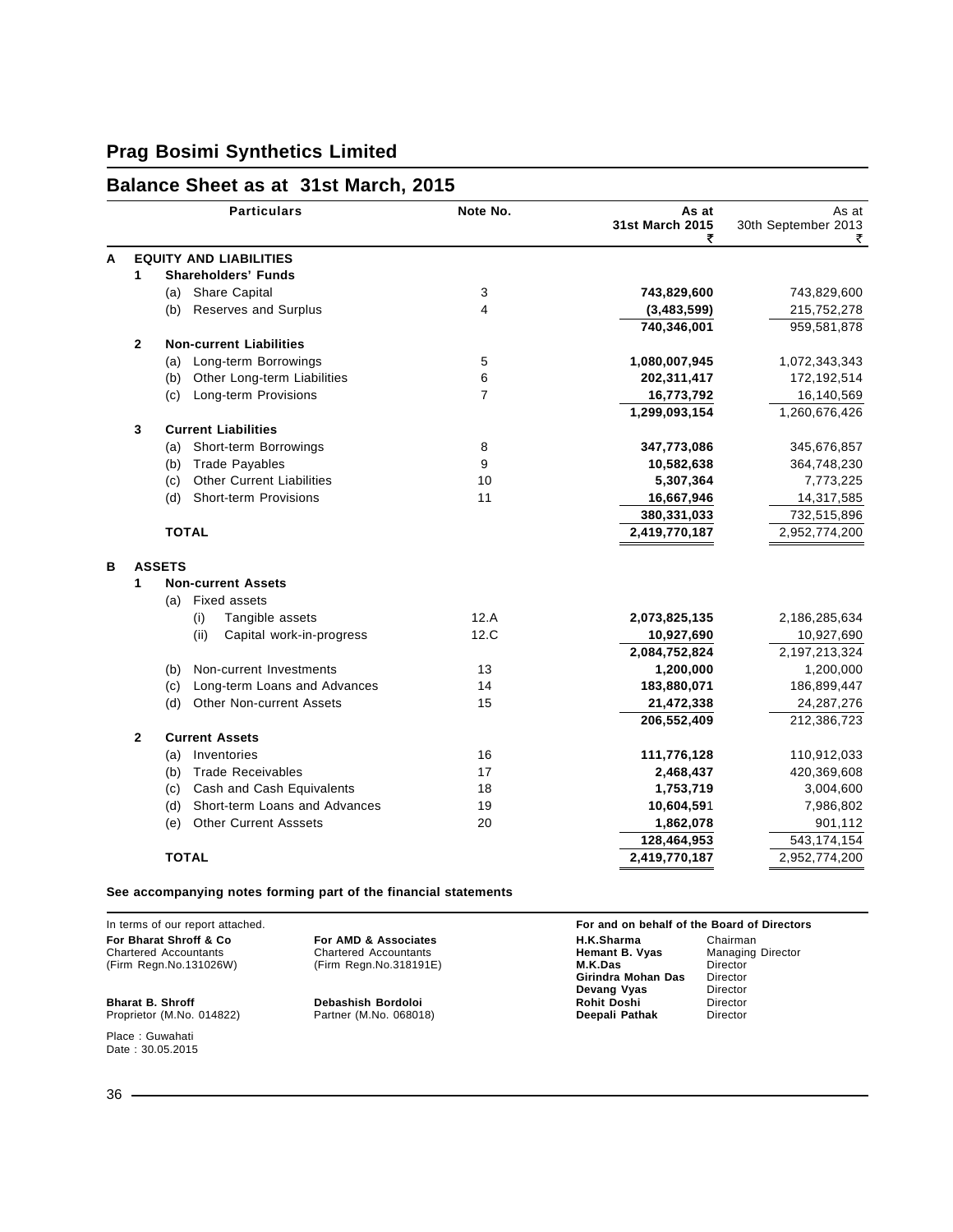|              |     | <b>Particulars</b>                                                               | Note No. | For the<br>eighteen months<br>period ended<br>31st March, 2015<br>₹ | For the<br>eighteen months<br>period ended<br>30th September, 2013 |
|--------------|-----|----------------------------------------------------------------------------------|----------|---------------------------------------------------------------------|--------------------------------------------------------------------|
| 1            |     | <b>Income</b>                                                                    |          |                                                                     | ₹                                                                  |
|              |     | Revenue from operations (net)                                                    | 21       | 15,998,261                                                          | 1,001,015,935                                                      |
| $\mathbf{2}$ |     | Other Income                                                                     | 22       | 148,645                                                             | 4,831,140                                                          |
| 3            |     | Total Revenue (1+2)                                                              |          | 16,146,906                                                          | 1,005,847,075                                                      |
| 4            |     | <b>Expenses</b>                                                                  |          |                                                                     |                                                                    |
|              | (a) | Cost of Materials Consumed                                                       | 23.a     | 13,025,084                                                          | 867,255,614                                                        |
|              | (b) | Changes in Inventories of Finished Goods,<br>Work-in-progress and Stock-in-trade | 23.b     | 51,904                                                              | 1,333,246                                                          |
|              | (c) | <b>Employee Benefits Expense</b>                                                 | 24       | 26,626,364                                                          | 58,554,486                                                         |
|              | (d) | <b>Finance Costs</b>                                                             | 25       | 193,108,772                                                         | 187,574,130                                                        |
|              | (e) | Depreciation and Amortisation expense                                            | 12.B     | 119,627,985                                                         | 79,372,762                                                         |
|              | (f) | <b>Other Expenses</b>                                                            | 26       | 33,649,740                                                          | 78,451,859                                                         |
|              |     |                                                                                  |          | 386,089,850                                                         | 1,272,542,098                                                      |
| 5            |     | Profit / (Loss) before Prior period Item,<br>Extraordinary Items and Tax (3 - 4) |          | (369, 942, 944)                                                     | (266, 695, 023)                                                    |
| 6            |     | Prior Period Items (Net)                                                         | 27       | 179,248                                                             | (504, 953)                                                         |
| 7            |     | Profit / (Loss) before Extraordinary Items<br>and Tax $(5 \pm 6)$                |          | (369, 763, 696)                                                     | (267, 199, 976)                                                    |
| 8            |     | Extraordinary items                                                              |          |                                                                     |                                                                    |
| 9            |     | Profit / (Loss) before Tax $(7 + 8)$                                             |          | (369, 763, 696)                                                     | (267, 199, 976)                                                    |
| 10           |     | Tax Expense                                                                      |          |                                                                     |                                                                    |
| 11           |     | Profit / (Loss) after Tax $(9 + 10)$                                             |          | (369, 763, 696)                                                     | (267, 199, 976)                                                    |
| 12           |     | Earnings per share (of ₹.10/- each)                                              |          |                                                                     |                                                                    |
|              |     | <b>Basic and Diluted</b>                                                         |          | (4.97)                                                              | (3.59)                                                             |
|              |     |                                                                                  |          |                                                                     |                                                                    |

### **Statement of Profit and Loss for the period ended 31st March, 2015**

**See accompanying notes forming part of the financial statements**

Proprietor (M.No. 014822)

Place : Guwahati Date : 30.05.2015

In terms of our report attached. **For and on behalf of the Board of Directors For Bharat Shroff & Co For AMD & Associates H.K.Sharma** Chairman Chairman<br>
Chartered Accountants Chartered Accountants **Hemant B. Vyas** Managing Director Chartered Accountants **Chartered Accountants Chartered Accountants Chartered Accountants Charter B. Vyas M.K.Das** Chartered Director (Firm Regn.No.131026W) (Firm Regn.No.318191E) **M.K.Das** Director **Girindra Mohan Das** Director<br>**Devang Vyas** Director **Devang Vyas** Director<br> **Rohit Doshi** Director **Bharat B. Shroff Debashish Bordoloi Rohit Doshi** Director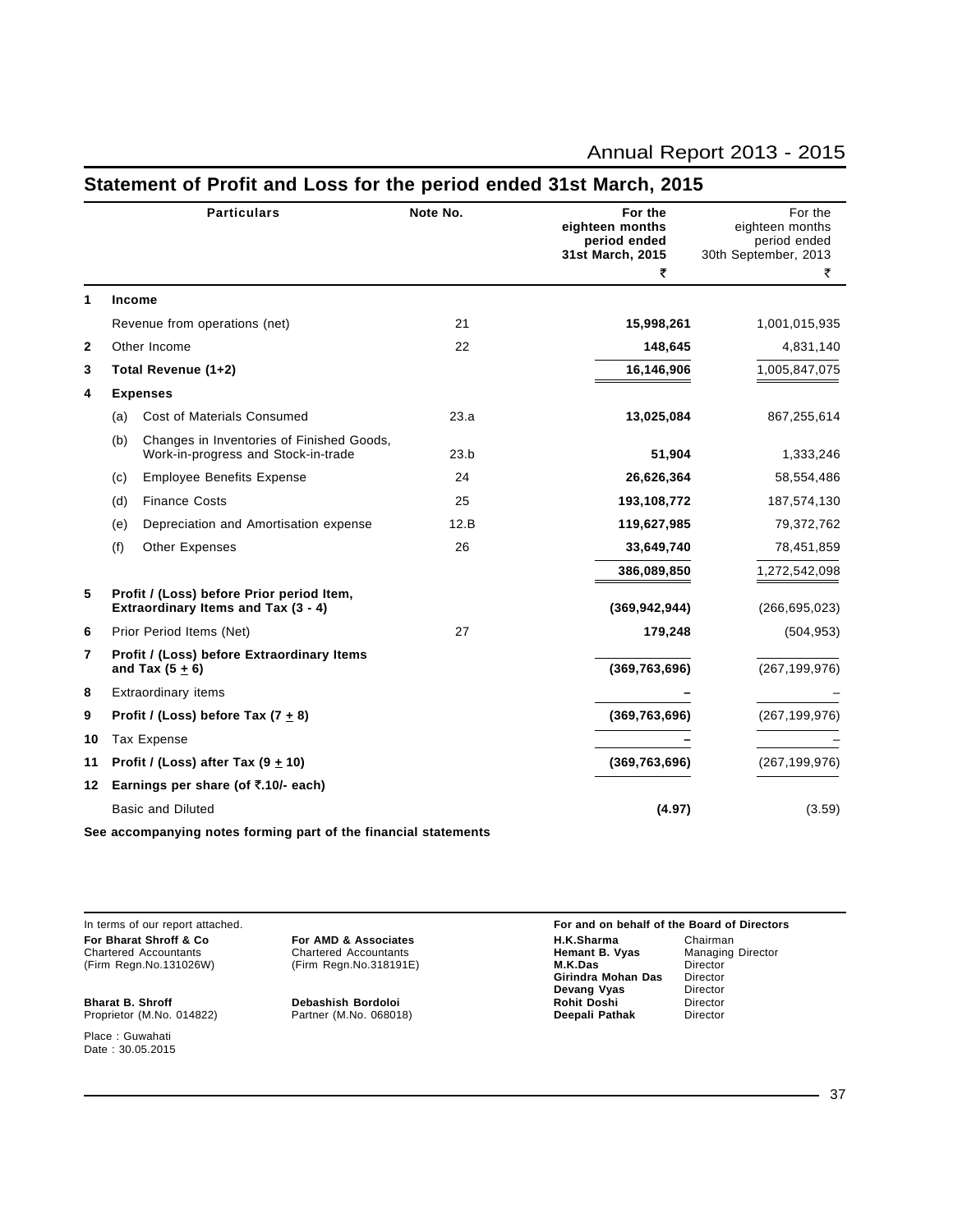### **CASHFLOW STATEMENT FOR THE EIGHTEEN MONTHS PERIOD ENDED 31st March, 2015**

|                                                                                  | <b>PARTICULARS</b>                                   |                                                                                | For the 18 months<br>period ended<br>31st March, 2015         | For the 18 months<br>period ended<br>30th September, 2013<br>₹ |
|----------------------------------------------------------------------------------|------------------------------------------------------|--------------------------------------------------------------------------------|---------------------------------------------------------------|----------------------------------------------------------------|
| А.                                                                               | <b>Cash flow from Operating Activities</b>           |                                                                                |                                                               |                                                                |
|                                                                                  |                                                      | Net Profit/(Loss) before Tax and Extraordinary items                           | (369, 763, 696)                                               | (267, 199, 976)                                                |
|                                                                                  | <b>Adjustments for:</b>                              |                                                                                |                                                               |                                                                |
|                                                                                  | Depreciation                                         |                                                                                | 119,597,997                                                   | 79,342,774                                                     |
|                                                                                  | Amortisation of Leasehold Land                       |                                                                                | 29,988                                                        | 29,988                                                         |
|                                                                                  | <b>Interest Expenses</b>                             |                                                                                | 193,108,772                                                   | 187,574,130                                                    |
|                                                                                  | Interest Income                                      |                                                                                | (36, 863)                                                     |                                                                |
|                                                                                  |                                                      | Operating Profit/(Loss) before Working Capital Changes                         | (57,063,801)                                                  | (253, 084)                                                     |
|                                                                                  | Adjustments for:                                     |                                                                                |                                                               |                                                                |
|                                                                                  | Inventories                                          |                                                                                | (864,095)                                                     | 1,679,723                                                      |
|                                                                                  | Appropriation of Term Loan                           |                                                                                | 143,306,079                                                   |                                                                |
|                                                                                  | <b>Trade Receivable</b>                              |                                                                                | 417,901,171                                                   | (416, 564, 199)                                                |
|                                                                                  | Transfer to Reserve on account of Depreciation       |                                                                                | 7,221,737                                                     |                                                                |
|                                                                                  | <b>Other Non-current Assets</b>                      |                                                                                | 2,814,938                                                     | 23,757,837                                                     |
|                                                                                  | <b>Other current Assets</b>                          |                                                                                | (930, 905)                                                    | (901, 112)                                                     |
|                                                                                  | Trade and Other Payables                             |                                                                                | (551, 493, 215)                                               | 442,910,844                                                    |
|                                                                                  | Cash generated from Operations                       |                                                                                | (39, 108, 091)                                                | 50,630,010                                                     |
|                                                                                  | Less: Interest Paid                                  |                                                                                | (74, 382, 022)                                                | (187, 574, 130)                                                |
|                                                                                  | Add: Interest Received                               |                                                                                | 6,801                                                         |                                                                |
|                                                                                  | Net Cash from Operating Activities                   |                                                                                | (113, 483, 312)                                               | (136,944,121)                                                  |
| В.                                                                               | <b>Cash flow from Investing Activities</b>           |                                                                                |                                                               |                                                                |
|                                                                                  | Purchase/Sale of Fixed Assets including CWIP (Net)   |                                                                                | (7, 167, 486)                                                 | (25,869,472)                                                   |
|                                                                                  | Loans and advances and Other Current Assets          |                                                                                | 401,586                                                       | 4,640,467                                                      |
|                                                                                  | Net cash used in Investing Activities                |                                                                                | (6,765,900)                                                   | (21, 229, 005)                                                 |
| C.                                                                               | <b>Cash flow from Financing Activities</b>           |                                                                                |                                                               |                                                                |
|                                                                                  | Repayment of Term Loan                               |                                                                                | (25, 100, 000)                                                |                                                                |
|                                                                                  | Proceeds from Long-term Borrowings (Net)             |                                                                                | 144,098,330                                                   | 156,826,045                                                    |
|                                                                                  | Net cash from Financing Activities                   |                                                                                | 118,998,330                                                   | 156,826,045                                                    |
|                                                                                  | Net increase in Cash and Cash Equivalents (A+B+C)    |                                                                                | (1, 250, 880)                                                 | (1, 347, 081)                                                  |
|                                                                                  | Cash/Cash Equivalents (Opening)                      |                                                                                | 3,004,600                                                     | 4,351,680                                                      |
|                                                                                  | Cash/Cash Equivalents (Closing)                      |                                                                                | 1,753,719                                                     | 3,004,600                                                      |
|                                                                                  |                                                      |                                                                                | (1, 250, 880)                                                 | (1, 347, 081)                                                  |
|                                                                                  | In terms of our report attached.                     |                                                                                | For and on behalf of the Board of Directors                   |                                                                |
| For Bharat Shroff & Co<br><b>Chartered Accountants</b><br>(Firm Regn.No.131026W) |                                                      | For AMD & Associates<br><b>Chartered Accountants</b><br>(Firm Regn.No.318191E) | H.K.Sharma<br>Hemant B. Vyas<br>M.K.Das<br>Girindra Mohan Das | Chairman<br>Managing Director<br>Director<br>Director          |
|                                                                                  | <b>Bharat B. Shroff</b><br>Proprietor (M.No. 014822) | Debashish Bordoloi<br>Partner (M.No. 068018)                                   | Devang Vyas<br>Rohit Doshi<br>Deepali Pathak                  | Director<br>Director<br>Director                               |

Place : Guwahati Date : 30.05.2015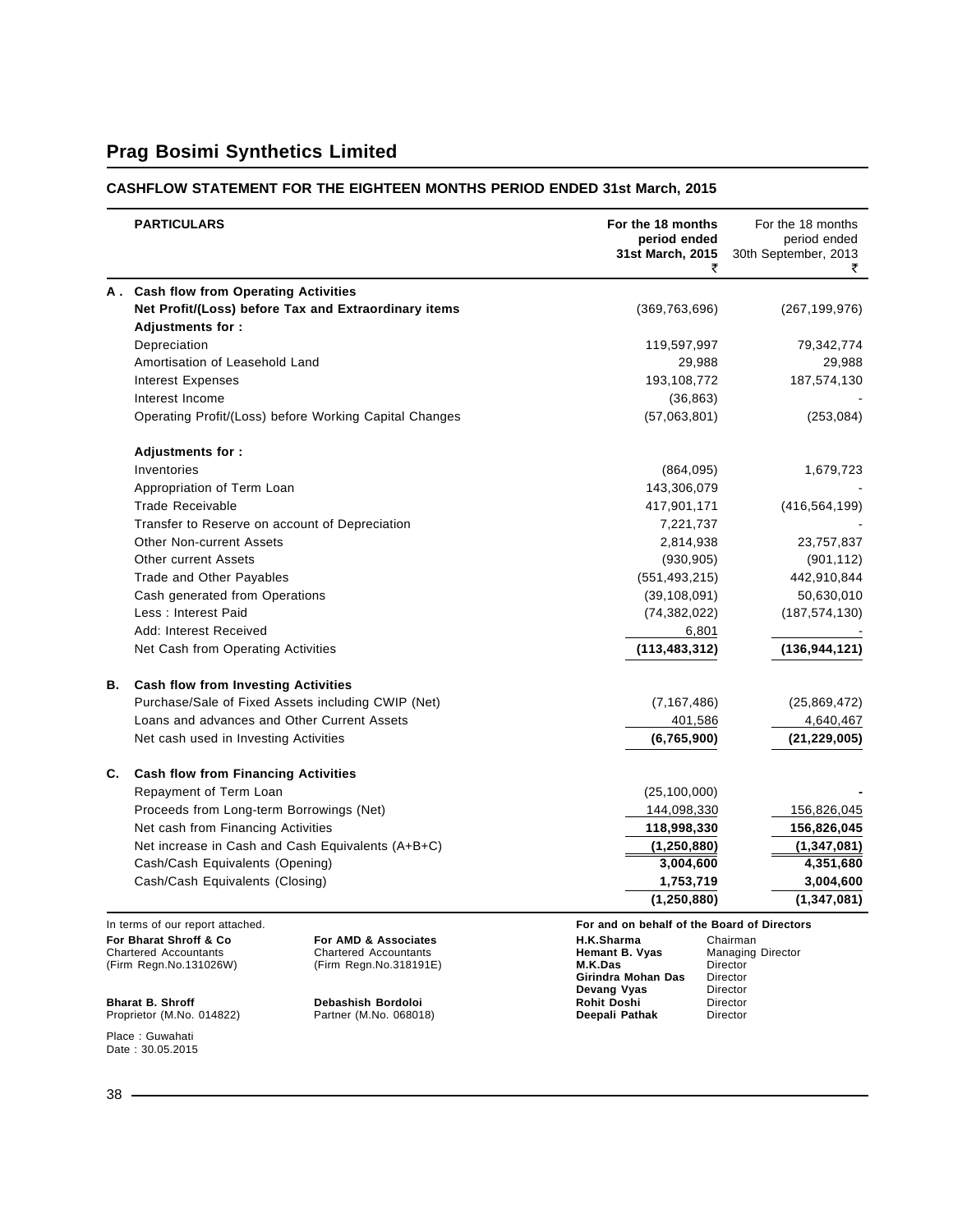## **Notes forming part of the Financial Statements**

| <b>Particulars</b>                        |                                                                |                     | As at 31st March, 2015 | As at 30th September 2013 |               |  |
|-------------------------------------------|----------------------------------------------------------------|---------------------|------------------------|---------------------------|---------------|--|
|                                           |                                                                | Number of<br>shares | ₹                      | Number of<br>shares       | ₹             |  |
| Note 3 Share capital<br>Authorised<br>(a) |                                                                |                     |                        |                           |               |  |
|                                           | Equity shares of ₹.10/- each with voting rights                | 120,000,000         | 1,200,000,000          | 120,000,000               | 1,200,000,000 |  |
|                                           | Equity shares (Unclassified) of ₹.10/- each with voting rights | 30,000,000          | 300,000,000            | 30,000,000                | 300,000,000   |  |
|                                           | Optionally convertible preference shares of ₹.100/- each       | 1,000,000           | 100,000,000            | 1,000,000                 | 100,000,000   |  |
|                                           | Redeemable preference shares of ₹.100/- each                   | 9,000,000           | 900,000,000            | 9,000,000                 | 900,000,000   |  |
|                                           | Total                                                          | 160,000,000         | 2,500,000,000          | 160,000,000               | 2,500,000,000 |  |
|                                           | (b) Issued, Subscribed and Called up                           |                     |                        |                           |               |  |
|                                           | Equity shares of ₹.10/- each with voting rights                | 74,382,960          | 743,829,600            | 74,382,960                | 743,829,600   |  |
|                                           | Optionally convertible preference shares of ₹.100/- each       |                     |                        |                           |               |  |
|                                           | Redeemable preference shares of ₹.100/- each                   |                     |                        |                           |               |  |
|                                           | Total                                                          | 74,382,960          | 743,829,600            | 74,382,960                | 743,829,600   |  |

#### **Reconciliation of the shares outstanding at the beginning and at the end of the reporting period**

| <b>Equity Shares</b>                 |                     |                          |                     |                          |  |
|--------------------------------------|---------------------|--------------------------|---------------------|--------------------------|--|
| <b>Particulars</b>                   |                     | As at 31st March, 2015   |                     | As at 30thSeptember 2013 |  |
|                                      | Number of<br>shares |                          | Number of<br>shares |                          |  |
| At the beginning of the period       | 74,382,960          | 743.829.600              | 74.382.960          | 743.829.600              |  |
| Issued during the period             |                     | $\overline{\phantom{0}}$ | -                   |                          |  |
| Outstanding at the end of the period | 74,382,960          | 743,829,600              | 74.382.960          | 743,829,600              |  |

#### Details of shares held by each shareholder holding more than 5% shares:

| Class of shares / Name of shareholder            | As at 31st March, 2015   |                                      | As at 30th September, 2013 |                                      |  |
|--------------------------------------------------|--------------------------|--------------------------------------|----------------------------|--------------------------------------|--|
|                                                  | Number of<br>shares held | % holding in that<br>class of shares | Number of<br>shares held   | % holding in that<br>class of shares |  |
| Equity shares with voting rights                 |                          |                                      |                            |                                      |  |
| Assam Industrial Development Corporation Limited | 18,377,980               | 24.707                               | 18.377.980                 | 24.707                               |  |
| Akhilesh Mercantile Private Limited              | 6,428,109                | 8.642                                | 6.423.909                  | 8.636                                |  |
| Devsai Investments and Finances Private Limited  | 4,250,000                | 5.714                                | 4.250.000                  | 5.714                                |  |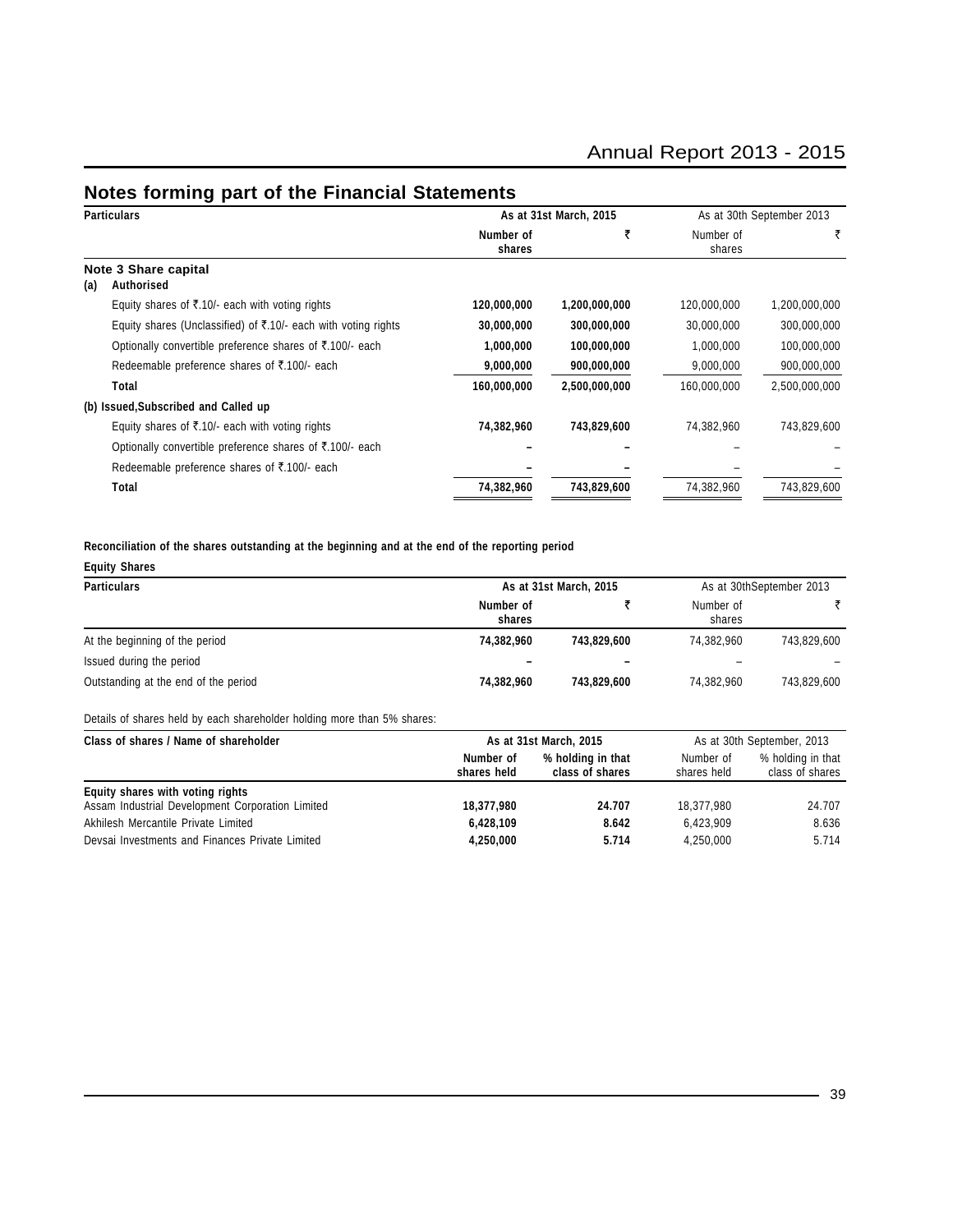# **Notes forming part of the financial statements**

| <b>Particulars</b>               |                                                     | As at 31st March, 2015<br>₹ | As at 30th September, 2013<br>₹ |
|----------------------------------|-----------------------------------------------------|-----------------------------|---------------------------------|
| Note 4 Reserves and surplus      |                                                     |                             |                                 |
| Capital Reserve<br>(a)           |                                                     |                             |                                 |
| Opening balance                  |                                                     | 16,700,000                  | 16,700,000                      |
|                                  | Add: Additions during the period                    |                             |                                 |
| Closing balance                  |                                                     | 16,700,000                  | 16,700,000                      |
| (b)                              | Capital Redemption Reserve                          |                             |                                 |
| Opening balance                  |                                                     | 814,625,000                 |                                 |
|                                  | Add: Additions / transfers during the period        |                             | 814,625,000                     |
| Closing balance                  |                                                     | 814,625,000                 | 814,625,000                     |
| General Reserves<br>(c)          |                                                     |                             |                                 |
| Opening balance                  |                                                     | 747,363,450                 | 747,363,450                     |
|                                  | Add: Additions / transfers during the period        | 150,527,818                 |                                 |
| Closing balance                  |                                                     | 897,891,268                 | 747,363,450                     |
| (d)                              | Surplus / (Deficit) in Statement of Profit and Loss |                             |                                 |
| Opening balance                  |                                                     | (1,362,936,171)             | (1,095,736,195)                 |
|                                  | Add: Profit / (Loss) for the period                 | (369, 763, 696)             | (267, 199, 976)                 |
| Closing balance                  |                                                     | (1,732,699,867)             | (1,362,936,171)                 |
| Total                            |                                                     | (3,483,599)                 | 215,752,278                     |
| Note 5 Long-term borrowings      |                                                     |                             |                                 |
| <b>Bonds / Debentures</b><br>(a) |                                                     |                             |                                 |
| Secured                          |                                                     |                             |                                 |
|                                  | Optionally Cumulative Convertible Debentures        | 461,780,000                 | 575,217,500                     |
|                                  |                                                     | 461,780,000                 | 575,217,500                     |
| <b>Term Loans</b><br>(b)         |                                                     |                             |                                 |
| Secured                          |                                                     |                             |                                 |
| Working Capital Term Loan        |                                                     | 35,000,000                  | 35,000,000                      |
| Unsecured                        |                                                     | 34,764,955                  | 55,664,955                      |
|                                  |                                                     | 69,764,955                  | 90,664,955                      |
| (c)                              | <b>Loans and Advances from Related Parties</b>      |                             |                                 |
| Unsecured                        |                                                     | 548,462,990                 | 406,460,888                     |
|                                  |                                                     | 548,462,990                 | 406,460,888                     |
| Total                            |                                                     | 1,080,007,945               | 1,072,343,343                   |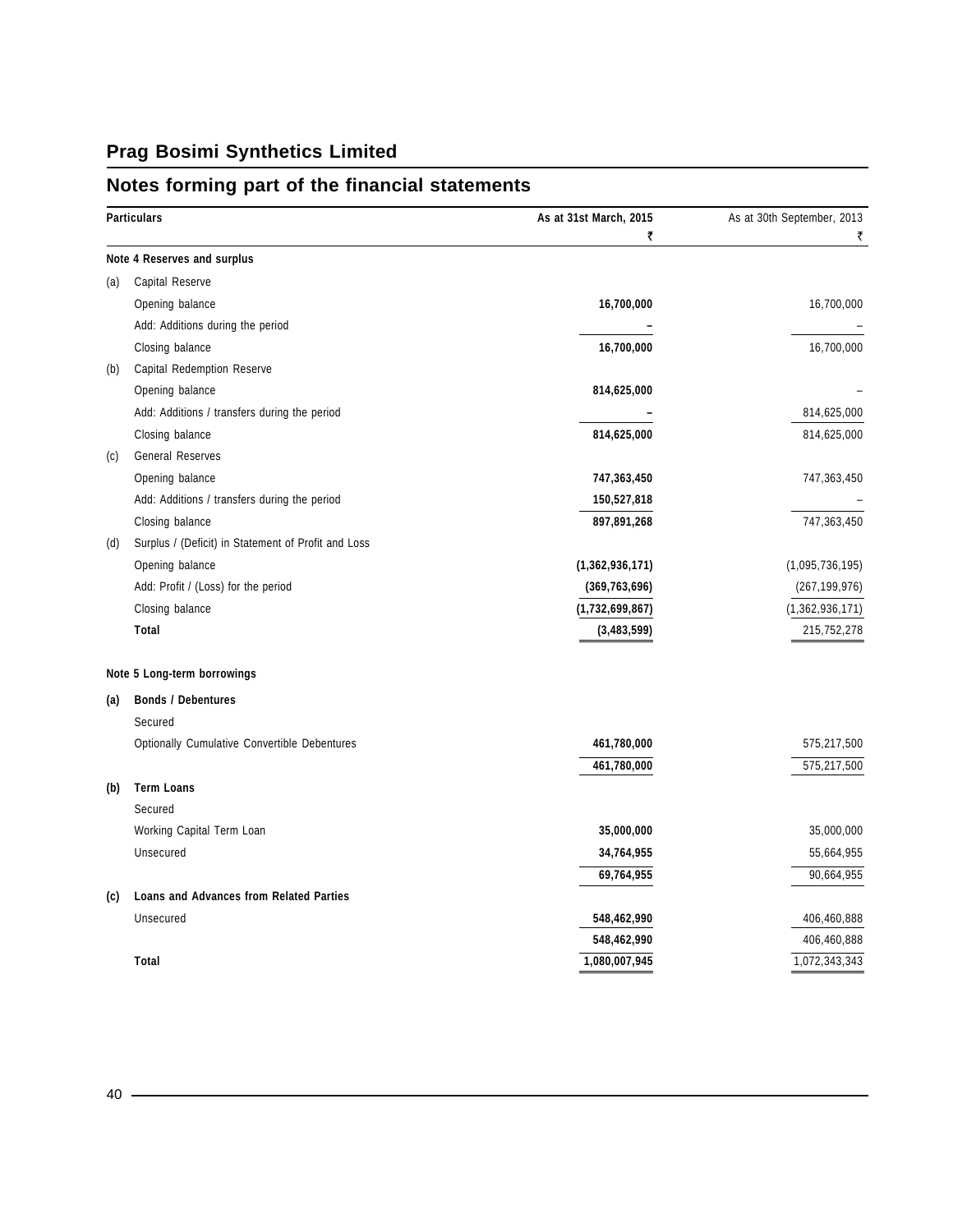## **Notes forming part of the financial statements**

**Note 5 Long-term borrowings (contd.)**

|                                                                       | Particulars                                                                                                                                                                                                                                                                                                                                                                                                                                                                                                                                                 |             |                        |                            |            |  |  |  |  |
|-----------------------------------------------------------------------|-------------------------------------------------------------------------------------------------------------------------------------------------------------------------------------------------------------------------------------------------------------------------------------------------------------------------------------------------------------------------------------------------------------------------------------------------------------------------------------------------------------------------------------------------------------|-------------|------------------------|----------------------------|------------|--|--|--|--|
| <b>Particulars</b>                                                    | <b>Terms and Conditions</b>                                                                                                                                                                                                                                                                                                                                                                                                                                                                                                                                 |             | As at 31st March, 2015 | As at 30th September, 2013 |            |  |  |  |  |
|                                                                       |                                                                                                                                                                                                                                                                                                                                                                                                                                                                                                                                                             | Secured     | Unsecured              | Secured                    | Unsecured  |  |  |  |  |
| 8% Optionally Cumulative<br>Convertible Debentures of<br>₹ 100/- each | Second charge on whole of the movable property of the<br>Company including its plant and machinery, machinery<br>spares, tools and accessories, vehicle, furniture, fixture and<br>other movable both present and future and immovable<br>properties of the Company comprised in lands and all those<br>pieces and parcels of leasehold land situated at leasehold<br>land admeasuring 299 Bighas and 1 Lessa in Dag No. 701<br>of K P Patta No. 34 of Village Bhotodal, Mouza-Lakrai<br>within Sipajhar Circle, District Darrang in the State of<br>Assam. | 575,217,500 | <b>NIL</b>             | 575,217,500                | NIL        |  |  |  |  |
| <b>Total Optionally Cumulative Convertible Debentures</b>             |                                                                                                                                                                                                                                                                                                                                                                                                                                                                                                                                                             | 575,217,500 | <b>NIL</b>             | 575,217,500                | <b>NIL</b> |  |  |  |  |

Note : OCCDs amounting to ₹ 11,34,37,500 have been duly settled. The charge pertaining to them will be removed in due course.

Details of security provided in respect of borrowings:

| <b>Particulars</b>                | <b>Terms of Repayment and Security</b>                                                                                                                                                                                                                                                                                                                                                                                                               |             | As at 31st March, 2015 | As at 30th September, 2013 |                  |  |
|-----------------------------------|------------------------------------------------------------------------------------------------------------------------------------------------------------------------------------------------------------------------------------------------------------------------------------------------------------------------------------------------------------------------------------------------------------------------------------------------------|-------------|------------------------|----------------------------|------------------|--|
|                                   |                                                                                                                                                                                                                                                                                                                                                                                                                                                      | Secured     | <b>Unsecured</b>       | Secured                    | <b>Unsecured</b> |  |
| Loans from banks:                 | First Charge on the Current Assets and Second Charge on<br>the Fixed Assets of the Company for sanctioning of various<br>Credit facilities.                                                                                                                                                                                                                                                                                                          | 300,000,000 | <b>NIL</b>             | 300,000,000                | <b>NIL</b>       |  |
| Term loans from<br>other parties: |                                                                                                                                                                                                                                                                                                                                                                                                                                                      |             |                        |                            |                  |  |
| <b>Financial Institution</b>      | First Charge on the Fixed Assets of the Company                                                                                                                                                                                                                                                                                                                                                                                                      | 35,000,000  | <b>NIL</b>             | 35,000,000                 | NIL              |  |
| <b>Financial Institution</b>      | First Charge on the Immovable properties of the Company<br>comprised in lands and all those pieces and parcels of<br>leasehold land situated at leasehold land admeasuring 299<br>Bighas and 1 Lessa in Dag No. 701 of K P Patta No. 34 of<br>Village Bhotodal, Mouza- Lakrai within Sipajhar Circle,<br>District Darrang in the State of Assam. Rate of Interest -<br>16.50% p.a Terms of repayment- Interest to be paid on<br>15th of every month. | 370,000,000 | <b>NIL</b>             | 370,000,000                | <b>NIL</b>       |  |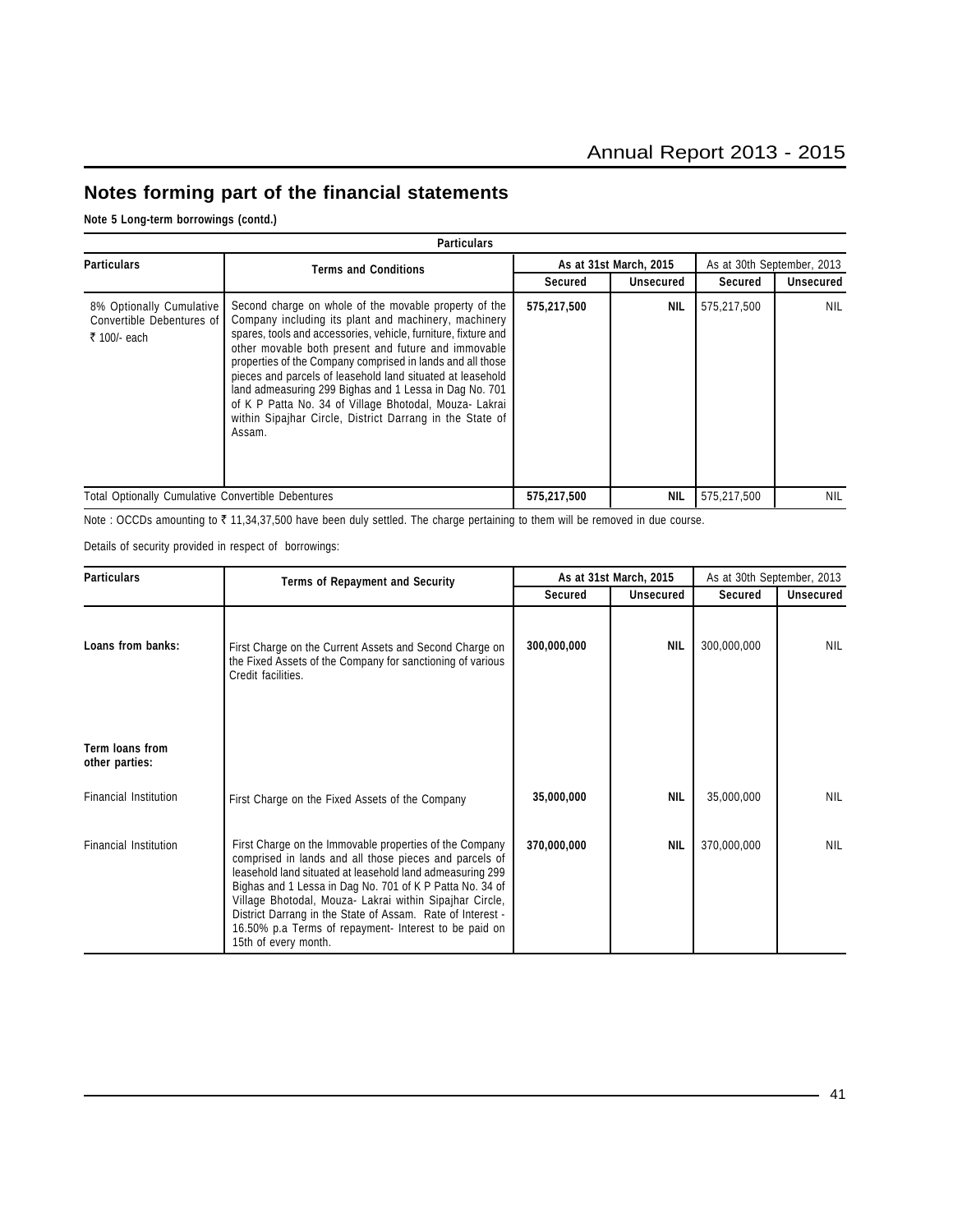## **Notes forming part of the financial statements**

| <b>Particulars</b> |                                                                             | As at 31st March, 2015<br>₹ | As at 30th September, 2013<br>₹ |
|--------------------|-----------------------------------------------------------------------------|-----------------------------|---------------------------------|
|                    | Note 6 Other long-term liabilities                                          |                             |                                 |
| (a)                | Long Term Trade Payables                                                    | 36,844,260                  | 43,924,509                      |
| (b)                | Interest accrued but not due on borrowings                                  |                             |                                 |
|                    | Interest Accrued on WCTL<br>(i)                                             | 12,128,218                  | 7,932,054                       |
|                    | (ii)<br>Interest Accrued on 8% Optionally Cumulative Convertible Debentures | 148,662,210                 | 116,222,913                     |
| (c)                | Others                                                                      |                             |                                 |
|                    | Advances received from customers<br>(i)                                     | 1,902,729                   | 2,350,533                       |
|                    | <b>Security Deposits</b><br>(ii)                                            | 50,610                      | 50,610                          |
|                    | (iii)<br><b>Statutory Dues</b>                                              | 2,723,391                   | 1,711,895                       |
|                    | <b>Total</b>                                                                | 202,311,417                 | 172,192,514                     |
|                    | Note 7 - Long-term Provisions                                               |                             |                                 |
| (a)                | Provision for Employees Benefits                                            |                             |                                 |
|                    | (i)<br>Salary                                                               | 6,298,709                   | 5,818,137                       |
|                    | (ii)<br>Gratuity                                                            | 6,830,938                   | 5,958,596                       |
|                    | (iii)<br>Leave Travel Allowance                                             | 1,215,680                   | 1,793,302                       |
|                    | (iv)<br>Other defined benefit plans - Insurance                             | 164,024                     | 164,024                         |
|                    |                                                                             | 14,509,351                  | 13,734,058                      |
| (b)                | Provision - Others                                                          |                             |                                 |
|                    | For Expenses                                                                | 2,264,441                   | 2,406,510                       |
|                    |                                                                             | 2,264,441                   | 2,406,510                       |
|                    | Total                                                                       | 16,773,792                  | 16,140,569                      |
|                    | Note 8 - Short-term Borrowings                                              |                             |                                 |
| (a)                | From Other Parties                                                          |                             |                                 |
|                    | Secured                                                                     |                             |                                 |
|                    | Cash Credit Banks                                                           | 82,708,495                  | 82,501,654                      |
|                    | Loan from Financial Institution                                             | 50,000,000                  | 262,365,741                     |
|                    |                                                                             | 132,708,495                 | 344,867,395                     |
| (b)                | Loans and Advances from Related Parties                                     |                             |                                 |
|                    | Unsecured                                                                   | 215,064,591                 | 809,462                         |
|                    |                                                                             | 215,064,591                 | 809,462                         |
|                    | Total                                                                       | 347,773,086                 | 345,676,857                     |
|                    | Note 9 - Trade payables                                                     |                             |                                 |
| Creditors          |                                                                             | 10,582,638                  | 364,748,230                     |
|                    | <b>Total</b>                                                                | 10,582,638                  | 364,748,230                     |
|                    | Note 10 Other current liabilities                                           |                             |                                 |
| (a)                | Interest accrued and due on borrowings                                      | 1,682,630                   | 1,909,932                       |
| (b)                | Statutory dues                                                              | 3,246,740                   | 4,942,062                       |
| (c)                | Advances received from customers                                            | 377,994                     | 921,231                         |
|                    | Total                                                                       | 5,307,364                   | 7,773,225                       |

<u> 1989 - Johann Barn, mars ar breist besteht fan de Fryske kommer</u>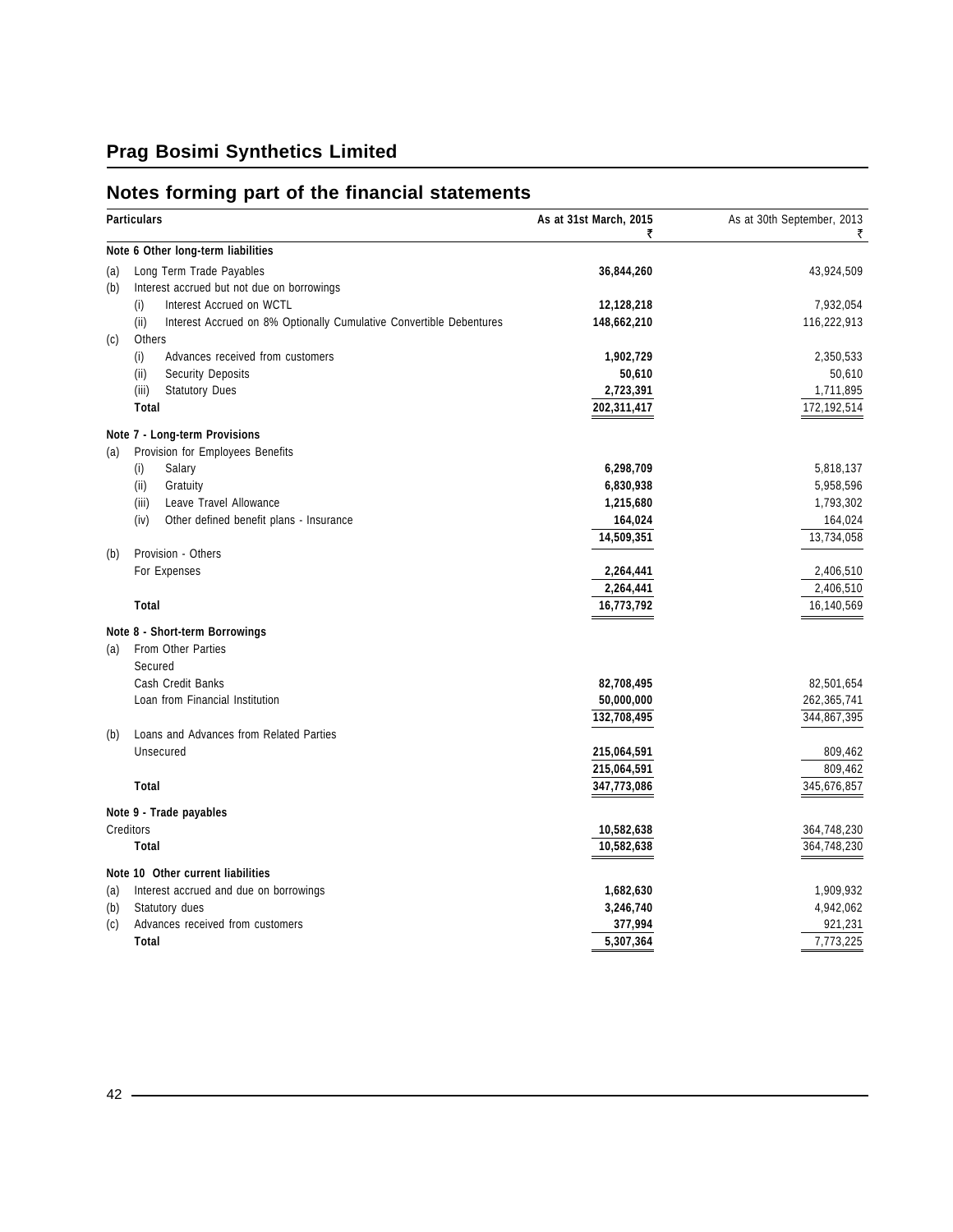## **Notes forming part of the financial statements**

| <b>Particulars</b> |                                         | As at 31st March, 2015 | As at 30th September, 2013 |
|--------------------|-----------------------------------------|------------------------|----------------------------|
|                    |                                         | ₹                      | ₹                          |
|                    | Note 11 - Short-term Provisions         |                        |                            |
| (a)                | <b>Provision for Employees Benefits</b> |                        |                            |
| (i)                | Salary & others                         | 5,073,194              | 5,123,527                  |
| (ii)               | Gratuity                                | 2,393,777              | 1,393,144                  |
| (iii)              | Leave Encashment                        | 4,045,597              | 3,661,913                  |
|                    |                                         | 11,512,568             | 10,178,584                 |
| (b)                | Provision - Others                      |                        |                            |
|                    | For Expenses                            | 5,155,378              | 4,139,001                  |
|                    |                                         | 5,155,378              | 4,139,001                  |
| Total              |                                         | 16,667,946             | 14,317,585                 |
|                    |                                         |                        |                            |

#### **Note 12A Fixed Assets**

| <b>Particulars</b>                                         | <b>Tangible Assets</b>   |                   |                               |                      |                                     |                      |                           |               |
|------------------------------------------------------------|--------------------------|-------------------|-------------------------------|----------------------|-------------------------------------|----------------------|---------------------------|---------------|
|                                                            | Land<br>Freehold<br>₹    | Land<br>Leasehold | <b>Building</b><br>Owned<br>₹ | Plant<br>& Equipment | Furniture &<br><b>Fixtures</b><br>₹ | <b>Vehicles</b><br>₹ | Office<br>Equipement<br>₹ | Total         |
|                                                            |                          |                   |                               |                      |                                     |                      |                           |               |
| <b>Original Cost</b>                                       |                          |                   |                               |                      |                                     |                      |                           |               |
| At 1st April, 2012                                         | 578,617                  | 599,678           | 518,628,613                   | 2,209,926,217        | 15,477,206                          | 2,765,037            | 3,926,955                 | 2,751,902,323 |
| Additions                                                  |                          | ۰                 |                               | 17,065,747           | 528,182                             | 1,648,998            | ۰                         | 19,242,927    |
| <b>Disposals</b>                                           |                          | $\qquad \qquad -$ |                               | (3,328,288)          |                                     | (1,705,502)          | ۰                         | (5,033,790)   |
| At 31st September, 2013                                    | 578,617                  | 599,678           | 518,628,613                   | 2,223,663,676        | 16,005,388                          | 2,708,533            | 3,926,955                 | 2,766,111,460 |
| Additions                                                  |                          | $\overline{a}$    |                               | 104,889              | 13,820                              |                      |                           | 118,709       |
| <b>Disposals</b>                                           |                          | ۰                 |                               | (74, 620)            | (2,923,219)                         |                      |                           | (2,997,839)   |
| At 31st March, 2015                                        | 578.617                  | 599,678           | 518,628,613                   | 2,223,693,945        | 13,095,989                          | 2,708,533            | 3,926,955                 | 2,763,232,330 |
| Depreciation and Amortization                              |                          |                   |                               |                      |                                     |                      |                           |               |
| At 1 April 2012                                            |                          | 289,980           | 161,476,129                   | 327,428,095          | 11,369,486                          | 1,471,456            | 2,809,649                 | 504,844,795   |
| Charge for the year                                        |                          | 29,988            | 25,885,248                    | 52,584,670           | 611,262                             | 261,595              |                           | 79,372,763    |
| <b>Disposals</b>                                           |                          |                   |                               | (2,908,488)          |                                     | (1,483,244)          |                           | (4, 391, 732) |
| At 31st September, 2013                                    | $\overline{\phantom{0}}$ | 319,968           | 187,361,377                   | 377,104,277          | 11,980,748                          | 249,807              | 2,809,649                 | 579,825,826   |
| Charge for the year                                        |                          | 29,988            | 24,397,663                    | 94,088,972           | 687,748                             | 423,614              | ۰                         | 119,627,985   |
| Deduction/Adjustments during the year                      |                          |                   |                               | (66, 418)            | (2,758,462)                         |                      | ۰                         | (2,824,880)   |
| Retrospective impact of Depreciation as of 1st April, 2014 | -                        |                   |                               | (7,048,691)          | (173, 046)                          |                      |                           | (7, 221, 736) |
| As at March 31, 2015                                       |                          | 349,956           | 211,759,040                   | 464,078,139          | 9,736,988                           | 673,421              | 2,809,649                 | 689,407,195   |
| <b>Net Block</b>                                           |                          |                   |                               |                      |                                     |                      |                           |               |
| As at March 31, 2015                                       | 578,617                  | 249,722           | 306,869,573                   | 1,759,615,806        | 3,359,001                           | 2,035,112            | 1,117,306                 | 2,073,825,135 |
| As at September 30, 2013                                   | 578,617                  | 279,710           | 331,267,236                   | 1,846,559,399        | 4,024,640                           | 2,458,726            | 1,117,306                 | 2,186,285,634 |

#### **Note 12.B: Fixed Assets**

**Depreciation and amortisation relating to continuing operations:**

| <b>Particulars</b>                                                               | As at 31st March, 2015 | As at 30th September, 2013 |
|----------------------------------------------------------------------------------|------------------------|----------------------------|
|                                                                                  |                        |                            |
| Depreciation and amortisation for the period on tangible assets as per Note 12 A | 119,627,985            | 79,372,762                 |
| Total                                                                            | 119,627,985            | 79,372,762                 |
| Note 12.C: Fixed Assets                                                          |                        |                            |
| <b>Capital Work-in-Progress</b>                                                  |                        |                            |
| Buildings & Civil work under Construction                                        | 2,310,588              | 2,310,588                  |
| Plant & Machinery                                                                | 8,617,102              | 8,617,102                  |
| Total                                                                            | 10,927,690             | 10,927,690                 |
|                                                                                  |                        | 43                         |
|                                                                                  |                        |                            |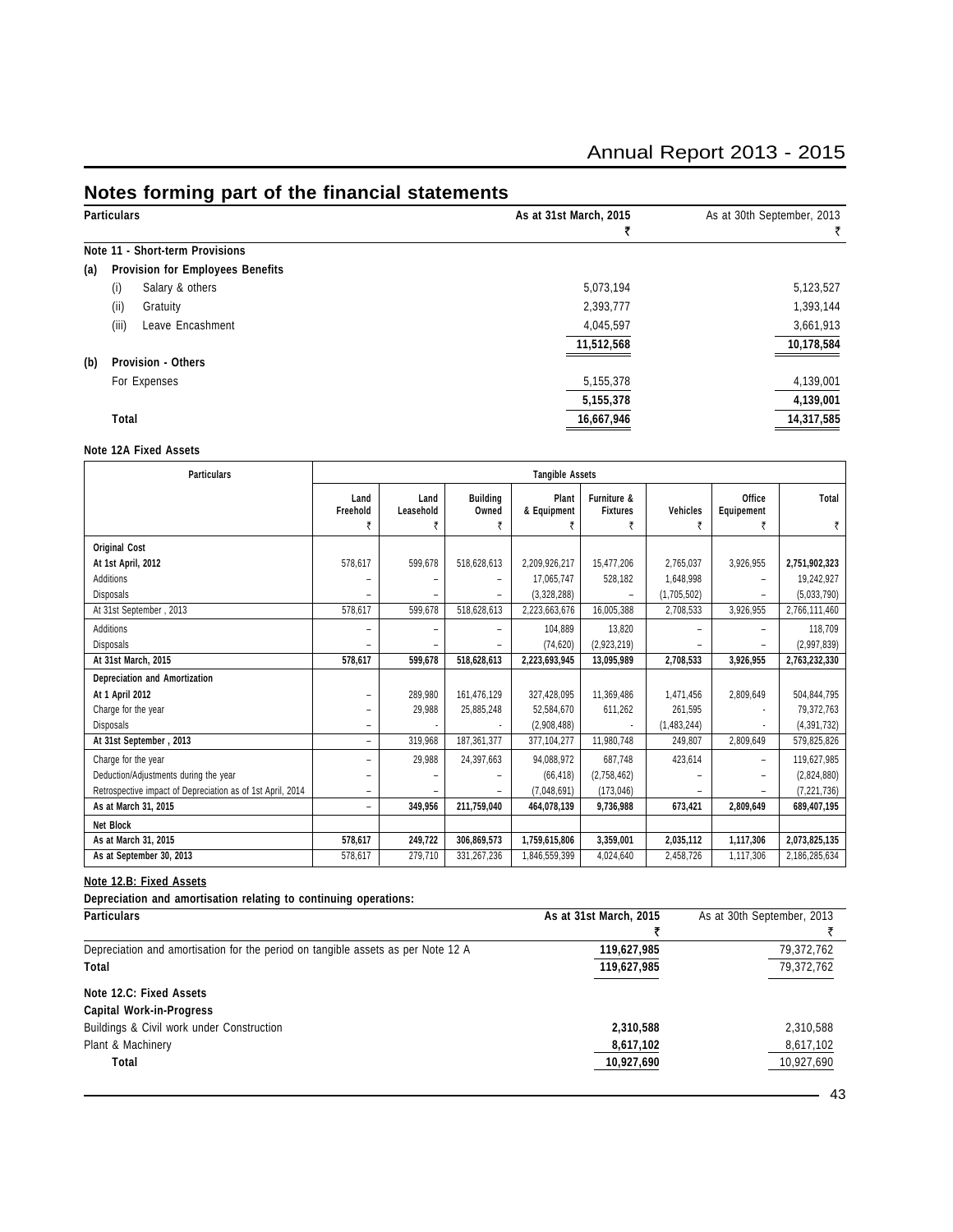## **Notes forming part of the financial statements**

|     | <b>Particulars</b>                                                                                                                                      | 31st March, 2015<br>₹      | As At      | As At<br>30th September 2013<br>₹ |                                   |
|-----|---------------------------------------------------------------------------------------------------------------------------------------------------------|----------------------------|------------|-----------------------------------|-----------------------------------|
|     |                                                                                                                                                         | Unquoted                   | Total      | Unquoted                          | Total                             |
|     | Note 13 Non-current investments                                                                                                                         |                            |            |                                   |                                   |
|     | Investments (At cost):<br>A. Unquoted<br>(a) Investments in Equity                                                                                      |                            |            |                                   |                                   |
|     | (i) Investments of subsidiaries                                                                                                                         |                            |            |                                   |                                   |
|     | Prag Bosimi Packaging Pvt. Ltd. 10000 shares of ₹10/- each fully paid up                                                                                | 100,000                    | 100,000    | 100,000                           | 100,000                           |
|     | Prag Bosimi Texturising Pvt. Ltd. 10000 shares of ₹10/- each fully paid up                                                                              | 100,000                    | 100,000    | 100,000                           | 100,000                           |
|     | Prag Jyoti Textile Park Pvt. Ltd. 100000 shares of ₹10/- each fully paid up                                                                             | 1,000,000                  | 1,000,000  | 1,000,000                         | 1,000,000                         |
|     |                                                                                                                                                         | 1,200,000                  | 1,200,000  | 1,200,000                         | 1,200,000                         |
|     | <b>Particulars</b>                                                                                                                                      | 31st March, 2015           | As At<br>₹ |                                   | As At<br>30th September 2013<br>₹ |
|     | Note 14 Long-term loans and advances                                                                                                                    |                            |            |                                   |                                   |
| (a) | Advance Receivable in Cash/Kind                                                                                                                         |                            |            |                                   |                                   |
|     | Unsecured, considered good                                                                                                                              | 183,880,071<br>183,880,071 |            |                                   | 184,941,771<br>184,941,771        |
| (b) | Balances with Government Authorities<br>Unsecured, considered good<br>(i)<br>CENVAT credit receivable<br>(ii)<br>Service Tax credit receivable<br>Total |                            |            |                                   | 1,812,800<br>144,876<br>1,957,676 |
|     |                                                                                                                                                         | 183,880,071                |            |                                   | 186,899,447                       |
|     | Note 15 Other non-current assets                                                                                                                        |                            |            |                                   |                                   |
| (a) | Long-term trade receivables                                                                                                                             |                            |            |                                   |                                   |
| (b) | Unsecured, considered good<br>Advance paid to Suppliers                                                                                                 | 4,383,049<br>2,247,662     |            |                                   | 7,561,328<br>2,385,412            |
| (c) | <b>Security Deposits</b>                                                                                                                                | 8,946,796                  |            |                                   | 8,908,616                         |
| (d) | Others                                                                                                                                                  | 5,894,831                  |            |                                   | 5,431,920                         |
|     | Total                                                                                                                                                   | 21,472,338                 |            |                                   | 24, 287, 276                      |
|     | Note 16 - Inventories (At lower of cost and net realisable value)                                                                                       |                            |            |                                   |                                   |
| (a) | Raw materials                                                                                                                                           | 11,145,971                 |            |                                   | 11,145,971                        |
| (b) | Work-in-progress                                                                                                                                        | 7740262                    |            |                                   | 7,792,166                         |
| (c) | Finished goods                                                                                                                                          | 37,638,654                 |            |                                   | 37,638,654                        |
| (d) | Stores and spares                                                                                                                                       | 55,251,241                 |            |                                   | 54,335,243                        |
|     | Total                                                                                                                                                   | 111,776,128                |            |                                   | 110,912,033                       |
|     | Note 17 - Trade Receivables                                                                                                                             |                            |            |                                   |                                   |
|     | Unsecured, considered good                                                                                                                              | 2,468,437                  |            |                                   | 420,369,608                       |
|     | Total                                                                                                                                                   | 2,468,437                  |            |                                   | 420,369,608                       |

<u> 1989 - Johann Barbara, martxa alemaniar arg</u>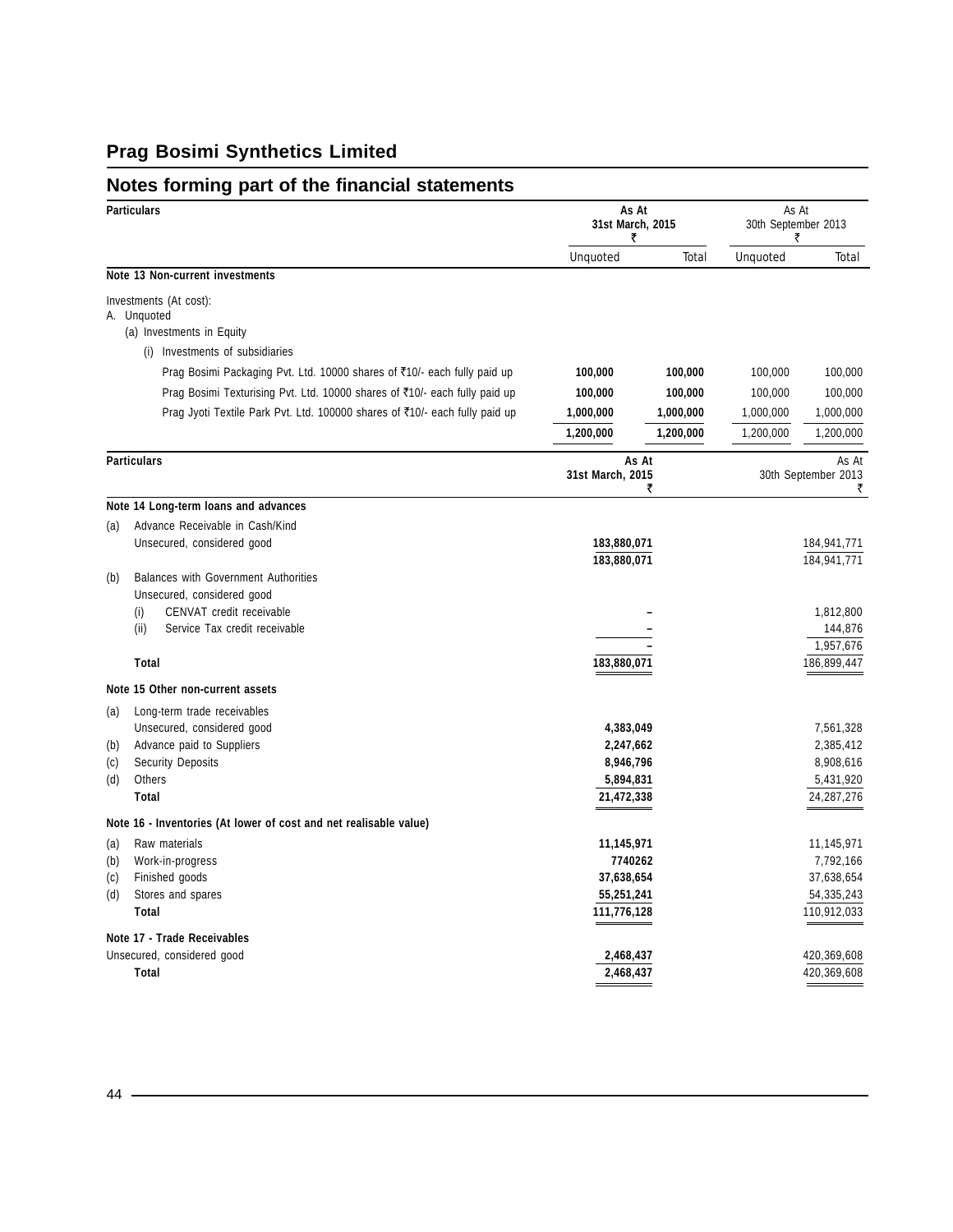| <b>Particulars</b>                                 | As At<br>31st March, 2015 | As At<br>30th September, 2013 |
|----------------------------------------------------|---------------------------|-------------------------------|
|                                                    | ₹                         | ₹                             |
| Note 18- Cash and Cash Equivalents                 |                           |                               |
| Cash on hand<br>(a)                                | 22,589                    | 70,002                        |
| <b>Balances with Banks</b><br>(b)                  |                           |                               |
| In current accounts<br>(i)                         | 427,171                   | 1,630,639                     |
| (ii)<br>In deposit accounts                        | 1,303,959                 | 1,303,959                     |
| Total                                              | 1,753,719                 | 3,004,600                     |
| Note 19 Short-term loans and advances              |                           |                               |
| Loans and Advances to Related Parties<br>(a)       |                           |                               |
| Unsecured, considered good                         | 1,103,822                 | 498,976                       |
| Advances paid to Suppliers<br>(b)                  | 59,045                    |                               |
| Loans and Advances to Employees<br>(c)             |                           |                               |
| Unsecured, considered good                         | 981,476                   | 219,682                       |
| <b>Balances with Government Authorities</b><br>(d) |                           |                               |
| CENVAT credit receivable<br>(i)                    | 3,605,178                 | 1,903,858                     |
| VAT credit receivable<br>(ii)                      | 12,658                    | 667,092                       |
| Service Tax credit receivable<br>(iii)             | 3,630,996                 | 2,600,732                     |
| (iv)<br>Entry Tax                                  | 405,166                   | 1,293,553                     |
| T.D.S.<br>(v)                                      | 806,250                   | 802,909                       |
|                                                    | 8,460,248                 | 7,268,144                     |
| Total                                              | 10,604,591                | 7,986,802                     |
| Note 20 - Other Current Assets                     |                           |                               |
| Interest accrued and due                           | 30,062                    |                               |
| Prepaid Insurance                                  | 1,799,792                 | 762,246                       |
| Prepaid Expenses                                   | 32,224                    | 138,866                       |
| Total                                              | 1,862,078                 | 901,112                       |

## **Notes forming part of the financial statement**

| Sr. No. | <b>Particulars</b>                | For the eighteen months<br>period ended 31st March, 2015 | For the eighteen months<br>period ended 30th September, 2013<br>₹ |
|---------|-----------------------------------|----------------------------------------------------------|-------------------------------------------------------------------|
|         | Note 21 - Revenue from Operations |                                                          |                                                                   |
| (a)     | Sales                             | 15,247,791                                               | 997,462,309                                                       |
| (b)     | Other operating revenues:         |                                                          |                                                                   |
|         | Sale of scraps                    | 750,470                                                  | 3,553,626                                                         |
|         | Total                             | 15,998,261                                               | 1,001,015,935                                                     |
|         | Note 22 - Other Income            |                                                          |                                                                   |
| a)      | Interest on Loans and Advances    | 36,863                                                   | 4,562,237                                                         |
| b)      | Other Receipts                    | 111,782                                                  | 268,903                                                           |
|         | Total                             | 148,645                                                  | 4,831,140                                                         |
|         |                                   |                                                          |                                                                   |

# Annual Report 2013 - 2015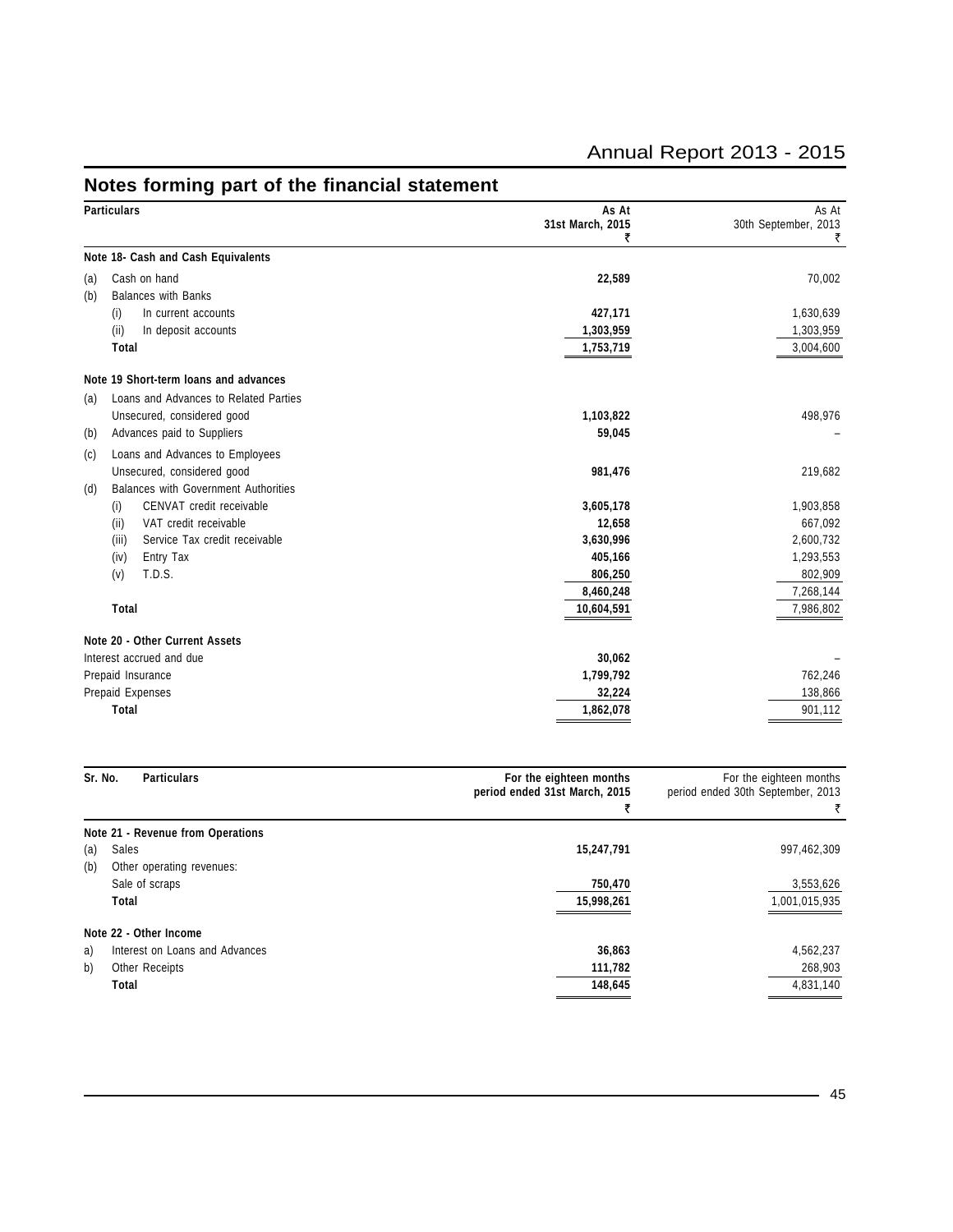# **Notes forming part of the financial statements**

| Particulars                                                                               | For the eighteen months<br>period ended 31st March, 2015<br>₹ | For the eighteen months<br>period ended 30th September, 2013<br>₹ |  |
|-------------------------------------------------------------------------------------------|---------------------------------------------------------------|-------------------------------------------------------------------|--|
| Note 23.a - Cost of Materials Consumed                                                    |                                                               |                                                                   |  |
| Opening stock                                                                             | 17,834,001                                                    | 21,721,690                                                        |  |
| Add: Purchases                                                                            | 13,025,084                                                    | 45,163,511                                                        |  |
| Add: Transfer from Finish Goods                                                           |                                                               | 6,559,000                                                         |  |
|                                                                                           | 30,859,085                                                    | 73,444,201                                                        |  |
| Less: Closing stock                                                                       | 17,834,001                                                    | 17,834,001                                                        |  |
| Cost of materials consumed                                                                | 13,025,084                                                    | 55,610,200                                                        |  |
| <b>Trading Material</b>                                                                   |                                                               | 811,645,414                                                       |  |
| Total                                                                                     | 13,025,084                                                    | 867,255,614                                                       |  |
| Note 23.b - Changes in Inventories of Finished Goods, Work-in-progress and Stock-in-trade |                                                               |                                                                   |  |
| Inventories at the end of the year:                                                       |                                                               |                                                                   |  |
| Finished goods                                                                            | 37,638,654                                                    | 37,638,654                                                        |  |
| Work-in-progress                                                                          | 7,740,262                                                     | 7,792,166                                                         |  |
| Total                                                                                     | 45,378,916                                                    | 45,430,820                                                        |  |
| Inventories at the beginning of the year:                                                 |                                                               |                                                                   |  |
| Finished goods                                                                            | 37,638,654                                                    | 37,408,287                                                        |  |
| Work-in-progress                                                                          | 7,792,166                                                     | 9,355,779                                                         |  |
| Total                                                                                     | 45,430,820                                                    | 46,764,066                                                        |  |
| Net (increase) / decrease                                                                 | 51,904                                                        | 1,333,246                                                         |  |
| Note 24- Employee Benefits Expense                                                        |                                                               |                                                                   |  |
| Salaries and wages                                                                        | 25,415,561                                                    | 54,383,922                                                        |  |
| Contributions to Provident and Other Funds                                                | 445,745                                                       | 2,367,476                                                         |  |
| Staff Welfare Expenses                                                                    | 765,058                                                       | 1,803,088                                                         |  |
| Total                                                                                     | 26,626,364                                                    | 58,554,486                                                        |  |
| Note 25 - Finance Costs                                                                   |                                                               |                                                                   |  |
| Interest on borrowing from :<br>(a)                                                       |                                                               |                                                                   |  |
| Banks, Financial Institution, OCCD and others                                             | 193,108,772                                                   | 187,074,130                                                       |  |
| Upfront Fees to Bank<br>b)                                                                |                                                               | 500,000                                                           |  |
| Total                                                                                     | 193,108,772                                                   | 187,574,130                                                       |  |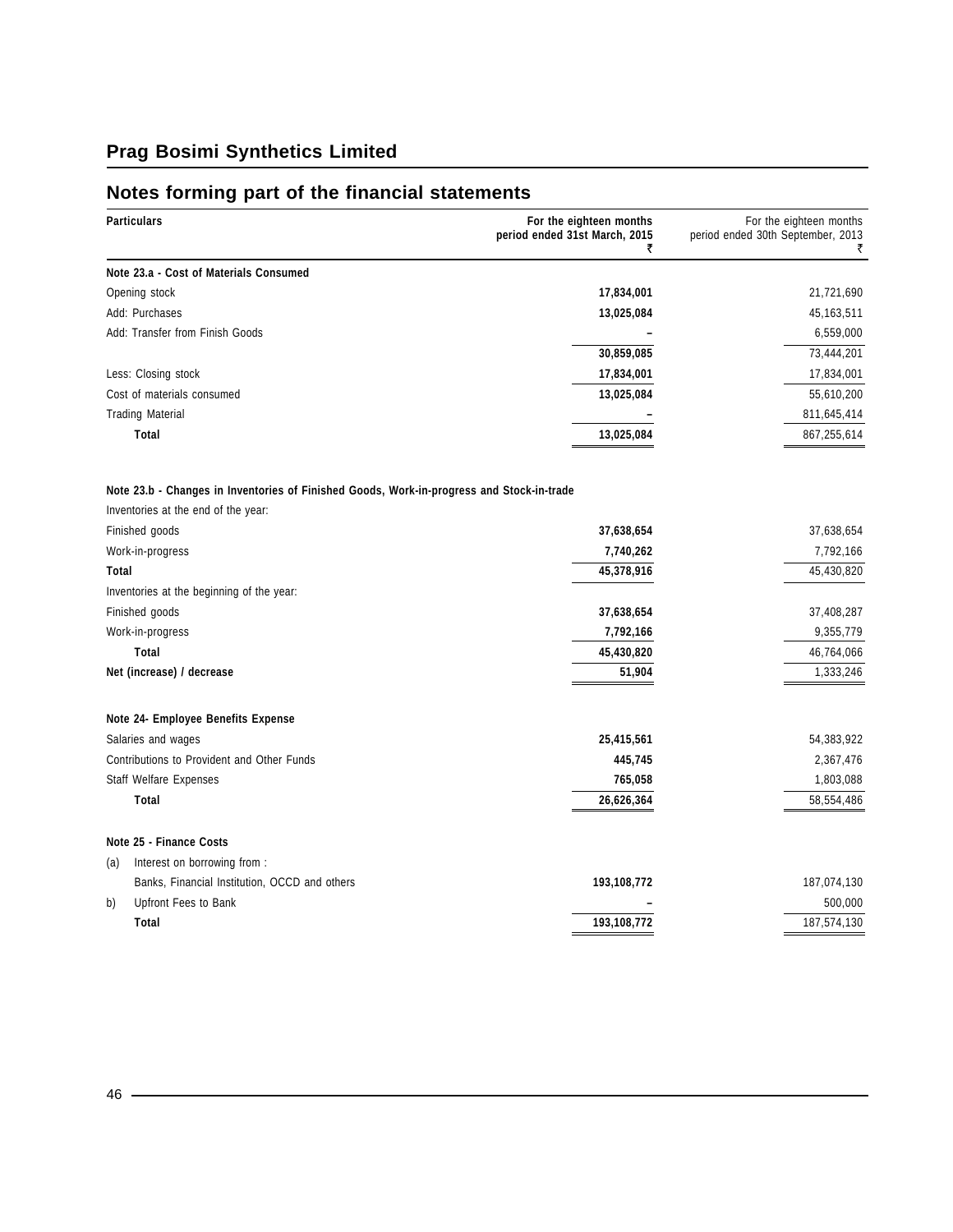## Annual Report 2013 - 2015

| 4,051,458<br>34,707,338<br>6,302,120<br>6,267,120<br>79,546<br>910,008<br>222,467<br>608,992<br>693,519<br>3,404,724<br>3,029,194<br>302,772<br>902,592<br>1,518,345<br>1,808,639<br>1,399,857<br>2,471,700<br>485,189<br>668,839<br>2,406,040<br>5,468,561<br>3,225<br>11,213<br>60,022<br>1,269,252<br>6,271,527<br>480,534<br>324,761<br>172,958<br>419,558<br>10,413,999<br>14,965,531<br>33,649,740<br>78,451,859<br>345,534<br>232,500<br>130,000<br>67,261<br>25,000<br>5,000<br>480,534<br>324,761<br>83,026<br>2,773,864<br>83,026<br>2,773,864<br>62,006<br>610,304<br>587,979<br>1,922,306<br>587,979<br>2,594,616<br>179,248<br>(504, 953) | <b>Particulars</b>                          | For the eighteen months<br>period ended 31st March, 2015<br>₹ | For the eighteen months<br>period ended 30th September, 2013<br>₹ |
|--------------------------------------------------------------------------------------------------------------------------------------------------------------------------------------------------------------------------------------------------------------------------------------------------------------------------------------------------------------------------------------------------------------------------------------------------------------------------------------------------------------------------------------------------------------------------------------------------------------------------------------------------------|---------------------------------------------|---------------------------------------------------------------|-------------------------------------------------------------------|
|                                                                                                                                                                                                                                                                                                                                                                                                                                                                                                                                                                                                                                                        | Note 26 - Other Expenses                    |                                                               |                                                                   |
|                                                                                                                                                                                                                                                                                                                                                                                                                                                                                                                                                                                                                                                        | Power and Fuel                              |                                                               |                                                                   |
|                                                                                                                                                                                                                                                                                                                                                                                                                                                                                                                                                                                                                                                        | Rent including lease rentals                |                                                               |                                                                   |
|                                                                                                                                                                                                                                                                                                                                                                                                                                                                                                                                                                                                                                                        | Repairs and maintenance - Buildings         |                                                               |                                                                   |
|                                                                                                                                                                                                                                                                                                                                                                                                                                                                                                                                                                                                                                                        | Repairs and maintenance - Machinery         |                                                               |                                                                   |
|                                                                                                                                                                                                                                                                                                                                                                                                                                                                                                                                                                                                                                                        | Repairs and maintenance - Others            |                                                               |                                                                   |
|                                                                                                                                                                                                                                                                                                                                                                                                                                                                                                                                                                                                                                                        | Insurance                                   |                                                               |                                                                   |
|                                                                                                                                                                                                                                                                                                                                                                                                                                                                                                                                                                                                                                                        | Rates and taxes                             |                                                               |                                                                   |
|                                                                                                                                                                                                                                                                                                                                                                                                                                                                                                                                                                                                                                                        | Communication                               |                                                               |                                                                   |
|                                                                                                                                                                                                                                                                                                                                                                                                                                                                                                                                                                                                                                                        | Travelling and conveyance                   |                                                               |                                                                   |
|                                                                                                                                                                                                                                                                                                                                                                                                                                                                                                                                                                                                                                                        | Printing and stationery                     |                                                               |                                                                   |
|                                                                                                                                                                                                                                                                                                                                                                                                                                                                                                                                                                                                                                                        | Freight and forwarding                      |                                                               |                                                                   |
|                                                                                                                                                                                                                                                                                                                                                                                                                                                                                                                                                                                                                                                        | <b>Business promotion</b>                   |                                                               |                                                                   |
|                                                                                                                                                                                                                                                                                                                                                                                                                                                                                                                                                                                                                                                        | Donations and contributions                 |                                                               |                                                                   |
|                                                                                                                                                                                                                                                                                                                                                                                                                                                                                                                                                                                                                                                        | Legal and professional                      |                                                               |                                                                   |
|                                                                                                                                                                                                                                                                                                                                                                                                                                                                                                                                                                                                                                                        | Auditors' Remuneration (See footnote below) |                                                               |                                                                   |
|                                                                                                                                                                                                                                                                                                                                                                                                                                                                                                                                                                                                                                                        | Loss on fixed assets sold / scrapped        |                                                               |                                                                   |
|                                                                                                                                                                                                                                                                                                                                                                                                                                                                                                                                                                                                                                                        | Miscellaneous expenses                      |                                                               |                                                                   |
|                                                                                                                                                                                                                                                                                                                                                                                                                                                                                                                                                                                                                                                        | Total                                       |                                                               |                                                                   |
|                                                                                                                                                                                                                                                                                                                                                                                                                                                                                                                                                                                                                                                        | Footnote:                                   |                                                               |                                                                   |
|                                                                                                                                                                                                                                                                                                                                                                                                                                                                                                                                                                                                                                                        | Details of Auditors' Remuneration:          |                                                               |                                                                   |
|                                                                                                                                                                                                                                                                                                                                                                                                                                                                                                                                                                                                                                                        | <b>Audit Fees</b>                           |                                                               |                                                                   |
|                                                                                                                                                                                                                                                                                                                                                                                                                                                                                                                                                                                                                                                        | <b>Taxation matters</b>                     |                                                               |                                                                   |
|                                                                                                                                                                                                                                                                                                                                                                                                                                                                                                                                                                                                                                                        | Other services                              |                                                               |                                                                   |
|                                                                                                                                                                                                                                                                                                                                                                                                                                                                                                                                                                                                                                                        | Total                                       |                                                               |                                                                   |
|                                                                                                                                                                                                                                                                                                                                                                                                                                                                                                                                                                                                                                                        | Note 27 - Prior Period Item (Net)           |                                                               |                                                                   |
|                                                                                                                                                                                                                                                                                                                                                                                                                                                                                                                                                                                                                                                        | <b>Prior Period Income</b>                  |                                                               |                                                                   |
|                                                                                                                                                                                                                                                                                                                                                                                                                                                                                                                                                                                                                                                        | Settelment of Statutory Dues                |                                                               |                                                                   |
|                                                                                                                                                                                                                                                                                                                                                                                                                                                                                                                                                                                                                                                        | Settelment of Dues of earlier years         |                                                               |                                                                   |
|                                                                                                                                                                                                                                                                                                                                                                                                                                                                                                                                                                                                                                                        | Total (a)                                   |                                                               |                                                                   |
|                                                                                                                                                                                                                                                                                                                                                                                                                                                                                                                                                                                                                                                        | <b>Prior Period Expenses</b>                |                                                               |                                                                   |
|                                                                                                                                                                                                                                                                                                                                                                                                                                                                                                                                                                                                                                                        | Settelment of Dues of earlier years         |                                                               |                                                                   |
|                                                                                                                                                                                                                                                                                                                                                                                                                                                                                                                                                                                                                                                        | Vendors Claim                               |                                                               |                                                                   |
|                                                                                                                                                                                                                                                                                                                                                                                                                                                                                                                                                                                                                                                        | Short Provision for expenses                |                                                               |                                                                   |
|                                                                                                                                                                                                                                                                                                                                                                                                                                                                                                                                                                                                                                                        | Total (b)                                   |                                                               |                                                                   |
|                                                                                                                                                                                                                                                                                                                                                                                                                                                                                                                                                                                                                                                        | Total (a-b)                                 |                                                               |                                                                   |

## **Notes forming part of the financial statements**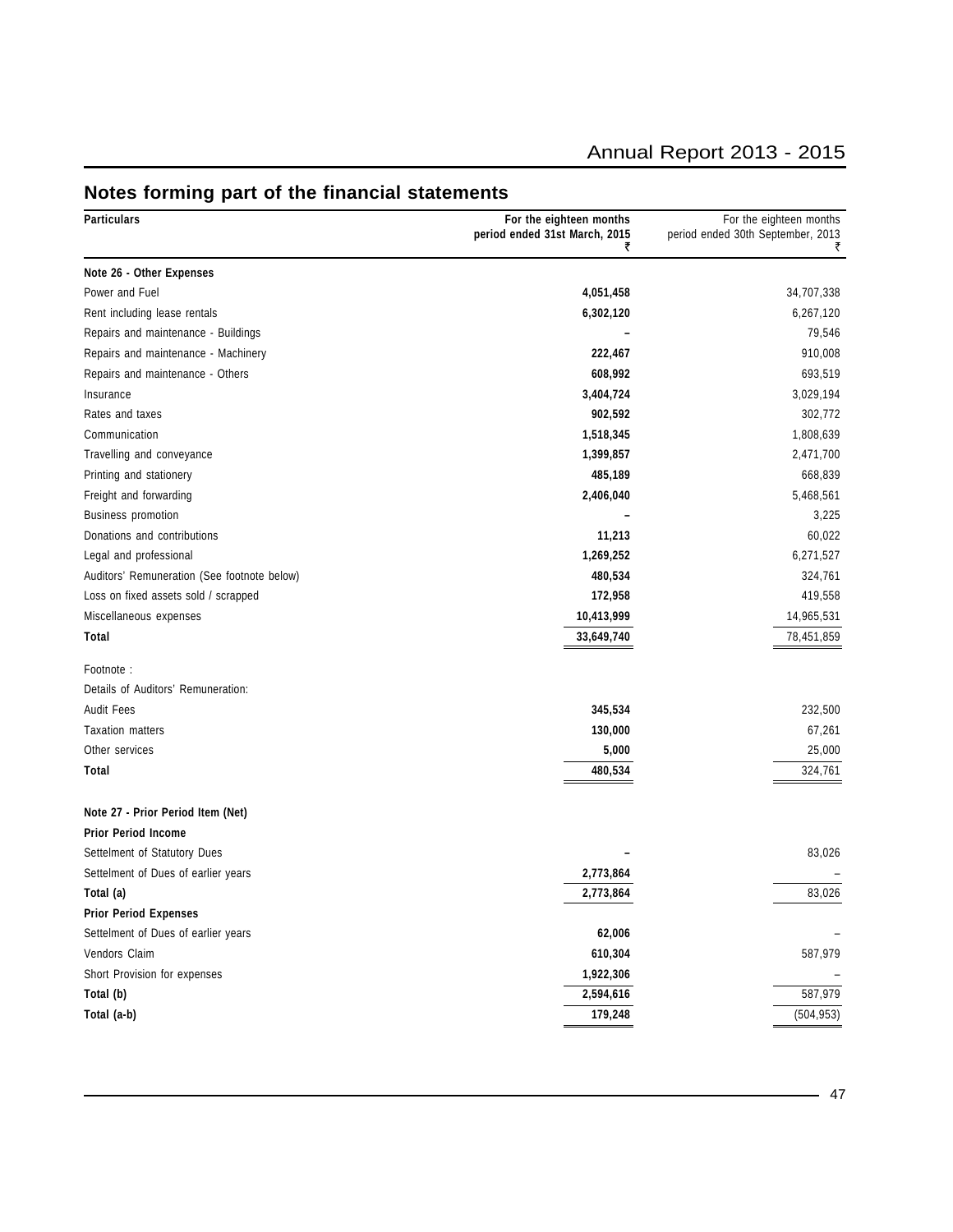## **NOTES FORMING PART OF ACCOUNTS FOR THE PERIOD ENDED 31ST MARCH, 2015**

#### **1. SIGNIFICANT ACCOUNTING POLICIES**

#### **(i) Basis of Preparation**

The Financial Statements have been prepared under the historical cost convention in accordance with the generally accepted accounting principles and the provisions of the Companies Act, 2013.

The Company follows the accrual system of accounting and recognizes income and expenditure on accrual basis.

Accounting policies not referred to otherwise are consistent with the Generally Accepted Accounting Principles.

#### **(ii) Fixed Assets:**

Fixed Assets are stated at cost of acquisition or construction and includes amounts added/ reduced on revaluation less accumulated depreciation. Impairment losses have been accounted as per the mandatory Accounting Standards issued by The Institute of Chartered Accountants of India as applicable and the relevant provisions of The Companies Act, 2013.

Borrowing costs for acquisition or construction of a qualifying asset and revenue expenses incurred (including expenses on test runs and experimental production) for the period prior to the commencement of commercial production are capitalized proportionately as part of the asset cost in respect of machineries put to use.

#### **(iii) Depreciation:**

- (a) Depreciation on fixed assets other than lease-hold land is provided on straightline method at the rates and in the manner specified in Schedule II of Companies Act, 2013.
- (b) Depreciation on additions/deductions during the year has been provided on prorata basis with reference to the month of addition/deduction.

#### **(iv) Expenditure during construction period:**

As per the consistent accounting policy all expenditure related to the project construction/ implementation and income arising out of project activities and funds related to the project are capitalized and allocated to the respective fixed assets.

#### **(v) Investments:**

Long-term investments are valued at cost subject to reduction made for diminution in value that is other than temporary in nature.

#### **(vi) Inventories:**

In accordance with the revised Accounting Standard (AS-2), Inventories are valued at lower of cost or net realizable value after providing for obsolescence, if any.

- (a) Raw materials, stores, spares, consumables and construction materials: At lower of cost or net realizable value
- (b) Materials in process: At lower of cost or net realizable value.
- (c) Finished Goods: At lower of cost or net realizable value.

#### **(vii) Retirement Benefits:**

(a) Defined Contribution Plan

The Company's liability towards Employee's Provident Fund scheme administered by the Employees Provident Fund Scheme, Govt. of India is considered as Defined Contribution Plan. The Company's contributions paid towards these defined contribution plans is recognized as expense in the Profit and Loss Account during the period in which the employees rendered the related service.

(b) Defined Benefit Plan

Company's liabilities towards gratuity and leave encashment if any are considered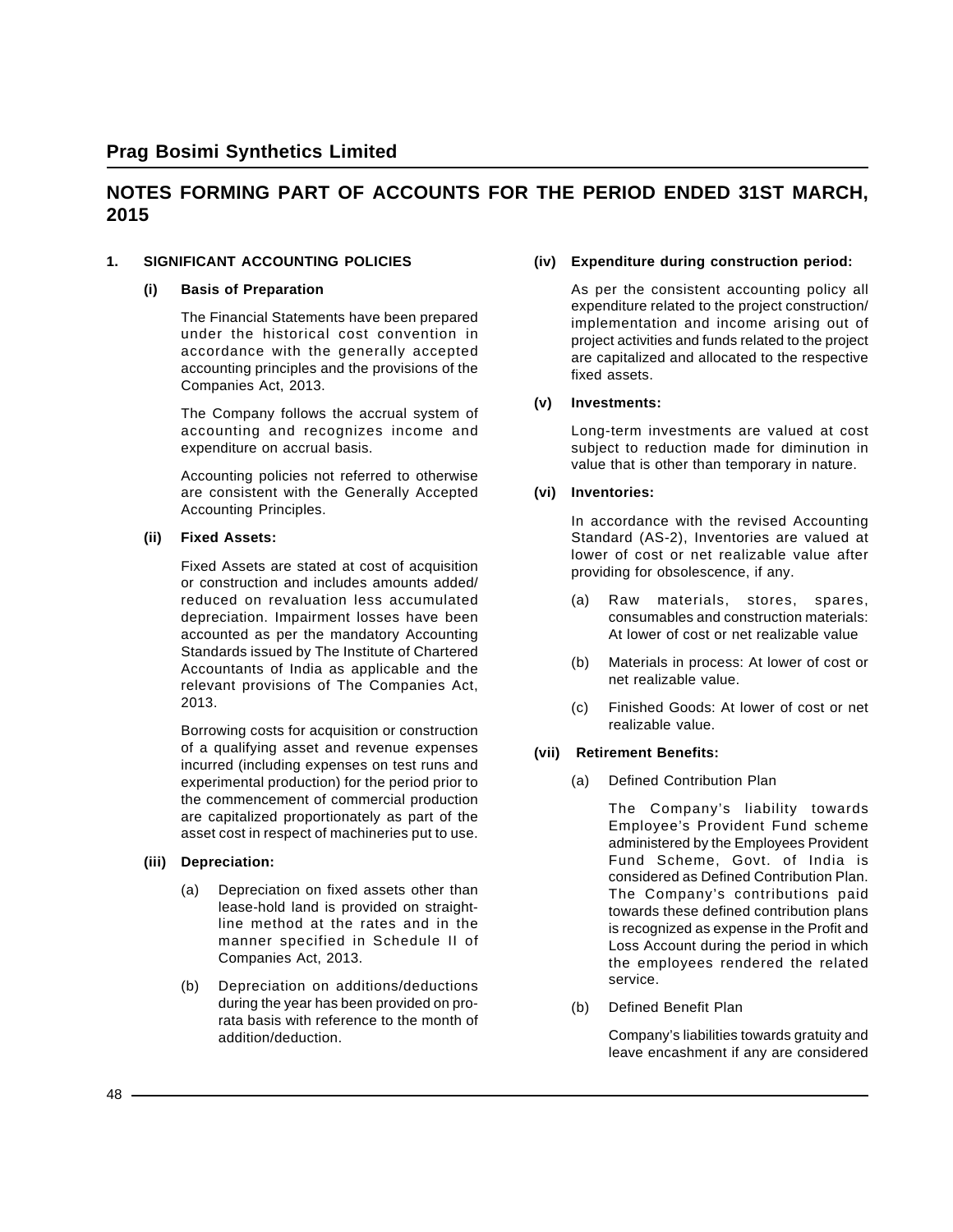as Defined Benefit Plans. The present value of the obligations towards gratuity is determined based on actuarial valuation using the projected unit credit method. As regards the Leave encashment, it is calculated on the actual balance leave of each employee on the year-end. This is done on the same basis as in the last accounting period.

#### **(viii) Transactions of foreign currency items:**

Transactions in foreign currency are recorded at the rate of exchange in force at the date of transaction. Foreign currency assets and other liabilities other than for financing fixed assets are stated at the rate of exchange prevailing at the year-end and resultant gains/losses are recognized in the capital work in progress. Foreign currency loans for financing fixed assets (other than those where the company is protected against exchange fluctuations) are accounted for at the rate of exchange prevailing at the year end and the resultant exchange difference is adjusted to the cost of assets.

#### **(ix) Government Grants:**

(a) Revenue grants are recognized in the Profit & Loss account.

### Annual Report 2013 - 2015

(b) Capital Grants relating to specific fixed assets are shown under capital reserve.

#### **(x) Taxes on Income:**

No provision for taxation is made as the company has incurred losses during the period.

No provision for deferred taxation is made in accounts as the company has been incurring losses year after year.

#### **(xi) Provisions:**

A provision is recognized when there is a present obligation as a result of a past event and it is probable that an outflow of resources will be required to settle the obligation in respect of which a reliable estimate can be made.

**(xii)** There were no events occurring after the Balance Sheet date which require reporting.

#### **(xiii) Revenue Recognition:**

- (a) Sales are recognized on dispatch to customers and are net of returns, discounts and sales tax.
- (b) Other Income and Expenditure are recognized and accounted on accrual basis.

### **2. NOTES TO ACCOUNTS**

i) Contingent liabilities not provided for:

| Sr.<br>No. | <b>Particulars</b>                                                                                                                                                            | As At<br>31st March.<br>2015 | As At<br>30th September,<br>2013 |
|------------|-------------------------------------------------------------------------------------------------------------------------------------------------------------------------------|------------------------------|----------------------------------|
| a)         | Counter Guarantees for Sales tax                                                                                                                                              | 5,000                        | 5,000                            |
| b)         | Claims against the Group not acknowledged as debts                                                                                                                            | 321,594,000                  | 64,243,000                       |
| c)         | Letter of undertaking executed in favour of Joint Director<br>General of foreign trade under Duty Exemption<br>Entitlement Scheme (Advance License Scheme)<br>for custom duty | 13,040,682                   | 13,040,682                       |
| d)         | Letters of credit and Bank Guarantees given by<br>bankers on behalf of the Company.                                                                                           | 5,250,000                    | 5,250,000                        |

Contingent liabilities are considered only when converted into demands.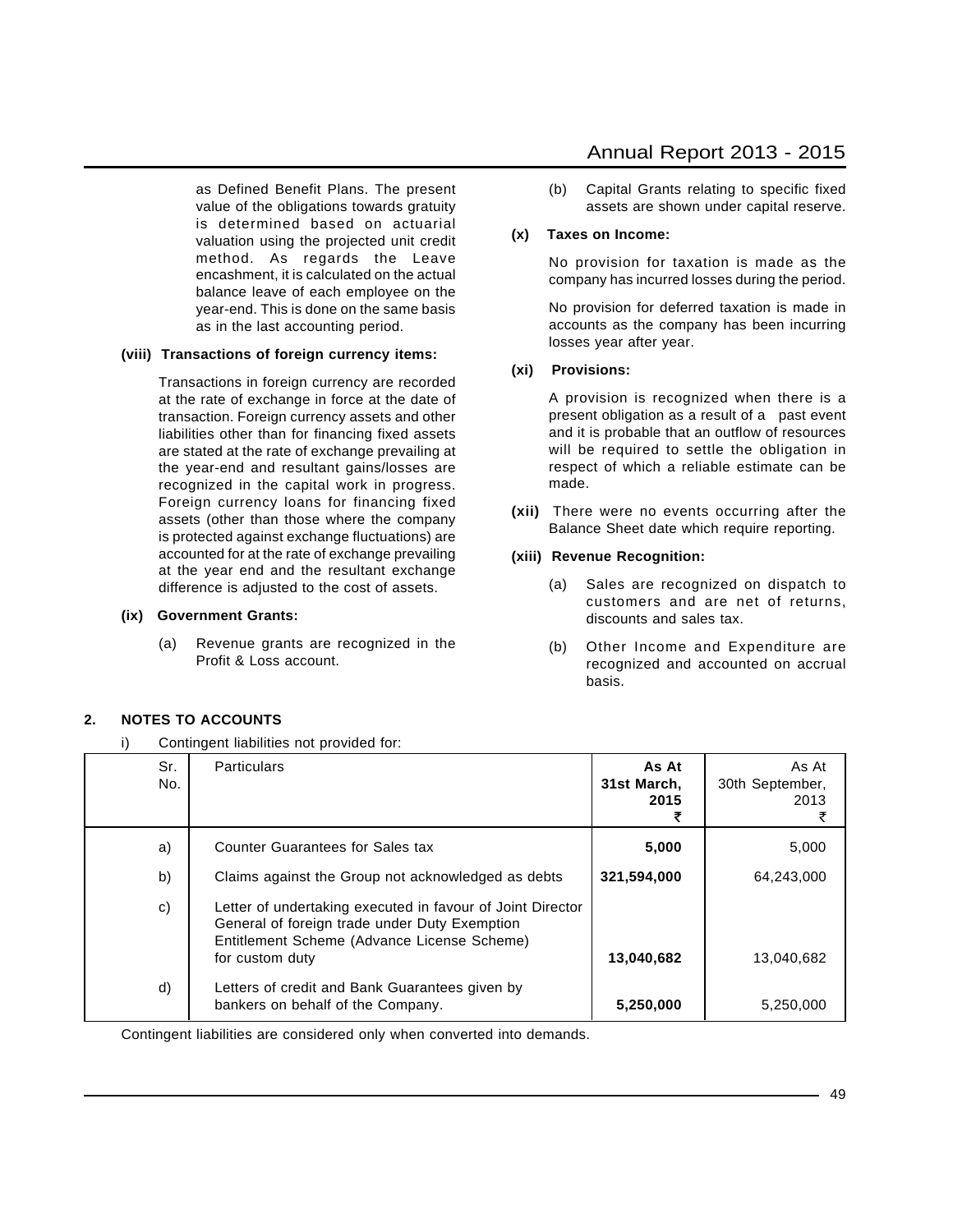- ii. The Board is contemplating taking steps for recovering the calls-in-arrears from defaulting applicants, including forfeiture of the shares as a last resort after exhausting all other avenues for recovery in a spirit of maintaining shareholder friendly environment. The Board therefore considers it prudent not to provide for the interest on calls-in-arrears.
- iii. Estimated amount of contracts remaining to be executed on capital account net of advances is ₹. Nil (Previous Year ₹. Nil).
- iv. During the period the company has paid 10% share application money of  $\bar{\tau}$ . 49,906 to Prag Jyoti Tetile Park Pvt Ltd which is grouped under Current Assets.
- v. Loans and Advances include  $\overline{5}$ . 77,66,880 (Previous Year `. 77,28,700/- ) overdue from various parties on account of accommodation deposits, security deposits, advances given to suppliers, ex-employees, etc. Compensation for delayed payment, if any, will be accounted in the books of account, if and when realized. No provision is made since the Company has recovered part of the amount and is hopeful of recovering the balance amount.
- vi. There is no amount overdue and remaining unpaid to small scale/or ancillary Industrial Suppliers on principal and/or interest as at the close of the period.
- vii. Previous Period's figures have been regrouped/ reclassified/rearranged wherever necessary.
- viii. In the opinion of the Board of Directors, in the ordinary course of business the value on realization of current assets, loans and advances, including security Deposits are at least equal to the amount at which they are stated in the Balance Sheet.
- ix. Amounts appearing in Trade Receivables & Payables are realized and paid as on date of signing. Balances of Banks, Sundry Debtors, Sundry Creditors, Loans & Advance, and Deposits are subject to confirmation.

x. Profit and Loss Account of the current year includes following remuneration paid/credited/ accrued to managerial personnel.

| Particulars                                  | <b>Current</b><br>Period | Previous<br>Period |
|----------------------------------------------|--------------------------|--------------------|
| Salary                                       | 12,31,250                | 29,70,000          |
| House Rent Allowance                         | 3,37,500                 | 3,37,500           |
| Employer's contribution<br>to Provident fund |                          |                    |
| <b>Other Allowances</b>                      | 3,44,720                 | 5,65,345           |
| Total                                        | 19,13,470                | 38,72,845          |

- xi. The AS-17 "Segment Reporting" is not applicable as the Company has operated only in one segment i.e. manufacturing of Yarn.
- xii. AS-18 Related Party Information:

Pursuant to AS-18 information on remuneration paid to Key Management Personnel is given in the report on Corporate Governance under the heading "Remuneration to Directors" for Shri. Hemant B.Vyas - Managing Director and Shri S. K. Saha - Finance Director.

| <b>Particulars</b>                | Relationship           | Amount (₹.)  |
|-----------------------------------|------------------------|--------------|
| Hemant B. Vyas                    | Promoter               | 27,30,39,524 |
| Nandraj Developers Pvt. Ltd.      | Shareholder            | 3,00,00,000  |
| Prag Jyoti Textile Park Pvt. Ltd. | Subsidiary             | 64,591       |
| Bosimi Exports (India) Ltd.       | Common Director        | 2,36,90,205  |
| Akhilesh Mercantile Pyt. Ltd.     | Common Director        | 19,79,114    |
| Ayodhya Vintrade Pvt. Ltd.        | Common Director        | 12,89,50,000 |
| Karmaland Infrastructure          |                        |              |
| & Development Pvt. Ltd.           | <b>Common Director</b> | 2,45,53,280  |
| Sambhav Commodities Pvt. Ltd.     | Common Director        | 8,94,661     |
| Kasturi Barter Pvt. Ltd.          | Common Director        | 2,21,06,206  |
| Interlink Suppliers Pvt. Ltd.     | <b>Common Director</b> | 3,33,50,000  |
| Gateway Common Sales Pvt Ltd      | <b>Common Director</b> | 50,00,000    |
| Gateway Dealtrade Pvt Ltd         | Common Director        | 42,00,000    |
| Rujuta Marketing Pvt. Ltd         | Common Director        | 7,00,000     |

Loans from Related Parties: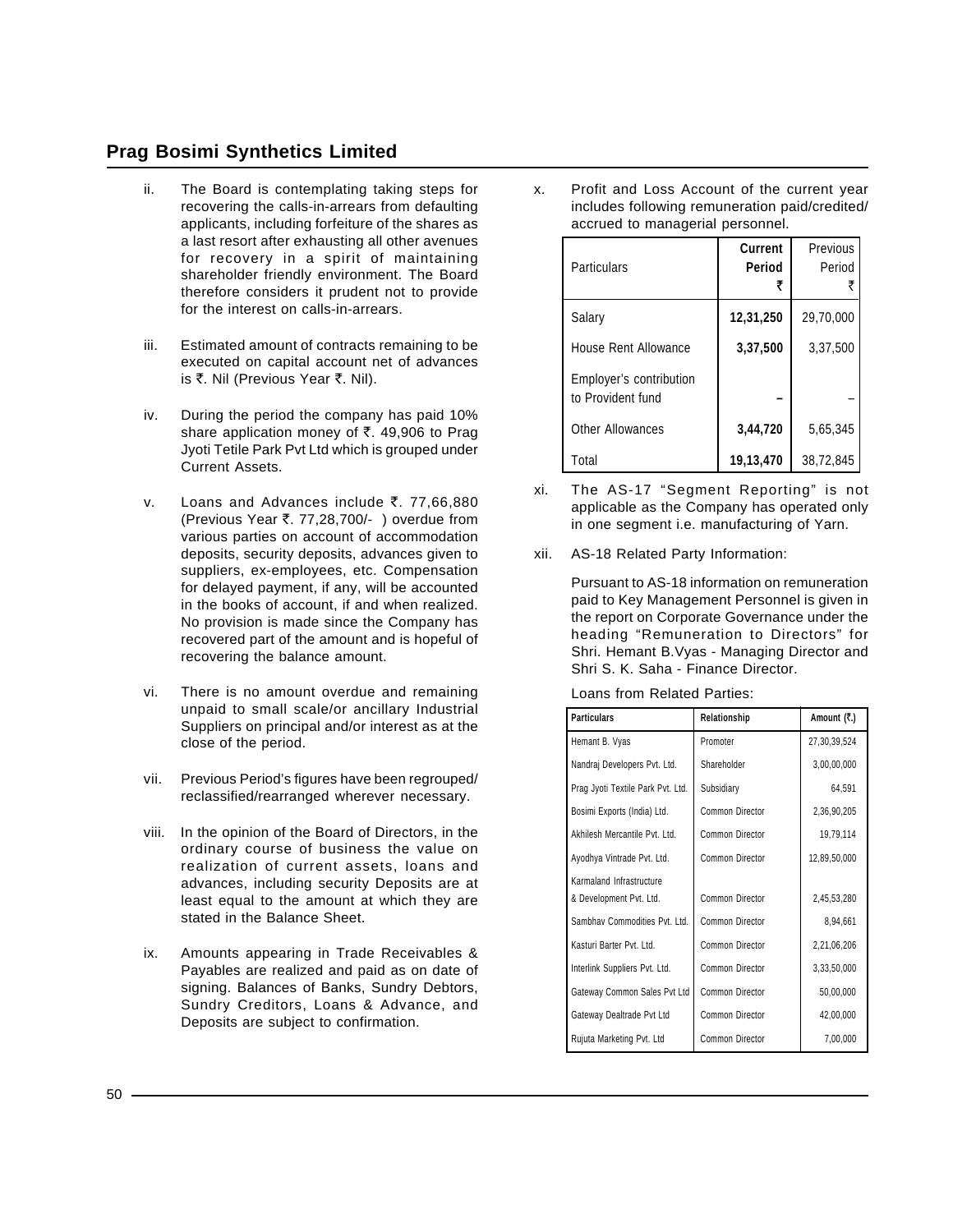#### Advances to Related Parties:

| <b>Particulars</b><br>Relationship |                                | Amount $( ₹.)$ |
|------------------------------------|--------------------------------|----------------|
| Prag Bosimi Texturising            | Wholly owned Subsidiary        | 1,19,380       |
| Pvt. Ltd.                          |                                |                |
| Prag Bosimi Packaging              | <b>Wholly owned Subsidiary</b> | 4,85,382       |
| Pvt. Ltd                           |                                |                |

- xiii. During the period, the company has entered into One Time Settlement (OTS) with Standard Chartered Bank (SCB) in respect of their dues of holding 8% Optionally Cumulative Convertible Debentures (OCCD) worth ₹. 11.34 Crores, Unsecured Loan of ₹. 2.9 Crores and Interest Accrued, due and provided of `. 3.41 Crores upto 31.03.2015. As per the terms of OTS; Standard Chartered Bank is paid `. 2.26 Crores towards total dues of 8% OCCD holding,  $\bar{\tau}$ . 0.25 crores towards Unsecured Loans and Interest Accrued and Due is totally waived. Therefore, the remaining balance in OCCD of ₹. 9.08 Crores, ₹. 1.84 Crores in Unsecured Loans of SCB and Interest Accrued and Due of  $\overline{\tau}$ . 3.41 Crores being non payable to SCB are transferred to General Reserve as per legal advice.
- xiv. Salary, Wages and other dues in respect of workers at Guwahati factory who had not

attended to the work and for such workers total Salary, Wages of ₹. 81,16,327 and other dues of `. 4,23,678 for the period October, 2013 to March 2014 were provided in the accounts. As per legal and experts opinion, provision is not required and hence the same is written back as per the legal advice and expert's opinion.

- xv. Prag Bosimi Synthetics Ltd (Holding Company) has two subsidiaries viz Prag Bosimi Texturising Pvt. Ltd. and Prag Bosimi Packaging Pvt. Ltd. Both these companies are non operating and non revenue generating. Therefore certain operating expenditure incurred by the company are absorbed by the holding Company. Accordingly such expenses incurred during the period are absorbed.
- xvi. Earnings per Share

| Earnings per Share                                                     | 31.03.2015  | 30.09.2013                        |
|------------------------------------------------------------------------|-------------|-----------------------------------|
| Net profit /(loss)<br>as per P/L Account (₹.)                          |             | $(36.97.63.696)$ $(26.71.99.976)$ |
| Weighted average number of<br>equity sharesoutstanding (Numbers)       | 7.43.82.960 | 7.43.82.960                       |
| Basic and diluted earnings per share<br>(Face value ₹. 10/- per Share) | (4.97)      | (3.59)                            |

In terms of our report attached. **For and on behalf of the Board of Directors**

**Bharat B. Shroff Debashish Bordoloi Rohit Doshi** Director Proprietor (M.No. 014822)

Place : Guwahati Date : 30.05.2015

#### **For Bharat Shroff & Co For AMD & Associates H.K.Sharma** Chairman Chairman<br>
Chartered Accountants Chartered Accountants **Hemant B. Vyas** Managing Director Chartered Accountants **Chartered Accountants Chartered Accountants Chartered Accountants Charter B. Vyas M.K.Das** M.K.Das (Firm Regn.No.131026W) (Firm Regn.No.318191E) **M.K.Das** Director **Girindra Mohan Das** Director<br>**Devang Vyas** Director **Devang Vyas** Director<br> **Rohit Doshi** Director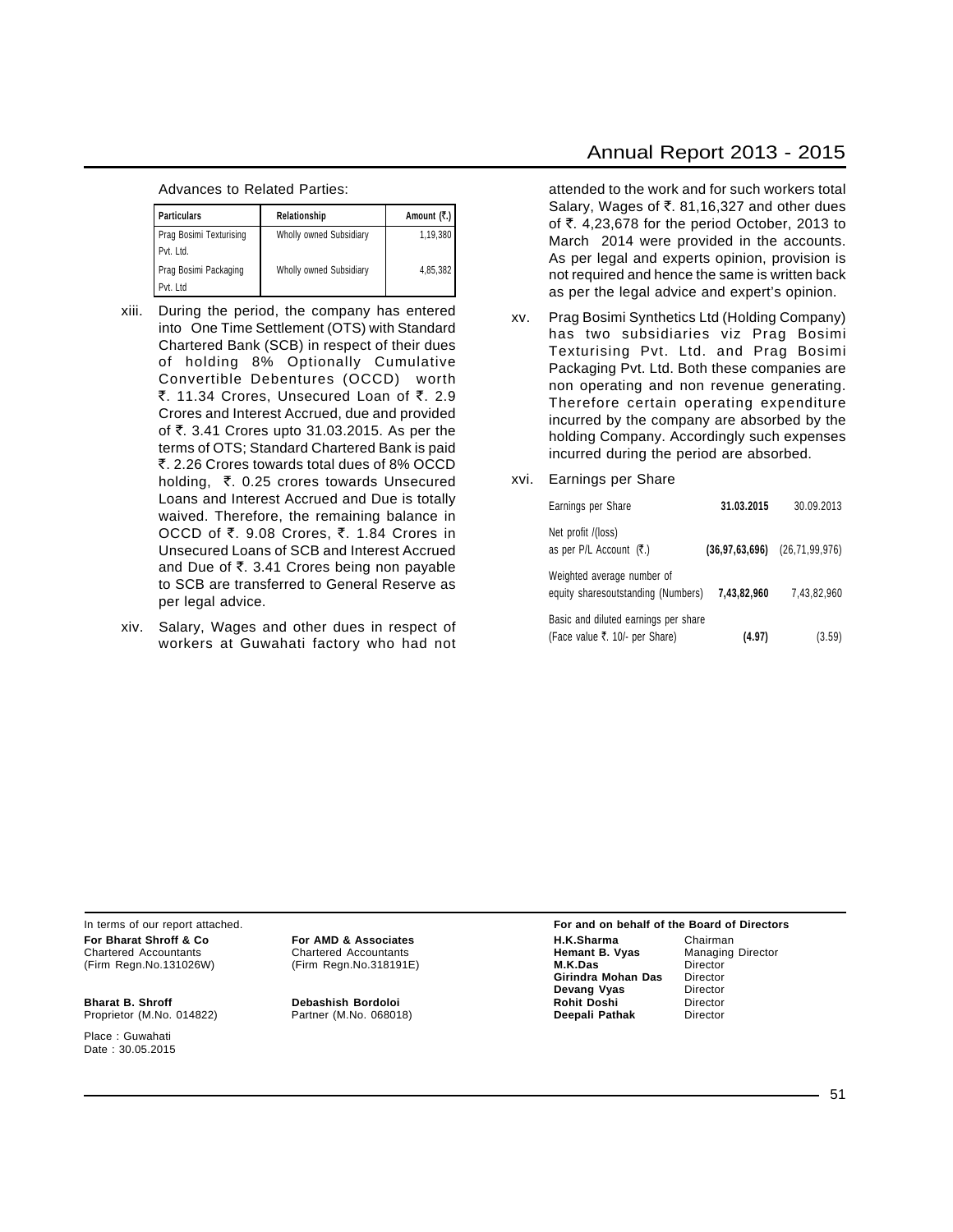### **ANNEXURE-I**

#### **A. DETAILS OF OPENING STOCK, PURCHASES, SALES & CLOSING STOCK OF FINISHED GOODS ARE AS UNDER**

|           |     |                                    |             |          | For the 18 months<br>period ended 31.03.2015 |           | For the 18 months<br>period ended 30.09.2013 |
|-----------|-----|------------------------------------|-------------|----------|----------------------------------------------|-----------|----------------------------------------------|
|           |     |                                    | Unit        | Quantity | Amount<br>₹                                  | Quantity  | Amount<br>₹                                  |
|           | a.  | <b>Opening Stock</b>               |             |          |                                              |           |                                              |
|           |     | Yarn                               | MT          | 120.79   | 14, 183, 761                                 | 352.29    | 37,408,287                                   |
|           |     | Polyester chips                    | MT          |          |                                              |           |                                              |
|           |     | <b>Others</b>                      |             |          | 23,454,893                                   |           |                                              |
|           | b.  | Purchases                          |             |          |                                              |           |                                              |
|           |     | Polyester chips                    |             |          |                                              |           |                                              |
|           |     | Yarn                               | <b>MT</b>   |          |                                              | 1.02      | 240,569                                      |
|           |     | Fabric                             | <b>MTRS</b> |          |                                              | 3,474,176 | 811,645,414                                  |
|           |     | <b>Others</b>                      |             |          |                                              |           |                                              |
|           | C.  | <b>Actual Production/Processed</b> |             |          |                                              |           |                                              |
|           |     | Yarn (net of captive consumption)  | MT          |          |                                              | 733.64    |                                              |
|           |     | Polyester chips                    | MT          |          |                                              |           |                                              |
|           | d.  | <b>Sales</b>                       |             |          |                                              |           |                                              |
|           |     | Yarn                               | <b>MT</b>   |          |                                              | 966.16    | 92,798,273                                   |
|           |     | Fabric                             | <b>MTRS</b> |          |                                              | 3,474,176 | 894,258,075                                  |
|           |     | <b>Others</b>                      |             |          | 15,998,261                                   |           | 13,959,587                                   |
|           |     | <b>Transfer to Raw Material</b>    | MT          |          |                                              | 106.70    | 4,267,960                                    |
|           | е.  | <b>Closing Stock</b>               |             |          |                                              |           |                                              |
|           |     | Yarn                               | MT          | 120.79   | 14,062,175                                   | 120.79    | 14, 183, 761                                 |
|           |     | Others                             |             |          | 23576,479                                    |           | 23,454,893                                   |
| <b>B.</b> | (i) | Details of Raw Materials Consumed  |             |          |                                              |           |                                              |
|           |     | Polyester chips                    | MT          |          |                                              | 785.96    | 49,401,057                                   |
|           |     | <b>Others</b>                      |             |          |                                              |           | 6,209,153                                    |
|           |     | Total                              |             |          |                                              | 785.96    | 55,610,200                                   |
|           |     |                                    |             |          |                                              |           |                                              |

(ii) Details of value of imported and indigenous Raw Material,Components consumed and percentage of each to the total consumption  $\overline{a}$ 

|                                  | For the 18 months<br>period ended<br>31.03.2015 |        |            | For the 18 months<br>period ended<br>30.9.2013 |  |
|----------------------------------|-------------------------------------------------|--------|------------|------------------------------------------------|--|
|                                  | %                                               | Amount | %          | Amount<br>₹                                    |  |
| <b>Raw Materials</b><br>imported |                                                 |        |            |                                                |  |
| indigenous<br>٠                  | 100<br>100                                      |        | 100<br>100 | 49,401,057<br>49,401,057                       |  |
| <b>Others</b><br>imported<br>٠   |                                                 |        |            |                                                |  |
| indigenous<br>٠                  | 100<br>100                                      |        | 100<br>100 | 6,209,143<br>6,209,143                         |  |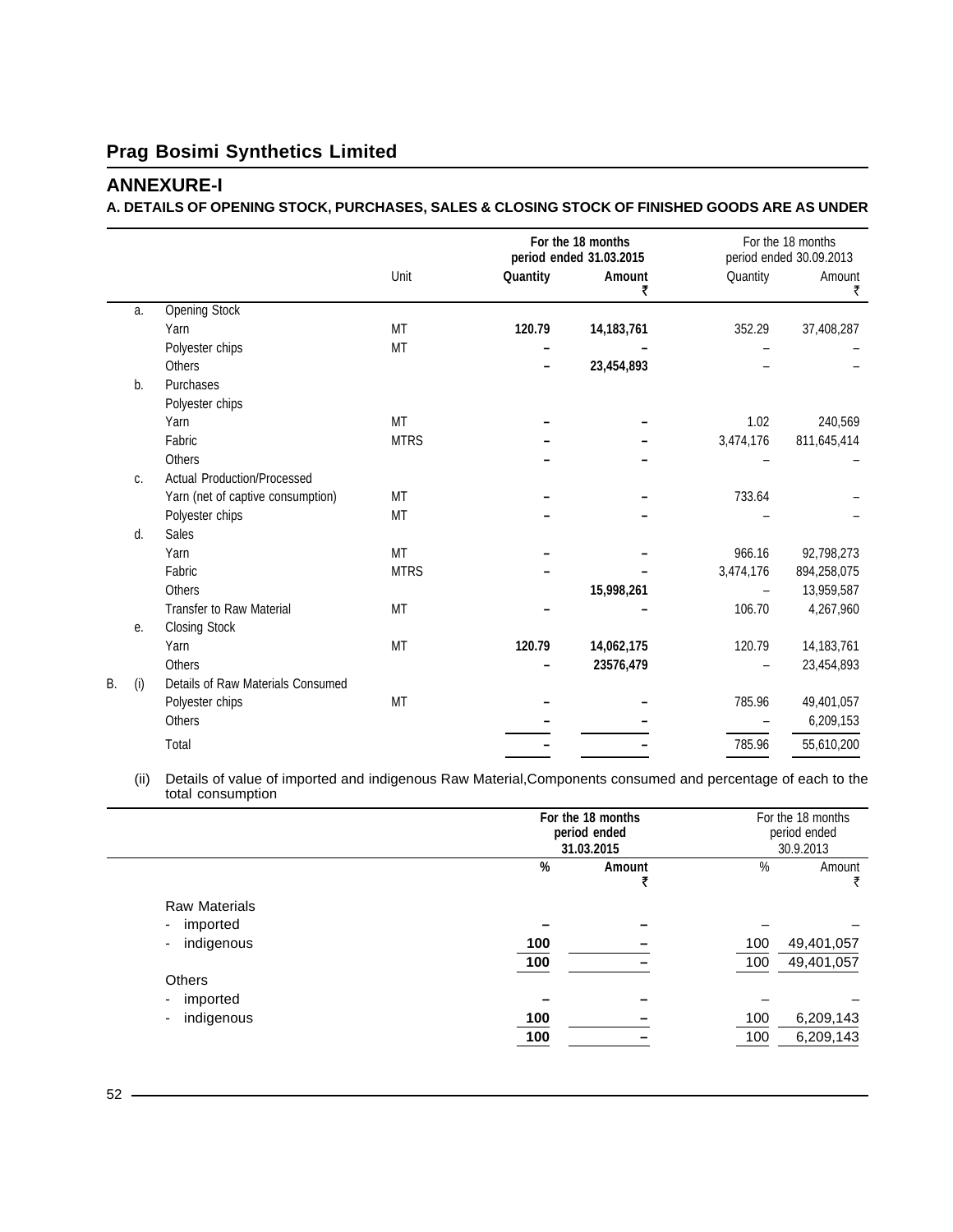## **ANNEXURE-I Contd.**

|    |                                                                | For the 18 months<br>period ended | 31.03.2015                                                   | For the 18 months<br>period ended<br>30.09.2013              |
|----|----------------------------------------------------------------|-----------------------------------|--------------------------------------------------------------|--------------------------------------------------------------|
|    |                                                                |                                   | Amount<br>₹                                                  | Amount<br>₹                                                  |
| C. | Auditors'remuneration includes:                                |                                   |                                                              |                                                              |
|    | <b>Audit Fees</b>                                              |                                   | 345,534                                                      | 232,500                                                      |
|    | <b>Certification Fees</b>                                      |                                   | 130,000                                                      | 67,261                                                       |
|    | Fees for Taxation matter                                       |                                   | 5,000                                                        | 25,000                                                       |
|    | Total                                                          |                                   | 480,534                                                      | 324,761                                                      |
| D. | Licenced & installed Capacity (as certified by the Management) |                                   |                                                              |                                                              |
|    |                                                                | Units                             | Licenced<br>Capacity                                         | As at<br>31/03/2015<br><b>Installed</b><br><b>Capacity</b>   |
|    | Polyester Filament Yarn                                        | <b>TPA</b>                        | 25,000                                                       | 36,000                                                       |
|    | <b>Draw Texturising Machines</b>                               | <b>Nos</b>                        |                                                              | 2                                                            |
|    | Cone Winding Machine                                           | <b>Nos</b>                        |                                                              |                                                              |
|    | Dyeing Machine                                                 | <b>Nos</b>                        |                                                              |                                                              |
|    |                                                                |                                   | For the 18 months<br>period ended<br>31.03.2015<br>Amount(₹) | For the 18 months<br>period ended<br>30.09.2013<br>Amount(₹) |
| Е. | Expenditure in Foreign Currency (On actual payment basis)      |                                   |                                                              |                                                              |
|    | <b>Technical Services</b><br>i)<br>ii)<br>Other matters        |                                   |                                                              |                                                              |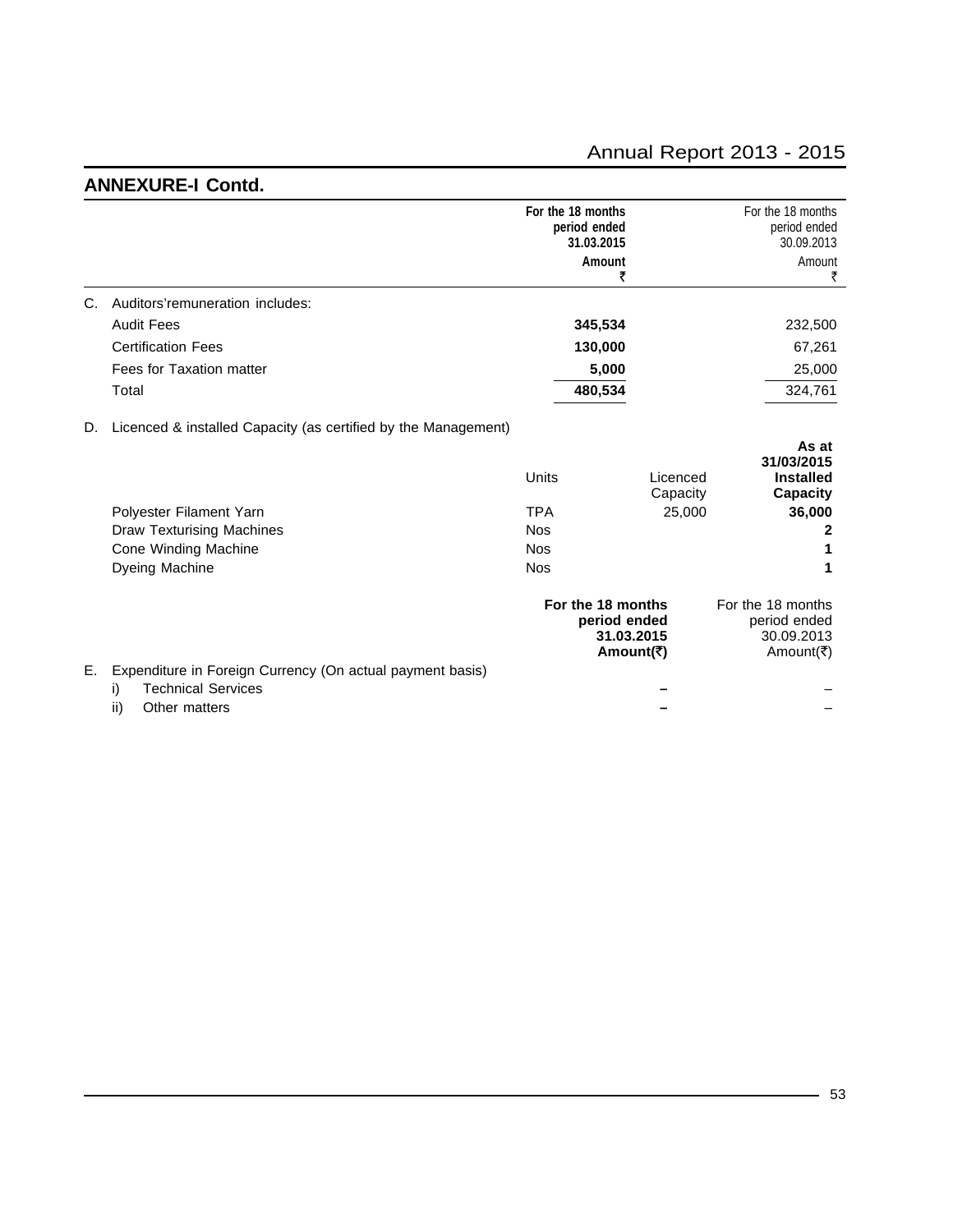## **ANNEXURE-II**

### **BALANCE SHEET ABSTRACT & COMPANY'S GENERAL BUSINESS PROFILE**

| i.   | <b>Registration Details</b>                       |                                                                     |                            |                                           |
|------|---------------------------------------------------|---------------------------------------------------------------------|----------------------------|-------------------------------------------|
|      | <b>Registration No</b>                            | 2758                                                                | State Code                 | 02                                        |
|      | <b>Balance Sheet Date</b>                         | 31st March, 2015                                                    |                            |                                           |
| ii.  | Capital raised during the year (Amount in rupees) |                                                                     |                            |                                           |
|      | Public issue                                      | Nil                                                                 | Rights issue               | Nil                                       |
|      | Bonus issue                                       | Nil                                                                 | <b>Private Placement</b>   | Nil                                       |
| iii. |                                                   | Position of Mobilisation and Deployment of Funds (Amount in rupees) |                            |                                           |
|      | <b>Total liabilities</b>                          | 2,419,770,187                                                       | <b>Total assets</b>        | 2,419,770,187                             |
|      | Sources of funds                                  |                                                                     |                            |                                           |
|      | Paid up Capital                                   | 743,829,600                                                         | Reserves & Surplus         | (3,483,599)                               |
|      | Non-current liabilities                           | 1,299,093,154                                                       | <b>Current liabilities</b> | 380,331,033                               |
|      | Application of Funds:                             |                                                                     |                            |                                           |
|      | Net Fixed Assets & CWIP                           | 2,084,752,824                                                       |                            |                                           |
|      | Non-current assets                                | 206,552,409                                                         | <b>Current assets</b>      | 128,464,953                               |
| iv.  | Performance of Company (Amount in rupees)         |                                                                     |                            |                                           |
|      | Turnover (including other income)                 | 16,326,154                                                          | <b>Total Expenditure</b>   | 386,089,850                               |
|      | Profit/(Loss) Before Tax                          | (369, 763, 696)                                                     |                            | Profit/(Loss)After Tax<br>(369, 763, 696) |
|      |                                                   |                                                                     | Earning Per Share          | (4.97)                                    |
| ν.   |                                                   | Generic Name of the Principal Products of the Company               |                            |                                           |
|      | Item Code No.(ITC Code)                           | 5402.42                                                             |                            |                                           |
|      | <b>Product Description</b>                        | Polyester Filament Yarn (PFY)                                       |                            |                                           |

54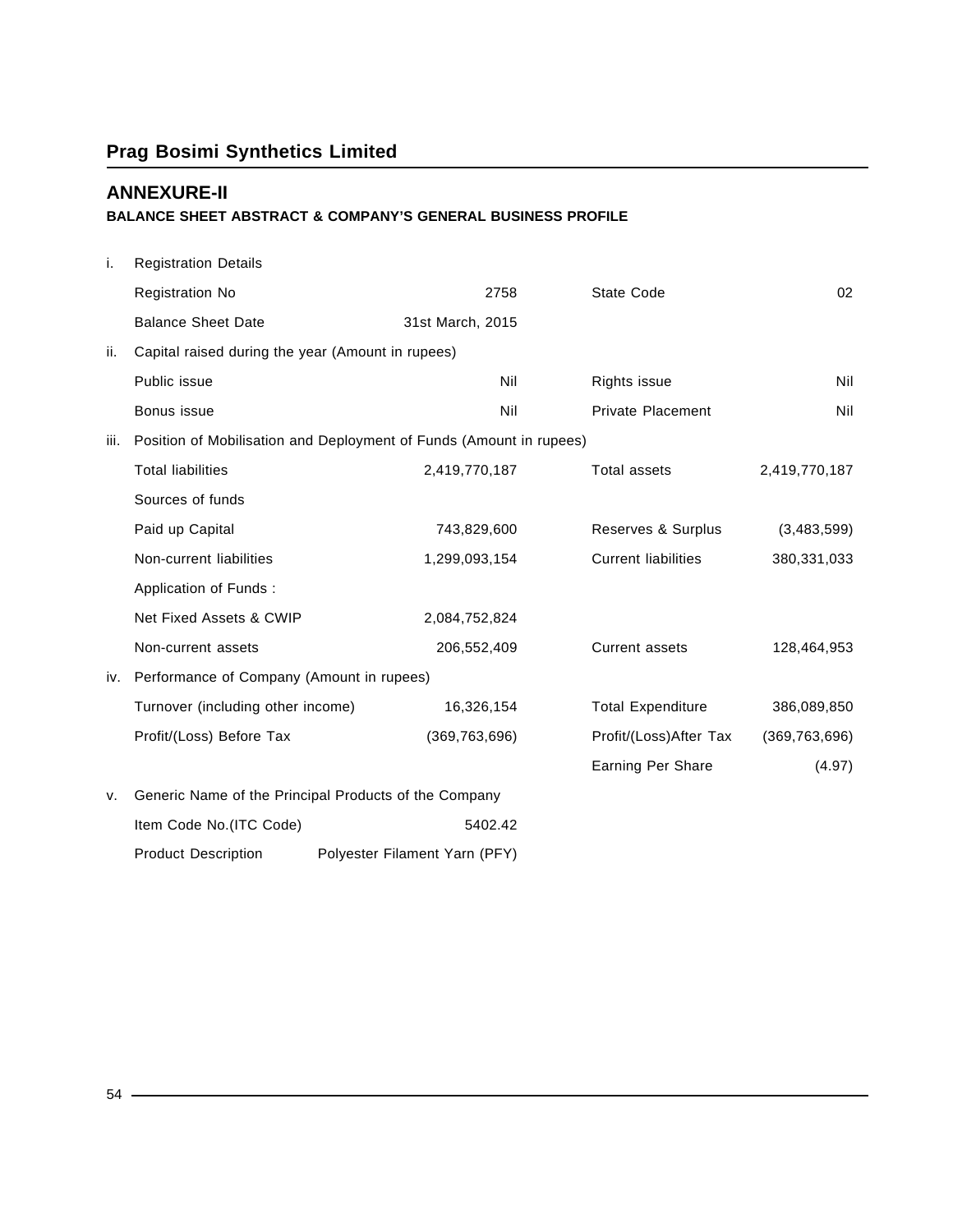## **INDEPENDENT AUDITORS' REPORT**

**TO,**

#### **THE MEMBERS OF PRAG BOSIMI SYNTHETICS LIMITED**

#### **Report on the Financial Statement**

We have audited the accompanying Consolidated Financial Statements of PRAG BOSIMI SYNTHETICS LIMITED, which comprise the Balance Sheet as at 31<sup>st</sup> March, 2015, and the Statement of Profit and Loss and Cash Flow Statement for the period then ended, and a summary of the significant accounting policies and other explanatory information.

#### **Management's Responsibility for the Financial Statements**

The Company's Board of Directors is responsible for the matters stated in section 134(5) of the Companies Act, 2013 ("the Act") with respect to the preparation and presentation of these consolidated financial statements that give a true and fair view of financial position, financial performance and cash flows of the Company in accordance with accounting principles generally accepted in India, including the Accounting Standards specified u/s 133 of the Act read with Rule 7 of the Companies (Accounts) Rules, 2014. Thus responsibility also includes maintenance of adequate accounting records in accordance with the provisions of the Act for safeguarding the assets of the Company and for preventing and detecting frauds and other irregularities; selection and application of appropriate accounting policies; making judgments and estimates that are reasonable and prudent; and design, implementation and maintenance of adequate internal financial controls, that were operating effectively for ensuring the accuracy and completeness of the accounting records, relevant to the preparation and presentation of the financial statements that give a true and fair view and are free from material misstatement, whether due to fraud or error.

#### **Auditors' Responsibility**

Our responsibility is to express an opinion on these consolidated financial statements based on our audit.

We have taken into account the provisions of the Act and the Rules made there under, including the accounting and auditing standards and matters which are required to be included in the audit report under the provisions of the Act and the Rules made there under.

We conducted our audit in accordance with the Standard on Auditing specified u/s 143(10) of the Act and other authoritative pronouncement issued by the Institute of Chartered Accountants of Inada. Those Standards and pronouncements require that we comply with ethical requirements and plan and perform the audit to obtain reasonable assurance about whether the financial statements are free from material misstatement.

An audit involves performing procedures to obtain audit evidence about the amounts and disclosures in the financial statements. The procedures selected depend on the auditor's judgments, including the assessment of risks of material misstatement of the financial statements, whether due to fraud or error. In making those risks assessments, the auditor considers internal financial control relevant to the Company's preparation of the financial statements that give a true and fair view, in order to design audit procedures that are appropriate in the circumstances, but not for the purpose of expressing an opinion on whether the Company has in place adequate internal financial controls systems over financial reporting and operating effectiveness of such controls. An audit also includes evaluating the appropriateness of the accounting policies unused and reasonableness of the accounting estimates made by the Company's Directors, as well as evaluating overall presentation of the financial statements.

We believe that the audit evidence we have obtained is sufficient and appropriate to provide a basis for our audit opinion on the consolidated financial statements.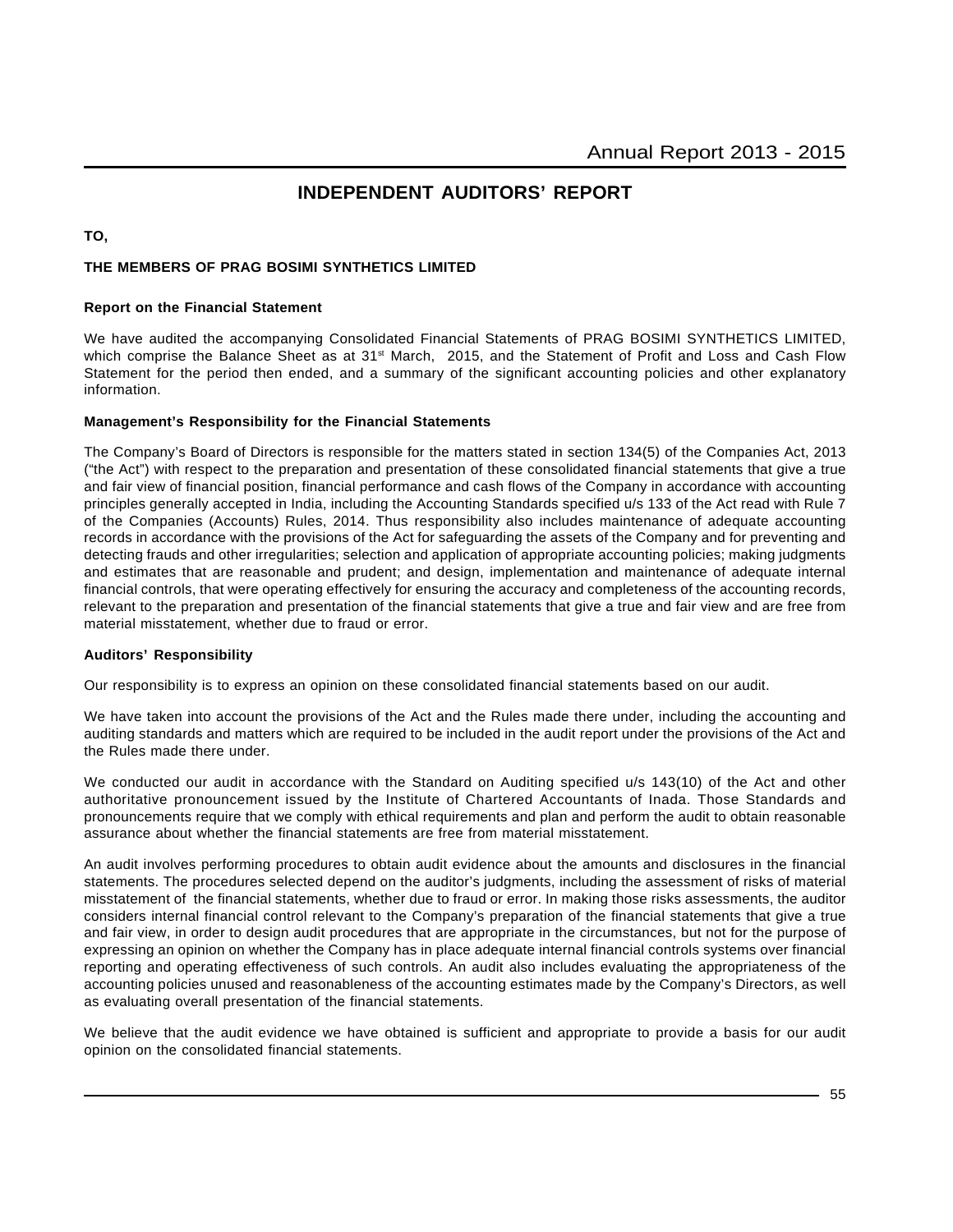#### **Opinion**

In our opinion and to the best of our information and according to the explanations given to us, the aforesaid consolidated financial statements give the information required by the Act in the manner so required and give a true and fair view in conformity with the accounting principles generally accepted in India:

- (a) In the case of the Balance Sheet, of the state of affairs of the Company as at  $31<sup>st</sup>$  March, 2015.
- (b) In the case of the Statement of Profit and Loss, of the loss of the Company for the period ended on that date.
- (c) In the case of the Cash Flow Statement, of the cash flows for the period ended on that date.

#### **Report on Other Legal and Regulatory Requirements**

- 1. As required by the Companies (Auditor's Report) Order, 2015 ("The Order") issued by the Central Government in terms of sub-section (11) of section 143 of the Act (hereinafter referred to as the "Order") and on the basis of such checks of the books and records of the Company as we considered appropriate and according to the information and explanations given to us, we give in the Annexure statement on matters specified in the paragraph 3 and 4 of the Order.
- 2. As required by section 143(3) of the Act, we report that:
	- a) We have sought and obtained all the information and explanations which to the best of our knowledge and belief were necessary for the purposes of our audit.
	- b) In our opinion, proper books of account as required by law have been kept by the company so far as it appears from our examination of those books;
	- c) The Balance Sheet, the Statement of Profit and Loss and the cash flow statement dealt with by this Report are in agreement with the books of account;
	- d) In our opinion, the aforesaid consolidated financial statements comply with the Accounting Standards specified u/s. 133 of the Act, read with Rule 7 of the Companies (Accounts) Rules, 2014.
	- e) On the basis on written representations received from the directors as on 31<sup>st</sup> March 2015 taken on record by the Board of Directors, none of the directors is disqualified as on 31<sup>st</sup> March 2015 from being appointed as a director in terms of section 164 (2) of the Act.

**For Bharat Shroff & Co. For AMD & Associates**

(Membership No. 014822) (Membership No. 068018)

Chartered Accountants Chartered Accountants (Firm Reg. No.131026W) (Firm Regn.No.318191E)

**Bharat B. Shroff Debashish Bordoloi** Proprietor Partner (Proprietor Partner Partner) and the control of the control of the control of the control of the control of the control of the control of the control of the control of the control of the control of the c

Place : Guwahati Date : 30th May, 2015

56 –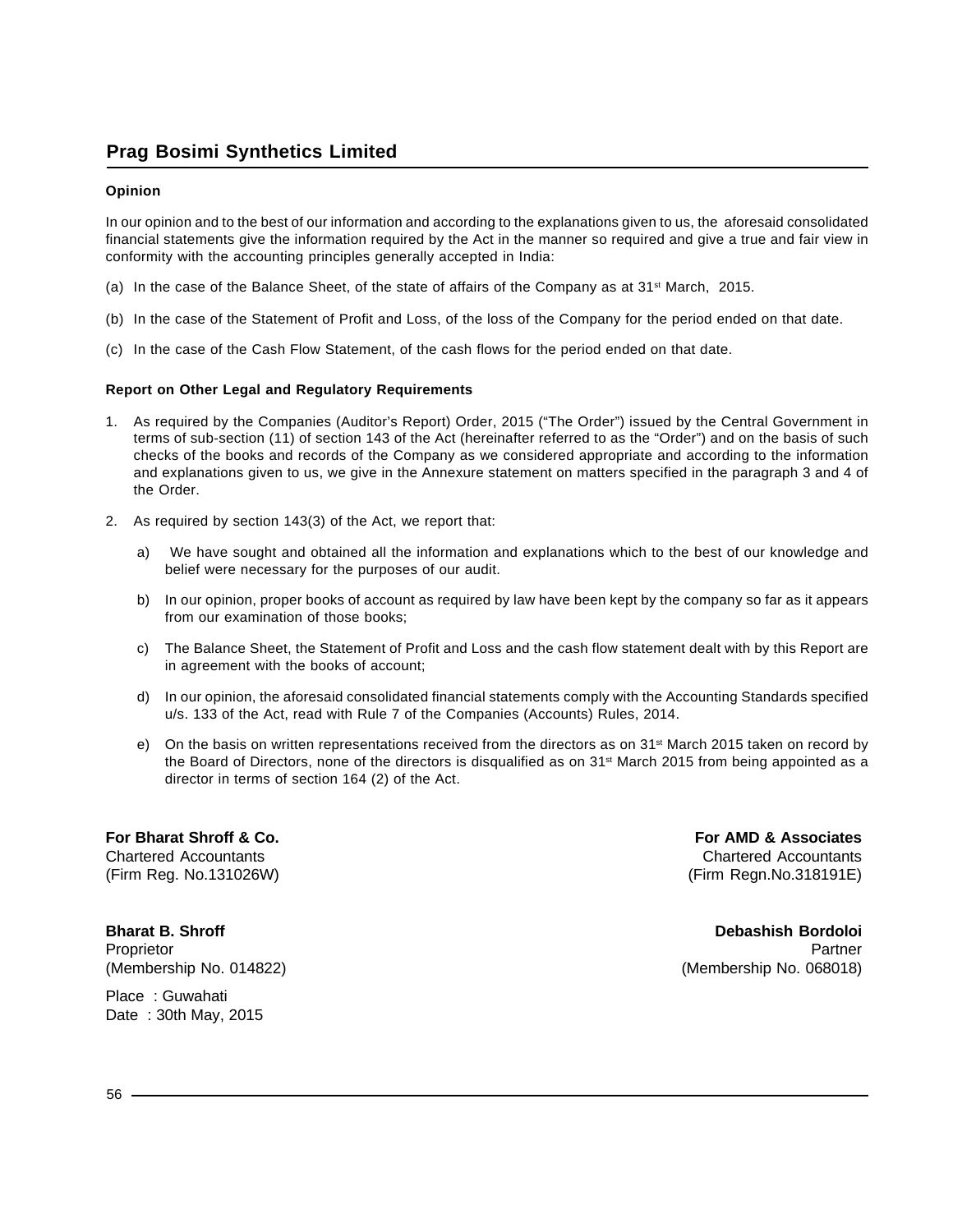## **ANNEXURE TO THE INDEPENDENT AUDITORS' REPORT FOR THE PERIOD ENDED 31ST MARCH, 2015 OF PRAG BOSIMI SYNTHETICS LIMITED.**

The Annexure referred to in our Independent Auditors Report to the members of the company on the Consolidated Financial Statements for the period ended 31<sup>st</sup> March 2015, we report that:

- (i) In respect of its Fixed Assets:
	- (a) The Company has maintained proper records showing full particulars, including quantitative details and situation of fixed assets.
	- (b) The assets have been physically verified by the management in accordance with the phased programmed of verification adopted by the Company. In our opinion, the frequency of the verification is reasonable having regard to the size of the Company and nature of fixed assets. No material discrepancies have been noticed in respect of the assets physically verified during the period.
	- (c) No substantial part of the fixed assets has been disposed off during the period.
- (ii) In respect of its Inventories:
	- (a) As explained to us, the inventories were physically verified during the period by the Management at reasonable intervals. Inventory lying with the third parties and in transit have been verified by the management with reference to the confirmation received from them and/or subsequent receipt of goods.
	- (b) In our opinion and according to the information and explanations given to us, the procedures of physical verification of inventories followed by the Management were reasonable and adequate in relation to the size of the Company and the nature of its business.
	- (c) The Company has maintained proper records of its inventories. The discrepancies noticed on verification between physical stocks and book records were not material.
- (iii) (a) The Company has not granted any loans secured or unsecured to companies, firms or parties covered in the Register maintained under section 189 of the Act.
	- (b) The company has taken unsecured loans of  $\overline{3.54,84,62,990/1}$  from Managing Director and other related parties during the period. The terms of the loan repayment are not prima facie prejudicial to the interest of the Company.
	- (c) The Company has not taken any loans, secured or unsecured, except as stated in iii (b) above from companies, firms or other parties covered in the register maintained under section 301 of the Act.
- (iv) In our opinion and according to the information and explanations given to us, having regard to the explanations that some of the items purchased are of special nature and suitable alternative sources do not exist for obtaining comparable quotation, there are adequate internal control systems commensurate with the size of the company and the nature of its business for the purchase of inventory and fixed assets and for the sale of goods and services. During the course of our audit, no major weakness has been noticed in the internal control system.
- (v) No deposits within the meaning of Section 73 to 76 or any other relevant provision of the Act and Rules framed there under have been accepted by the Company.
- (vi) We are informed that the cost records maintained by the Company pursuant to the Order of the Central Government under section 209(1)(d) of the Act have been checked and verified by the cost auditor and hence we are not required to comment on it.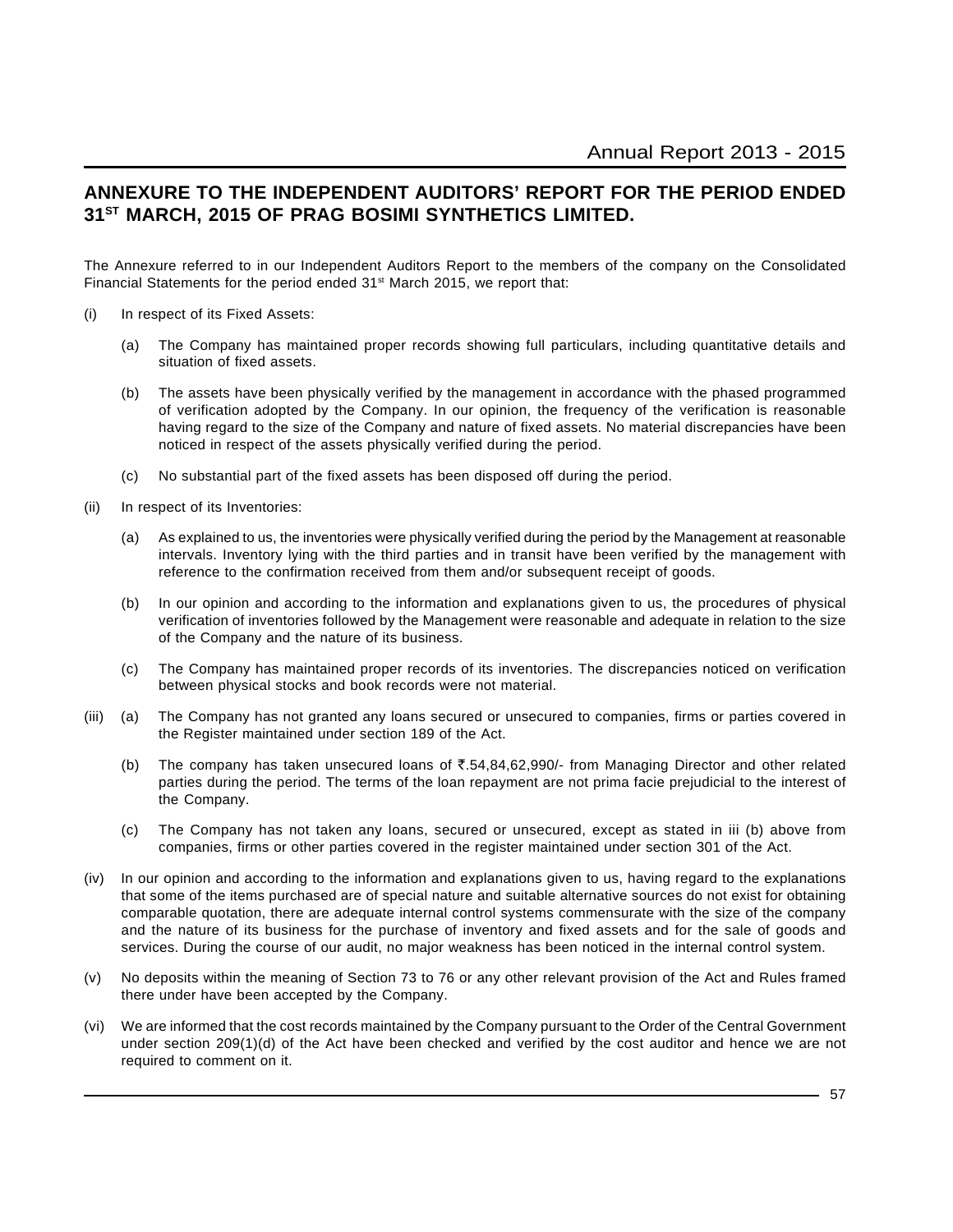(vii) The Company has following undisputed amounts outstanding towards statutory dues for more than 6 months as on 31st March, 2015:

| The Act applicable                                                            | Details of outstanding Amount | Amount ( $\bar{\tau}$ in Lacs) |
|-------------------------------------------------------------------------------|-------------------------------|--------------------------------|
| The Assam Professions, Trades, Callings and<br>Employments Taxation Act, 1947 | <b>Professional Tax</b>       | 12.23                          |

- (viii) The accumulated losses of the Company at the end of the financial period are not more than fifty per cent of its net worth. The Company has incurred cash losses during the financial period covered by our audit and in the immediately preceding financial period.
- (ix) In our opinion and according to the information and explanations given to us, the Company has not made regular payments towards dues to financial institutions, banks and debenture holders.
- (x) During the period, the Company has not granted loans and advances on the basis of security by way of pledge of shares, debentures or other securities.
- (xi) The Company is not a dealer or trader in shares, securities, debentures and other investments.
- (xii) In our opinion and according to information and explanations given to us, the Company has not given guarantee for loans taken by others from Banks or financial institutions except reported in the accounts.
- (xiii) According to the information and explanations given to us, in our opinion, funds raised on short term basis have not been used for long term basis or vice versa.
- (xiv) During the period, the Company has not made any preferential allotment of shares to the parties and companies covered and recorded in the Register maintained under section 189 of the Act.
- (xv) The Company has not raised any money by way of public issue during the period.
- (xvi) During the period, no fraud on or by the Company has been noticed or reported during the course of our audit.

Chartered Accountants Chartered Accountants (Firm Reg. No.131026W) (Firm Regn.No.318191E)

**For Bharat Shroff & Co. For AMD & Associates**

**Bharat B. Shroff Community Bordoloi** Bordoloi Bordoloi Bordoloi Bordoloi Bordoloi Bordoloi Bordoloi Bordoloi Bordoloi Proprietor Partner (Proprietor Partner Partner (Proprietor Partner Partner Partner Partner Partner Partner Par

(Membership No. 014822) (Membership No. 068018)

Place : Guwahati Date : 30th May, 2015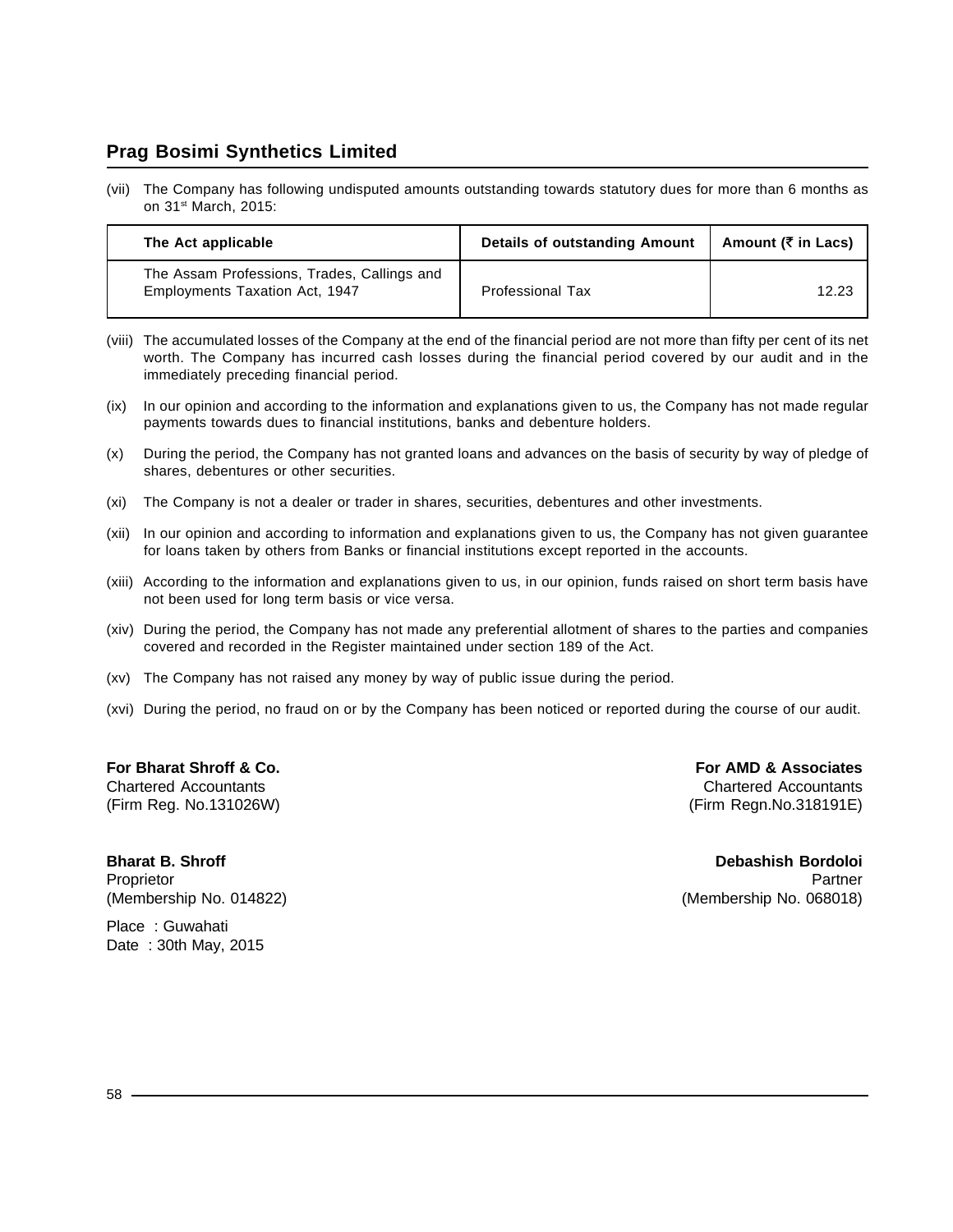|   |               | <b>Particulars</b>                                              | Note No.       | As at<br>31st March 2015<br>₹ | As at<br>30th September, 2013<br>₹ |
|---|---------------|-----------------------------------------------------------------|----------------|-------------------------------|------------------------------------|
| A |               | <b>EQUITY AND LIABILITIES</b>                                   |                |                               |                                    |
|   | 1             | <b>Shareholders' Funds</b>                                      |                |                               |                                    |
|   |               | (a) Share Capital                                               | $\sqrt{3}$     | 743,829,600                   | 743,829,600                        |
|   |               | <b>Reserves and Surplus</b><br>(b)                              | 4              | 35,963,859                    | 215,199,737                        |
|   |               |                                                                 |                | 779,793,459                   | 959,029,337                        |
|   | 2             | <b>Share Application Money</b>                                  |                | 724,899                       |                                    |
|   | 3             | <b>Non-current Liabilities</b>                                  |                |                               |                                    |
|   |               | (a) Long-term Borrowings                                        | 5              | 1,080,007,945                 | 1,072,343,343                      |
|   |               | Other Long-term Liabilities<br>(b)                              | 6              | 202,311,417                   | 172,192,514                        |
|   |               | Long-term Provisions<br>(c)                                     | $\overline{7}$ | 16,773,792                    | 16,140,569                         |
|   |               |                                                                 |                | 1,299,093,154                 | 1,260,676,426                      |
|   | 4             | <b>Current Liabilities</b>                                      |                |                               |                                    |
|   |               | Short-term Borrowings<br>(a)                                    | 8              | 347,708,495                   | 344,867,395                        |
|   |               | <b>Trade Payables</b><br>(b)                                    | 9              | 10,582,638                    | 364,748,230                        |
|   |               | <b>Other Current Liabilities</b><br>(c)                         | 10             | 7,949,038                     | 7,805,021                          |
|   |               | <b>Short-term Provisions</b><br>(d)                             | 11             | 16,977,934                    | 14,425,598                         |
|   |               |                                                                 |                | 383,218,104                   | 731,846,243                        |
|   |               | <b>TOTAL</b>                                                    |                | 2,462,829,615                 | 2,951,552,005                      |
| в | <b>ASSETS</b> |                                                                 |                |                               |                                    |
|   | 1             | <b>Non-current Assets</b>                                       |                |                               |                                    |
|   |               | <b>Fixed assets</b><br>(a)                                      |                |                               |                                    |
|   |               | (i) Tangible assets                                             | 12.A           | 2,073,825,135                 | 2,186,285,634                      |
|   |               | (ii) Capital work-in-progress                                   | 12.C           | 12,979,085                    | 10,927,690                         |
|   |               |                                                                 |                | 2,086,804,219                 | 2,197,213,324                      |
|   |               | Non-current Investments<br>(b)                                  | 13             |                               |                                    |
|   |               | (c)<br>Long-term Loans and Advances                             | 14             | 183,880,071                   | 186,899,447                        |
|   |               | (d)<br><b>Other Non-current Assets</b>                          | 15             | 21,472,338                    | 24,287,276                         |
|   |               |                                                                 |                | 205,352,409                   | 211,186,723                        |
|   | $\mathbf{2}$  | <b>Current Assets</b>                                           |                |                               |                                    |
|   |               | (a)<br>Inventories                                              | 16             | 111,776,128                   | 110,912,033                        |
|   |               | <b>Trade Receivables</b><br>(b)                                 | 17             | 2,468,437                     | 420,369,608                        |
|   |               | Cash and Cash Equivalents<br>(c)                                | 18             | 44,223,637                    | 3,096,096                          |
|   |               | Short-term Loans and Advances<br>(d)                            | 19             | 9,963,823                     | 7,494,226                          |
|   |               | <b>Other Current Asssets</b><br>(e)                             | 20             | 2,240,962                     | 1,279,996                          |
|   |               |                                                                 |                | 170,672,987                   | 543,151,959                        |
|   |               | <b>TOTAL</b>                                                    |                | 2,462,829,615                 | 2,951,552,005                      |
|   |               | See accompanying notes forming part of the financial statements |                |                               |                                    |

## **CONSOLIDATED BALANCE SHEET AS AT 31ST MARCH, 2015**

In terms of our report attached.<br> **For Bharat Shroff & Co For AMD & Associates For Share and on behalf of the Board of Directors**<br>
Chartered Accountants Chartered Accountants **For and B. Vyas** Managing Director Chartered Accountants Chartered Accountants **Hemant B. Vyas** Managing Director (Firm Regn.No.131026W) (Firm Regn.No.318191E) **M.K.Das** Director

#### Proprietor (M.No. 014822) Place : Guwahati Date: 30.05.2015

## **For Bharat Shroff & Co For AMD & Associates H.K.Sharma** Chairman

**Girindra Mohan Das** Director<br>**Devang Vyas** Director **Devang Vyas** Director<br> **Rohit Doshi** Director **Bharat B. Shroff Debashish Bordoloi Rohit Doshi** Director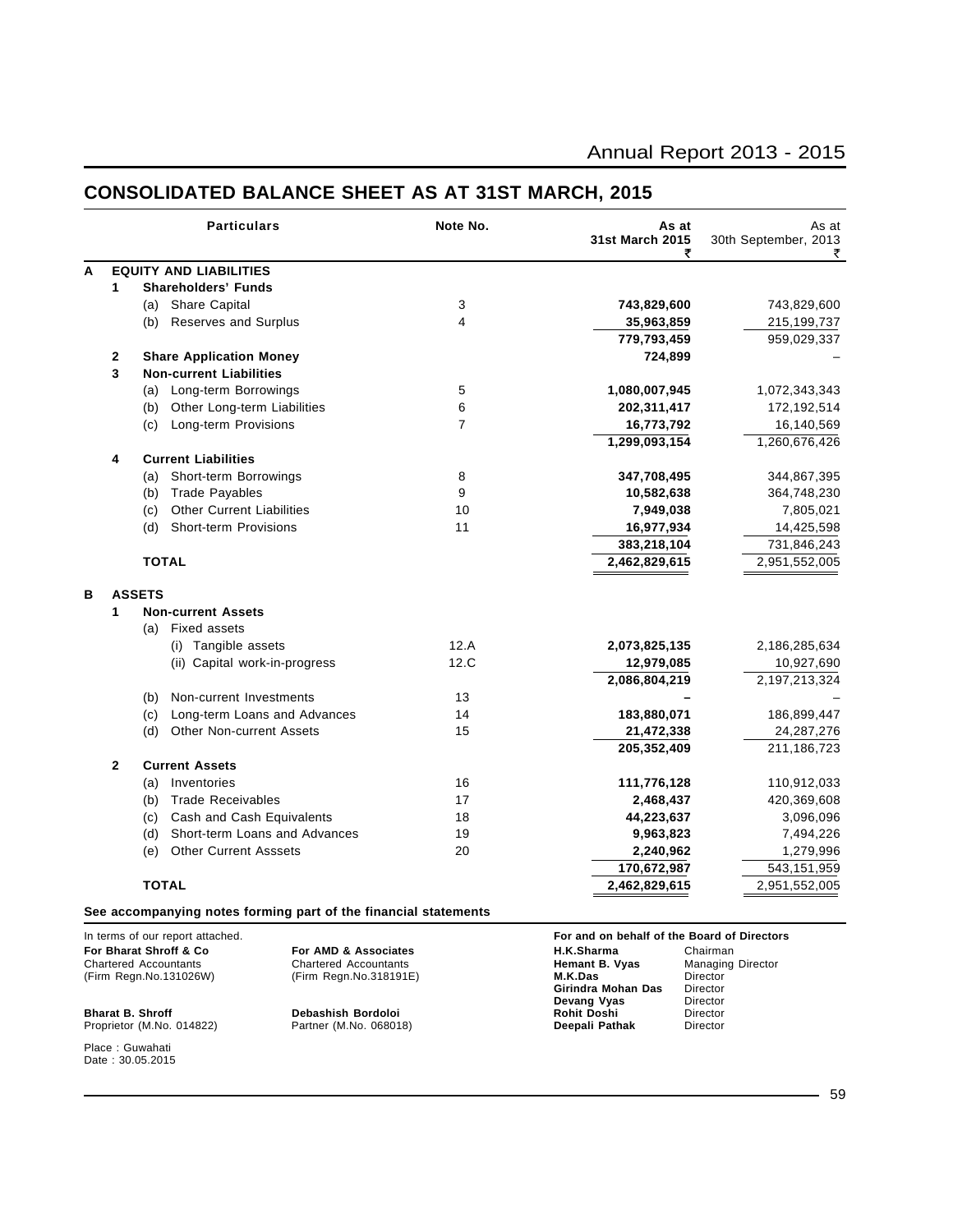### **Consolidated Statement of Profit and Loss for the period ended 31st March, 2015**

|    |     | <b>Particulars</b>                                                               | Note No. | For the<br>eighteen months<br>period ended<br>31st March, 2015 | For the<br>eighteen months<br>period ended<br>30th September, 2013 |
|----|-----|----------------------------------------------------------------------------------|----------|----------------------------------------------------------------|--------------------------------------------------------------------|
|    |     |                                                                                  |          | ₹                                                              | ₹                                                                  |
| 1  |     | <b>Income</b>                                                                    |          |                                                                |                                                                    |
|    |     | Revenue from operations (net)                                                    | 21       | 15,998,261                                                     | 1,001,015,935                                                      |
| 2  |     | Other Income                                                                     | 22       | 148,645                                                        | 4,831,140                                                          |
| 3  |     | Total Revenue (1+2)                                                              |          | 16,146,906                                                     | 1,005,847,075                                                      |
| 4  |     | <b>Expenses</b>                                                                  |          |                                                                |                                                                    |
|    | (a) | <b>Cost of Materials Consumed</b>                                                | 23.a     | 13,025,084                                                     | 867,255,614                                                        |
|    | (b) | Changes in Inventories of Finished Goods,<br>Work-in-progress and Stock-in-trade | 23.b     | 51,904                                                         | 1,333,246                                                          |
|    | (c) | <b>Employee Benefits Expense</b>                                                 | 24       | 26,626,364                                                     | 58,554,486                                                         |
|    | (d) | <b>Finance Costs</b>                                                             | 25       | 193,108,772                                                    | 187,574,130                                                        |
|    | (e) | Depreciation and Amortisation expense                                            | 12.B     | 119,627,985                                                    | 79,372,762                                                         |
|    | (f) | <b>Other Expenses</b>                                                            | 26       | 33,649,740                                                     | 78,529,026                                                         |
|    |     |                                                                                  |          | 386,089,850                                                    | 1,272,619,265                                                      |
| 5  |     | Profit / (Loss) before Prior period Item,<br>Extraordinary Items and Tax (3 - 4) |          | (369, 942, 944)                                                | (266, 772, 190)                                                    |
| 6  |     | Prior Period Items (Net)                                                         | 27       | 179,248                                                        | (504, 953)                                                         |
| 7  |     | Profit / (Loss) before Extraordinary Items<br>and Tax $(5 + 6)$                  |          | (369, 763, 696)                                                | (267, 277, 143)                                                    |
| 8  |     | Extraordinary items                                                              |          |                                                                |                                                                    |
| 9  |     | Profit / (Loss) before Tax $(7 + 8)$                                             |          | (369, 763, 696)                                                | (267, 277, 143)                                                    |
| 10 |     | Tax Expense                                                                      |          |                                                                |                                                                    |
| 11 |     | Profit / (Loss) after Tax $(9 + 10)$                                             |          | (369, 763, 696)                                                | (267, 277, 143)                                                    |
| 12 |     | Earnings per share (of $\overline{\xi}$ .10/- each)                              |          |                                                                |                                                                    |
|    |     | <b>Basic and Diluted</b>                                                         |          | (4.97)                                                         | (3.59)                                                             |
|    |     |                                                                                  |          |                                                                |                                                                    |

**See accompanying notes forming part of the financial statements**

(Firm Regn.No.131026W) (Firm Regn.No.318191E) **M.K.Das** Director

Proprietor (M.No. 014822)

Place : Guwahati Date: 30.05.2015

In terms of our report attached.<br> **For AMD & Associates For AMD & Associates For AMD & Associates For MEX Board of the Board of Directors**<br>
Chartered Accountants **Chartered Accountants Chartered Accountants Heman For Bharat Shroff & Co For AMD & Associates H.K.Sharma** Chairman Chairman Chartered Accountants Chartered Accountants **Hemant B. Vyas** Managing Director Chartered Accountants Chartered Accountants **Hemant B. Vyas** Managing Director **Girindra Mohan Das** Director<br>**Devang Vyas** Director **Devang Vyas** Director<br> **Rohit Doshi** Director **Bharat B. Shroff Debashish Bordoloi Rohit Doshi** Director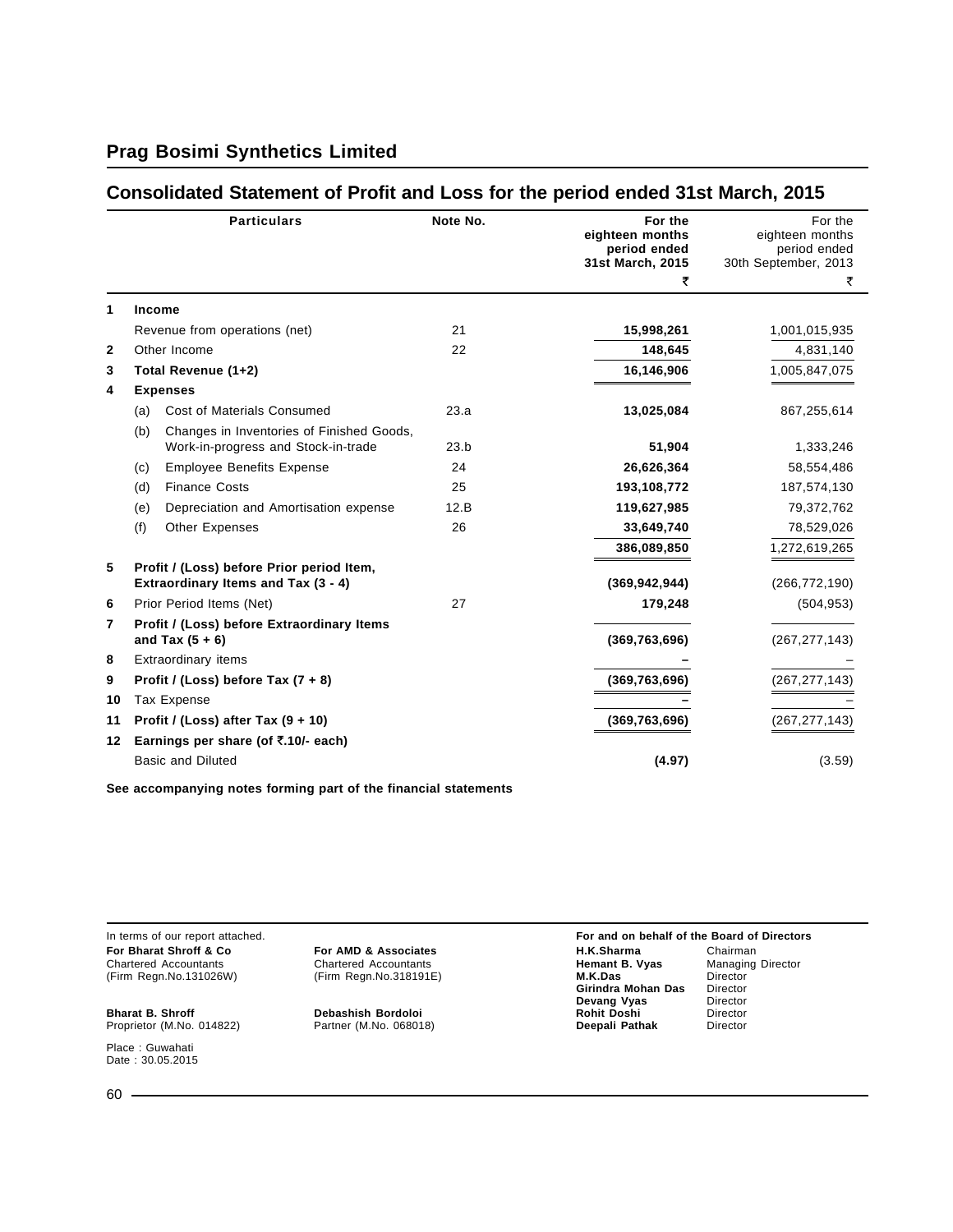#### **CONSOLIDATED CASHFLOW STATEMENT FOR THE EIGHTEEN MONTHS PERIOD ENDED 31st March, 2015**

|    | <b>PARTICULARS</b>                                                                                              | For the 18 months<br>period ended<br>31st March, 2015<br>₹ | For the 18 months<br>period ended<br>30th September, 2013<br>₹ |
|----|-----------------------------------------------------------------------------------------------------------------|------------------------------------------------------------|----------------------------------------------------------------|
|    | A. Cash flow from Operating Activities                                                                          | (369, 763, 696)                                            | (267, 277, 143)                                                |
|    | Net Profit/(Loss)before Tax and Extraordinary items                                                             |                                                            |                                                                |
|    | Adjustments for:                                                                                                |                                                            |                                                                |
|    | Depreciation                                                                                                    | 119,597,997                                                | 79,342,774                                                     |
|    | Amortisation of Leasehold Land                                                                                  | 29,988                                                     | 29,988                                                         |
|    | <b>Interest Expenses</b>                                                                                        | 193,108,772                                                | 187,574,130                                                    |
|    | Interest Income                                                                                                 | (36, 863)                                                  |                                                                |
|    | Operating Profit/(Loss) before Working Capital Changes                                                          | (57,063,801)                                               | (330, 251)                                                     |
|    | Adjustments for:                                                                                                |                                                            |                                                                |
|    | Inventories                                                                                                     | (864,095)                                                  | 1,747,306                                                      |
|    | Appropriation of Term Loan                                                                                      | 143,306,079                                                |                                                                |
|    | <b>Trade Receivable</b>                                                                                         | 417,901,171                                                | (416, 564, 199)                                                |
|    | Transfer to Reserve on account of Depreciation                                                                  | 7,221,737                                                  |                                                                |
|    | Non Other current assets                                                                                        | 2,814,940                                                  | 24,136,721                                                     |
|    | <b>Other current Assets</b>                                                                                     | (930, 905)                                                 | (1,279,996)                                                    |
|    | Trade and Other Payables                                                                                        | (548, 681, 363)                                            | 443,191,651                                                    |
|    | Cash generated from operations                                                                                  | (36, 296, 236)                                             | 50,901,233                                                     |
|    | Less: Interest Paid                                                                                             | (74, 382, 022)                                             | (187, 574, 130)                                                |
|    | Add: Interest Received                                                                                          | 6,801                                                      |                                                                |
|    | Net cash from Operating Activities                                                                              | (110, 671, 457)                                            | (136, 672, 898)                                                |
| В. | <b>Cash flow from Investing Activities</b>                                                                      |                                                            |                                                                |
|    | Purchase/Sale of fixed assets including CWIP (Net)                                                              | (9, 218, 881)                                              | (25,869,472)                                                   |
|    | Loans and advances and Other current Assets                                                                     | 549,779                                                    | 4,638,576                                                      |
|    | Net cash used in Investing Activities                                                                           | (8,669,103)                                                | (21, 230, 896)                                                 |
| C. | <b>Cash flow from Financing Activities</b>                                                                      |                                                            |                                                                |
|    | Share Application money                                                                                         | 724,899                                                    |                                                                |
|    | Grant from Ministry of Textile (Govt. of India)                                                                 | 40,000,000                                                 |                                                                |
|    | Repayment of Term Loan                                                                                          | (25, 100, 000)                                             |                                                                |
|    | Proceeds from Long-term Borrowings (Net)                                                                        | 144,843,201                                                | 156,604,080                                                    |
|    | Net cash from Financing Activities                                                                              | 160,468,100                                                | 156,604,080                                                    |
|    | Net increase in Cash and Cash Equivalents (A+B+C)                                                               | 41,127,541                                                 | (1, 299, 713)                                                  |
|    | Cash/Cash Equivalents (Opening)                                                                                 | 3,096,096                                                  | 4,395,809                                                      |
|    | Cash/Cash Equivalents (Closing)                                                                                 | 44,223,637                                                 | 3,096,096                                                      |
|    |                                                                                                                 | (41, 127, 541)                                             | (1, 299, 713)                                                  |
|    | In terms of our report attached.                                                                                | For and on behalf of the Board of Directors                |                                                                |
|    | For Bharat Shroff & Co.<br>For AMD & Associates<br><b>Chartered Accountants</b><br><b>Chartered Accountants</b> | H.K.Sharma<br>Hemant B. Vyas                               | Chairman<br><b>Managing Director</b>                           |
|    | (Firm Regn.No.131026W)<br>(Firm Regn.No.318191E)                                                                | M.K.Das                                                    | Director                                                       |

Proprietor (M.No. 014822)

Place : Guwahati Date : 30.05.2015

**Girindra Mohan Das** Director **Devang Vyas** Director **Bharat B. Shroff Debashish Bordoloi Rohit Doshi** Director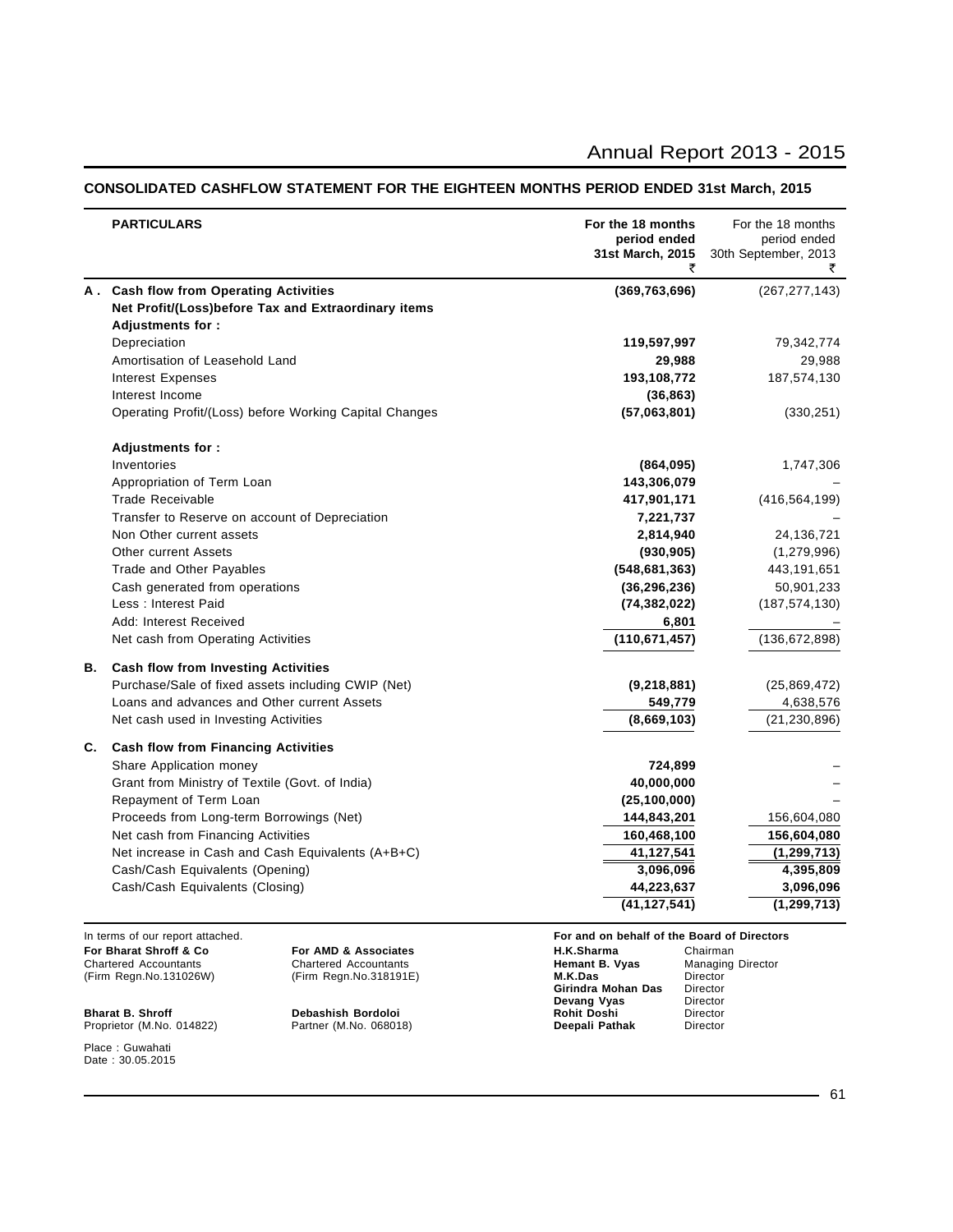## **Notes forming part of the Consolidated Financial Statements**

| <b>Particulars</b> |                                                                | As at 31st March, 2015 |               | As at 30th September 2013 |               |
|--------------------|----------------------------------------------------------------|------------------------|---------------|---------------------------|---------------|
|                    |                                                                | Number of<br>shares    |               | Number of<br>shares       | ₹             |
| (a)                | Note 3 Share capital<br>Authorised                             |                        |               |                           |               |
|                    | Equity shares of ₹.10/- each with voting rights                | 120,000,000            | 1,200,000,000 | 120,000,000               | 1,200,000,000 |
|                    | Equity shares (Unclassified) of ₹.10/- each with voting rights | 30,000,000             | 300,000,000   | 30,000,000                | 300,000,000   |
|                    | Optionally convertible preference shares of ₹.100/- each       | 1,000,000              | 100,000,000   | 1,000,000                 | 100,000,000   |
|                    | Redeemable preference shares of ₹.100/- each                   | 9,000,000              | 900,000,000   | 9,000,000                 | 900,000,000   |
|                    | Total                                                          | 160,000,000            | 2,500,000,000 | 160,000,000               | 2,500,000,000 |
| (b)                | Issued, Subscribed and Called up                               |                        |               |                           |               |
|                    | Equity shares of ₹.10/- each with voting rights                | 74,382,960             | 743,829,600   | 74,382,960                | 743,829,600   |
|                    | Optionally convertible preference shares of ₹.100/- each       |                        |               |                           |               |
|                    | Redeemable preference shares of ₹.100/- each                   |                        |               |                           |               |
|                    | Total                                                          | 74,382,960             | 743,829,600   | 74,382,960                | 743,829,600   |

**Reconciliation of the shares outstanding at the beginning and at the end of the reporting period**

|                                              |                                                                                                                                                                                                                                                                                                                            |                 |                                                                                                                          | As at 30thSeptember 2013        |
|----------------------------------------------|----------------------------------------------------------------------------------------------------------------------------------------------------------------------------------------------------------------------------------------------------------------------------------------------------------------------------|-----------------|--------------------------------------------------------------------------------------------------------------------------|---------------------------------|
|                                              | Number of<br>shares                                                                                                                                                                                                                                                                                                        | ₹               | Number of<br>shares                                                                                                      | ₹                               |
|                                              | 74,382,960                                                                                                                                                                                                                                                                                                                 | 743,829,600     | 74,382,960                                                                                                               | 743,829,600                     |
|                                              |                                                                                                                                                                                                                                                                                                                            |                 |                                                                                                                          |                                 |
|                                              | 74,382,960                                                                                                                                                                                                                                                                                                                 | 743,829,600     | 74,382,960                                                                                                               | 743,829,600                     |
|                                              |                                                                                                                                                                                                                                                                                                                            |                 |                                                                                                                          | As at 30th September, 2013<br>₹ |
|                                              |                                                                                                                                                                                                                                                                                                                            |                 |                                                                                                                          |                                 |
| Capital Reserve                              |                                                                                                                                                                                                                                                                                                                            |                 |                                                                                                                          |                                 |
| Opening balance                              |                                                                                                                                                                                                                                                                                                                            | 16,700,000      |                                                                                                                          | 16,700,000                      |
| Add: Additions during the period             |                                                                                                                                                                                                                                                                                                                            | 40,000,000      |                                                                                                                          |                                 |
| Closing balance                              |                                                                                                                                                                                                                                                                                                                            | 56,700,000      |                                                                                                                          | 16,700,000                      |
| <b>Capital Redemption Reserve</b>            |                                                                                                                                                                                                                                                                                                                            |                 |                                                                                                                          |                                 |
| Opening balance                              |                                                                                                                                                                                                                                                                                                                            | 814,625,000     |                                                                                                                          |                                 |
| Add: Additions / transfers during the period |                                                                                                                                                                                                                                                                                                                            |                 |                                                                                                                          | 814,625,000                     |
| Closing balance                              |                                                                                                                                                                                                                                                                                                                            | 814,625,000     |                                                                                                                          | 814,625,000                     |
| <b>General Reserves</b>                      |                                                                                                                                                                                                                                                                                                                            |                 |                                                                                                                          |                                 |
| Opening balance                              |                                                                                                                                                                                                                                                                                                                            | 747,363,450     |                                                                                                                          | 747,363,450                     |
| Add: Additions / transfers during the period |                                                                                                                                                                                                                                                                                                                            | 150,527,818     |                                                                                                                          |                                 |
|                                              |                                                                                                                                                                                                                                                                                                                            |                 |                                                                                                                          | 747,363,450                     |
|                                              |                                                                                                                                                                                                                                                                                                                            |                 |                                                                                                                          |                                 |
| Opening balance                              |                                                                                                                                                                                                                                                                                                                            | (1,363,488,713) |                                                                                                                          | (1,096,211,570)                 |
|                                              |                                                                                                                                                                                                                                                                                                                            |                 |                                                                                                                          | (267, 277, 143)                 |
|                                              |                                                                                                                                                                                                                                                                                                                            |                 |                                                                                                                          | (1,363,488,713)                 |
|                                              |                                                                                                                                                                                                                                                                                                                            |                 |                                                                                                                          | 215,199,737                     |
|                                              | <b>Particulars</b><br>At the beginning of the period<br>Issued during the period<br>Outstanding at the end of the period<br><b>Particulars</b><br>Note 4 Reserves and surplus<br>Closing balance<br>Surplus / (Deficit) in Statement of Profit and Loss<br>Add: Profit / (Loss) for the period<br>Closing balance<br>Total |                 | As at 31st March, 2015<br>As at 31st March, 2015<br>₹<br>897,891,268<br>(369, 763, 696)<br>(1,733,252,409)<br>35,963,859 |                                 |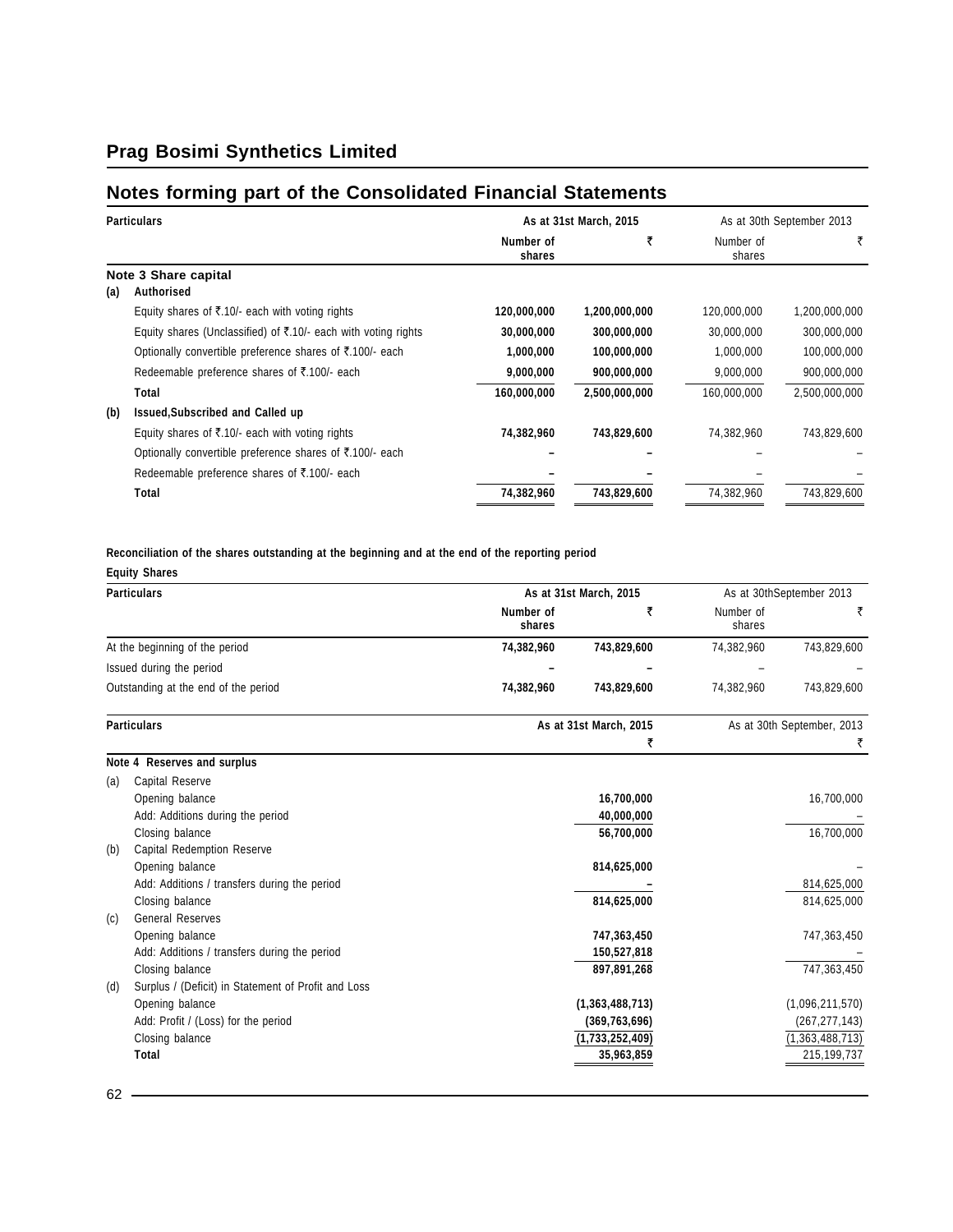| <b>Annual Report 2013 - 2015</b> |  |  |  |  |
|----------------------------------|--|--|--|--|
|----------------------------------|--|--|--|--|

|     | <b>Particulars</b>                                                          | As at 31st March, 2015 | As at 30th September, 2013 |
|-----|-----------------------------------------------------------------------------|------------------------|----------------------------|
|     |                                                                             | ₹                      | ₹                          |
|     | Note 5 - Long-term Borrowings                                               |                        |                            |
| (a) | <b>Bonds / Debentures</b>                                                   |                        |                            |
|     | Secured Optionally Cumulative Convertible Debentures                        | 461,780,000            | 575,217,500                |
|     |                                                                             | 461,780,000            | 575,217,500                |
| (b) | <b>Term Loans</b>                                                           |                        |                            |
|     | Secured Working Capital Term Loan                                           | 35,000,000             | 35,000,000                 |
|     | Unsecured                                                                   | 34,764,955             | 55,664,955                 |
|     |                                                                             | 69,764,955             | 90,664,955                 |
| (c) | <b>Loans and Advances from Related Parties</b>                              |                        |                            |
|     | Unsecured                                                                   | 548,462,990            | 406,460,888                |
|     |                                                                             | 548,462,990            | 406,460,888                |
|     | Total                                                                       | 1,080,007,945          | 1,072,343,343              |
|     |                                                                             |                        |                            |
|     | Note 6 - Other Long-term Liabilities                                        |                        |                            |
| (a) | Long Term Trade Payables                                                    | 36,844,260             | 43,924,509                 |
| (b) | Interest accrued but not due on borrowings                                  |                        |                            |
|     | Interest Accrued on WCTL<br>(i)                                             | 12,128,218             | 7,932,054                  |
|     | (ii)<br>Interest Accrued on 8% Optionally Cumulative Convertible Debentures | 148,662,210            | 116,222,913                |
| (c) | Others                                                                      |                        |                            |
|     | (i)<br>Advances received from customers                                     | 1,902,729              | 2,350,533                  |
|     | (ii)<br><b>Security Deposits</b>                                            | 50,610                 | 50,610                     |
|     | (iii)<br><b>Statutory Dues</b>                                              | 2,723,391              | 1,711,895                  |
|     | Total                                                                       | 202,311,417            | 172,192,514                |
|     |                                                                             |                        |                            |
|     | Note 7 - Long-term Provisions                                               |                        |                            |
| (a) | Provision for Employees Benefits                                            |                        |                            |
|     | Salary<br>(i)                                                               | 6,298,709              | 5,818,137                  |
|     | (ii)<br>Gratuity                                                            | 6,830,938              | 5,958,596                  |
|     | Leave Travel Allowance<br>(iii)                                             | 1,215,680              | 1,793,302                  |
|     | (iv)<br>Other defined benefit plans - Insurance                             | 164,024                | 164,024                    |
|     |                                                                             | 14,509,351             | 13,734,058                 |
| (b) | Provision - Others                                                          |                        |                            |
|     | For Expenses                                                                | 2,264,441              | 2,406,510                  |
|     |                                                                             | 2,264,441              | 2,406,510                  |
|     | Total                                                                       | 16,773,792             | 16,140,569                 |
|     |                                                                             |                        |                            |
|     | Note 8 - Short-term Borrowings                                              |                        |                            |
|     | (a) From Other Parties                                                      |                        |                            |
|     | Secured                                                                     |                        |                            |
|     | Cash Credit Banks                                                           | 82,708,495             | 82,501,654                 |
|     | Loan from Financial Institution                                             | 265,000,000            | 262,365,741                |
|     |                                                                             | 347,708,495            | 344,867,395                |
| (b) | Loans and Advances from Related Parties                                     |                        |                            |
|     | Unsecured                                                                   |                        |                            |
|     |                                                                             |                        |                            |
|     |                                                                             |                        |                            |

## **Notes forming part of the Consolidated Financial Statements**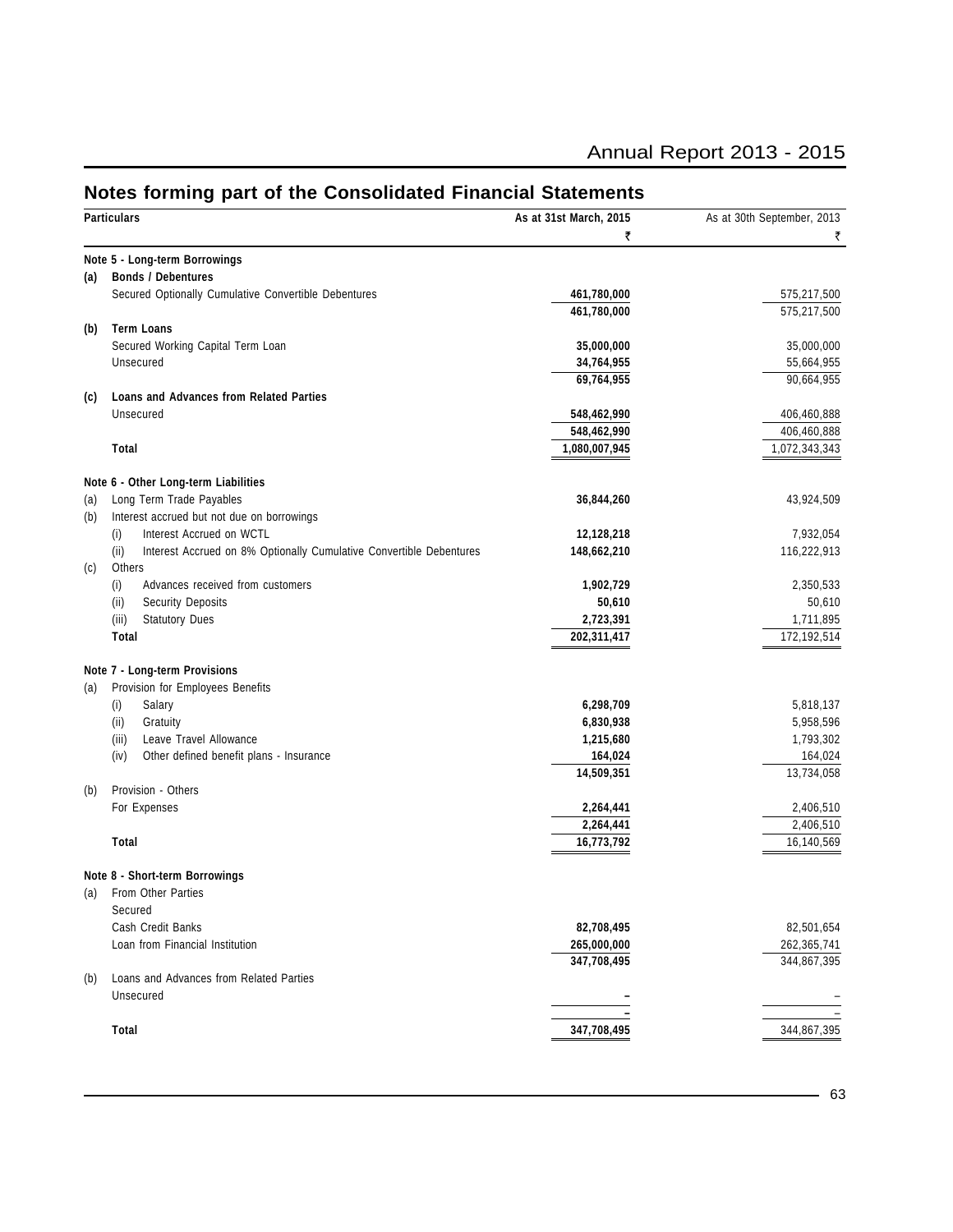# **Notes forming part of the Consolidated Financial Statements**

| <b>Particulars</b>                                      | As at 31st March, 2015 | As at 30th September, 2013 |
|---------------------------------------------------------|------------------------|----------------------------|
|                                                         | ₹                      | ₹                          |
| Note 9 - Trade payables                                 |                        |                            |
| Creditors                                               | 10,582,638             | 364,748,230                |
| Total                                                   | 10,582,638             | 364,748,230                |
| Note 10 - Other Current Liabilities                     |                        |                            |
| Interest accrued and due on borrowings<br>(a)           | 1,682,630              | 1,909,932                  |
| (b)<br>Statutory dues                                   | 3,295,428              | 4,968,603                  |
| Advances received from customers<br>(c)                 | 377,994                | 926,486                    |
| (d)<br>Advance received against Share Application Money | 2,592,986              |                            |
| Total                                                   | 7,949,038              | 7,805,021                  |
| Note 11 - Short-term Provisions                         |                        |                            |
| <b>Provision for Employees Benefits</b><br>(a)          |                        |                            |
| Salary & others<br>(i)                                  | 5,348,558              | 5,236,795                  |
| (ii)<br>Gratuity                                        | 2,393,777              | 1,393,144                  |
| (iii)<br>Leave Encashment                               | 4,045,597              | 3,661,913                  |
|                                                         | 11,787,932             | 10,291,852                 |
| <b>Provision - Others</b><br>(b)                        |                        |                            |
| For Expenses                                            | 5,190,002              | 4,133,746                  |
|                                                         | 5,190,002              | 4,133,746                  |
| Total                                                   | 16,977,934             | 14,425,598                 |
|                                                         |                        |                            |

#### **Note 12A Fixed Assets**

| <b>Particulars</b>                                         | <b>Tangible Assets</b>   |                   |                          |                      |                                |                          |                          |               |
|------------------------------------------------------------|--------------------------|-------------------|--------------------------|----------------------|--------------------------------|--------------------------|--------------------------|---------------|
|                                                            | Land<br>Freehold         | Land<br>Leasehold | <b>Building</b><br>Owned | Plant<br>& Equipment | Furniture &<br><b>Fixtures</b> | <b>Vehicles</b>          | Office<br>Equipement     | Total         |
|                                                            | ₹                        | ₹                 |                          |                      |                                | ₹                        | ₹                        | ₹             |
| <b>Original Cost</b>                                       |                          |                   |                          |                      |                                |                          |                          |               |
| At 1st April, 2012                                         | 578,617                  | 599.678           | 518,628,613              | 2,209,926,217        | 15,477,206                     | 2.765.037                | 3,926,955                | 2,751,902,323 |
| Additions                                                  |                          |                   |                          | 17,065,747           | 528,182                        | 1,648,998                | $\overline{\phantom{0}}$ | 19,242,927    |
| Disposals                                                  |                          |                   |                          | (3,328,288)          |                                | (1,705,502)              |                          | (5,033,790)   |
| At 31st September, 2013                                    | 578,617                  | 599,678           | 518,628,613              | 2,223,663,676        | 16,005,388                     | 2,708,533                | 3,926,955                | 2,766,111,460 |
| Additions                                                  |                          |                   |                          | 104.889              | 13.820                         |                          |                          | 118,709       |
| <b>Disposals</b>                                           |                          |                   |                          | (74, 620)            | (2,923,219)                    |                          |                          | (2,997,839)   |
| At 31st March, 2015                                        | 578,617                  | 599,678           | 518,628,613              | 2,223,693,945        | 13,095,989                     | 2,708,533                | 3,926,955                | 2,763,232,330 |
| Depreciation and Amortization                              |                          |                   |                          |                      |                                |                          |                          |               |
| At 1 April 2012                                            |                          | 289,980           | 161,476,129              | 327,428,095          | 11,369,486                     | 1,471,456                | 2,809,649                | 504,844,795   |
| Charge for the year                                        |                          | 29,988            | 25,885,248               | 52.584.670           | 611.262                        | 261,595                  |                          | 79,372,763    |
| Disposals                                                  |                          |                   |                          | (2,908,488)          |                                | (1,483,244)              |                          | (4, 391, 732) |
| At 31st September, 2013                                    | -                        | 319,968           | 187,361,377              | 377.104.277          | 11.980.748                     | 249,807                  | 2,809,649                | 579,825,826   |
| Charge for the year                                        | ٠                        | 29,988            | 24,397,663               | 94.088.972           | 687,748                        | 423,614                  | -                        | 119,627,985   |
| Deduction/Adjustments during the year                      |                          |                   |                          | (66, 418)            | (2,758,462)                    |                          |                          | (2,824,880)   |
| Retrospective impact of Depreciation as of 1st April, 2014 | -                        |                   |                          | (7,048,691)          | (173, 046)                     | $\overline{\phantom{0}}$ |                          | (7, 221, 736) |
| As at March 31, 2015                                       | $\overline{\phantom{0}}$ | 349,956           | 211,759,040              | 464,078,139          | 9,736,988                      | 673,421                  | 2,809,649                | 689,407,195   |
| Net Block                                                  |                          |                   |                          |                      |                                |                          |                          |               |
| As at March 31, 2015                                       | 578,617                  | 249,722           | 306,869,573              | 1,759,615,806        | 3,359,001                      | 2,035,112                | 1,117,306                | 2,073,825,135 |
| As at September 30, 2013                                   | 578,617                  | 279,710           | 331,267,236              | 1,846,559,399        | 4.024.640                      | 2,458,726                | 1,117,306                | 2,186,285,634 |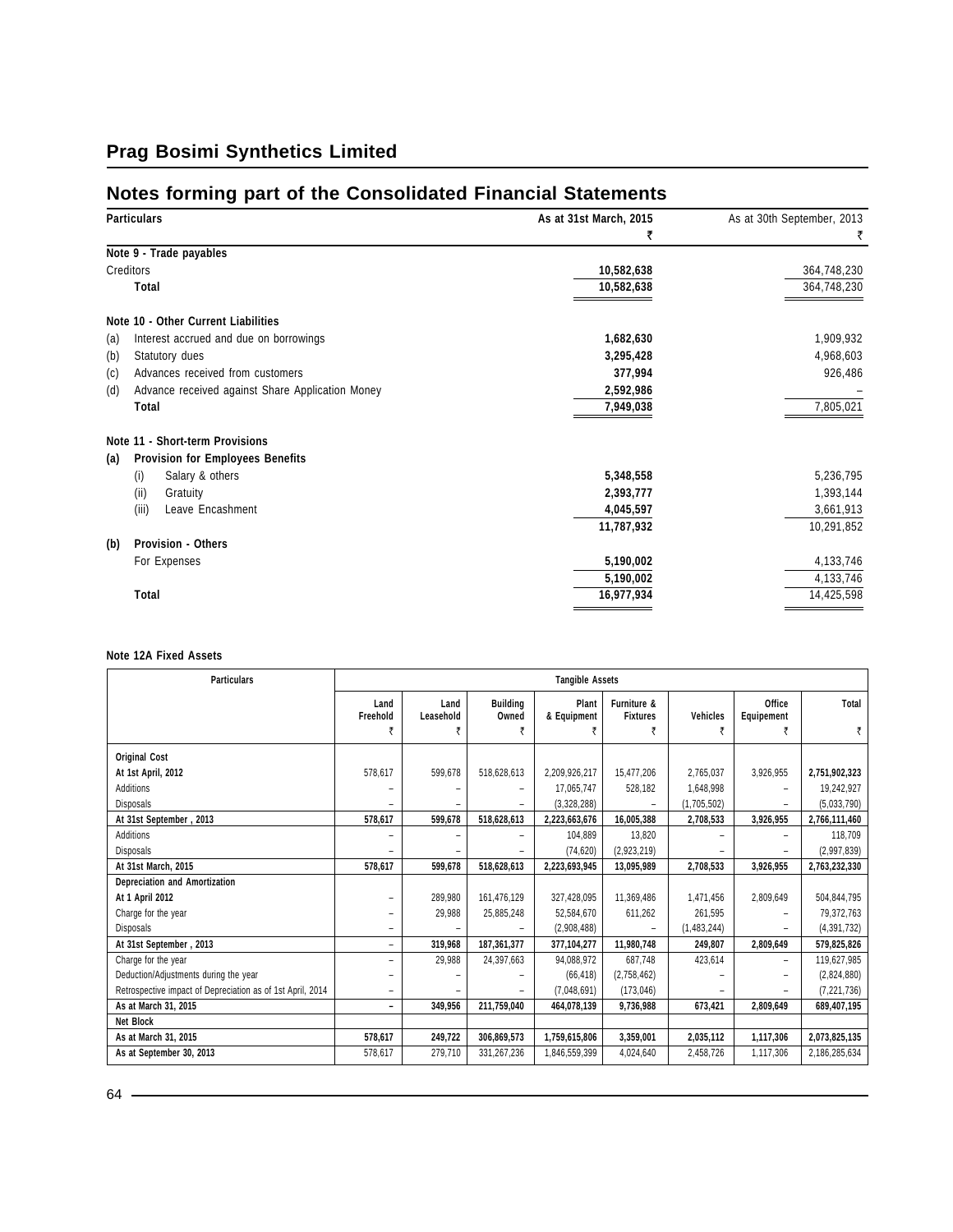| Particulars                                                                      | As at 31st March, 2015 | As at 30th September, 2013 |
|----------------------------------------------------------------------------------|------------------------|----------------------------|
|                                                                                  | ₹                      |                            |
| Note 12.B: Fixed Assets                                                          |                        |                            |
| Depreciation and amortisation relating to continuing operations:                 |                        |                            |
| Depreciation and amortisation for the period on tangible assets as per Note 12 A | 119,627,985            | 79,372,762                 |
| Total                                                                            | 119,627,985            | 79,372,762                 |
| Note 12.C: Fixed Assets                                                          |                        |                            |
| Capital Work-in-Progress                                                         |                        |                            |
| Buildings & Civil work under Construction                                        | 2,310,588              | 2,310,588                  |
| Plant & Machinery                                                                | 10,668,497             | 8,617,102                  |
| Total                                                                            | 12,979,085             | 10,927,690                 |
| Note 14 - Long-term Loans and Advances                                           |                        |                            |
| Advance Receivable in Cash/Kind<br>(a)                                           |                        |                            |
| Unsecured, considered good                                                       | 183,880,071            | 184,941,771                |
|                                                                                  | 183,880,071            | 184,941,771                |
| Balances with Government Authorities<br>(b)                                      |                        |                            |
| Unsecured, considered good                                                       |                        |                            |
| CENVAT credit receivable<br>(i)                                                  |                        | 1,812,800                  |
| (ii)<br>Service Tax credit receivable                                            |                        | 144,876                    |
|                                                                                  |                        | 1,957,676                  |
| Total                                                                            | 183,880,071            | 186,899,447                |
| Note 15 - Other Non-current Assets                                               |                        |                            |
| Long-term Trade Receivables<br>(a)                                               |                        |                            |
| Unsecured, considered good                                                       | 4,383,049              | 7,561,328                  |
| Advance paid to Suppliers<br>(b)                                                 | 2,247,662              | 2,385,412                  |
| <b>Security Deposits</b><br>(c)                                                  | 8,946,796              | 8,908,616                  |
| Others<br>(d)                                                                    | 5,894,831              | 5,431,920                  |
| Total                                                                            | 21,472,338             | 24, 287, 276               |
| Note 16 - Inventories (At lower of cost and net realisable value)                |                        |                            |
| Raw materials<br>(a)                                                             | 11,145,971             | 11,145,971                 |
| (b)<br>Work-in-progress                                                          | 7,740,262              | 7,792,166                  |
| Finished goods<br>(c)                                                            | 37,638,654             | 37,638,654                 |
| Stores and spares<br>(d)                                                         | 55,251,241             | 54,335,243                 |
| Total                                                                            | 111,776,128            | 110,912,033                |
| Note 17 - Trade Receivables                                                      |                        |                            |
| Unsecured, considered good                                                       | 2,468,437              | 420,369,608                |

**Total 2,468,437** 420,369,608

### **Notes forming part of the Consolidated Financial Statements**

Annual Report 2013 - 2015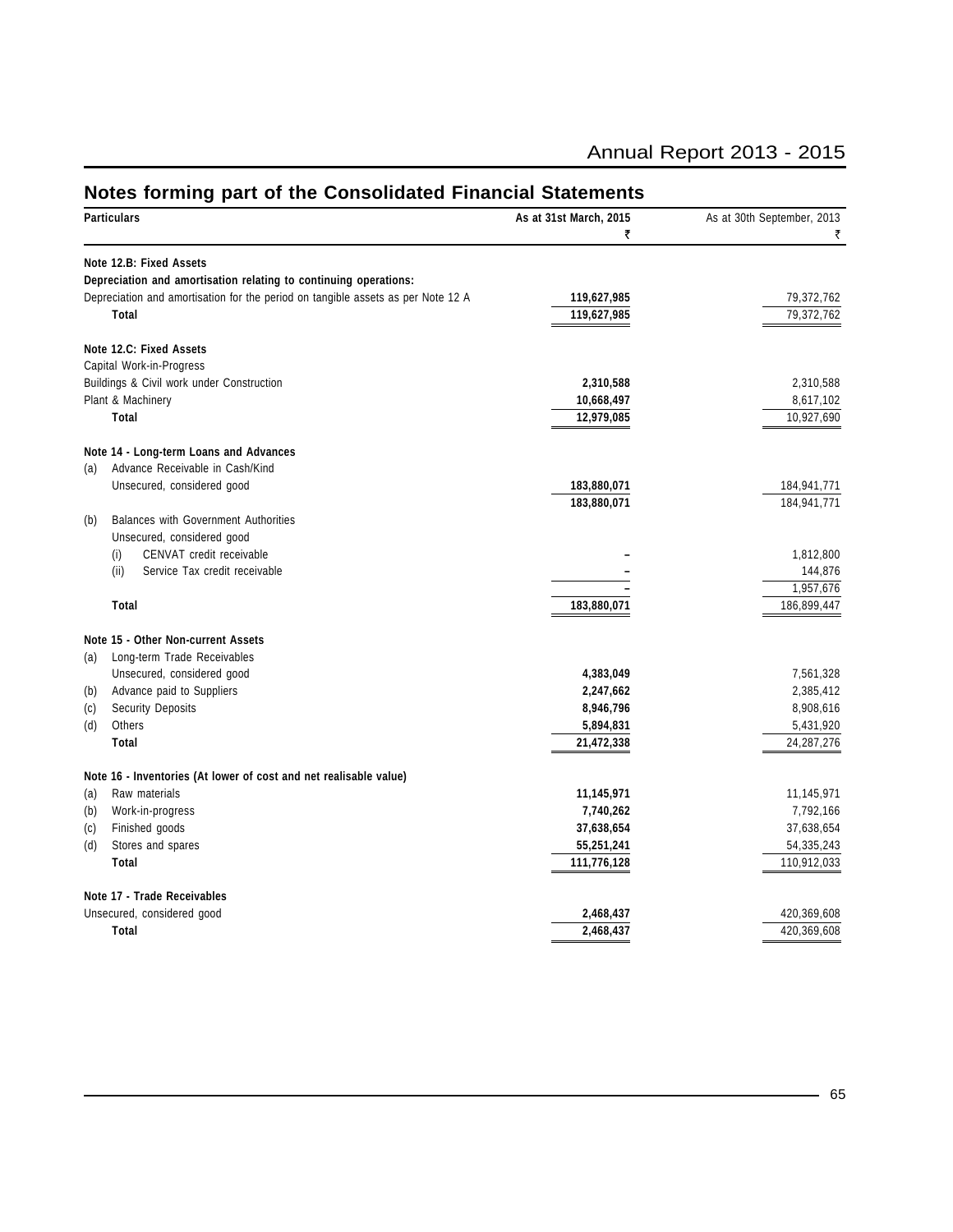## **Notes forming part of the Consolidated Financial Statements**

|     | <b>Particulars</b>                     | As at 31st March, 2015                                        | As at 30th September, 2013                                        |
|-----|----------------------------------------|---------------------------------------------------------------|-------------------------------------------------------------------|
|     |                                        | ₹                                                             | ₹                                                                 |
|     | Note 18- Cash and Cash Equivalents     |                                                               |                                                                   |
| (a) | Cash - on - hand                       | 45,201                                                        | 70,466                                                            |
| (b) | <b>Balances with Banks</b>             |                                                               |                                                                   |
|     | (i)<br>In current accounts             | 42,874,477                                                    | 1,721,671                                                         |
|     | (ii)<br>In deposit accounts            | 1,303,959                                                     | 1,303,959                                                         |
|     | Total                                  | 44,223,637                                                    | 3,096,096                                                         |
|     | Note 19- Short-term Loans and Advances |                                                               |                                                                   |
| (a) | Loans and Advances to Related Parties  |                                                               |                                                                   |
|     | Unsecured, considered good             | 449,154                                                       |                                                                   |
| (b) | Advances paid to Suppliers             | 59,045                                                        |                                                                   |
| (c) | Loans and Advances to Employees        |                                                               |                                                                   |
|     | Unsecured, considered good             | 995,376                                                       | 226,082                                                           |
| (d) | Balances with Government Authorities   |                                                               |                                                                   |
|     | CENVAT credit receivable<br>(i)        | 3,605,178                                                     | 1,903,858                                                         |
|     | (ii)<br>VAT credit receivable          | 12,658                                                        | 667,092                                                           |
|     | Service Tax credit receivable<br>(iii) | 3,630,996                                                     | 2,600,732                                                         |
|     | Entry Tax<br>(iv)                      | 405,166                                                       | 1,293,553                                                         |
|     | T.D.S.<br>(v)                          | 806,250                                                       | 802,909                                                           |
|     |                                        | 8,460,248                                                     | 7,268,144                                                         |
|     | <b>Total</b>                           | 9,963,823                                                     | 7,494,226                                                         |
|     | Note 20 - Other Current Assets         |                                                               |                                                                   |
|     | Interest accrued and due               | 30,062                                                        |                                                                   |
|     | Prepaid Insurance                      | 1,799,792                                                     | 762,246                                                           |
|     | Prepaid Expenses                       | 32,224                                                        | 138,866                                                           |
|     | <b>Preliminary Expenses</b>            | 378,884                                                       | 378,884                                                           |
|     | <b>Total</b>                           | 2,240,962                                                     | 1,279,996                                                         |
|     |                                        |                                                               |                                                                   |
|     | <b>Particulars</b>                     | For the eighteen months<br>period ended 31st March, 2015<br>₹ | For the eighteen months<br>period ended 30th September, 2013<br>₹ |
|     | Note 21 - Revenue from Operations      |                                                               |                                                                   |
| (a) | Sales                                  | 15,247,791                                                    | 997,462,309                                                       |
| (b) | Other operating revenues:              |                                                               |                                                                   |
|     | Sale of scraps                         | 750,470                                                       | 3,553,626                                                         |
|     | Total                                  | 15,998,261                                                    | 1,001,015,935                                                     |
|     |                                        |                                                               |                                                                   |
|     | Note 22 - Other Income                 |                                                               |                                                                   |
| a)  | Interest on Loans and Advances         | 36,863                                                        | 4,562,237                                                         |
| b)  | Other Receipts                         | 111,782                                                       | 268,903                                                           |
|     | <b>Total</b>                           | 148,645                                                       | 4,831,140                                                         |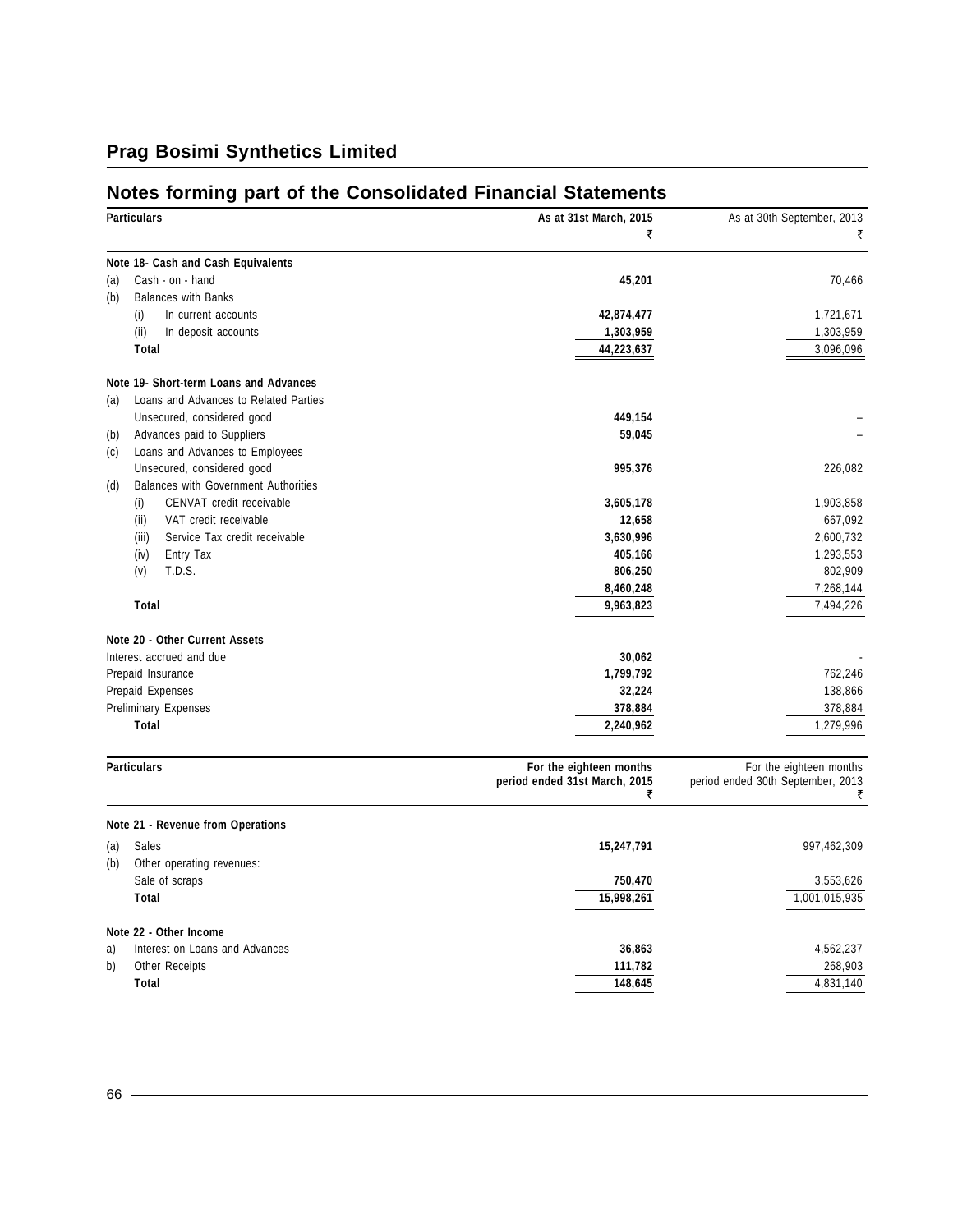### Annual Report 2013 - 2015

#### **Particulars For the eighteen months For the eighteen months For the eighteen months For the eighteen months For the eighteen months For the eighteen months For the eighteen months Particulars Particulars** period ended 30th September, 2013  $\vec{\zeta}$  and  $\vec{\zeta}$ **Note 23.a - Cost of Materials Consumed** Opening stock **17,834,001** 21,721,690 Add: Purchases **13,025,084** 45,163,511 Add: Transfer from Finish Goods **–** 6,559,000 **30,859,085** 73,444,201 Less: Closing stock **17,834,001** 17,834,001 Cost of materials consumed **13,025,084** 55,610,200 Trading Material **–** 811,645,414 **Total 13,025,084** 867,255,614 **Note 23.b - Changes in Inventories of Finished Goods, Work-in-progress and Stock-in-trade** Inventories at the end of the year: Finished goods **37,638,654** 37,638,654 Work-in-progress **7,740,262** 7,792,166 **Total 45,378,916** 45,430,820 Inventories at the beginning of the year: Finished goods **37,638,654** 37,408,287 Work-in-progress **7,792,166** 9,355,779 **Total 45,430,820** 46,764,066 **Net (increase) / decrease 51,904** 1,333,246 **Note 24- Employee Benefits Expense** Salaries and wages **25,415,561** 54,383,922 Contributions to Provident and Other Funds **445,745** 2,367,476 Staff Welfare Expenses **765,058** 1,803,088 **Total 26,626,364** 58,554,486 **Note 25 - Finance Costs** (a) Interest on borrowing from : Banks, Financial Institution, OCCD and others **193,108,772** 187,074,130 b) Upfront Fees to Bank **–** 500,000 **Total 193,108,772** 187,574,130

### **Notes forming part of the Consolidated Financial Statements**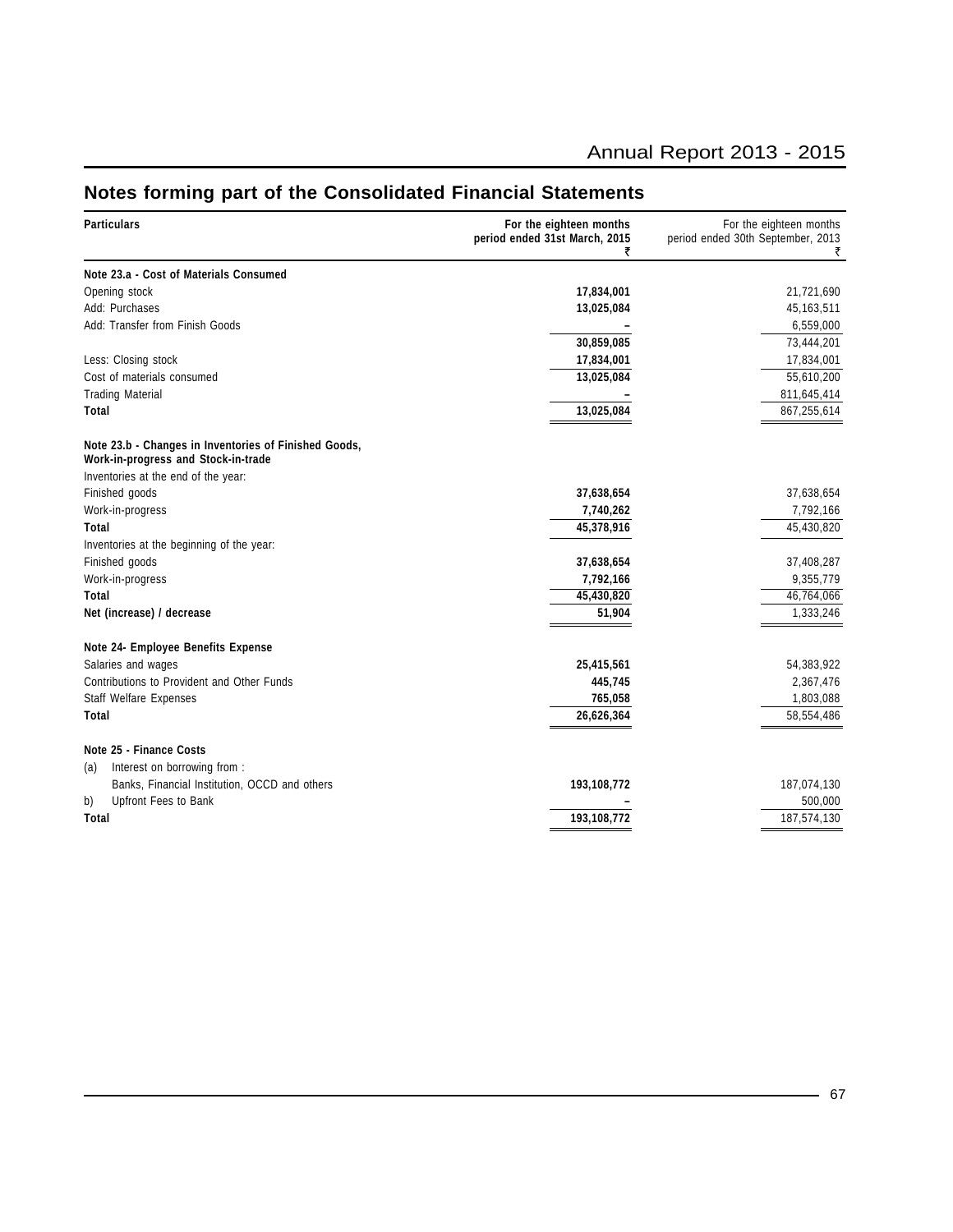# **Notes forming part of the Consolidated Financial Statements**

| <b>Particulars</b>                          | For the eighteen months<br>period ended 31st March, 2015<br>₹ | For the eighteen months<br>period ended 30th September, 2013<br>₹ |
|---------------------------------------------|---------------------------------------------------------------|-------------------------------------------------------------------|
| Note 26 - Other Expenses                    |                                                               |                                                                   |
| Power and Fuel                              | 4,051,458                                                     | 34,707,338                                                        |
| Rent including lease rentals                | 6,302,120                                                     | 6,267,120                                                         |
| Repairs and maintenance - Buildings         |                                                               | 79,546                                                            |
| Repairs and maintenance - Machinery         | 222,467                                                       | 910,008                                                           |
| Repairs and maintenance - Others            | 608,992                                                       | 693,519                                                           |
| Insurance                                   | 3,404,724                                                     | 3,029,194                                                         |
| Rates and taxes                             | 902,592                                                       | 302,772                                                           |
| Communication                               | 1,518,345                                                     | 1,808,639                                                         |
| Travelling and conveyance                   | 1,399,857                                                     | 2,472,050                                                         |
| Printing and stationery                     | 485,189                                                       | 668,839                                                           |
| Freight and forwarding                      | 2,406,040                                                     | 5,468,561                                                         |
| <b>Business promotion</b>                   |                                                               | 3,225                                                             |
| Donations and contributions                 | 11,213                                                        | 60,022                                                            |
| Legal and professional                      | 1,269,252                                                     | 6,337,491                                                         |
| Auditors' Remuneration (See footnote below) | 480,534                                                       | 324,761                                                           |
| Loss on fixed assets sold / scrapped        | 172,958                                                       | 419,558                                                           |
| Miscellaneous expenses                      | 10,413,999                                                    | 14,976,384                                                        |
| Total                                       | 33,649,740                                                    | 78,529,026                                                        |
| Footnote:                                   |                                                               |                                                                   |
| Details of Auditors' Remuneration:          |                                                               |                                                                   |
| <b>Audit Fees</b>                           | 345,534                                                       | 232,500                                                           |
| <b>Taxation matters</b>                     | 130,000                                                       | 67,261                                                            |
| Other services                              | 5,000                                                         | 25,000                                                            |
| Total                                       | 480,534                                                       | 324,761                                                           |
| Note 27 - Prior Period Item (Net)           |                                                               |                                                                   |
| <b>Prior Period Income</b>                  |                                                               |                                                                   |
| Settelment of Statutory Dues                |                                                               | 83,026                                                            |
| Settelment of Dues of earlier years         | 2,773,864                                                     |                                                                   |
| Total (a)                                   | 2,773,864                                                     | 83,026                                                            |
| <b>Prior Period Expenses</b>                |                                                               |                                                                   |
| Settelment of Dues of earlier years         | 62,006                                                        |                                                                   |
| Vendors Claim                               | 610,304                                                       | 587,979                                                           |
| Short Provision for expenses                | 1,922,306                                                     |                                                                   |
| Total (b)                                   | 2,594,616                                                     | 587,979                                                           |
| Total (a-b)                                 | 179,248                                                       | (504, 953)                                                        |
|                                             |                                                               |                                                                   |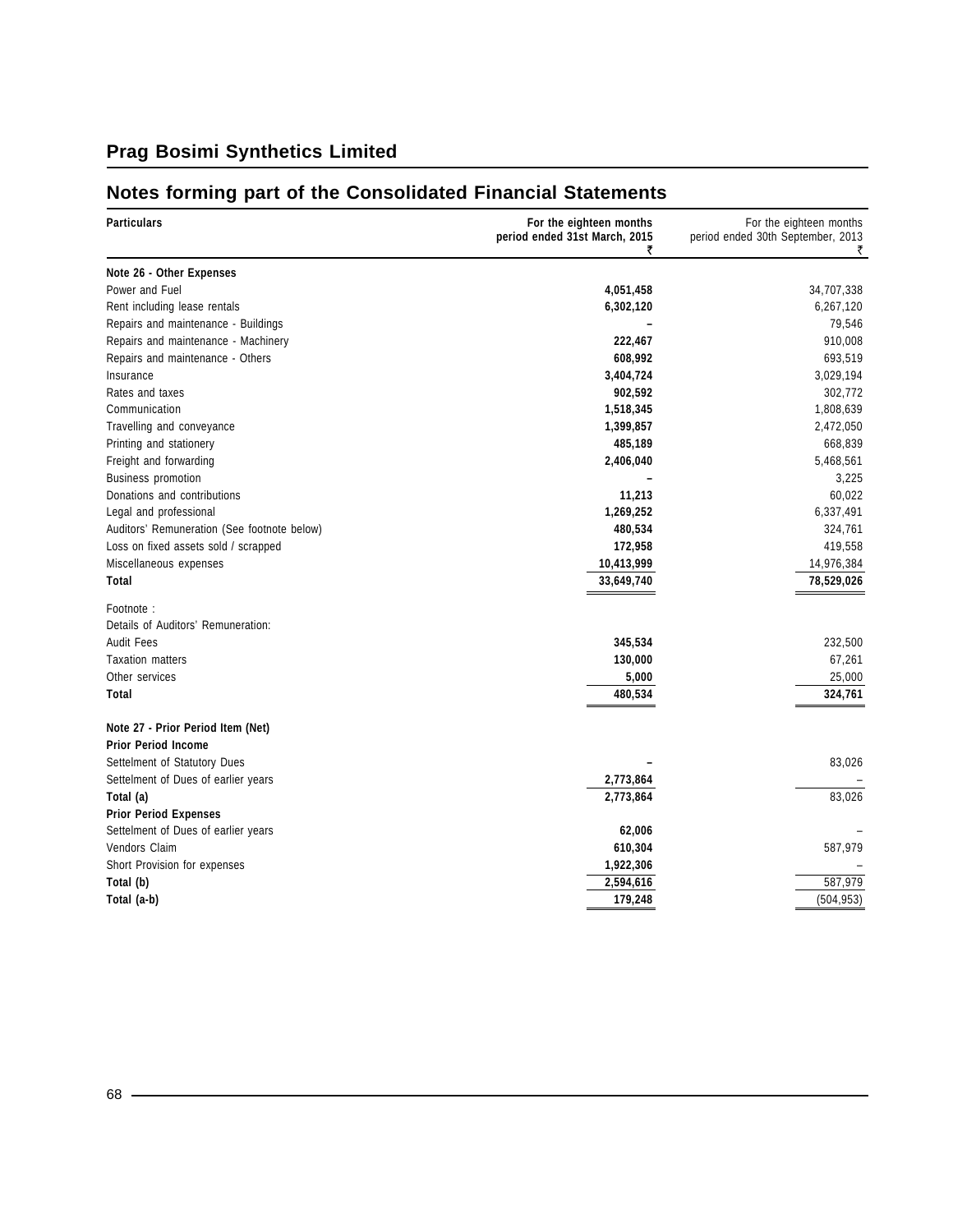### **NOTES FORMING PART OF THE CONSOLIDATED FINANCIAL STATEMENTS FOR THE PERIOD ENDED 31st MARCH, 2015**

#### **1. SIGNIFICANT ACCOUNTING POLICIES**

**(A) BASIS OF PREPARATION OF THE CONSOLIDATED FINANCIAL STATEMENTS:** The Consolidated Financial Statements (CFS) relates to parent company Prag Bosimi Synthetics Limited (PBSL) and its subsidiary companies (collectively referred to as the "Group").

> The Financial Statements have been prepared under the historical cost convention in accordance with the generally accepted accounting principles and the provisions of the Companies Act, 2013.

#### **Principles of Consolidation:**

The CFS are prepared, as far as possible using uniform significant accounting policies for the transactions and other events in similar circumstances and are presented in the same manner as PBSL's separate financial statements. The Financial statements of PBSL and its subsidiaries have been consolidated on a line-by-line basis by adding together the book value of like items of assets, liabilities, income and expenses, the intra group balance and intra group transactions and unrealized profits or losses resulting from intra group transactions are fully eliminated.

#### **Companies included in Consolidation:**

The CFS comprises the audited financial statements (except as mentioned otherwise) of PBSL and its subsidiaries for the period ended 31<sup>st</sup> March, 2015, which are as under:

| Name of<br>the Company               | Country of<br>Incorporation | PBSL's Ownership<br>Interest |            |
|--------------------------------------|-----------------------------|------------------------------|------------|
|                                      |                             | 31.03.2015                   | 30.09.2013 |
| Prag Jyoti Textile<br>Park Pvt. Ltd. | India                       | 100%                         | 100%       |
| Prag Bosimi<br>Texturising Pvt. Ltd. | India                       | 100%                         | 100%       |
| Prag Bosimi<br>Packaging Pvt. Ltd.   | India                       | 100%                         | 100%       |

**(B) SIGNIFICANT ACCOUNTING POLICIES:** The Company follows the accrual system of accounting and recognizes income and expenditure on accrual basis.

Accounting policies not referred to otherwise

are consistent with the Generally Accepted Accounting Principles.

#### **(i) Fixed Assets:**

Fixed Assets are stated at cost of acquisition or construction and includes amounts added/reduced on revaluation less accumulated depreciation. Impairment losses have been accounted as per the mandatory Accounting Standards issued by The Institute of Chartered Accountants of India as applicable and the relevant provisions of The Companies Act, 2013.

Borrowing costs for acquisition or construction of a qualifying asset and revenue expenses incurred (including expenses on test runs and experimental production) for the period prior to the commencement of commercial production are capitalized proportionately as part of the asset cost in respect of machineries put to use.

#### **(ii) Depreciation:**

- (a) Depreciation on fixed assets other than lease-hold land is provided on straight-line method at the rates and in the manner specified in Schedule II of Companies Act, 2013.
- (b) Depreciation on additions/ deductions during the year has been provided on pro-rata basis with reference to the month of addition/deduction.

#### **(iii) Expenditure during construction period:**

As per the consistent accounting policy all expenditure related to the project construction/implementation and income arising out of project activities and funds related to the project are capitalized and allocated to the respective fixed assets.

#### **(iv) Investments:**

Long-term investments are valued at cost subject to reduction made for diminution in value that is other than temporary in nature.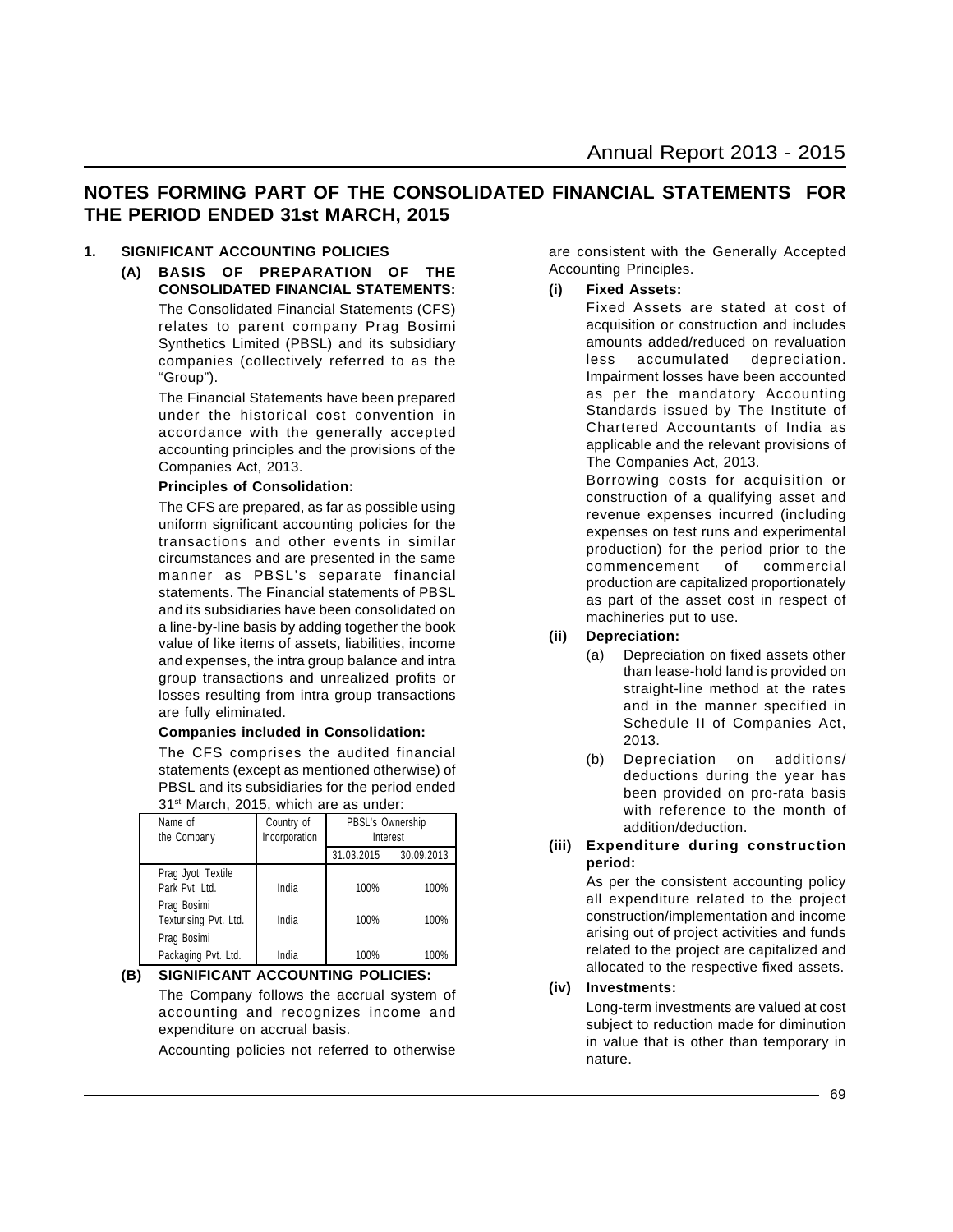#### **(v) Inventories:**

In accordance with the revised Accounting Standard (AS-2), Inventories are valued at lower of cost or net realizable value after providing for obsolescence, if any.

- (a) Raw materials, stores, spares, consumables and construction materials: At lower of cost or net realizable value
- (b) Materials in process: At lower of cost or net realizable value.
- (c) Finished Goods: At lower of cost or net realizable value.

#### **(vi) Retirement Benefits:**

- (a) Defined Contribution Plan
	- The Company's liability towards Employee's Provident Fund scheme administered by the Employees Provident Fund Scheme, Govt. of India is considered as Defined Contribution Plan. The Company's contributions paid towards these defined contribution plans is recognized as expense in the Profit and Loss Account during the period in which the employees rendered the related service.
- (b) Defined Benefit Plan

Company's liabilities towards gratuity and leave encashment if any are considered as Defined Benefit Plans. The present value of the obligations towards gratuity is determined based on actuarial valuation using the projected unit credit method. As regards the Leave encashment, it is calculated on the actual balance leave of each employee on the year-end. This is done on the same basis as in the last accounting period.

#### **(vii) Transactions of foreign currency items:**

Transactions in foreign currency are recorded at the rate of exchange in force at the date of transaction. Foreign currency assets and other liabilities other than for financing fixed assets are stated at the rate of exchange prevailing at the year-end and resultant gains/losses are recognized in the capital work in progress. Foreign currency loans for financing fixed assets (other than those where the company is protected against exchange fluctuations) are accounted for at the rate of exchange prevailing at the year end and the resultant exchange difference is adjusted to the cost of assets.

#### **(viii) Government Grants:**

- (a) Revenue grants are recognized in the Profit & Loss account.
- (b) Capital Grants relating to specific fixed assets are shown under capital reserve.

#### **(ix) Taxes on Income:**

No provision for taxation is made as the profits and gains of units set up in North Eastern State are tax free under the Income Tax Act 1961 and the company has also incurred losses during the period.

No provision for deferred taxation is made in accounts as the company has been incurring losses year after year and Company's business income is also exempt u/s 80IC of Income Tax Act of 1961.

### **(x) Provisions:**

A provision is recognized when there is a present obligation as a result of a past event and it is probable that an outflow of resources will be required to settle the obligation in respect of which a reliable estimate can be made.

**(xi)** There were no events occurring after the Balance Sheet date which are reportable.

#### **(xii) Revenue Recognition:**

- (a) Sales are recognized on dispatch to customers and are net of returns, discounts and sales tax.
- (b) Other Income and Expenditure are recognized and accounted on accrual basis**.**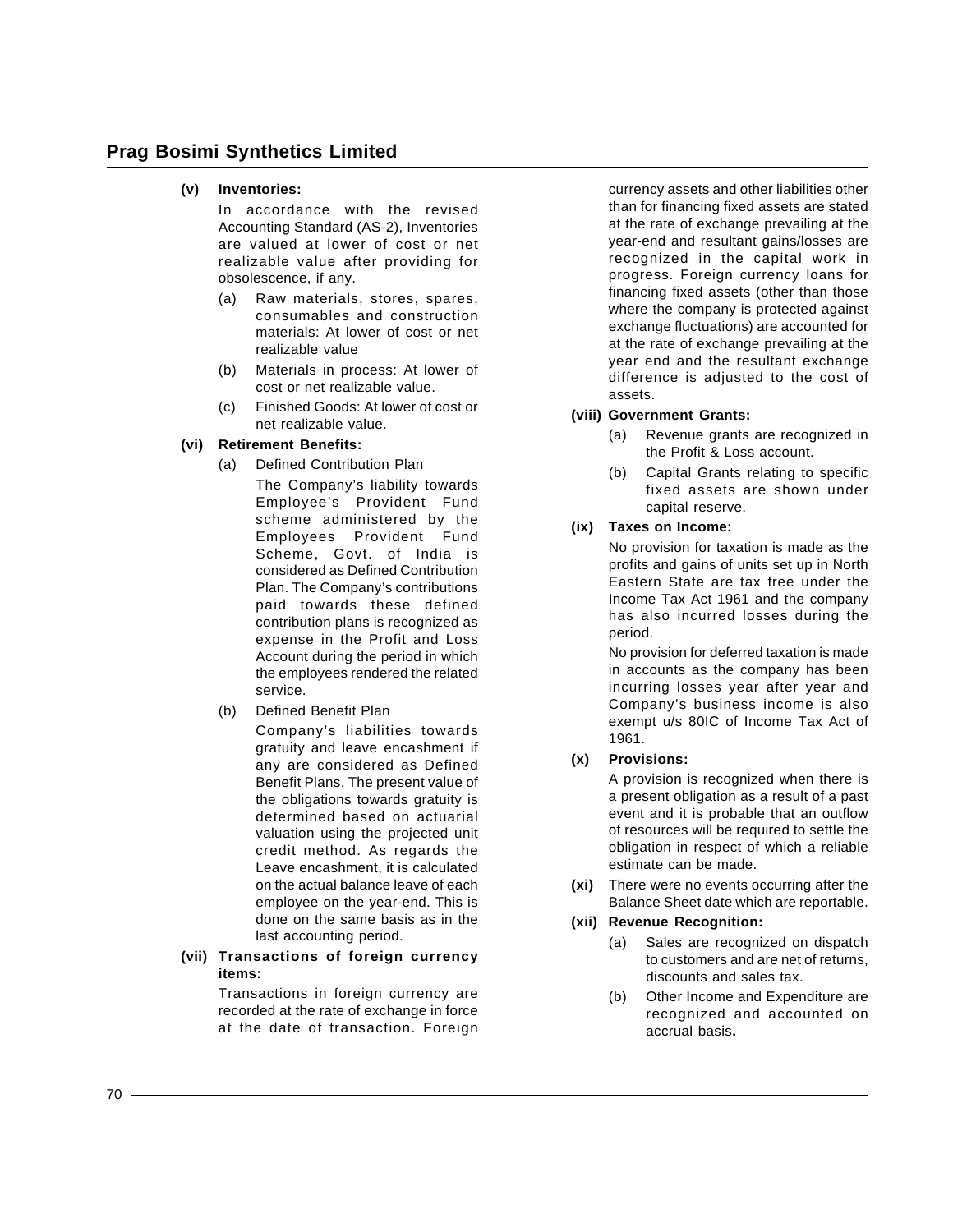#### **2. NOTES TO ACCOUNTS**

| (i) | Contingent liabilities not provided for: |  |
|-----|------------------------------------------|--|
|-----|------------------------------------------|--|

| Sr.<br>No. | Particulars                                                                                                                                                                                | As At<br>31.03.2015 | As At<br>30.09.2013 |
|------------|--------------------------------------------------------------------------------------------------------------------------------------------------------------------------------------------|---------------------|---------------------|
| a          | Counter Guarantees for Sales tax                                                                                                                                                           | 5,000               | 5,000               |
| b          | Claims against the Group not<br>acknowledged as debts                                                                                                                                      | 321,594,000         | 64,243,000          |
| C          | Letter of undertaking executed<br>in favour of Joint Director General<br>of foreign trade under Duty<br><b>Exemption Entitlement Scheme</b><br>(Advance License Scheme) for<br>custom duty | 13,040,682          | 13,040,682          |
| d          | Letters of credit and Bank<br>Guarantees given by bankers<br>on behalf of the Company.                                                                                                     | 5,250,000           | 5,250,000           |

Contingent liabilities are considered only when converted into Demands.

- ii. The Board is contemplating taking steps for recovering the calls-in-arrears from defaulting applicants, including forfeiture of the shares as a last resort after exhausting all other avenues for recovery in a spirit of maintaining shareholder friendly environment. The Board therefore considers it prudent not to provide for the interest on calls-in-arrears.
- iii. Estimated amount of contracts remaining to be executed on capital account net of advances is ₹. Nil (Previous Year ₹. Nil).
- iv. During the period the company has paid share application money of `**. 49,906** being 10% of the share value of `**.4,99,060** which is grouped under Current Assets.
- v. Loans and Advances include `**. 77,66,880** (Previous Year  $\overline{\tau}$ . 77,28,700/- ) overdue from various parties on account of accommodation deposits, security deposits, advances given to suppliers, ex-employees, etc. Compensation for delayed payment, if any, will be accounted in the books of account, if and when realized.

No provision is made since the Company has recovered part of the amount and is hopeful of recovering the balance amount.

- vi. There is no amount overdue and remaining unpaid to small scale/or ancillary Industrial Suppliers on principal and/or interest as at the close of the period.
- vii. Previous Period's figures have been regrouped/ reclassified/ rearranged wherever necessary.
- viii. In the opinion of the Board of Directors, in the ordinary course of business the value on realization of current assets, loans and advances, including security Deposits are at least equal to the amount at which they are stated in the Balance Sheet.
- ix. Amounts appearing in Trade Receivables & Payables are realized and paid as on date of signing. Balances of Banks, Sundry Debtors, Sundry Creditors, Loans & Advance, and Deposits are subject to confirmation.
- x. Profit and Loss Account of the current year includes following remuneration paid/credited/ accrued to managerial personnel.

| Particulars          | Current<br>Period | Previous<br>Period |
|----------------------|-------------------|--------------------|
| Salary               | 12,31,250         | 29,70,000          |
| House Rent Allowance | 3,37,500          | 3,37,500           |
| Other Allowances     | 3,44,720          | 5,65,345           |
| Total                | 19,13,470         | 38,72,845          |

- xi. The AS-17 "Segment Reporting" is not applicable as the Company has operated only in one segment i.e. manufacturing of Yarn.
- xii. AS-18 Related Party Information:

Pursuant to AS-18 information on remuneration paid to Key Management Personnel is given in the report on Corporate Governance under the heading "Remuneration to Directors" for Shri. Hemant B.Vyas - Managing Director and Shri S. K. Saha - Finance Director.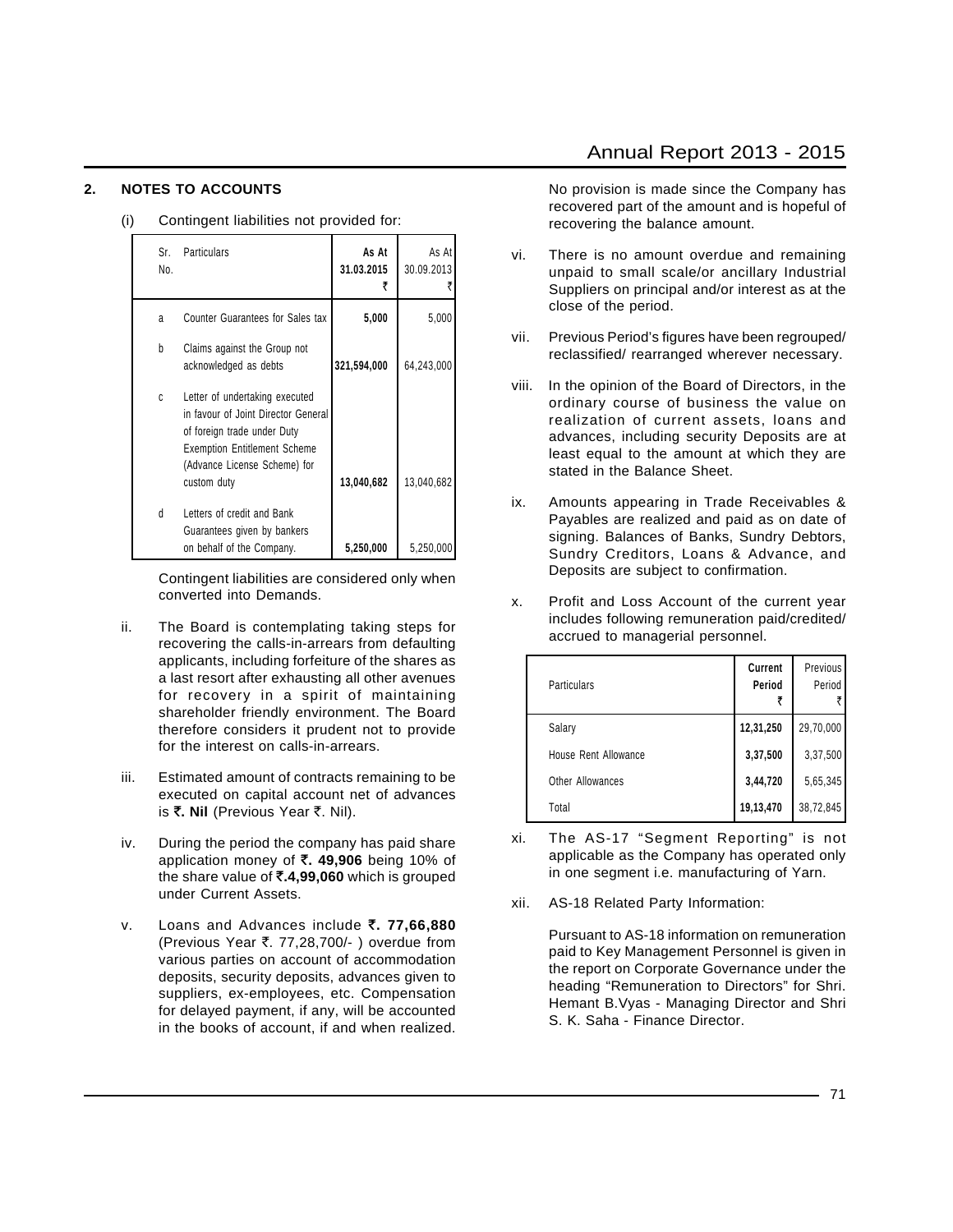#### **Prag Bosimi Synthetics Limited**

| Loans from Related Parties: |  |  |
|-----------------------------|--|--|
|-----------------------------|--|--|

| <b>Particulars</b>                               | Relationship    | Amount (₹.)  |
|--------------------------------------------------|-----------------|--------------|
| Hemant B. Vyas                                   | Promoter        | 27,30,39,524 |
| Nandraj Developers Pvt. Ltd.                     | Shareholder     | 3,00,00,000  |
| Bosimi Exports (India) Ltd.                      | Common Director | 2,36,90,205  |
| Akhilesh Mercantile Pyt. Ltd.                    | Common Director | 19,79,114    |
| Ayodhya Vintrade Pvt. Ltd.                       | Common Director | 12,89,50,000 |
| Karmaland Infrastructure & Development Pvt. Ltd. | Common Director | 2,45,53,280  |
| Sambhay Commodities Pyt. Ltd.                    | Common Director | 8,94,661     |
| Kasturi Barter Pyt. Ltd.                         | Common Director | 2,21,06,206  |
| Interlink Suppliers Pvt. Ltd.                    | Common Director | 3,33,50,000  |
| Gateway Common Sales Pvt Ltd                     | Common Director | 50,00,000    |
| Gateway Dealtrade Pvt Ltd                        | Common Director | 42,00,000    |
| Rujuta Marketing Pvt. Ltd                        | Common Director | 7,00,000     |

- xiii. During the period, the company has entered into One Time Settlement (OTS) with Standard Chartered Bank (SCB) in respect of their dues of holding 8% Optionally Cumulative Convertible Debentures (OCCD) worth  $\bar{\zeta}$ , 11.34 Crores, Unsecured Loan of  $\bar{\zeta}$ , 2.9 Crores and Interest Accrued, due and provided of  $\bar{\zeta}$ , 3.41 Crores upto 31.03.2015. As per the terms of OTS; Standard Chartered Bank is paid  $\bar{\tau}$ . 2.26 Crores towards total dues of 8% OCCD holding, ₹. 0.25 crores towards Unsecured Loans and Interest Accrued and Due is totally waived. Therefore, the remaining balance in OCCD of  $\bar{\tau}$ . 9.08 Crores,  $\bar{\tau}$ . 1.84 Crores in Unsecured Loans of SCB and Interest Accrued and Due of  $\bar{\tau}$ . 3.41 Crores being non payable to SCB are transferred to Genral Reserve as per legal advice.
- xiv. Salary, Wages and other dues in respect of workers at Guwahati factory who had not attended to the work and for such workers total Salary, Wages of  $\bar{\tau}$ . 81,16,327 and other dues of  $\bar{\tau}$ . 4,23,678 for the period October, 2013 to March 2014 were provided in the accounts. As per legal and experts opinion, provision is not required and hence the same is written back as per the legal advice and expert's opinion.
- xv. Prag Bosimi Synthetics Ltd (Holding Company) has two subsidiaries viz Prag Bosimi Texturising Pvt. Ltd. and Prag Bosimi Packaging Pvt. Ltd. Both these companies are non operating and non revenue generating. Therefore certain operating expenditure incurred by the company are absorbed by the holding Company. Accordingly such expenses incurred during the period are absorbed.
- xvi. Earnings per Share

| Earnings per Share                                                  | 31.03.2015        | 30.09.2013        |
|---------------------------------------------------------------------|-------------------|-------------------|
| Net profit /(loss) as per P/L Account $(\bar{\tau})$ .              | (36, 97, 63, 696) | (26, 72, 77, 143) |
| Weighted average number of equity sharesoutstanding (Numbers)       | 7,43,82,960       | 7.43.82.960       |
| Basic and Diluted earnings per share (Face value ₹. 10/- per Share) | (4.97)            | (3.59)            |

Chartered Accountants Chartered Accountants **Hemant B. Vyas** Managing Director

**Girindra Mohan Das** Director<br>**Devang Vyas** Director **Devang Vyas** Director<br> **Rohit Doshi** Director

In terms of our report attached. **For and on behalf of the Board of Directors For Bharat Shroff & Co For AMD & Associates H.K.Sharma** Chairman Chairman Chairman Chairman Chairman Chairman Chairman Chairman Chairman Chairman Chairman Chairman Chairman Chairman Chairman Chairman Chairman Chairman (Firm Regn.No.131026W) (Firm Regn.No.318191E) **M.K.Das** Director

**Bharat B. Shroff Debashish Bordoloi Rohit Doshi** Director Proprietor (M.No. 014822)

Place : Guwahati Date : 30.05.2015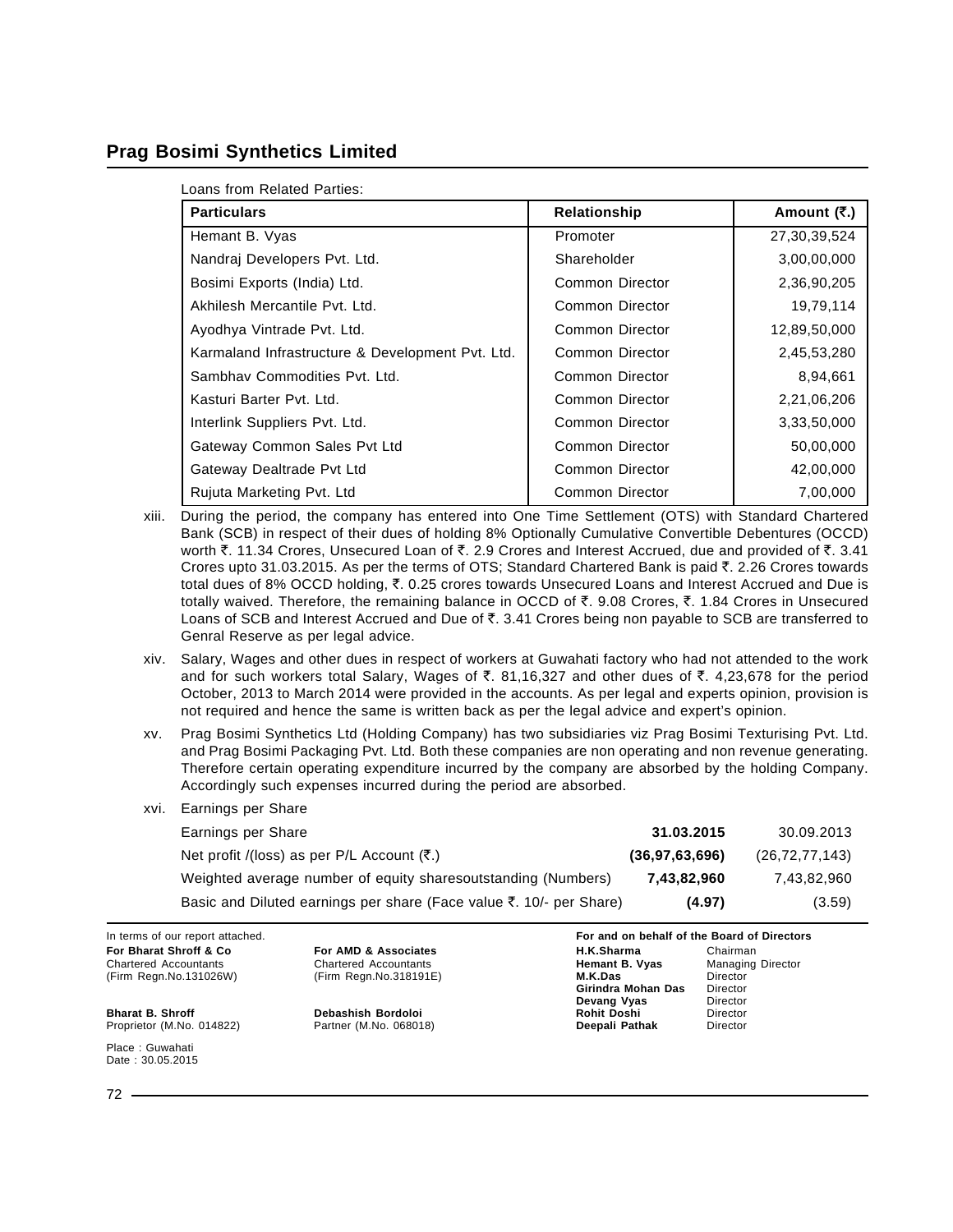### **ANNEXURE-I**

**A. CONSOLIDATED DETAILS OF OPENING STOCK, PURCHASES, SALES & CLOSING STOCK OF FINISHED GOODS ARE AS UNDER**

|    |     |                                   |             |          | For the 18 months<br>period ended 31.03.2015 |           | For the 18 months<br>period ended 30.09.2013 |
|----|-----|-----------------------------------|-------------|----------|----------------------------------------------|-----------|----------------------------------------------|
|    |     |                                   | Unit        | Quantity | Amount<br>₹                                  | Quantity  | Amount<br>₹                                  |
|    | a.  | <b>Opening Stock</b>              |             |          |                                              |           |                                              |
|    |     | Yarn                              | <b>MT</b>   | 120.79   | 14,183,761                                   | 352.29    | 37,408,287                                   |
|    |     | Polyester chips                   | MT          |          |                                              |           |                                              |
|    |     | <b>Others</b>                     |             |          | 23,454,893                                   |           |                                              |
|    | b.  | Purchases                         |             |          |                                              |           |                                              |
|    |     | Polyester chips                   |             |          |                                              |           |                                              |
|    |     | Yarn                              | MT          |          |                                              | 1.02      | 240,569                                      |
|    |     | Fabric                            | <b>MTRS</b> |          |                                              | 3,474,176 | 811,645,414                                  |
|    |     | Others                            |             |          |                                              |           |                                              |
|    | C.  | Actual Production/Processed       |             |          |                                              |           |                                              |
|    |     | Yarn (net of captive consumption) | MT          |          |                                              | 733.64    |                                              |
|    |     | Polyester chips                   | <b>MT</b>   |          |                                              |           |                                              |
|    | d.  | Sales                             |             |          |                                              |           |                                              |
|    |     | Yarn                              | <b>MT</b>   |          |                                              | 966.16    | 92,798,273                                   |
|    |     | Fabric                            | <b>MTRS</b> |          |                                              | 3,474,176 | 894,258,075                                  |
|    |     | Others                            |             |          | 15,998,261                                   |           | 13,959,587                                   |
|    |     | <b>Transfer to Raw Material</b>   | <b>MT</b>   |          |                                              | 106.70    | 4,267,960                                    |
|    | е.  | <b>Closing Stock</b>              |             |          |                                              |           |                                              |
|    |     | Yarn                              | <b>MT</b>   | 120.79   | 14,062,175                                   | 120.79    | 14,183,761                                   |
|    |     | Others                            |             |          | 23576,479                                    |           | 23,454,893                                   |
| B. | (i) | Details of Raw Materials Consumed |             |          |                                              |           |                                              |
|    |     | Polyester chips                   | <b>MT</b>   |          |                                              | 785.96    | 49,401,057                                   |
|    |     | <b>Others</b>                     |             |          |                                              |           | 6,209,153                                    |
|    |     | Total                             |             |          |                                              | 785.96    | 55,610,200                                   |

(ii) Details of value of imported and indigenous Raw Material,Components consumed and percentage of each to the total consumption

|                                      |            | For the 18 months<br>period ended<br>31.03.2015 |            | For the 18 months<br>period ended<br>30.9.2013 |
|--------------------------------------|------------|-------------------------------------------------|------------|------------------------------------------------|
|                                      | %          | Amount                                          | $\%$       | Amount<br>₹                                    |
| <b>Raw Materials</b>                 |            |                                                 |            |                                                |
| imported<br>$\overline{\phantom{a}}$ |            |                                                 |            |                                                |
| indigenous                           | 100        |                                                 | 100        | 49,401,057                                     |
|                                      | 100        |                                                 | 100        | 49,401,057                                     |
| <b>Others</b>                        |            |                                                 |            |                                                |
| imported                             |            |                                                 |            |                                                |
| indigenous                           | 100<br>100 |                                                 | 100<br>100 | 6,209,143<br>6,209,143                         |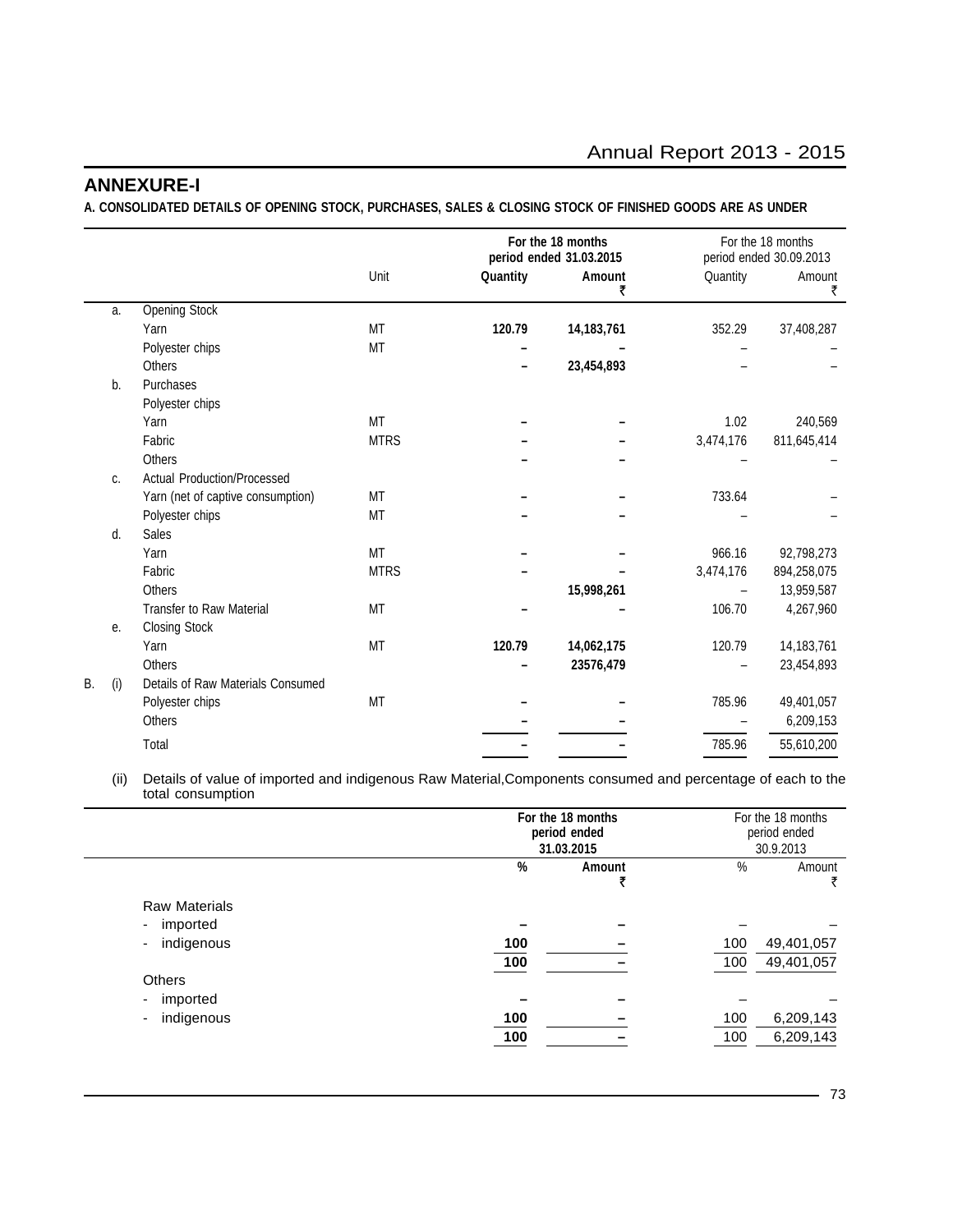# **Prag Bosimi Synthetics Limited**

## **ANNEXURE-I Contd.**

|      |                                                                                     |                               | For the 18 months<br>period ended<br>31.03.2015<br>Amount | ₹                 | For the 18 months<br>period ended<br>30.09.2013<br>Amount<br>₹ |
|------|-------------------------------------------------------------------------------------|-------------------------------|-----------------------------------------------------------|-------------------|----------------------------------------------------------------|
| C.   | Auditors'remuneration includes:                                                     |                               |                                                           |                   |                                                                |
|      | <b>Audit Fees</b>                                                                   |                               | 345,534                                                   |                   | 232,500                                                        |
|      | <b>Certification Fees</b>                                                           |                               | 130,000                                                   |                   | 67,261                                                         |
|      | Fees for Taxation matter                                                            |                               |                                                           | 5,000             | 25,000                                                         |
|      | Total                                                                               |                               | 480,534                                                   |                   | 324,761                                                        |
| D.   | Licenced & installed Capacity (as certified by the Management)                      |                               |                                                           |                   |                                                                |
|      |                                                                                     |                               |                                                           |                   | As at                                                          |
|      |                                                                                     |                               |                                                           |                   | 31/03/2015                                                     |
|      |                                                                                     |                               | Units                                                     | Licenced          | <b>Installed</b>                                               |
|      |                                                                                     |                               |                                                           | Capacity          | Capacity                                                       |
|      | Polyester Filament Yarn                                                             |                               | <b>TPA</b>                                                |                   | 25,000<br>36,000                                               |
|      | <b>Draw Texturising Machines</b>                                                    |                               | Nos                                                       |                   | 2                                                              |
|      | Cone Winding Machine                                                                |                               | <b>Nos</b>                                                |                   |                                                                |
|      | Dyeing Machine                                                                      |                               | <b>Nos</b>                                                |                   | 1                                                              |
|      |                                                                                     |                               | period ended 31.03.2015                                   | For the 18 months | For the 18 months<br>period ended 30.09.2013                   |
|      |                                                                                     |                               |                                                           | Amount (₹)        | Amount (₹)                                                     |
| Е.   | Expenditure in Foreign Currency (On actual payment basis)                           |                               |                                                           |                   |                                                                |
|      | <b>Technical Services</b><br>i)                                                     |                               |                                                           |                   |                                                                |
|      | ii)<br>Other matters                                                                |                               |                                                           |                   |                                                                |
|      |                                                                                     | <b>ANNEXURE-II</b>            |                                                           |                   |                                                                |
|      | <b>CONSOLIDATED BALANCE SHEET ABSTRACT &amp; COMPANY'S GENERAL BUSINESS PROFILE</b> |                               |                                                           |                   |                                                                |
| i.   | <b>Registration Details</b>                                                         |                               |                                                           |                   |                                                                |
|      | Registration No                                                                     | 2758                          | State Code                                                |                   | 02                                                             |
|      | <b>Balance Sheet Date</b>                                                           | 31-Mar-15                     |                                                           |                   |                                                                |
| ii.  | Capital raised during the year(Amount in rupees)                                    |                               |                                                           |                   |                                                                |
|      | Public issue                                                                        | Nil                           | Rights issue                                              |                   | Nil                                                            |
|      | Bonus issue                                                                         | Nil                           | Private Placement                                         |                   | Nil                                                            |
| iii. | Position of Mobilisation and Deployment of Funds(Amount in rupees)                  |                               |                                                           |                   |                                                                |
|      | <b>Total liabilities</b>                                                            | 2,462,829,615                 | Total assets                                              |                   | 2,462,829,615                                                  |
|      | Sources of funds                                                                    |                               |                                                           |                   |                                                                |
|      | Paid up Capital                                                                     | 743,829,600                   | Reserves & Surplus                                        |                   | 35,963,859                                                     |
|      | Share Application Money                                                             | 724,899                       |                                                           |                   |                                                                |
|      | Non-current liabilities                                                             | 1,299,093,154                 | <b>Current liabilities</b>                                |                   | 383,218,104                                                    |
|      | Application of Funds:                                                               |                               |                                                           |                   |                                                                |
|      | Net Fixed Assets & CWIP                                                             | 2,086,804,219                 |                                                           |                   |                                                                |
|      | Non-current assets                                                                  | 205,352,409                   | Current assets                                            |                   | 170,672,987                                                    |
| IV.  | Performance of Company (Amount in rupees)                                           |                               |                                                           |                   |                                                                |
|      | Turnover (including other income)                                                   | 16,326,154                    | <b>Total Expenditure</b>                                  |                   | 386,089,850                                                    |
|      | Profit/(Loss) Before Tax                                                            | (369, 763, 696)               | Profit/(Loss)After Tax                                    |                   | (369, 763, 696)                                                |
| ۷.   | Generic Name of the Principal Products of the Company                               |                               | Earning Per Share                                         |                   | (4.97)                                                         |
|      | Item Code No.(ITC Code)                                                             | 5402.42                       |                                                           |                   |                                                                |
|      | <b>Product Description</b>                                                          | Polyester Filament Yarn (PFY) |                                                           |                   |                                                                |
|      |                                                                                     |                               |                                                           |                   |                                                                |
| 74   |                                                                                     |                               |                                                           |                   |                                                                |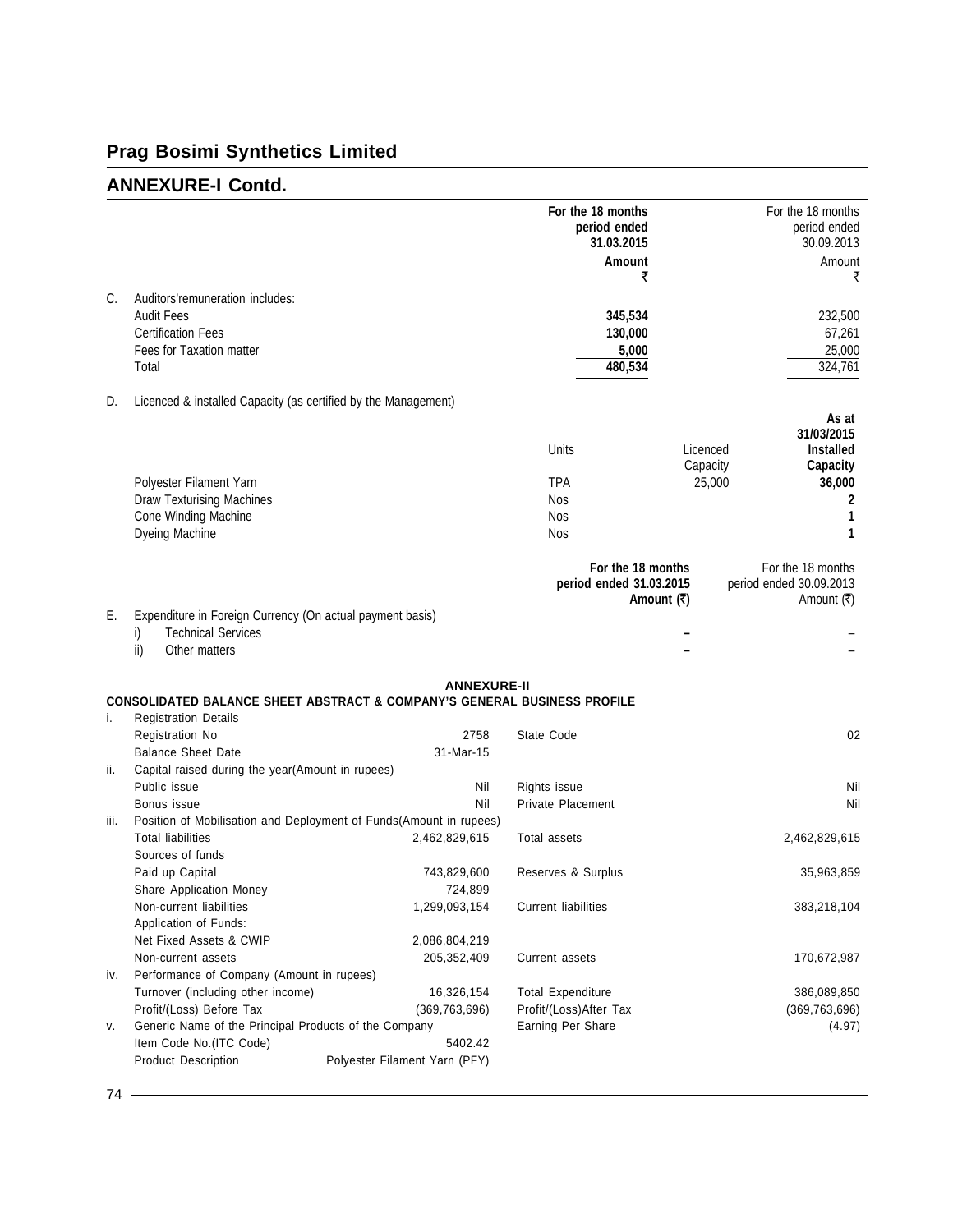#### **Prag Bosimi Synthetics Limited**

CIN: L17124AS1987PLC002758

Regd. Office : House No.4, Nilgiri Path, R.G.Barua Road, Near Doordarshan, Guwahati 781 024 Assam.

#### **ATTENDANCE SLIP**

| Name of Member(s)                |  |
|----------------------------------|--|
| Name of Proxy                    |  |
| Folio No. / *DP Id and Client Id |  |

\* Applicable for investors holding shares in electronic form

I / We hereby record my / our presence at the 23rd ANNUAL GENERAL MEETING of the Company held on Wednesday, July 8, 2015 at House No.4, Nilgiri Path, R.G.Barua Road, Near Doordarshan, Guwahati 781 024 Assam. at 11.30 a.m.

#### **NOTES**

Member's / Proxy's Signature (To be signed at the time of handing over this slip)

1. Please complete this attendance slip and hand it over at the entrance of the meeting hall.

2. Joint shareholder may obtain additional attendance slip at the venue of the meeting

**........................................................................** TEAR HERE **..........................................................................**

### **Prag Bosimi Synthetics Limited**

#### CIN: L17124AS1987PLC002758

Regd. Office : House No.4, Nilgiri Path, R.G.Barua Road, Near Doordarshan, Guwahati 781 024 Assam.

**Form No. MGT- 11**

**Proxy Form**

[Pursuant to section 105(6) of the Company Act, 2013 and rule 19(3) of the Companies (Management and Administration) Rules, 2014]

| Name of the member(s): | E-mail id:                   |  |
|------------------------|------------------------------|--|
| Registered address:    | Folio No./*Client id:*DP id: |  |

\*Applicable for investors holding shares in electronic form

I/We, being the member(s) of \_\_\_\_\_\_\_\_\_\_\_\_\_\_\_\_\_\_\_\_ Shares of Wadala Commodities Limited, hereby appoint:

| . . | Name    | E-mail id: |  |
|-----|---------|------------|--|
|     | Address | Signature  |  |
|     |         |            |  |

or failing him

| $\sim$<br>Name | E-mail id: |  |
|----------------|------------|--|
| Registered     | Signature  |  |

or failing him

| ົ<br>. ت | Name       | E-mail id: |  |
|----------|------------|------------|--|
|          | Registered | Signature  |  |
|          |            |            |  |

as my/our proxy to attend and vote (on a poll) for me/us on my/our behalf at the 23rd ANNUAL GENERAL MEETING of the Company on Wednesday, July 8, 2015 at 11.30 a.m. at House No.4, Nilgiri Path, R.G.Barua Road, Near Doordarshan, Guwahati 781 024 Assam. and at any adjournment thereof in respect of such resolutions as are indicated below:-

İ